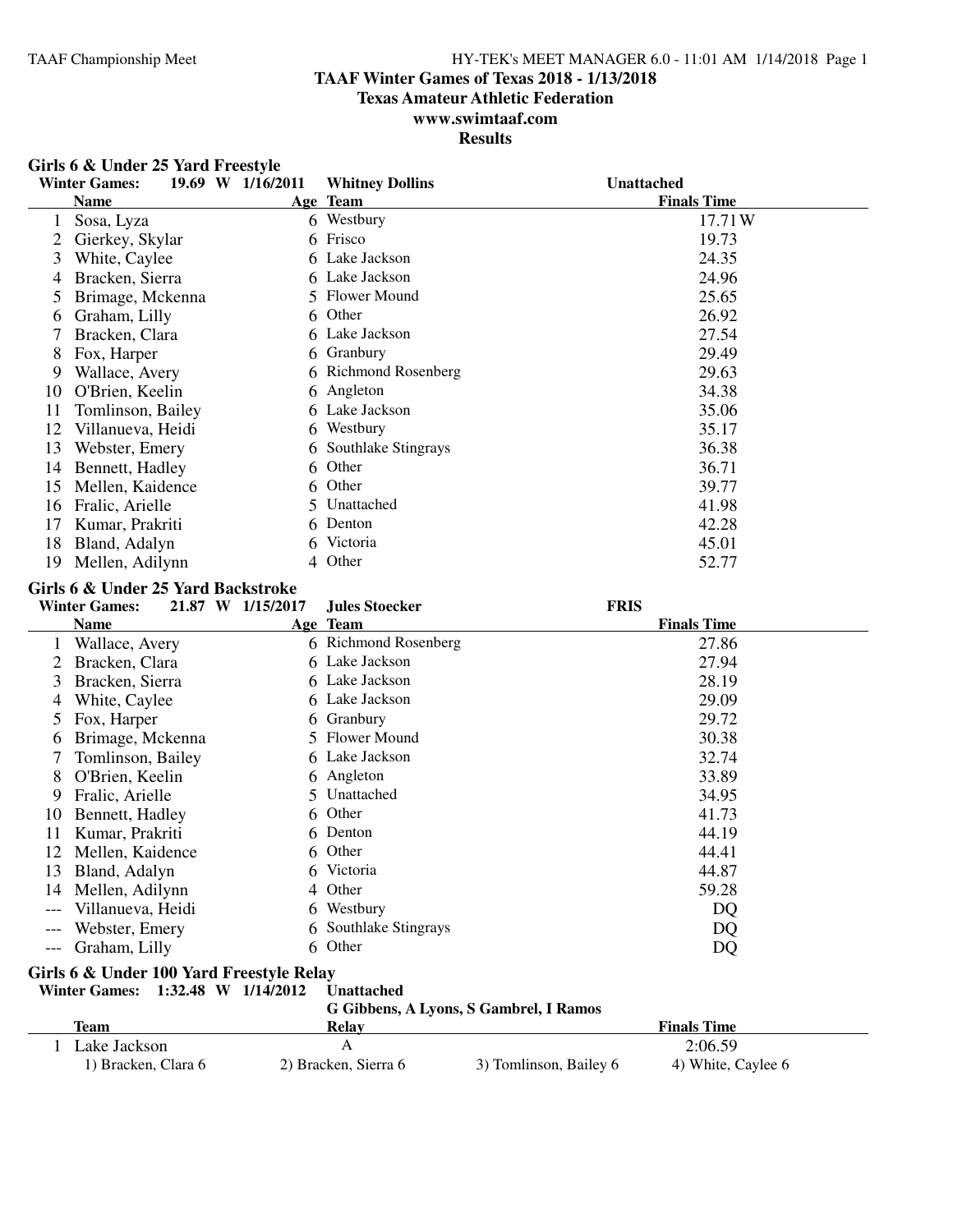### **TAAF Winter Games of Texas 2018 - 1/13/2018**

**Texas Amateur Athletic Federation**

### **www.swimtaaf.com**

**Results**

#### **Girls 7-8 25 Yard Freestyle**

|    | <b>Name</b>                  |   | Age Team                       | <b>Finals Time</b> |
|----|------------------------------|---|--------------------------------|--------------------|
|    | Johnson, Cadence             |   | 8 Unattached                   | 15.99              |
| 2  | Roberts, Kaylee              |   | Angleton                       | 16.37              |
| 3  | Backus, Kendall              |   | Unattached                     | 16.48              |
| 4  | Cavin, Charlotte             |   | Frisco                         | 17.27              |
| 5  | Travis, Haley                |   | Denton                         | 18.20              |
| 6  | Toriz, Tessa                 |   | Flower Mound                   | 18.41              |
| 7  | Fralic, Bethany              |   | Unattached                     | 18.78              |
| 8  | Lewis, Maliyah               |   | 7 Unattached                   | 19.17              |
| 9  | Hayes, Charli                |   | 7 Richmond Rosenberg           | 19.56              |
| 10 | Heldt, Bailey                |   | 7 Frisco                       | 19.79              |
| 11 | Garza, Autumn                |   | 8 Lake Jackson                 | 19.92              |
| 12 | Armstrong, Zoe               | 7 | Frisco                         | 20.16              |
| 13 | Wilson, Aubri                | 7 | Tuloso-Midway                  | 20.21              |
| 14 | Santiago, Gabriella          |   | Tuloso-Midway                  | 20.35              |
| 15 | Nino, Abigail                | 7 | Grand Prairie Splash Swim Team | 20.65              |
|    | 16 Ramos, Nadia              | 8 | DeerPark                       | 20.71              |
| 17 | Prior, Charlotte             | 7 | Other                          | 20.78              |
| 18 | Edwards, Lily                | 8 | Portland                       | 20.91              |
| 19 | Sepper, Karyn                | 8 | Frisco                         | 22.10              |
| 20 | James, Rylee                 |   | 8 Lake Jackson                 | 22.44              |
| 21 | Pfeiffer, Sophie             |   | 8 Other                        | 22.57              |
| 22 | Garza, Adalyn                |   | 7 Lake Jackson                 | 23.23              |
| 23 | Dollins, Liberty             | 7 | Southlake Stingrays            | 23.49              |
| 24 | Montgomery, Emerson          |   | 8 Lake Jackson                 | 23.68              |
| 25 | Armstrong, Ava               | 7 | Frisco                         | 23.71              |
| 26 | Hicks, Addy                  |   | Southlake Stingrays            | 24.02              |
| 27 | Weber, Sierra                | 7 | Westbury                       | 24.14              |
| 28 | Mcintire, Sydney             | 7 | Lake Jackson                   | 25.41              |
| 29 | Hinojosa, Isabella           | 7 | Victoria                       | 26.72              |
| 30 | Pereznegron, Natalia         |   | Grand Prairie Splash Swim Team | 27.44              |
| 31 | Bennett, Addison             | 7 | Other                          | 28.15              |
| 32 | Barraez, Tabitha             |   | Denton                         | 29.27              |
| 33 | Mayer-bain, Emily            |   | Victoria                       | 31.20              |
|    | 34 Pothineni, Deepika        |   | Southlake Stingrays            | 31.73              |
|    | 35 Reams, Piper              |   | 7 Angleton                     | 32.80              |
|    | Girls 7-8 25 Yard Backstroke |   |                                |                    |
|    | <b>Name</b>                  |   | Age Team                       | <b>Finals Time</b> |
|    | 1 Backus, Kendall            |   | 8 Unattached                   | 18.42              |
| 2  | Richard, Dakota              | 8 | Frisco                         | 18.70              |
| 3  | Hayes, Charli                | 7 | <b>Richmond Rosenberg</b>      | 21.41              |
| 4  | Fralic, Bethany              |   | Unattached                     | 21.44              |
| 5  | Roberts, Kaylee              |   | 8 Angleton                     | 22.00              |
| *6 | Bracken, Larissa             |   | Lake Jackson                   | 22.41              |
|    | *6 Heldt, Bailey             |   | Frisco                         | 22.41              |
| 8  | Webster, Addison             |   | 8 Southlake Stingrays          | 22.51              |
|    | 9 Edwards, Lily              |   | 8 Portland                     | 22.64              |

9 Edwards, Lily 8 Portland 22.64<br>
10 Sepper, Karyn 8 Frisco 23.63 10 Sepper, Karyn 8 Frisco 23.63 11 Corn, Kesleigh 8 Lake Jackson 24.08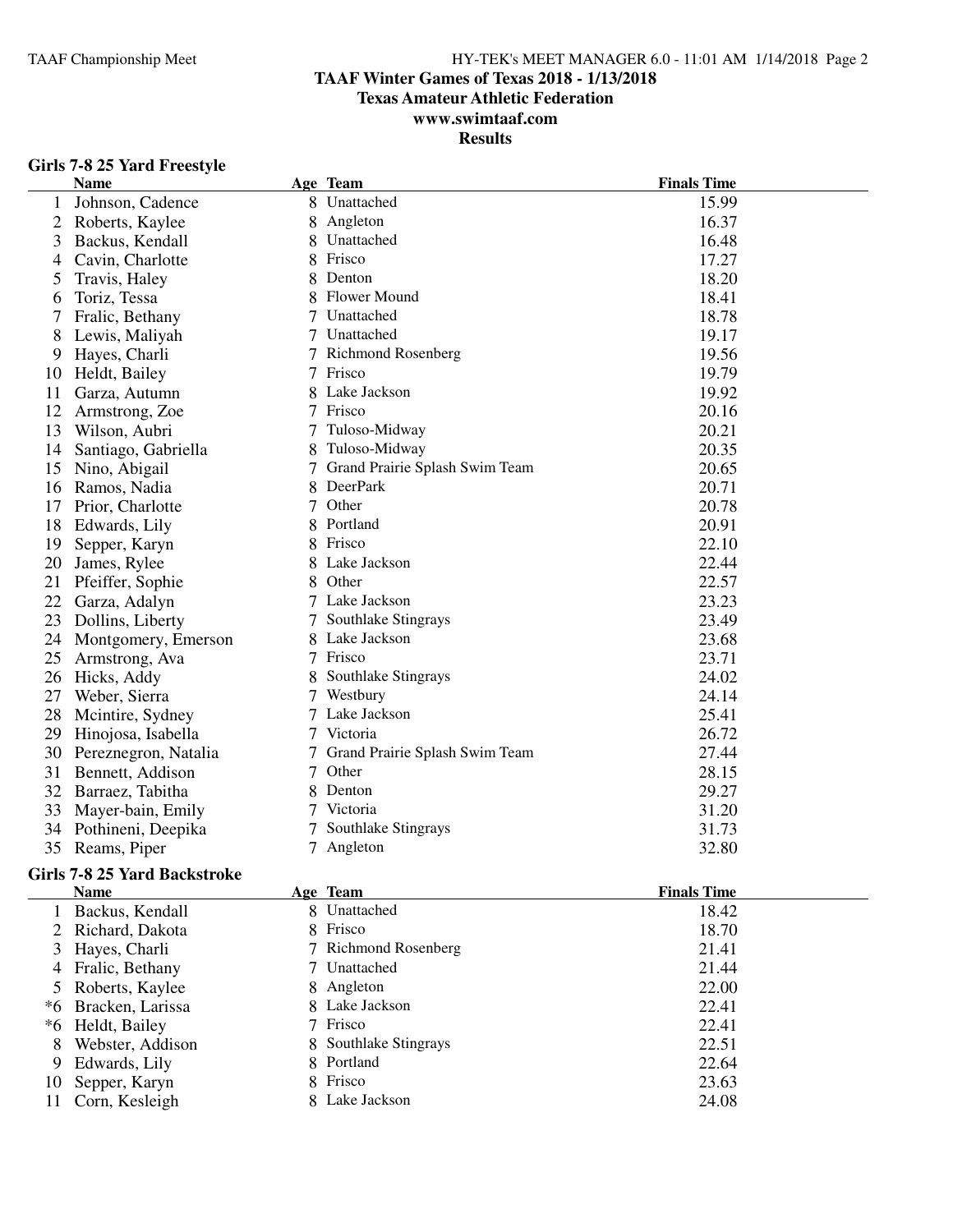### **TAAF Winter Games of Texas 2018 - 1/13/2018**

**Texas Amateur Athletic Federation**

### **www.swimtaaf.com**

### **Results**

|  | (Girls 7-8 25 Yard Backstroke) |
|--|--------------------------------|
|--|--------------------------------|

|    | <b>Name</b>          |   | Age Team                       | <b>Finals Time</b> |
|----|----------------------|---|--------------------------------|--------------------|
| 12 | Armstrong, Zoe       |   | Frisco                         | 24.12              |
| 13 | Pfeiffer, Sophie     | 8 | Other                          | 24.18              |
| 14 | Lewis, Maliyah       |   | Unattached                     | 24.72              |
| 15 | James, Rylee         | 8 | Lake Jackson                   | 24.86              |
| 16 | Dollins, Liberty     |   | Southlake Stingrays            | 25.05              |
| 17 | Santiago, Gabriella  | 8 | Tuloso-Midway                  | 25.22              |
| 18 | Bennett, Addison     | 7 | Other                          | 25.95              |
| 19 | Garza, Autumn        | 8 | Lake Jackson                   | 26.46              |
| 20 | Weber, Sierra        |   | Westbury                       | 26.48              |
| 21 | Armstrong, Ava       |   | Frisco                         | 27.79              |
| 22 | Prior, Charlotte     | 7 | Other                          | 28.25              |
| 23 | Hicks, Addy          |   | Southlake Stingrays            | 28.32              |
| 24 | Pothineni, Deepika   |   | Southlake Stingrays            | 28.38              |
| 25 | Garza, Adalyn        |   | Lake Jackson                   | 28.74              |
| 26 | Pereznegron, Natalia |   | Grand Prairie Splash Swim Team | 29.06              |
| 27 | Mcintire, Sydney     |   | Lake Jackson                   | 29.86              |
| 28 | Barraez, Tabitha     | 8 | Denton                         | 32.42              |
| 29 | Reams, Piper         |   | Angleton                       | 34.25              |
| 30 | Woody, Avery         | 8 | Other                          | 35.88              |
| 31 | Mayer-bain, Emily    |   | Victoria                       | 36.77              |

#### **Girls 7-8 100 Yard Freestyle Relay**

|               | Team                  |       | Relay                    |                         | <b>Finals Time</b>    |
|---------------|-----------------------|-------|--------------------------|-------------------------|-----------------------|
|               | Frisco                |       | B                        |                         | 1:10.16               |
|               | 1) Cavin, Charlotte 8 |       | 2) Sennett, Madison 8    | 3) Richard, Dakota 8    | 4) Oushalkas, Anna 7  |
|               |                       | 34.97 |                          |                         |                       |
|               | 2 Lake Jackson        |       | A                        |                         | 1:16.92               |
|               | 1) Bracken, Larissa 8 |       | 2) Corn, Kesleigh 8      | 3) Garza, Autumn 8      | 4) Lewis, Maliyah 7   |
|               |                       | 38.75 |                          |                         |                       |
|               | 3 Frisco              |       | A                        |                         | 1:30.95               |
|               | 1) Armstrong, Ava 7   |       | 2) Armstrong, Zoe 7      | 3) Heldt, Bailey 7      | 4) Sepper, Karyn 8    |
| 4             | Westbury              |       | A                        |                         | 1:32.99               |
|               | 1) Sosa, Lylah 7      |       |                          | 3) Weber, Sierra 7      |                       |
|               |                       | 33.43 |                          |                         |                       |
| $\mathcal{F}$ | Lake Jackson          |       | B                        |                         | 1:35.02               |
|               | 1) Garza, Adalyn 7    |       | 2) Montgomery, Emerson 8 | 3) Mcintire, Sydney 7   | 4) James, Rylee 8     |
|               |                       | 39.65 |                          |                         |                       |
| 6             | Southlake Stingrays   |       | A                        |                         | 1:38.02               |
|               | 1) Hicks, Addy 8      |       | 2) Dollins, Liberty 7    | 3) Pothineni, Deepika 7 | 4) Webster, Addison 8 |
|               |                       | 52.55 |                          |                         |                       |

#### **Girls 8 & Under 50 Yard Freestyle**

|   | <b>Winter Games:</b> | 34.84 W 1/18/2015 Madison Murray | <b>DPAR</b>        |
|---|----------------------|----------------------------------|--------------------|
|   | <b>Name</b>          | Age Team                         | <b>Finals Time</b> |
|   | Backus, Kendall      | 8 Unattached                     | 35.55              |
|   | 2 Oushalkas, Anna    | 7 Frisco                         | 36.54              |
|   | 3 Richard, Dakota    | 8 Frisco                         | 36.97              |
|   | 4 Morgan, Jayde      | 8 Golden Triangle                | 38.50              |
|   | 5 Sosa, Lylah        | 7 Westbury                       | 38.72              |
| 6 | Travis, Haley        | 8 Denton                         | 41.02              |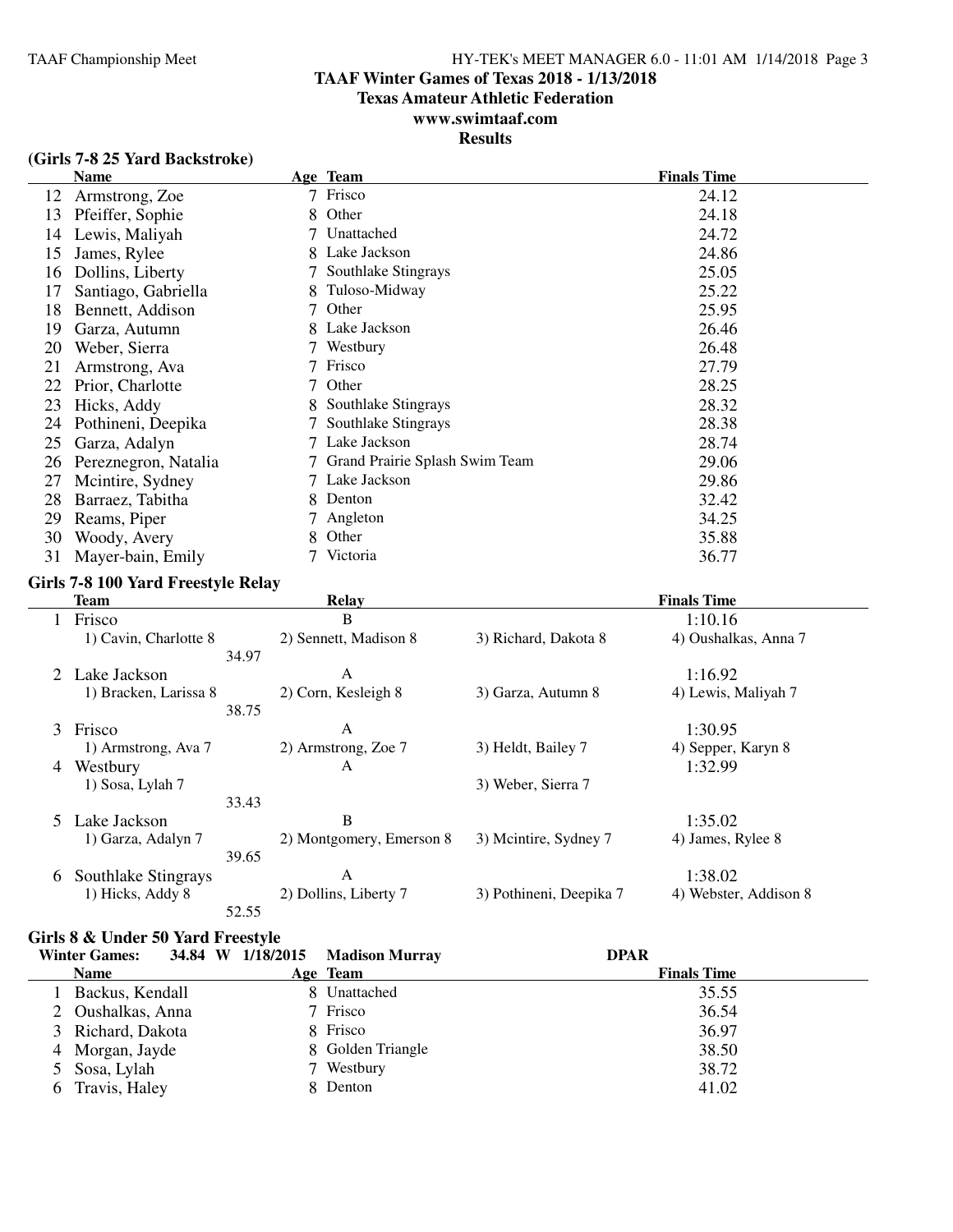### **TAAF Winter Games of Texas 2018 - 1/13/2018**

**Texas Amateur Athletic Federation**

### **www.swimtaaf.com**

### **Results**

|    | <b>Name</b>          |   | Age Team                       | <b>Finals Time</b> |
|----|----------------------|---|--------------------------------|--------------------|
| 7  | Ruiz, Natalia        | 8 | Grand Prairie Splash Swim Team | 41.04              |
| 8  | Sosa, Lyza           | 6 | Westbury                       | 41.30              |
| 9  | Hayes, Charli        |   | Richmond Rosenberg             | 41.49              |
| 10 | Roberts, Kaylee      | 8 | Angleton                       | 41.83              |
| 11 | Webster, Addison     |   | Southlake Stingrays            | 43.74              |
| 12 | Garza, Autumn        |   | Lake Jackson                   | 44.79              |
| 13 | Wilson, Aubri        |   | Tuloso-Midway                  | 45.66              |
| 14 | Heldt, Bailey        |   | Frisco                         | 46.69              |
| 15 | Montgomery, Emerson  |   | Lake Jackson                   | 48.99              |
| 16 | James, Rylee         |   | Lake Jackson                   | 50.22              |
| 17 | Dollins, Liberty     |   | Southlake Stingrays            | 51.42              |
| 18 | Weber, Sierra        |   | Westbury                       | 52.56              |
| 19 | Garza, Adalyn        |   | Lake Jackson                   | 56.43              |
| 20 | Pereznegron, Natalia |   | Grand Prairie Splash Swim Team | 58.28              |
| 21 | White, Caylee        | 6 | Lake Jackson                   | 58.80              |
| 22 | Mcintire, Sydney     |   | Lake Jackson                   | 59.91              |
| 23 | Barraez, Tabitha     | 8 | Denton                         | 1:05.65            |
| 24 | Wallace, Avery       |   | <b>Richmond Rosenberg</b>      | 1:09.37            |
| 25 | Pothineni, Deepika   |   | Southlake Stingrays            | 1:14.00            |
| 26 | Woody, Avery         | 8 | Other                          | 1:17.55            |
| 27 | Reams, Piper         |   | Angleton                       | 1:23.25            |
| 28 | Villanueva, Heidi    | 6 | Westbury                       | 1:29.72            |

#### **Girls 8 & Under 25 Yard Breaststroke**

|       | <b>Winter Games:</b> | 20.66 W 1/16/2010 | <b>Cailyn McComb</b>           | El Campo           |
|-------|----------------------|-------------------|--------------------------------|--------------------|
|       | <b>Name</b>          |                   | Age Team                       | <b>Finals Time</b> |
|       | Johnson, Cadence     |                   | 8 Unattached                   | 20.46 W            |
|       | Cavin, Charlotte     |                   | Frisco                         | 21.99              |
| 3     | Sennett, Madison     |                   | Frisco                         | 22.24              |
| 4     | Toriz, Tessa         |                   | Flower Mound                   | 22.53              |
| 5     | Sosa, Lylah          |                   | Westbury                       | 23.31              |
| b     | Prior, Charlotte     |                   | Other                          | 25.33              |
|       | Bracken, Larissa     | 8                 | Lake Jackson                   | 25.70              |
| 8     | Pfeiffer, Sophie     | 8                 | Other                          | 26.42              |
| 9     | Ruiz, Natalia        |                   | Grand Prairie Splash Swim Team | 26.49              |
| 10    | Corn, Kesleigh       | 8                 | Lake Jackson                   | 27.79              |
| 11    | Edwards, Lily        |                   | Portland                       | 28.24              |
| 12    | Lewis, Maliyah       |                   | Unattached                     | 30.17              |
| 13    | Montgomery, Emerson  | 8.                | Lake Jackson                   | 30.96              |
| 14    | Santiago, Gabriella  |                   | Tuloso-Midway                  | 31.31              |
| 15    | Hinojosa, Isabella   |                   | Victoria                       | 34.76              |
| 16    | Kumar, Prakriti      | 6.                | Denton                         | 35.64              |
| ---   | Hicks, Addy          |                   | Southlake Stingrays            | DQ                 |
| ---   | Nino, Abigail        |                   | Grand Prairie Splash Swim Team | DQ                 |
| $---$ | Fox, Harper          | 6                 | Granbury                       | DQ                 |
| ---   | Armstrong, Ava       |                   | Frisco                         | DQ                 |
| ---   | Travis, Haley        |                   | Denton                         | DQ                 |
| ---   | Fralic, Arielle      | 5.                | Unattached                     | DQ                 |

#### **(Girls 8 & Under 50 Yard Freestyle)**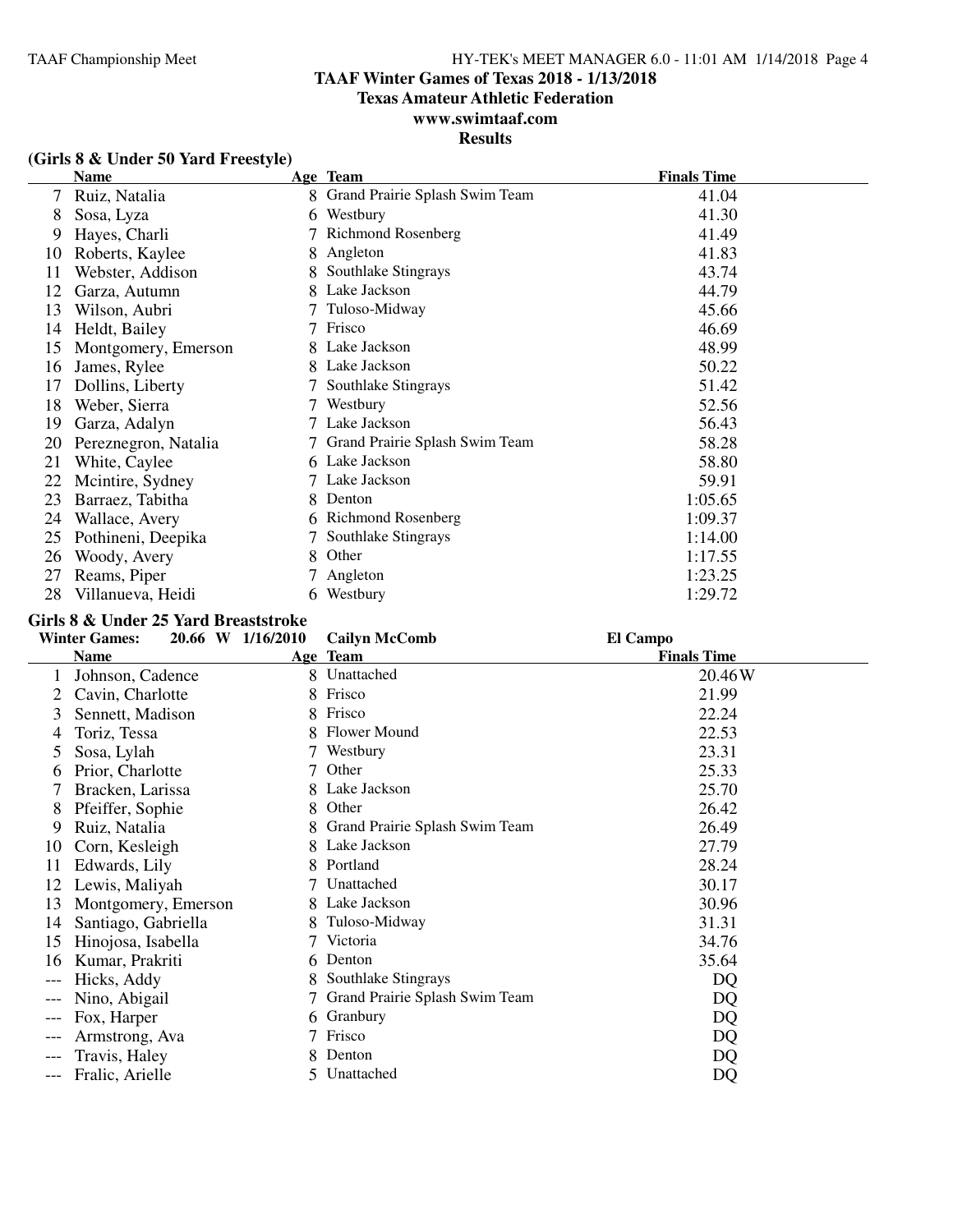#### **TAAF Winter Games of Texas 2018 - 1/13/2018**

**Texas Amateur Athletic Federation**

### **www.swimtaaf.com**

### **Results**

|  |  |  |  |  | Girls 8 & Under 25 Yard Butterfly |
|--|--|--|--|--|-----------------------------------|
|--|--|--|--|--|-----------------------------------|

|       | 17.31 W<br><b>Winter Games:</b> | 1/19/2013 | <b>Briana Cardenas</b>           | <b>Unattached</b>  |
|-------|---------------------------------|-----------|----------------------------------|--------------------|
|       | <b>Name</b>                     |           | Age Team                         | <b>Finals Time</b> |
|       | Johnson, Cadence                | 8         | Unattached                       | 16.63 W            |
|       | Oushalkas, Anna                 |           | Frisco                           | 18.06              |
| 3     | Bracken, Larissa                |           | 8 Lake Jackson                   | 19.98              |
| 4     | Sennett, Madison                | 8.        | Frisco                           | 20.46              |
|       | Morgan, Jayde                   |           | 8 Golden Triangle                | 20.58              |
| 6     | Ruiz, Natalia                   |           | 8 Grand Prairie Splash Swim Team | 20.59              |
|       | Wilson, Aubri                   |           | Tuloso-Midway                    | 24.56              |
| 8     | Armstrong, Zoe                  |           | Frisco                           | 26.75              |
| 9     | Nino, Abigail                   |           | 7 Grand Prairie Splash Swim Team | 28.34              |
| 10    | Hinojosa, Isabella              |           | Victoria                         | 29.61              |
| 11    | Graham, Lilly                   |           | 6 Other                          | 34.77              |
| $---$ | Ramos, Nadia                    | 8.        | DeerPark                         | DQ                 |
|       | --- Mayer-bain, Emily           |           | Victoria                         | DQ                 |

#### **Girls 8 & Under 100 Yard IM**

|    | <b>Winter Games:</b> | 1:29.23 W 1/18/2015 | <b>Madison Murray</b> | <b>DPAR</b>        |  |
|----|----------------------|---------------------|-----------------------|--------------------|--|
|    | <b>Name</b>          |                     | Age Team              | <b>Finals Time</b> |  |
|    | Oushalkas, Anna      |                     | 7 Frisco              | 1:34.82            |  |
|    |                      | 52.53               |                       |                    |  |
| 2  | Richard, Dakota      |                     | 8 Frisco              | 1:41.57            |  |
|    |                      | 55.54               |                       |                    |  |
| 3  | Cavin, Charlotte     |                     | 8 Frisco              | 1:42.44            |  |
|    |                      | 51.91               |                       |                    |  |
| 4  | Morgan, Jayde        |                     | 8 Golden Triangle     | 1:43.29            |  |
|    |                      | 53.19               |                       |                    |  |
| 5  | Sosa, Lylah          |                     | 7 Westbury            | 1:47.51            |  |
|    |                      | 55.03               |                       |                    |  |
| 6  | Fralic, Bethany      | 7                   | Unattached            | 1:49.22            |  |
|    |                      | 58.44               |                       |                    |  |
| 7  | Sosa, Lyza           |                     | 6 Westbury            | 1:49.86            |  |
|    |                      | 57.82               |                       |                    |  |
| 8  | Toriz, Tessa         |                     | 8 Flower Mound        | 1:49.88            |  |
| 9  | Sennett, Madison     |                     | 8 Frisco              | 1:50.69            |  |
|    |                      | 1:00.16             |                       |                    |  |
| 10 | Webster, Addison     |                     | 8 Southlake Stingrays | 1:53.23            |  |
|    |                      | 1:00.20             |                       |                    |  |
| 11 | Ramos, Nadia         |                     | 8 DeerPark            | 1:57.36            |  |
|    |                      | 1:03.06             |                       |                    |  |
| 12 | Corn, Kesleigh       |                     | 8 Lake Jackson        | 1:57.51            |  |
|    |                      | 1:01.68             |                       |                    |  |

#### **Girls 8 & Under 100 Yard Medley Relay**

**Winter Games: 1:15.99 W 1/16/2010 El Campo**

| ттинот станнот        | - 1.19.77 W 1110/2010<br>ти сашоо |                                        |                      |  |
|-----------------------|-----------------------------------|----------------------------------------|----------------------|--|
|                       |                                   | L Rowden, C McComb, M Rowden, C Jansky |                      |  |
| Team                  | Relav                             |                                        | <b>Finals Time</b>   |  |
| Frisco                | в                                 |                                        | 1:15.98W             |  |
| 1) Cavin, Charlotte 8 | 2) Sennett, Madison 8             | 3) Richard, Dakota 8                   | 4) Oushalkas, Anna 7 |  |
|                       | 35.64                             |                                        |                      |  |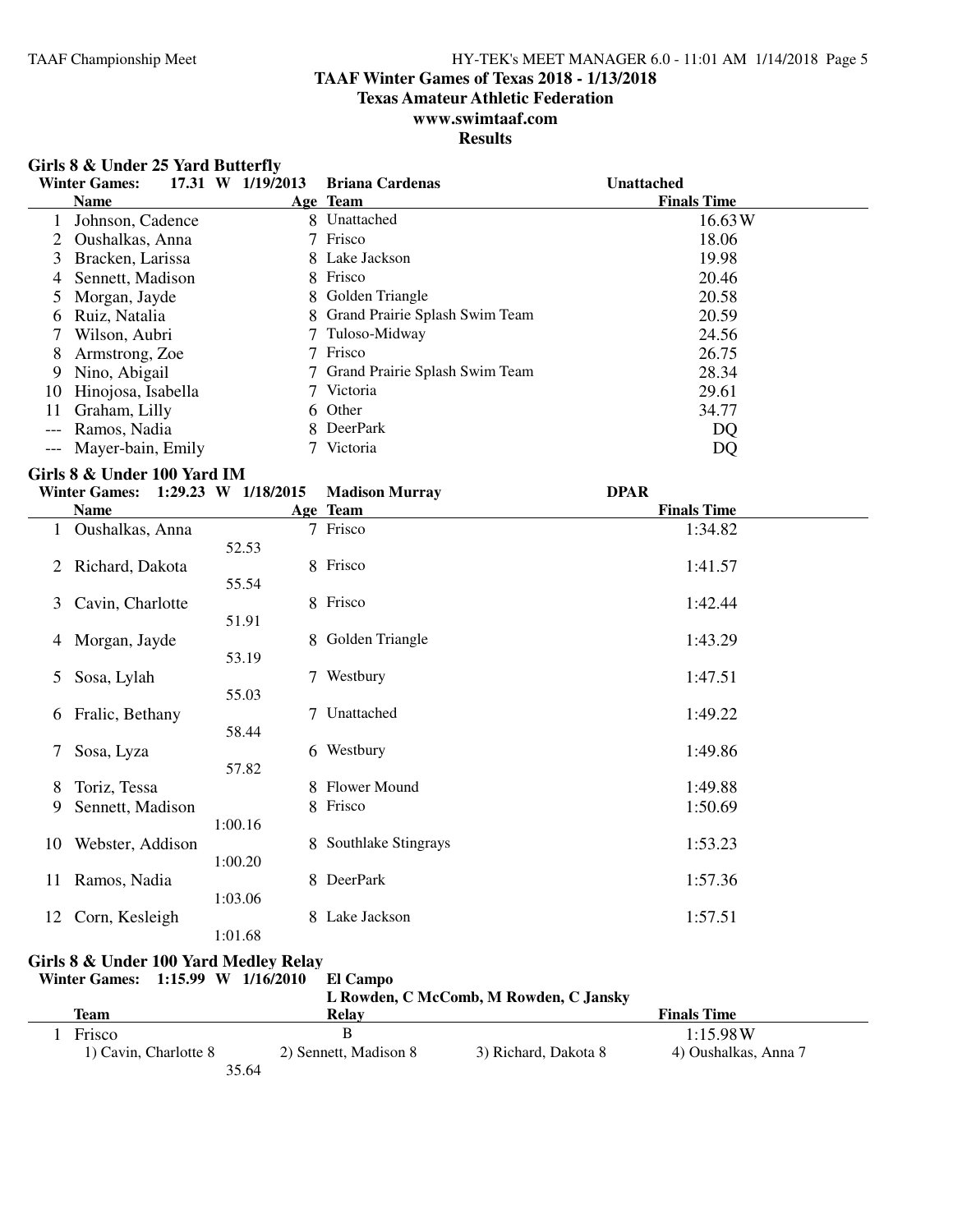**TAAF Winter Games of Texas 2018 - 1/13/2018**

**Texas Amateur Athletic Federation**

### **www.swimtaaf.com**

#### **Results**

### **(Girls 8 & Under 100 Yard Medley Relay)**

|   | <b>Team</b>              | <b>Relay</b>          |                       | <b>Finals Time</b>  |
|---|--------------------------|-----------------------|-----------------------|---------------------|
|   | 2 Lake Jackson           | A                     |                       | 1:30.10             |
|   | 1) Bracken, Larissa 8    | 2) Corn, Kesleigh 8   | 3) Garza, Autumn 8    | 4) Lewis, Maliyah 7 |
|   | 38.55                    |                       |                       |                     |
| 3 | Westbury                 | A                     |                       | 1:30.84             |
|   | 1) Sosa, Lylah 7         | 2) Sosa, Lyza 6       | 3) Johnson, Cadence 8 | 4) Weber, Sierra 7  |
|   | 47.86                    |                       |                       |                     |
| 4 | Lake Jackson             | B                     |                       | 1:49.46             |
|   | 1) Montgomery, Emerson 8 | 2) James, Rylee 8     | 3) White, Caylee 6    | 4) Garza, Adalyn 7  |
|   | 5 Frisco                 | A                     |                       | 1:55.27             |
|   | 1) Armstrong, Ava 7      | 2) Armstrong, Zoe 7   | 3) Heldt, Bailey 7    | 4) Sepper, Karyn 8  |
|   | 44.45                    |                       |                       |                     |
| 6 | Southlake Stingrays      | A                     |                       | 2:05.19             |
|   | 1) Hicks, Addy 8         | 2) Webster, Addison 8 | 3) Dollins, Liberty 7 | 4) Webster, Emery 6 |
|   | 1:03.54                  |                       |                       |                     |

#### **Girls 9-10 25 Yard Freestyle**

|    | <b>Winter Games:</b> | 13.47 W 1/16/2010 | <b>Lily Wilson</b>                | <b>McKinney Sea Lio</b> |
|----|----------------------|-------------------|-----------------------------------|-------------------------|
|    | <b>Name</b>          |                   | Age Team                          | <b>Finals Time</b>      |
|    | Alade, Naomi         |                   | 10 Unattached                     | 14.21                   |
| 2  | Kadlecik, Hope       |                   | 9 Lake Jackson                    | 15.44                   |
| 3  | Hesseltine, Sara     |                   | 10 Portland                       | 15.53                   |
| 4  | Boyle, Ellie         | 9                 | Frisco                            | 15.61                   |
| 5  | Stanush, Karli       | 9                 | Victoria                          | 15.70                   |
| 6  | Berger, Allison      | 10                | Victoria                          | 15.96                   |
|    | Cook, Julia          |                   | 10 Angleton                       | 16.01                   |
| 8  | Pickens, Jenny       |                   | 10 Tuloso-Midway                  | 16.23                   |
| 9  | Mahat, Sayesha       | 9                 | Grand Prairie Splash Swim Team    | 16.41                   |
| 10 | Lower, Gigi          |                   | 10 Lake Jackson                   | 16.82                   |
| 11 | Rust, Madison        |                   | 10 Stephenville                   | 16.96                   |
| 12 | Vasquez, Amanda      |                   | 10 Grand Prairie Splash Swim Team | 17.04                   |
| 13 | Nichols, Makena      | 9                 | Angleton                          | 17.17                   |
| 14 | Fossan, Samantha     |                   | 9 Westbury                        | 17.32                   |
| 15 | Parker, Hannah       | 10                | Denison                           | 17.49                   |
| 16 | Nerurkar, Tanvi      | 9                 | Plano                             | 18.06                   |
| 17 | Hu, Catherine        |                   | 10 Unattached                     | 18.28                   |
| 18 | Beaird, Claire       |                   | 9 Frisco                          | 18.29                   |
| 19 | Hickman, Eliza       | 9                 | Denton                            | 18.75                   |
| 20 | Bland, Emily         | 9                 | Victoria                          | 18.93                   |
| 21 | Fletcher, Stefanija  | 9                 | Other                             | 19.32                   |
| 22 | Foote, Brooklyn      |                   | 10 Angleton                       | 19.35                   |
| 23 | Smeltzer, Adayla     | 9                 | Plano                             | 19.48                   |
| 24 | Kallus, Gianna       | 9                 | ElCampo                           | 19.58                   |
| 25 | Le, Leilani          | 9                 | Grand Prairie Splash Swim Team    | 21.30                   |
| 26 | Wallis, Abby         | 9                 | ElCampo                           | 21.64                   |
| 27 | Ward, Hope           | 10                | Angleton                          | 21.74                   |
| 28 | Diaz, Natalie        |                   | 9 Lancaster                       | 21.77                   |
| 29 | Albrecht, Korban     |                   | 10 Granbury                       | 21.84                   |
| 30 | Martin, Joey         | 9                 | Angleton                          | 22.84                   |
| 31 | Baumle, Gwendelyn    | 9                 | Other                             | 23.44                   |
| 32 | Magalang, Sarah      |                   | 9 Frisco                          | 24.22                   |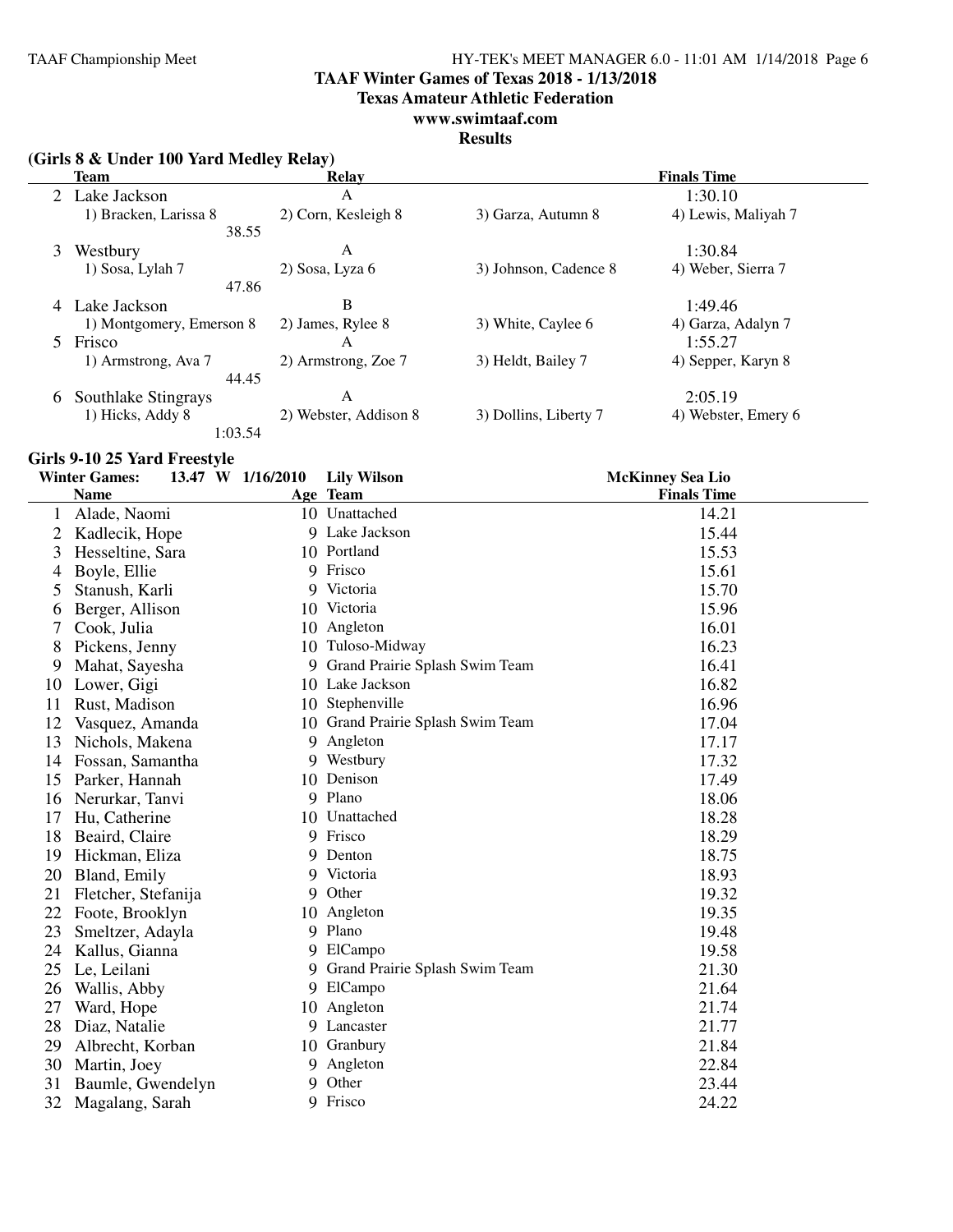### **TAAF Winter Games of Texas 2018 - 1/13/2018**

**Texas Amateur Athletic Federation**

### **www.swimtaaf.com**

### **Results**

### **(Girls 9-10 25 Yard Freestyle)**

| <b>Name</b>           | Age Team                          | <b>Finals Time</b> |
|-----------------------|-----------------------------------|--------------------|
| 33 Martinez, Isabella | 9 Lancaster                       | 24.33              |
| 34 Holladay, Emily    | 10 Angleton                       | 26.73              |
| 35 Orantes, Carolina  | 10 Grand Prairie Splash Swim Team | 27.65              |
| 36 Knode, Cate        | 10 Angleton                       | 31.83              |

### **Girls 9-10 50 Yard Freestyle**

|    | <b>Winter Games:</b><br>29.00 W 1/14/2017 |    | <b>Madison Murray</b>          | <b>DPAR</b>        |
|----|-------------------------------------------|----|--------------------------------|--------------------|
|    | Name                                      |    | Age Team                       | <b>Finals Time</b> |
|    | Oushalkas, Izabella                       |    | 10 Frisco                      | 29.84              |
| 2  | Stowers, Sophie                           | 10 | Lake Jackson                   | 31.57              |
| 3  | Alade, Naomi                              | 10 | Unattached                     | 31.86              |
| 4  | Mahat, Sunisha                            | 10 | Grand Prairie Splash Swim Team | 33.84              |
| 5  | Cook, Julia                               | 10 | Angleton                       | 34.17              |
| 6  | Kesler, Mallory                           |    | 10 Lake Jackson                | 34.22              |
|    | Boyle, Ellie                              | 9  | Frisco                         | 35.33              |
| 8  | Stanush, Karli                            |    | 9 Victoria                     | 35.61              |
| 9  | Rust, Madison                             | 10 | Stephenville                   | 35.82              |
| 10 | Gloier, Cameron                           | 10 | Frisco                         | 36.27              |
| 11 | Master, Serenity                          | 10 | DeerPark                       | 36.62              |
| 12 | Wingate, Nola                             | 10 | Unattached                     | 36.86              |
| 13 | Palmer, Glory                             |    | 9 Victoria                     | 37.38              |
| 14 | Rogers, Phoebe                            |    | 9 Portland                     | 39.38              |
| 15 | Nichols, Makena                           |    | 9 Angleton                     | 40.79              |
| 16 | Fossan, Samantha                          |    | 9 Westbury                     | 41.02              |
| 17 | Kearns, Lianna                            |    | 9 Other                        | 41.40              |
| 18 | Mcnamara, Sofia Isabela                   |    | 9 McAllen                      | 43.77              |
| 19 | Mudaliar, Megna                           |    | 10 Pearland                    | 45.19              |
| 20 | Albrecht, Korban                          | 10 | Granbury                       | 47.83              |
| 21 | Baumle, Gwendelyn                         |    | 9 Other                        | 49.24              |
| 22 | Bland, Emily                              |    | 9 Victoria                     | 49.29              |
| 23 | Endres, Hailey                            |    | 9 Other                        | 55.14              |

#### **Girls 9-10 25 Yard Backstroke**

|              | <b>Winter Games:</b> | 16.37 W 1/16/2016 | <b>Audrey Clark</b>               | <b>FASS</b>        |
|--------------|----------------------|-------------------|-----------------------------------|--------------------|
|              | <b>Name</b>          |                   | Age Team                          | <b>Finals Time</b> |
|              | Oushalkas, Izabella  |                   | 10 Frisco                         | 15.29W             |
|              | Stowers, Sophie      |                   | 10 Lake Jackson                   | 16.19W             |
| 3            | Fralic, Eden         |                   | 9 Unattached                      | 17.62              |
| 4            | Kesler, Mallory      |                   | 10 Lake Jackson                   | 18.31              |
| 5.           | Rogers, Sofie        |                   | 10 Pearland                       | 18.33              |
| <sub>0</sub> | Kadlecik, Hope       |                   | 9 Lake Jackson                    | 19.19              |
| 7            | Gloier, Morgan       |                   | 9 Frisco                          | 19.67              |
| 8            | Berger, Allison      |                   | 10 Victoria                       | 19.68              |
| 9            | Bunion, Hannah       |                   | 9 Unattached                      | 19.97              |
| 10           | Rust, Madison        |                   | 10 Stephenville                   | 20.02              |
| 11           | Lower, Gigi          |                   | 10 Lake Jackson                   | 20.06              |
| 12           | Master, Serenity     |                   | 10 DeerPark                       | 20.68              |
| 13           | Kallus, Gianna       |                   | 9 ElCampo                         | 20.96              |
| 14           | Vasquez, Amanda      |                   | 10 Grand Prairie Splash Swim Team | 21.12              |
| 15           | Pickens, Jenny       |                   | 10 Tuloso-Midway                  | 21.31              |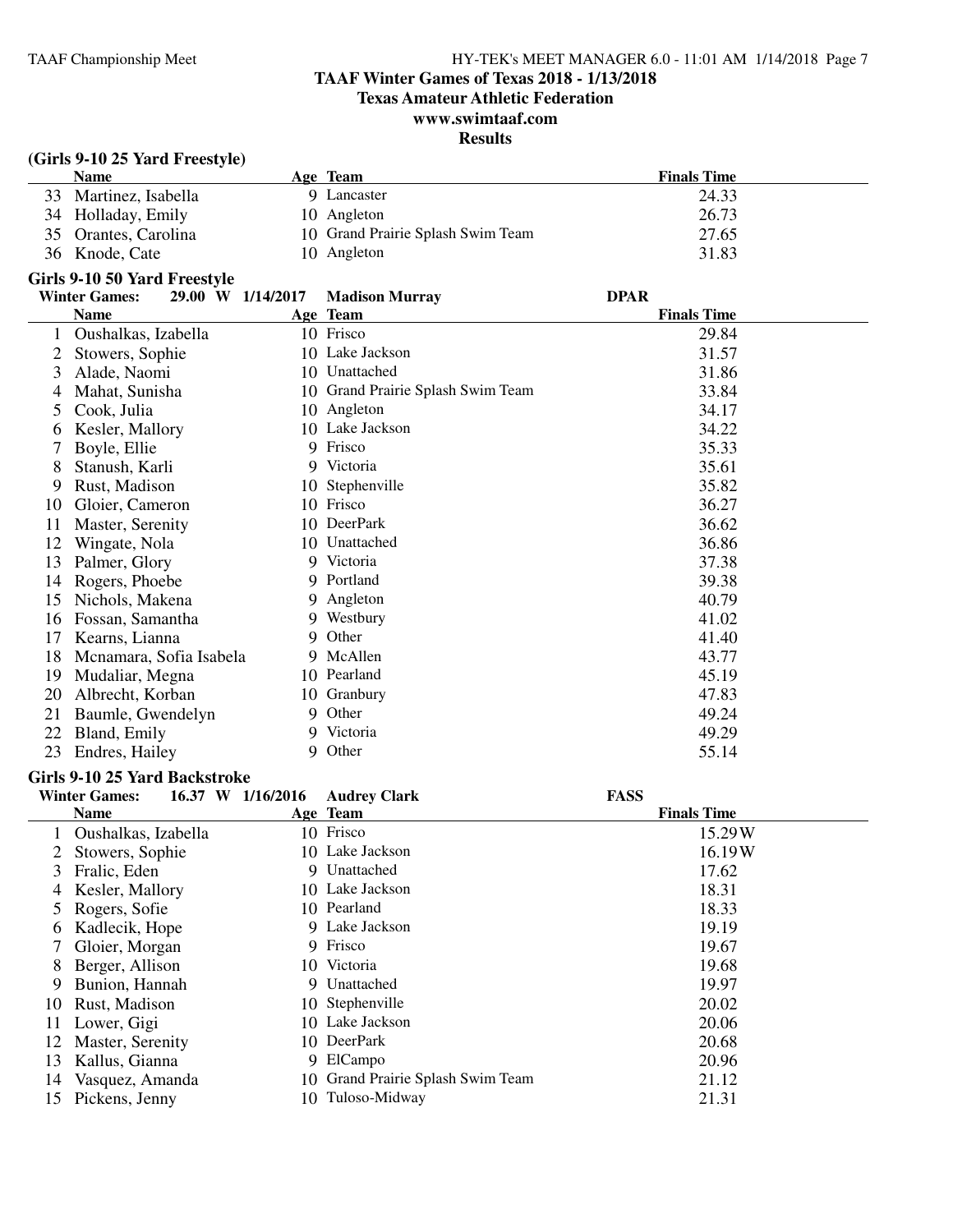### **TAAF Winter Games of Texas 2018 - 1/13/2018**

**Texas Amateur Athletic Federation**

### **www.swimtaaf.com**

### **Results**

|    | <b>Name</b>             |    | Age Team                          | <b>Finals Time</b> |
|----|-------------------------|----|-----------------------------------|--------------------|
| 16 | Chilton, Kathryn        |    | 9 ElCampo                         | 21.41              |
| 17 | Bland, Emily            | 9. | Victoria                          | 21.65              |
| 18 | Hu, Catherine           |    | 10 Unattached                     | 22.23              |
| 19 | Palmer, Glory           | 9  | Victoria                          | 22.41              |
| 20 | Parker, Hannah          |    | 10 Denison                        | 22.46              |
| 21 | Beaird, Claire          | 9  | Frisco                            | 22.57              |
| 22 | Fletcher, Stefanija     | 9  | Other                             | 22.70              |
| 23 | Le, Leilani             |    | 9 Grand Prairie Splash Swim Team  | 22.96              |
| 24 | Ward, Hope              |    | 10 Angleton                       | 23.25              |
| 25 | Kearns, Lianna          | 9  | Other                             | 23.66              |
| 26 | Albrecht, Korban        |    | 10 Granbury                       | 23.79              |
| 27 | Huynh, Mayly            | 9  | Grand Prairie Splash Swim Team    | 24.21              |
| 28 | Baumle, Gwendelyn       | 9. | Other                             | 24.34              |
| 29 | Smeltzer, Adayla        |    | 9 Plano                           | 24.41              |
| 30 | Mcnamara, Sofia Isabela |    | 9 McAllen                         | 24.44              |
| 31 | Arellano, Abigail       |    | 9 Other                           | 24.54              |
| 32 | Wallis, Abby            |    | 9 ElCampo                         | 25.22              |
| 33 | Diaz, Natalie           | 9. | Lancaster                         | 27.77              |
| 34 | Orantes, Carolina       |    | 10 Grand Prairie Splash Swim Team | 28.27              |
| 35 | Magalang, Sarah         | 9  | Frisco                            | 28.79              |
| 36 | Endres, Hailey          |    | 9 Other                           | 30.01              |
| 37 | Martinez, Isabella      |    | 9 Lancaster                       | 30.15              |
| 38 | Knode, Cate             |    | 10 Angleton                       | 31.63              |
| 39 | Holladay, Emily         | 10 | Angleton                          | 34.09              |

#### **Girls 9-10 25 Yard Breaststroke**

|               | <b>Winter Games:</b><br>17.43 W 1/17/2015 |     | <b>Patience Orms</b>             | <b>CBA</b>         |
|---------------|-------------------------------------------|-----|----------------------------------|--------------------|
|               | <b>Name</b>                               |     | Age Team                         | <b>Finals Time</b> |
| $\perp$       | Light, Ava                                |     | 10 Richmond Rosenberg            | 17.34W             |
| 2             | Fort, Jaycie                              |     | 9 Lake Jackson                   | 18.08              |
| 3             | Bunion, Hannah                            |     | 9 Unattached                     | 18.71              |
| 4             | Stanush, Karli                            |     | 9 Victoria                       | 19.27              |
| $\mathcal{L}$ | Mahat, Sayesha                            |     | 9 Grand Prairie Splash Swim Team | 19.82              |
| b             | Gloier, Cameron                           | 10  | Frisco                           | 19.94              |
|               | Boyle, Ellie                              | 9   | Frisco                           | 20.28              |
| 8             | Mahat, Sunisha                            | 10  | Grand Prairie Splash Swim Team   | 20.75              |
| 9             | Lower, Gigi                               |     | 10 Lake Jackson                  | 20.89              |
| 10            | Hesseltine, Sara                          |     | 10 Portland                      | 21.16              |
| 11            | Beaird, Claire                            |     | 9 Frisco                         | 23.48              |
| 12            | Foote, Brooklyn                           |     | 10 Angleton                      | 24.48              |
| 13            | Hu, Catherine                             | 10. | Unattached                       | 24.63              |
| 14            | Rogers, Phoebe                            |     | 9 Portland                       | 25.31              |
| 15            | Rogers, Sofie                             |     | 10 Pearland                      | 25.50              |
| 16            | Mcnamara, Sofia Isabela                   |     | 9 McAllen                        | 26.03              |
| 17            | Ward, Hope                                |     | 10 Angleton                      | 26.27              |
| 18            | Fossan, Samantha                          |     | 9 Westbury                       | 26.84              |
| 19            | Arellano, Abigail                         | 9   | Other                            | 27.04              |
| 20            | Nerurkar, Tanvi                           | 9   | Plano                            | 27.31              |
| 21            | Smeltzer, Adayla                          |     | 9 Plano                          | 28.29              |
| 22            | Diaz, Natalie                             | 9   | Lancaster                        | 28.79              |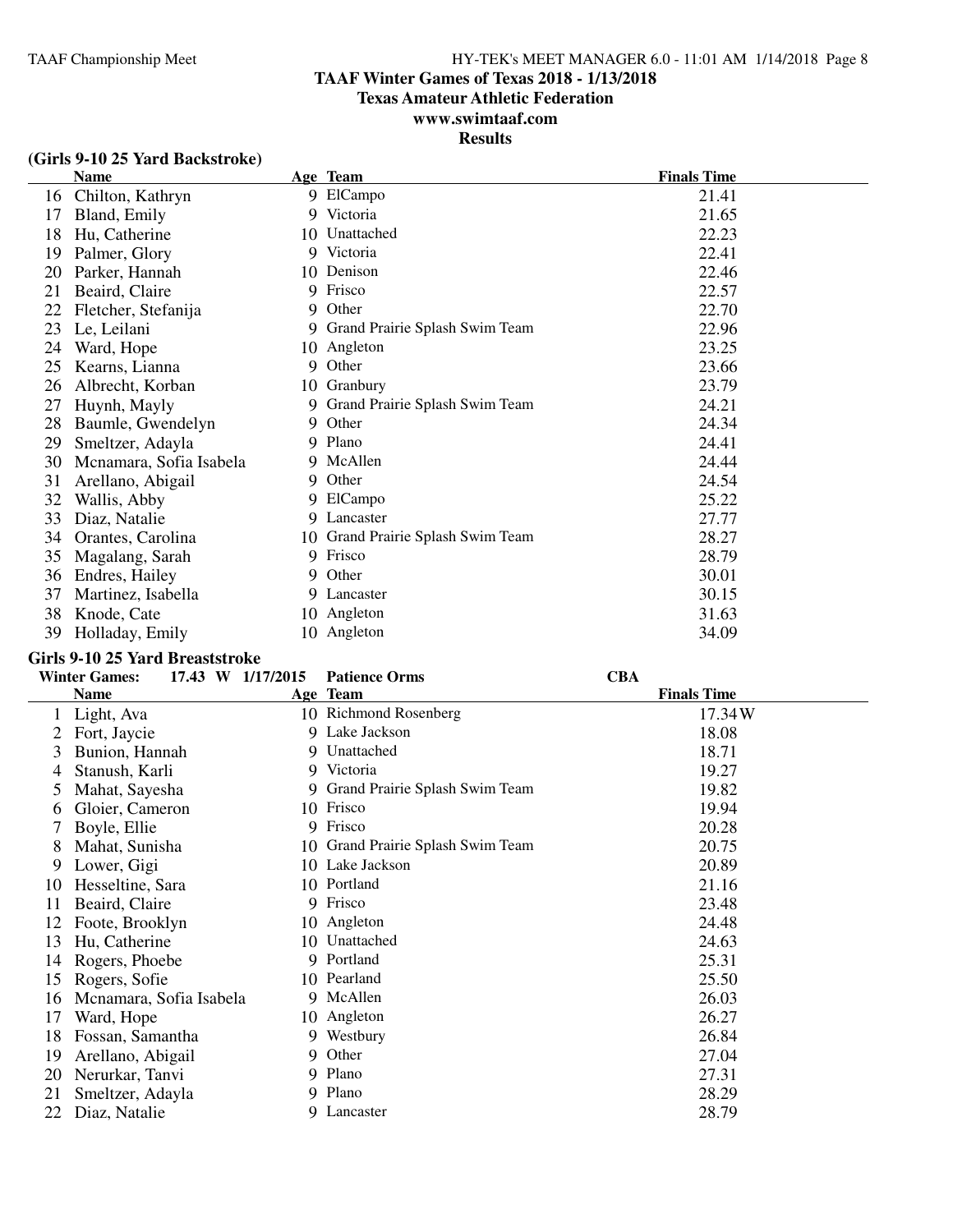#### **TAAF Winter Games of Texas 2018 - 1/13/2018**

**Texas Amateur Athletic Federation**

### **www.swimtaaf.com**

#### **Results**

#### **(Girls 9-10 25 Yard Breaststroke)**

| <b>Name</b>             | Age Team                          | <b>Finals Time</b> |
|-------------------------|-----------------------------------|--------------------|
| 23 Endres, Hailey       | Other<br>Q                        | 34.75              |
| --- Orantes, Carolina   | 10 Grand Prairie Splash Swim Team | DQ                 |
| --- Martinez, Isabella  | 9 Lancaster                       | DQ                 |
| --- Le, Leilani         | 9 Grand Prairie Splash Swim Team  | DQ                 |
| --- Fletcher, Stefanija | 9 Other                           | DQ                 |
| --- Kearns, Lianna      | 9 Other                           | DQ                 |
| --- Hickman, Eliza      | 9 Denton                          | DQ                 |

#### **Girls 9-10 25 Yard Butterfly**

|    | <b>Winter Games:</b> | 14.43 W 1/17/2015 | Isabelle Irani                 | <b>WOOD</b>        |  |
|----|----------------------|-------------------|--------------------------------|--------------------|--|
|    | <b>Name</b>          |                   | Age Team                       | <b>Finals Time</b> |  |
|    | Hesseltine, Sara     |                   | 10 Portland                    | 15.82              |  |
|    | Elizondo, Ema        | 10                | Alice                          | 16.02              |  |
| 3  | Light, Ava           |                   | 10 Richmond Rosenberg          | 16.14              |  |
|    | Fort, Jaycie         |                   | 9 Lake Jackson                 | 16.42              |  |
| 5  | Fralic, Eden         |                   | 9 Unattached                   | 16.46              |  |
| 6  | Gloier, Morgan       |                   | 9 Frisco                       | 17.17              |  |
|    | Cook, Julia          | 10                | Angleton                       | 17.55              |  |
| 8  | Kesler, Mallory      | 10                | Lake Jackson                   | 17.64              |  |
| 9  | Vasquez, Amanda      | 10                | Grand Prairie Splash Swim Team | 17.70              |  |
| 10 | Kadlecik, Hope       |                   | 9 Lake Jackson                 | 18.24              |  |
| 11 | Mahat, Sayesha       | 9                 | Grand Prairie Splash Swim Team | 18.32              |  |
| 12 | Chilton, Kathryn     |                   | 9 ElCampo                      | 18.45              |  |
| 13 | Wingate, Nola        | 10                | Unattached                     | 18.49              |  |
| 14 | Berger, Allison      | 10                | Victoria                       | 18.56              |  |
| 15 | Bunion, Hannah       | 9                 | Unattached                     | 18.57              |  |
| 16 | Pickens, Jenny       |                   | 10 Tuloso-Midway               | 18.83              |  |
| 17 | Palmer, Glory        | 9                 | Victoria                       | 19.46              |  |
| 18 | Nichols, Makena      |                   | 9 Angleton                     | 19.84              |  |
| 19 | Parker, Hannah       | 10                | Denison                        | 20.58              |  |
| 20 | Nerurkar, Tanvi      |                   | 9 Plano                        | 20.61              |  |
| 21 | Foote, Brooklyn      | 10                | Angleton                       | 21.63              |  |
| 22 | Mudaliar, Megna      | 10                | Pearland                       | 21.78              |  |
| 23 | Hickman, Eliza       | 9                 | Denton                         | 22.95              |  |
| 24 | Magalang, Sarah      |                   | 9 Frisco                       | 26.86              |  |

#### **Girls 9-10 100 Yard IM**

|   | Winter Games: 1:11.25 W 1/19/2008 |       | <b>Destiny M Nelson</b>           | <b>USA Swimming</b> |  |
|---|-----------------------------------|-------|-----------------------------------|---------------------|--|
|   | <b>Name</b>                       |       | Age Team                          | <b>Finals Time</b>  |  |
|   | Oushalkas, Izabella               |       | 10 Frisco                         | 1:15.29             |  |
|   |                                   | 41.41 |                                   |                     |  |
| 2 | Stowers, Sophie                   | 10.   | Lake Jackson                      | 1:20.46             |  |
|   |                                   | 44.32 |                                   |                     |  |
| 3 | Fralic, Eden                      | 9     | Unattached                        | 1:24.97             |  |
|   |                                   | 47.00 |                                   |                     |  |
| 4 | Alade, Naomi                      | 10    | Unattached                        | 1:25.41             |  |
|   | 5 Light, Ava                      |       | 10 Richmond Rosenberg             | 1:26.67             |  |
|   |                                   | 44.24 |                                   |                     |  |
| 6 | Mahat, Sunisha                    |       | 10 Grand Prairie Splash Swim Team | 1:28.73             |  |
|   |                                   | 50.11 |                                   |                     |  |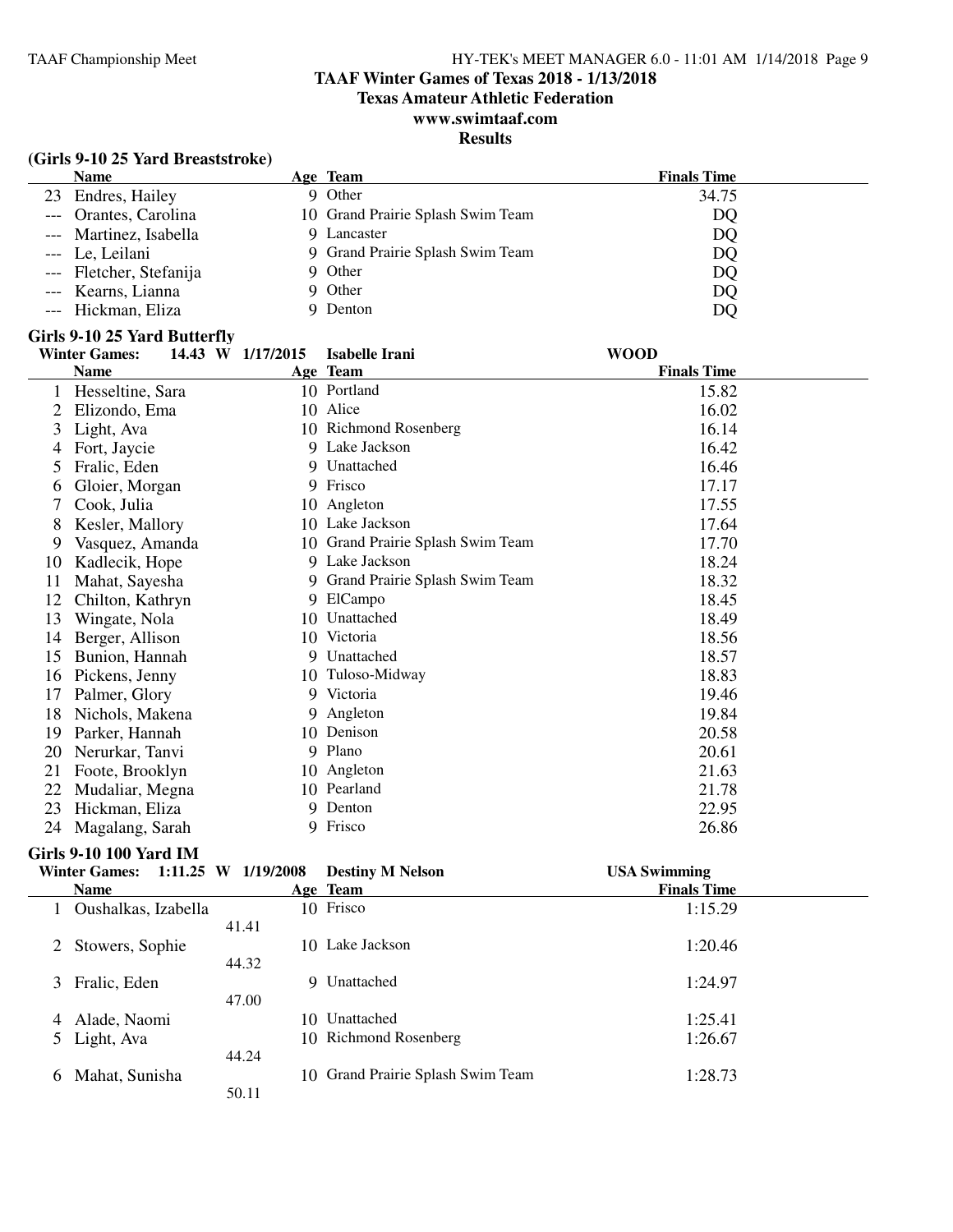#### **TAAF Winter Games of Texas 2018 - 1/13/2018**

**Texas Amateur Athletic Federation**

### **www.swimtaaf.com**

### **Results**

#### **(Girls 9-10 100 Yard IM)**

|                | <b>Name</b>      |         | Age Team      | <b>Finals Time</b> |
|----------------|------------------|---------|---------------|--------------------|
| 7 <sup>7</sup> | Gloier, Morgan   |         | 9 Frisco      | 1:34.11            |
|                |                  | 51.23   |               |                    |
| 8              | Wingate, Nola    |         | 10 Unattached | 1:36.49            |
|                |                  | 52.67   |               |                    |
| 9              | Gloier, Cameron  |         | 10 Frisco     | 1:36.73            |
|                |                  | 54.01   |               |                    |
| 10             | Rogers, Sofie    |         | 10 Pearland   | 1:36.88            |
|                |                  | 52.48   |               |                    |
| 11             | Rogers, Phoebe   |         | 9 Portland    | 1:41.50            |
|                |                  | 54.10   |               |                    |
| 12             | Chilton, Kathryn | 9       | ElCampo       | 1:42.92            |
|                |                  | 57.24   |               |                    |
| 13             | Master, Serenity |         | 10 DeerPark   | 1:42.98            |
|                |                  | 57.91   |               |                    |
| 14             | Mudaliar, Megna  |         | 10 Pearland   | 1:58.26            |
|                |                  | 1:00.87 |               |                    |

#### **Girls 9-10 100 Yard Freestyle Relay**

# **Winter Games:** 58.20 **W** 1/14/2017 Other **CALCE CONTEXANT OF Backus F Garritson N Maskey A Tran**

|   | тниет чащея.         | JO.ZU II 1117/ZUIT | ошы                    | <b>VIIIE</b>                            |                           |  |  |
|---|----------------------|--------------------|------------------------|-----------------------------------------|---------------------------|--|--|
|   |                      |                    |                        | L Backus, E Garritson, N Maskey, A Tran |                           |  |  |
|   | Team                 |                    | <b>Relay</b>           |                                         | <b>Finals Time</b>        |  |  |
|   | Lake Jackson         |                    | A                      |                                         | 1:01.04                   |  |  |
|   | 1) Fort, Jaycie 9    |                    | 2) Kadlecik, Hope 9    | 3) Elizondo, Ema 10                     | 4) Stowers, Sophie 10     |  |  |
|   |                      | 30.15              |                        |                                         |                           |  |  |
|   | 2 Frisco             |                    | B                      |                                         | 1:02.23                   |  |  |
|   | 1) Boyle, Ellie 9    |                    | 2) Gloier, Morgan 9    | 3) Gloier, Cameron 10                   | 4) Oushalkas, Izabella 10 |  |  |
|   |                      | 29.61              |                        |                                         |                           |  |  |
| 3 | Victoria             |                    | A                      |                                         | 1:02.59                   |  |  |
|   | $1)$ Light, Ava $10$ |                    | 2) Berger, Allison 10  | 3) Kesler, Mallory 10                   | 4) Palmer, Glory 9        |  |  |
|   |                      | 31.60              |                        |                                         |                           |  |  |
| 4 | Unattached           |                    | A                      |                                         | 1:10.70                   |  |  |
|   | 1) Carroll, Rain 9   |                    | 2) Hesseltine, Sara 10 | 3) Pickens, Jenny 10                    | 4) Rogers, Phoebe 9       |  |  |
|   |                      | 28.89              |                        |                                         |                           |  |  |
| 5 | Angleton             |                    | A                      |                                         | 1:12.30                   |  |  |
|   | 1) Cook, Julia 10    |                    | 2) Foote, Brooklyn 10  | 3) Nichols, Makenna 9                   | 4) Ward, Hope 10          |  |  |
|   |                      | 36.76              |                        |                                         |                           |  |  |
| 6 | ElCampo              |                    | A                      |                                         | 1:16.60                   |  |  |
|   | 1) Chilton, Kate 9   |                    | 2) Kallus, Gianna 9    | 3) Stanush, Karli 9                     | 4) Wallis, Abby 9         |  |  |
|   |                      | 35.08              |                        |                                         |                           |  |  |

### **Girls 9-10 100 Yard Medley Relay**

**Winter Games: 1:05.15 W 1/16/2016 Deer Park DPAR**

**C Hanson, M Battistic, M Murray, E Burke**

| C Hallson, M Datustic, M Mulliay, E Dulke |       |                     |                       |                           |  |  |
|-------------------------------------------|-------|---------------------|-----------------------|---------------------------|--|--|
| Team                                      |       | Relay               |                       | <b>Finals Time</b>        |  |  |
| Frisco                                    |       | B                   |                       | 1:07.02                   |  |  |
| 1) Boyle, Ellie 9                         |       | 2) Gloier, Morgan 9 | 3) Gloier, Cameron 10 | 4) Oushalkas, Izabella 10 |  |  |
|                                           | 32.09 |                     |                       |                           |  |  |
| 2 Lake Jackson                            |       |                     |                       | 1:08.42                   |  |  |
| $1)$ Lower, Gigi $10$                     |       | 2) Kadlecik, Hope 9 | 3) Elizondo, Ema 10   | 4) Stowers, Sophie 10     |  |  |
|                                           | 30.93 |                     |                       |                           |  |  |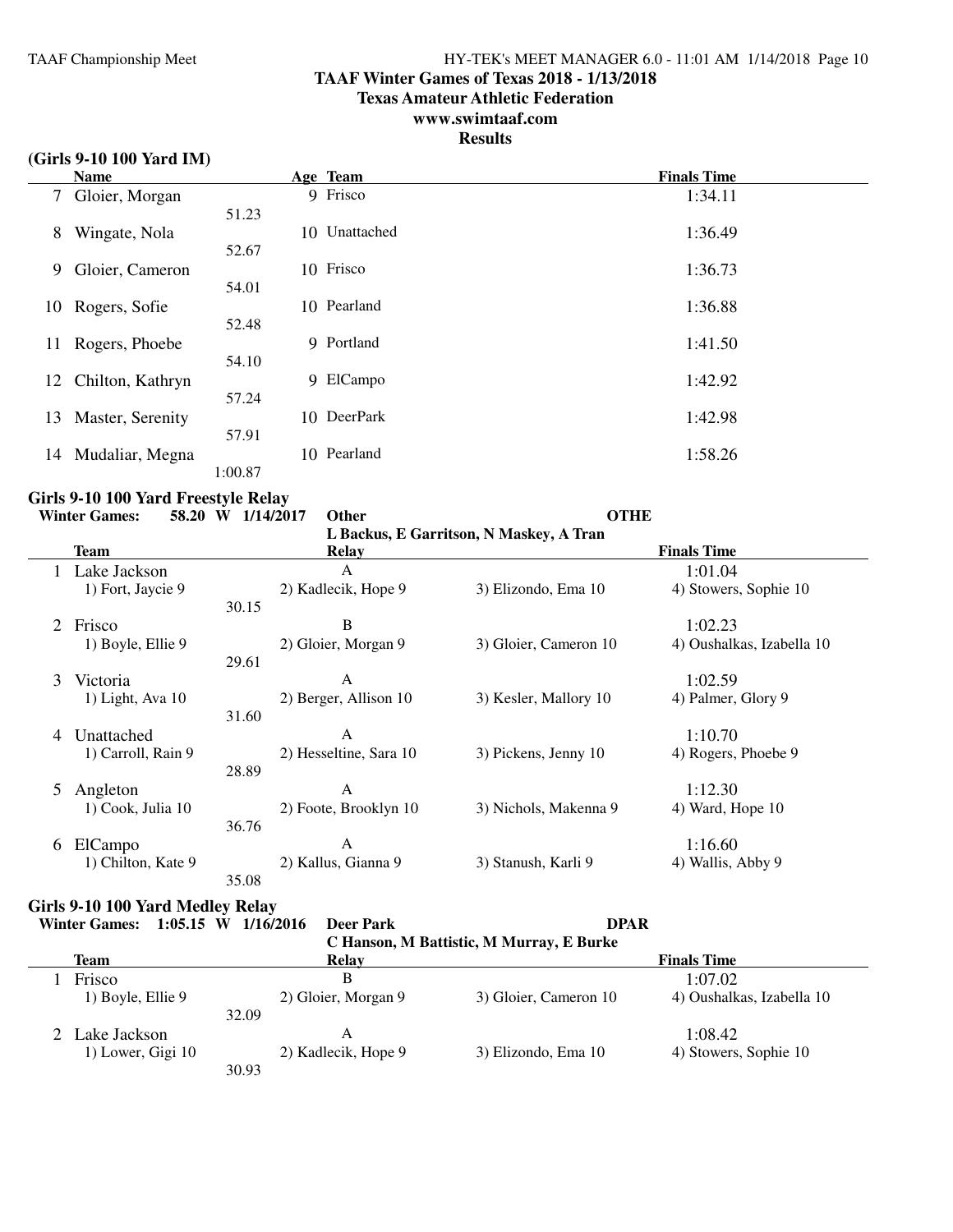**TAAF Winter Games of Texas 2018 - 1/13/2018**

**Texas Amateur Athletic Federation**

### **www.swimtaaf.com**

### **Results**

| (Girls 9-10 100 Yard Medley Relay) |       |                        |                       |                       |
|------------------------------------|-------|------------------------|-----------------------|-----------------------|
| <b>Team</b>                        |       | <b>Relay</b>           |                       | <b>Finals Time</b>    |
| Unattached<br>3                    |       | A                      |                       | 1:10.77               |
| 1) Berger, Allison 10              |       | 2) Kesler, Mallory 10  | $3)$ Light, Ava 10    | 4) Palmer, Glory 9    |
|                                    | 33.33 |                        |                       |                       |
| Westbury<br>4                      |       | A                      |                       | 1:20.94               |
| 1) Carroll, Rain 9                 |       | 2) Hesseltine, Sara 10 | 3) Pickens, Jenny 10  | 4) Rogers, Phoebe 9   |
|                                    | 34.24 |                        |                       |                       |
| ElCampo                            |       | A                      |                       | 1:21.25               |
| 1) Chilton, Kate 9                 |       | 2) Kallus, Gianna 9    | 3) Stanush, Karli 9   | 4) Wallis, Abby 9     |
|                                    | 36.16 |                        |                       |                       |
| Angleton<br>6                      |       | A                      |                       | 1:27.43               |
| $1)$ Cook, Julia $10$              |       | 2) Foote, Brooklyn 10  | 3) Nichols, Makenna 9 | $(4)$ Ward, Hope $10$ |
|                                    | 31.58 |                        |                       |                       |

### **Girls 11-12 50 Yard Freestyle**

|    | <b>Winter Games:</b> | 26.99 W 1/17/2009 |    | <b>Abby Gardea</b>  | <b>Aqua Star</b>   |
|----|----------------------|-------------------|----|---------------------|--------------------|
|    | <b>Name</b>          |                   |    | Age Team            | <b>Finals Time</b> |
| 1  | Tran, Kylie          |                   |    | 12 Frisco           | 28.41              |
| 2  | Dean, Kendall        |                   |    | 12 Angleton         | 29.06              |
| 3  | Dillard, Kristen     |                   |    | 12 Carrollton       | 29.27              |
| 4  | Bzibziak, Alexandria |                   | 11 | McAllen             | 29.55              |
| 5  | Sennett, Jasmine     |                   |    | 12 Frisco           | 30.06              |
| 6  | Boettcher, Kadyn     |                   | 11 | Other               | 30.22              |
| 7  | Gibbens, Grace       |                   |    | 12 Bay City         | 30.69              |
| 8  | Dean, Mylee          |                   |    | 12 Angleton         | 30.93              |
| 9  | Fox, Tessa           |                   |    | 12 Granbury         | 31.12              |
| 10 | Simmons, Audrey      |                   |    | 11 Dallas           | 31.56              |
| 11 | Demers, Avery        |                   |    | 12 Txcty            | 31.74              |
| 12 | Suarez, Camila       |                   |    | 11 Denison          | 31.78              |
| 13 | Moya, Megan          |                   | 11 | Bay City            | 31.81              |
| 14 | Mcnames, Gabriella   |                   |    | 11 Lake Jackson     | 32.39              |
| 15 | Romanczyk, Emma      |                   | 11 | Tuloso-Midway       | 32.59              |
| 16 | Gonzalez, Mia        |                   | 11 | Unattached          | 32.88              |
| 17 | Hinojosa, Sophia     |                   |    | 12 Victoria         | 33.16              |
| 18 | Frick, Lucille       |                   |    | 12 Bay City         | 33.60              |
| 19 | Allen, Victoria      |                   |    | 12 Other            | 34.03              |
| 20 | Nemeth, Laurelie     |                   |    | 12 Other            | 34.07              |
| 21 | Gallucci, Avery      |                   |    | 11 Carrollton       | 34.50              |
| 22 | Gonzalez, Daniela    |                   |    | 11 Unattached       | 34.69              |
| 23 | Bowers, Elizabeth    |                   |    | 11 New Braunfels    | 36.33              |
| 24 | Lewis, Elizabeth     |                   |    | 12 Frisco           | 36.54              |
| 25 | Smith, Annie         |                   | 11 | Victoria            | 36.63              |
| 26 | Hammond, Hailey      |                   |    | 12 Other            | 37.23              |
| 27 | Wallis, Riley        |                   | 11 | ElCampo             | 37.40              |
| 28 | Thomas, Carlie       |                   | 11 | Weatherford         | 38.07              |
| 29 | Vasquez, Juliana     |                   | 11 | ElCampo             | 39.54              |
| 30 | Ogletree, Zoe        |                   | 11 | Southlake Stingrays | 39.67              |
| 31 | Kadlecik, Grace      |                   | 11 | Lake Jackson        | 40.06              |
| 32 | Brimage, Karsten     |                   |    | 12 Flower Mound     | 40.29              |
| 33 | Friemel, Hailey      |                   |    | 11 Lake Jackson     | 40.59              |
| 34 | Gregory, Quinn       |                   |    | 11 Granbury         | 41.29              |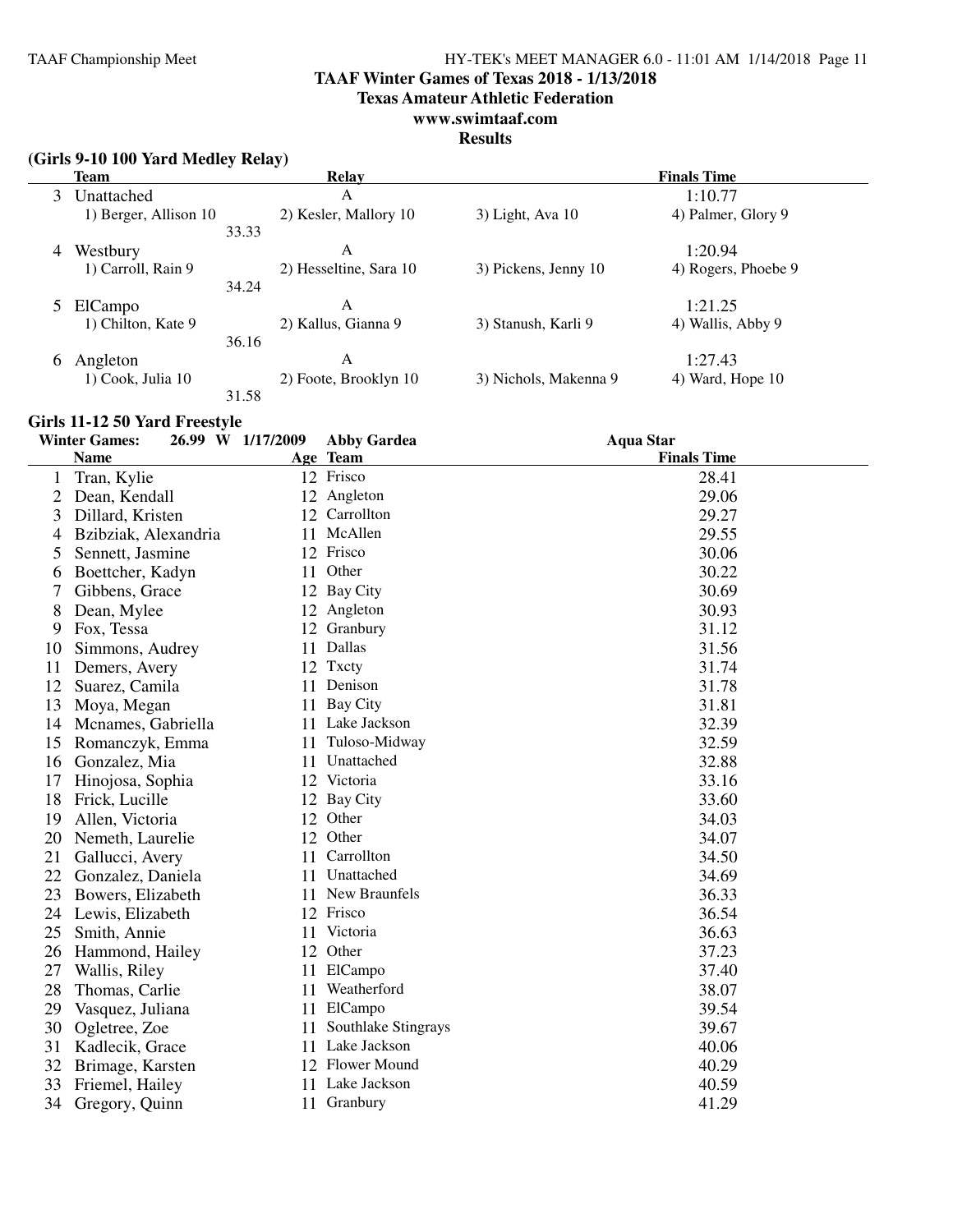### **TAAF Winter Games of Texas 2018 - 1/13/2018**

**Texas Amateur Athletic Federation**

### **www.swimtaaf.com**

### **Results**

### **(Girls 11-12 50 Yard Freestyle)**

| <b>Name</b>          |     | Age Team                          | <b>Finals Time</b> |
|----------------------|-----|-----------------------------------|--------------------|
| 35 Corley, Addison   |     | 11 Granbury                       | 42.03              |
| 36 Pitts, Faith      |     | 11 Portland                       | 42.39              |
| 37 Phillips, Madison |     | 11 Grand Prairie Splash Swim Team | 42.99              |
| 38 Reuschle, Anna    |     | 11 Lake Jackson                   | 43.08              |
| 39 Hayes, Carrie     |     | 12 Richmond Rosenberg             | 44.00              |
| 40 Neyland, Eleanor  |     | 12 Other                          | 45.53              |
| 41 Lee, Paislei      |     | 11 Bay City                       | 45.76              |
| 42 Palmer, Grace     | 11. | Victoria                          | 46.22              |
| 43 Hidalgo, Erika    |     | 12 Lake Jackson                   | 46.80              |
| 44 Rivas, Brianna    |     | 11 Other                          | 48.26              |
| 45 Verm, Presley     | 11  | Other                             | 51.89              |
| 46 Myles, Jada       |     | Lancaster                         | 58.71              |

### **Girls 11-12 100 Yard Freestyle**

|    | <b>Winter Games:</b>       | 58.81 W 1/14/2017 | <b>Minnie Tran</b>     | <b>LJST</b>        |
|----|----------------------------|-------------------|------------------------|--------------------|
|    | <b>Name</b>                |                   | Age Team               | <b>Finals Time</b> |
|    | 1 Oushalkas, Maria Jhoanne | 30.51             | 12 Frisco              | 58.53W             |
| 2  | Reese, Laura               | 32.29             | 12 Lake Jackson        | 1:01.90            |
| 3  | Bunge, Akira               | 33.44             | 12 Other               | 1:04.37            |
| 4  | Ciesiolka, Maeve           | 34.50             | 12 Southlake Stingrays | 1:04.83            |
| 5  | Sennett, Jasmine           | 34.59             | 12 Frisco              | 1:05.16            |
| 6  | Mcalister, Maddie          |                   | 12 Denton              | 1:05.39            |
| 7  | Johnnie, Courtney          | 34.51             | 11 Other               | 1:05.49            |
| 8  | Dean, Kendall              | 34.05             | 12 Angleton            | 1:05.67            |
| 9  | Fox, Tessa                 | 34.10             | 12 Granbury            | 1:07.39            |
| 10 | Boettcher, Kadyn           | 35.31             | 11 Other               | 1:08.65            |
| 11 | Gibbens, Grace             | 36.72             | 12 Bay City            | 1:09.76            |
|    | 12 Bond, Laura             | 37.26             | 12 Lake Jackson        | 1:09.88            |
| 13 | Jones, Avigail             | 37.42             | 12 Denison             | 1:10.50            |
| 14 | Stermer, Teagan            | 36.48             | 11 Carrollton          | 1:11.08            |
| 15 | Gattis, Malia              | 37.30             | 12 Denton              | 1:11.12            |
| 16 | Hill, Addison              | 38.16             | 12 Angleton            | 1:11.89            |
| 17 | Mcnames, Gabriella         | 37.99<br>38.46    | 11 Lake Jackson        | 1:12.86            |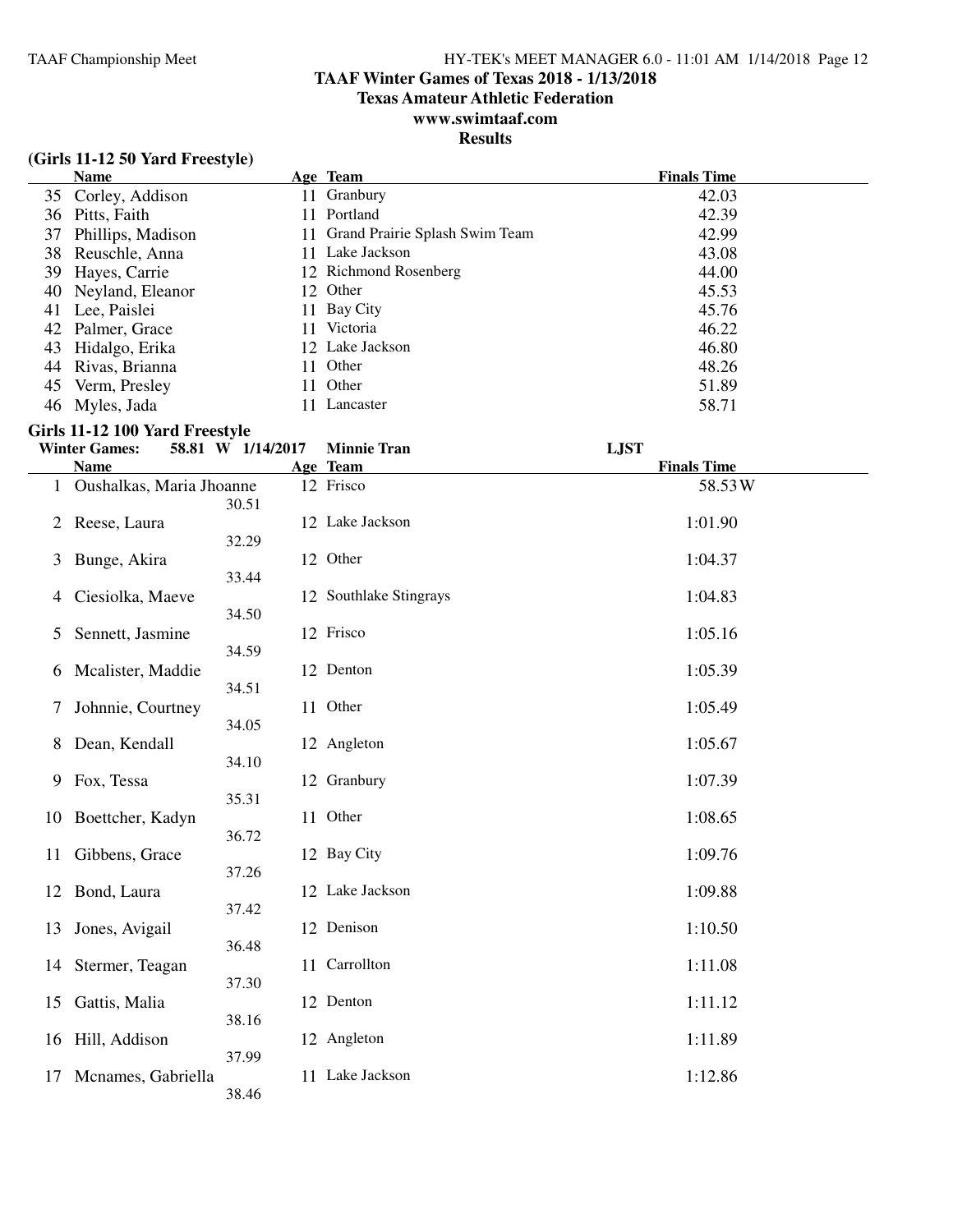### **TAAF Winter Games of Texas 2018 - 1/13/2018**

**Texas Amateur Athletic Federation**

### **www.swimtaaf.com**

### **Results**

|  | (Girls 11-12 100 Yard Freestyle) |
|--|----------------------------------|
|--|----------------------------------|

|          | <b>Name</b>                   |                | Age Team                          | <b>Finals Time</b> |
|----------|-------------------------------|----------------|-----------------------------------|--------------------|
|          | 18 Mathews, Aubrey            |                | 11 Unattached                     | 1:13.06            |
| 19       | Romanczyk, Emma               | 38.66<br>37.79 | 11 Tuloso-Midway                  | 1:13.69            |
| 20       | Moya, Megan                   | 40.41          | 11 Bay City                       | 1:13.82            |
| 21       | Gonzalez, Mia                 | 11<br>37.36    | Unattached                        | 1:13.91            |
| 22       | Mcintire, Sarah               | 39.47          | 11 Lake Jackson                   | 1:14.86            |
| 23       | Gray, Elianna                 | 39.54          | 11 Lake Jackson                   | 1:16.15            |
| 24       | Rogers, Ann                   | 41.36          | 11 Portland                       | 1:17.24            |
| 25       | Gonzalez, Daniela             | 40.51          | 11 Unattached                     | 1:18.11            |
| 26       | Eberspacher, Anna             | 41.63          | 11 Angleton                       | 1:19.85            |
| 27       | Nickell, Isabelle             | 44.25          | 11 Denton                         | 1:21.50            |
| 28       | Hesseltine, Hailey            | 42.88          | 12 Portland                       | 1:22.52            |
| 29       | Bowers, Elizabeth             | 44.11          | 11 New Braunfels                  | 1:23.44            |
| 30       | Brimage, Karsten              | 46.92          | 12 Flower Mound                   | 1:27.51            |
| 31<br>32 | Hill, Abigail<br>Pitts, Faith | 11             | 11 ElCampo<br>Portland            | 1:28.37<br>1:32.87 |
| 33       | Phillips, Madison             | 50.13<br>50.77 | 11 Grand Prairie Splash Swim Team | 1:33.60            |
| 34       | Hidalgo, Erika                | 1:01.78        | 12 Lake Jackson                   | 1:50.04            |
| 35       | Verm, Presley                 | 1:08.42        | 11 Other                          | 2:03.00            |

### **Girls 11-12 50 Yard Backstroke**

|    | 30.30 W<br><b>Winter Games:</b> | 1/16/2010 | <b>Destiny Nelson</b> | <b>Unattached</b>  |
|----|---------------------------------|-----------|-----------------------|--------------------|
|    | <b>Name</b>                     |           | Age Team              | <b>Finals Time</b> |
|    | 1 Bzibziak, Alexandria          |           | 11 McAllen            | 32.84              |
|    | 2 Gambrel, Sarah                |           | 12 Lake Jackson       | 33.53              |
|    | 3 Johnnie, Courtney             |           | 11 Other              | 33.77              |
|    | 4 Wang, Elise                   |           | 12 Frisco             | 35.19              |
|    | 5 Boettcher, Kadyn              | 11.       | Other                 | 35.74              |
| 6  | Suarez, Camila                  |           | 11 Denison            | 36.06              |
|    | 7 Vaughan, Olivia               |           | 12 Carrollton         | 36.71              |
| 8  | Stermer, Teagan                 |           | 11 Carrollton         | 36.79              |
| 9  | Sennett, Jasmine                |           | 12 Frisco             | 37.76              |
| 10 | Romanczyk, Emma                 | 11        | Tuloso-Midway         | 38.06              |
| 11 | Bond, Laura                     |           | 12 Lake Jackson       | 38.35              |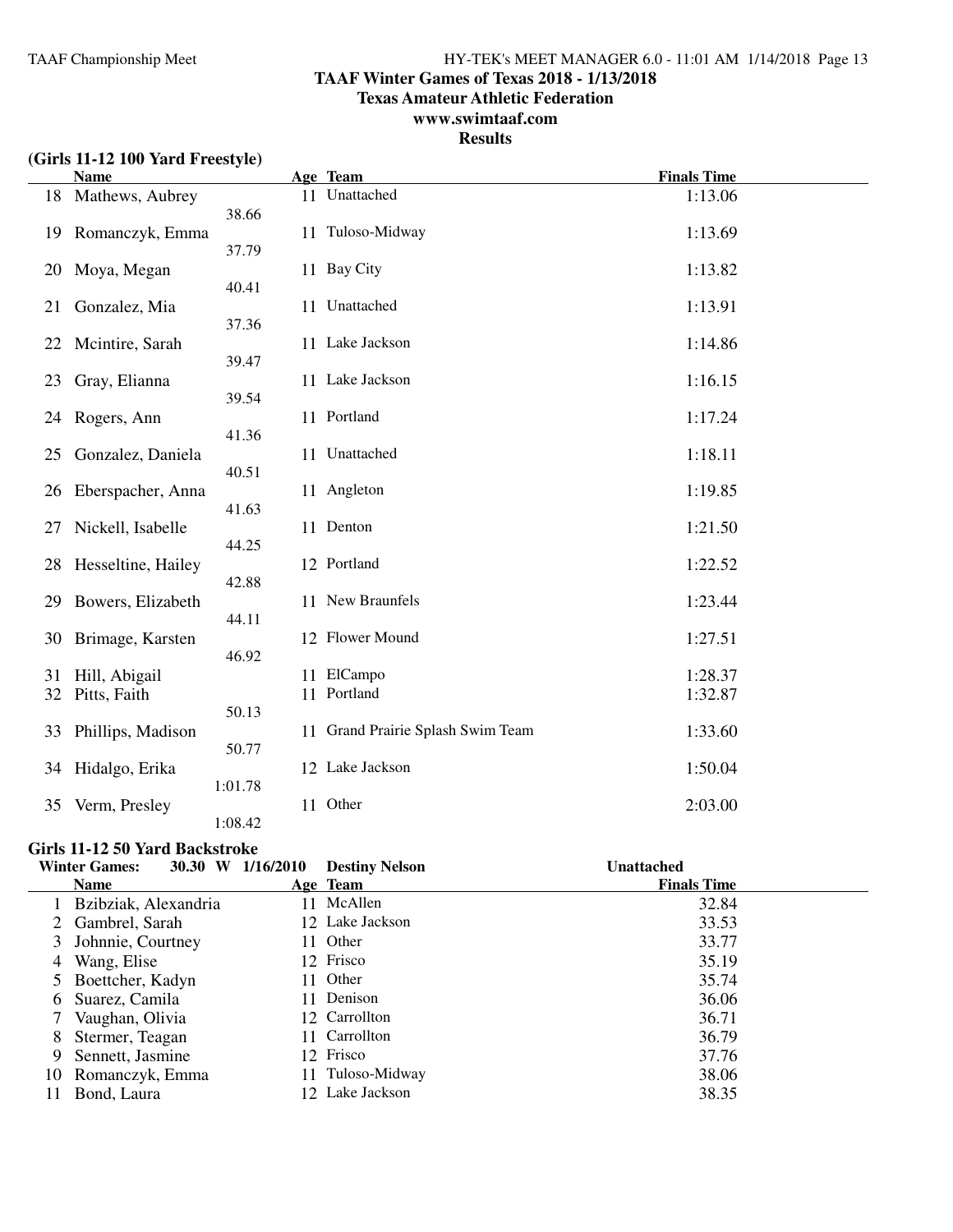### **TAAF Winter Games of Texas 2018 - 1/13/2018**

**Texas Amateur Athletic Federation**

### **www.swimtaaf.com**

### **Results**

| (Girls 11-12 50 Yard Backstroke) |  |  |
|----------------------------------|--|--|
|----------------------------------|--|--|

|    | Name              |     | Age Team            | <b>Finals Time</b> |
|----|-------------------|-----|---------------------|--------------------|
| 12 | Gibbens, Grace    |     | 12 Bay City         | 38.82              |
| 13 | Jones, Avigail    |     | 12 Denison          | 39.86              |
| 14 | Hill, Addison     |     | 12 Angleton         | 40.66              |
| 15 | Gray, Elianna     |     | 11 Lake Jackson     | 40.76              |
| 16 | Gonzalez, Mia     | 11  | Unattached          | 41.42              |
| 17 | Gallucci, Avery   | 11  | Carrollton          | 41.90              |
| 18 | Rogers, Ann       | 11  | Portland            | 42.21              |
| 19 | Hinojosa, Sophia  |     | 12 Victoria         | 42.71              |
| 20 | Vasquez, Juliana  | 11- | ElCampo             | 43.55              |
| 21 | Eberspacher, Anna | 11  | Angleton            | 44.13              |
| 22 | Lee, Paislei      | 11  | Bay City            | 45.21              |
| 23 | Gregory, Quinn    | 11  | Granbury            | 46.35              |
| 24 | Kadlecik, Grace   | 11  | Lake Jackson        | 46.49              |
| 25 | Gonzalez, Daniela | 11. | Unattached          | 46.96              |
| 26 | Corley, Addison   | 11  | Granbury            | 48.27              |
| 27 | Ogletree, Zoe     | 11  | Southlake Stingrays | 48.35              |
| 28 | Brimage, Karsten  |     | 12 Flower Mound     | 49.84              |
| 29 | Rivas, Brianna    | 11  | Other               | 51.77              |
| 30 | Friemel, Hailey   | 11  | Lake Jackson        | 52.72              |
| 31 | Neyland, Eleanor  |     | 12 Other            | 55.37              |
| 32 | Reuschle, Anna    | 11  | Lake Jackson        | 57.50              |
| 33 | Verm, Presley     |     | 11 Other            | 59.36              |
| 34 | Myles, Jada       | 11. | Lancaster           | 1:02.22            |

#### **Girls 11-12 50 Yard Breaststroke**

|    | <b>Winter Games:</b> | 33.82 W 1/16/2010 | <b>Destiny Nelson</b> | <b>Unattached</b>  |
|----|----------------------|-------------------|-----------------------|--------------------|
|    | <b>Name</b>          |                   | Age Team              | <b>Finals Time</b> |
|    | Dillard, Kristen     |                   | 12 Carrollton         | 36.17              |
|    | Wang, Elise          | 12                | Frisco                | 36.95              |
| 3  | Tran, Kylie          | 12                | Frisco                | 37.10              |
| 4  | Bunge, Akira         | 12                | Other                 | 38.66              |
| 5  | Rogers, Kaia         |                   | 12 Pearland           | 39.19              |
| 6  | Gambrel, Sarah       |                   | 12 Lake Jackson       | 39.24              |
| 7  | Vaughan, Olivia      |                   | 12 Carrollton         | 41.48              |
| 8  | Gapsiewicz, Brianna  |                   | 11 Pearland           | 42.82              |
| 9  | Hammond, Hailey      | 12                | Other                 | 43.37              |
| 10 | Hinojosa, Sophia     |                   | 12 Victoria           | 43.38              |
| 11 | Moya, Megan          | 11                | Bay City              | 44.24              |
| 12 | Wallis, Riley        | 11                | ElCampo               | 44.36              |
| 13 | Gattis, Malia        | 12                | Denton                | 44.97              |
| 14 | Mcintire, Sarah      | 11                | Lake Jackson          | 45.59              |
| 15 | Hill, Addison        |                   | 12 Angleton           | 46.09              |
| 16 | Simmons, Audrey      | 11                | Dallas                | 46.10              |
| 17 | Suarez, Camila       | 11                | Denison               | 46.46              |
| 18 | Hesseltine, Hailey   | 12                | Portland              | 46.63              |
| 19 | Allen, Victoria      | 12                | Other                 | 47.68              |
| 20 | Ogletree, Zoe        | 11                | Southlake Stingrays   | 47.88              |
| 21 | Mathews, Aubrey      | 11                | Unattached            | 48.94              |
| 22 | Kadlecik, Grace      | 11                | Lake Jackson          | 49.53              |
| 23 | Hayes, Carrie        |                   | 12 Richmond Rosenberg | 50.61              |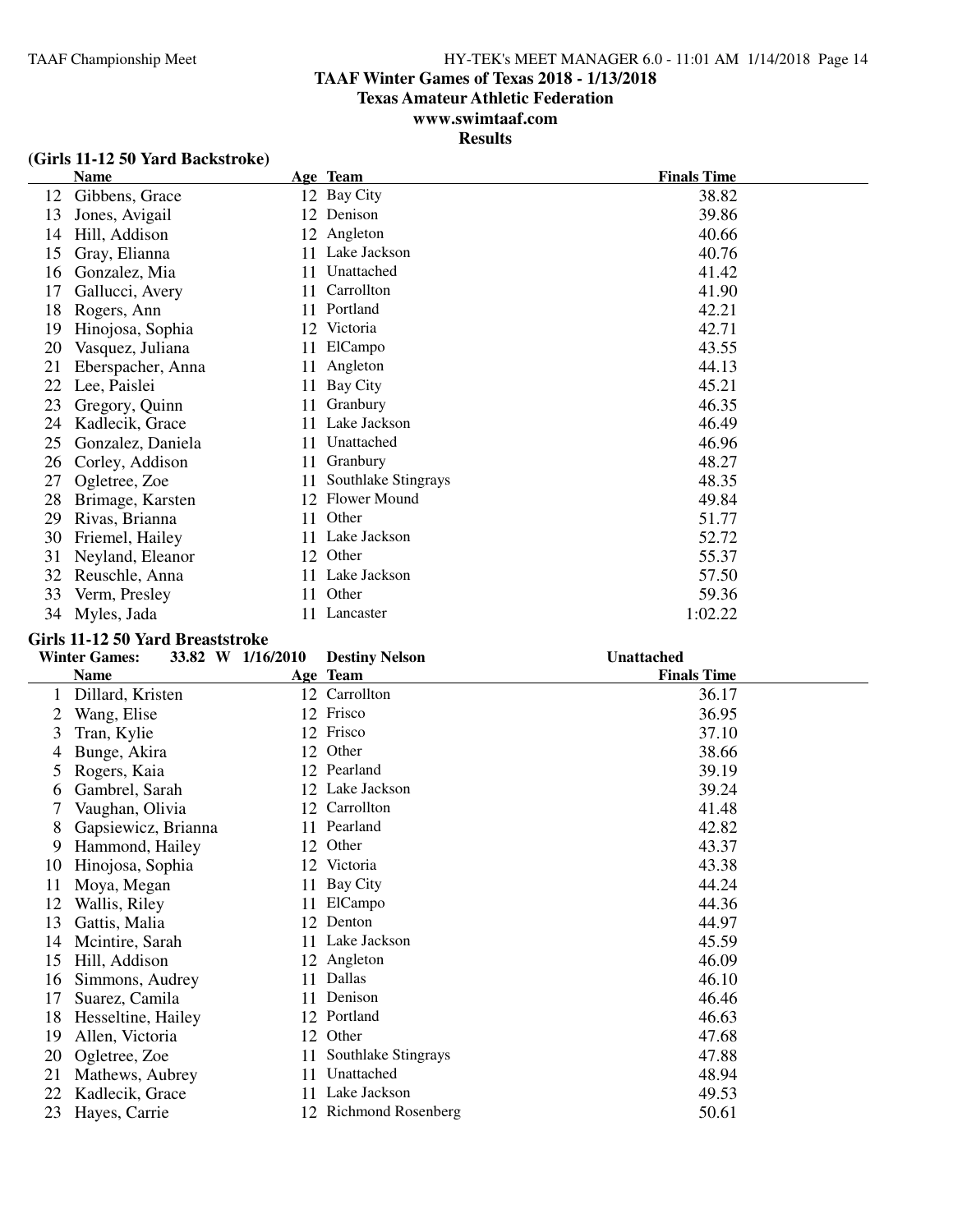#### **TAAF Winter Games of Texas 2018 - 1/13/2018**

**Texas Amateur Athletic Federation**

### **www.swimtaaf.com**

### **Results**

| (Girls 11-12 50 Yard Breaststroke) |                 |                    |
|------------------------------------|-----------------|--------------------|
| <b>Name</b>                        | Age Team        | <b>Finals Time</b> |
| 24 Jaramillo, Anabelle             | 11 Txcty        | 51.95              |
| 25 Nemeth, Laurelie                | 12 Other        | 52.98              |
| 26 Lee, Paislei                    | 11 Bay City     | 1:00.18            |
| 27 Myles, Jada                     | 11 Lancaster    | 1:10.34            |
| --- Friemel, Hailey                | 11 Lake Jackson | DQ                 |
| --- Khondker, Suhana               | 11 Bay City     | DQ                 |
| --- Frick, Lucille                 | 12 Bay City     | DQ                 |

#### Girls 11-12 50 Yard Butterfly<br>Winter Games: 28.54 W **Winter Games: 28.54 W 1/14/2017 Minnie Tran LJST**

|    | <b>Name</b>              |    | Age Team                       | <b>Finals Time</b> |
|----|--------------------------|----|--------------------------------|--------------------|
| 1  | Oushalkas, Maria Jhoanne |    | 12 Frisco                      | 29.05              |
| 2  | Reese, Laura             |    | 12 Lake Jackson                | 30.16              |
| 3  | Tran, Kylie              | 12 | Frisco                         | 30.35              |
| 4  | Bzibziak, Alexandria     | 11 | McAllen                        | 30.75              |
| 5  | Ciesiolka, Maeve         | 12 | Southlake Stingrays            | 32.16              |
| 6  | Mcalister, Maddie        |    | 12 Denton                      | 32.36              |
|    | Johnnie, Courtney        | 11 | Other                          | 33.65              |
| 8  | Dillard, Kristen         | 12 | Carrollton                     | 34.07              |
| 9  | Demers, Avery            |    | 12 Txcty                       | 34.80              |
| 10 | Rogers, Kaia             |    | 12 Pearland                    | 34.94              |
| 11 | Simmons, Audrey          | 11 | Dallas                         | 37.12              |
| 12 | Jones, Avigail           | 12 | Denison                        | 37.92              |
| 13 | Frick, Lucille           | 12 | Bay City                       | 38.14              |
| 14 | Rogers, Ann              | 11 | Portland                       | 38.64              |
| 15 | Gapsiewicz, Brianna      | 11 | Pearland                       | 39.02              |
| 16 | Lewis, Elizabeth         |    | 12 Frisco                      | 40.48              |
| 17 | Khondker, Suhana         | 11 | Bay City                       | 40.80              |
| 18 | Smith, Annie             | 11 | Victoria                       | 42.09              |
| 19 | Pitts, Faith             | 11 | Portland                       | 45.14              |
| 20 | Jaramillo, Anabelle      | 11 | Txcty                          | 47.38              |
| 21 | Nickell, Isabelle        | 11 | Denton                         | 48.29              |
| 22 | Thomas, Carlie           | 11 | Weatherford                    | 52.31              |
| 23 | Phillips, Madison        | 11 | Grand Prairie Splash Swim Team | 55.51              |
| 24 | Neyland, Eleanor         | 12 | Other                          | 56.34              |
| 25 | Rivas, Brianna           | 11 | Other                          | 1:07.13            |

### **Girls 11-12 100 Yard IM**

## **Winter Games: 1:05.36 W 1/16/2010 Destiny Nelson Unattached**

|   | <b>Name</b>              |       | Age Team               | <b>Finals Time</b> |
|---|--------------------------|-------|------------------------|--------------------|
|   | Oushalkas, Maria Jhoanne | 38.14 | 12 Frisco              | 1:08.88            |
|   | 2 Reese, Laura           | 39.72 | 12 Lake Jackson        | 1:13.31            |
|   | 3 Ciesiolka, Maeve       | 40.86 | 12 Southlake Stingrays | 1:14.68            |
| 4 | Wang, Elise              | 38.87 | 12 Frisco              | 1:15.25            |
|   | 5 Rogers, Kaia<br>39.67  |       | 12 Pearland            | 1:15.48            |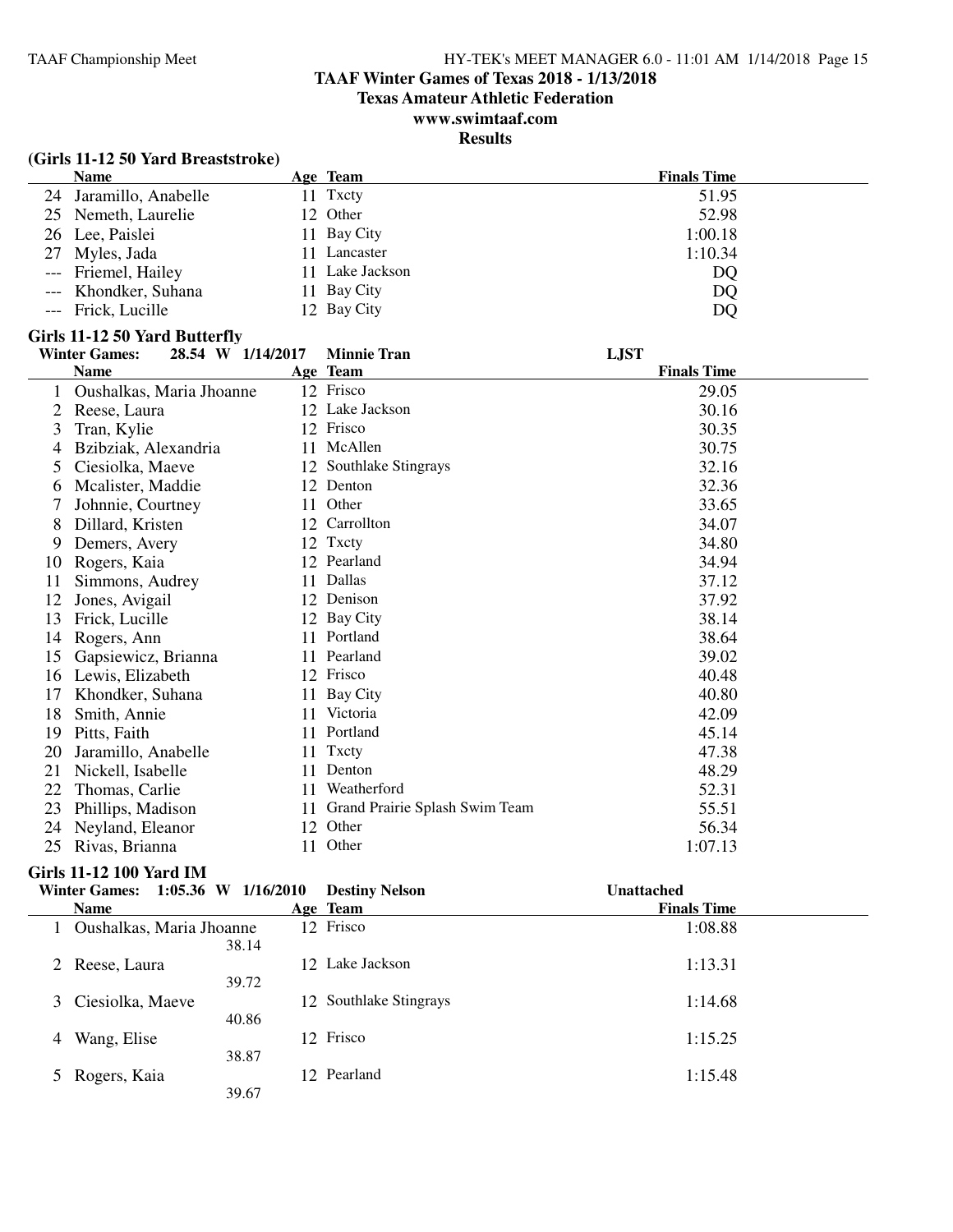### **TAAF Winter Games of Texas 2018 - 1/13/2018**

**Texas Amateur Athletic Federation**

### **www.swimtaaf.com**

**Results**

### **(Girls 11-12 100 Yard IM)**

|    | <b>Name</b>         |         | Age Team         | <b>Finals Time</b> |
|----|---------------------|---------|------------------|--------------------|
|    | 6 Mcalister, Maddie | 41.13   | 12 Denton        | 1:16.20            |
| 7  | Bunge, Akira        | 40.99   | 12 Other         | 1:17.12            |
| 8  | Vaughan, Olivia     | 42.79   | 12 Carrollton    | 1:18.43            |
| 9  | Fox, Tessa          | 43.07   | 12 Granbury      | 1:20.28            |
| 10 | Gapsiewicz, Brianna | 41.41   | 11 Pearland      | 1:21.55            |
| 11 | Demers, Avery       | 45.52   | 12 Txcty         | 1:21.66            |
| 12 | Bond, Laura         | 43.60   | 12 Lake Jackson  | 1:22.27            |
| 13 | Stermer, Teagan     | 44.96   | 11 Carrollton    | 1:22.38            |
| 14 | Gattis, Malia       | 43.96   | 12 Denton        | 1:22.74            |
| 15 | Mcnames, Gabriella  | 44.57   | 11 Lake Jackson  | 1:23.27            |
| 16 | Allen, Victoria     | 45.33   | 12 Other         | 1:26.30            |
| 17 | Mcintire, Sarah     | 47.85   | 11 Lake Jackson  | 1:26.85            |
| 18 | Gray, Elianna       | 47.42   | 11 Lake Jackson  | 1:30.00            |
| 19 | Mathews, Aubrey     | 49.61   | 11 Unattached    | 1:31.60            |
| 20 | Gallucci, Avery     | 50.08   | 11 Carrollton    | 1:32.48            |
| 21 | Hammond, Hailey     | 47.93   | 12 Other         | 1:33.37            |
| 22 | Smith, Annie        | 51.03   | 11 Victoria      | 1:33.86            |
| 23 | Eberspacher, Anna   | 50.66   | 11 Angleton      | 1:37.54            |
|    | 24 Nemeth, Laurelie | 53.27   | 12 Other         | 1:40.28            |
| 25 | Nickell, Isabelle   | 55.37   | 11 Denton        | 1:40.42            |
| 26 | Vasquez, Juliana    | 56.58   | 11 ElCampo       | 1:42.59            |
| 27 | Jaramillo, Anabelle | 53.76   | 11 Txcty         | 1:43.69            |
| 28 | Bowers, Elizabeth   | 56.00   | 11 New Braunfels | 1:46.44            |
| 29 | Thomas, Carlie      | 59.61   | 11 Weatherford   | 1:59.10            |
|    | 30 Palmer, Grace    | 1:09.01 | 11 Victoria      | 2:05.25            |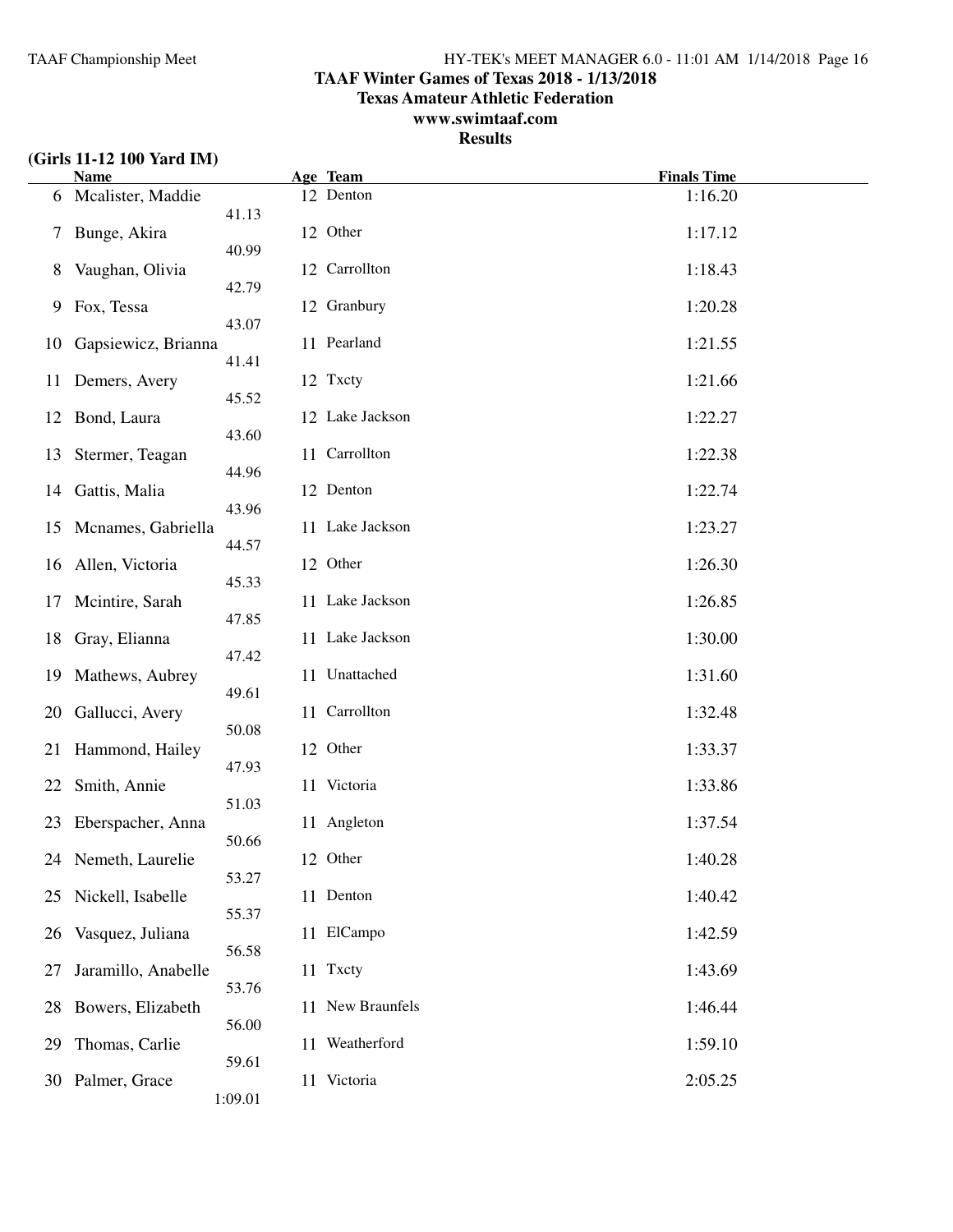### **TAAF Winter Games of Texas 2018 - 1/13/2018**

**Texas Amateur Athletic Federation**

#### **www.swimtaaf.com**

|   | (Girls 11-12 100 Yard IM)<br><b>Name</b>                     | Age Team                                                               |                                       | <b>Finals Time</b>       |
|---|--------------------------------------------------------------|------------------------------------------------------------------------|---------------------------------------|--------------------------|
|   | --- Gambrel, Sarah                                           | 12 Lake Jackson                                                        |                                       | <b>DQ</b>                |
|   | 40.94                                                        |                                                                        |                                       |                          |
|   | Girls 11-12 200 Yard Freestyle Relay                         |                                                                        |                                       |                          |
|   | Winter Games: 1:53.45 W 1/14/2017                            | <b>Lake Jackson</b>                                                    | <b>LJST</b>                           |                          |
|   |                                                              |                                                                        | C Edmonds, S Gambrel, L Reese, M Tran |                          |
|   | <b>Team</b>                                                  | Relay                                                                  |                                       | <b>Finals Time</b>       |
|   | Frisco                                                       | A                                                                      |                                       | 1:56.80                  |
|   | 1) Oushalkas, Maria Jhoanne 12) Sennett, Jasmine 12<br>29.91 | 30.66<br>28.27                                                         | 3) Tran, Kylie 12<br>27.96            | 4) Wang, Elise 12        |
| 2 | Carrollton                                                   | A                                                                      |                                       | 2:06.54                  |
|   | 1) Dillard, Kristen 12                                       | 2) Gallucci, Avery 11                                                  | 3) Stermer, Teagan 11                 | 4) Vaughan, Olivia 12    |
|   | 32.77                                                        | 34.17<br>31.47                                                         | 28.13                                 |                          |
| 3 | Angleton                                                     | $\mathbf{A}$                                                           |                                       | 2:08.84                  |
|   | 1) Dean, Kendall 12<br>30.22                                 | 2) Dean, Mylee 12                                                      | 3) Eberspacher, Anna 11               | 4) Hill, Addison 12      |
|   |                                                              | 31.54<br>33.13<br>$\mathbf{A}$                                         | 33.95                                 |                          |
|   | 4 Bay City                                                   |                                                                        |                                       | 2:12.73                  |
|   | 1) Frick, Lucille 12<br>33.67                                | 2) Gibbens, Alexis 12<br>36.88<br>32.76                                | 3) Khondker, Suahana 11<br>29.42      | 4) Moya, Megan 11        |
| 5 | Lake Jackson                                                 | $\mathbf{A}$                                                           |                                       | 2:13.08                  |
|   | 1) Gambrel, Sarah 12                                         | 2) Gray, Elianna 11                                                    | 3) Mcintire, Sarah 11                 | 4) Mcnames, Gabriella 11 |
|   | 33.81                                                        | 35.94<br>34.80                                                         | 28.53                                 |                          |
|   | 6 ElCampo                                                    | $\mathbf{A}$                                                           |                                       | 2:37.94                  |
|   | 1) Friemel, Hailey 11                                        | 2) Hill, Abigail 11                                                    | 3) Vasquez, Juliana 11                | 4) Wallis, Riley 11      |
|   | 37.81                                                        | 40.59<br>39.59                                                         | 39.95                                 |                          |
| 7 | Unattached                                                   | $\mathbf{A}$                                                           |                                       | 2:39.81                  |
|   | 1) Hesseltine, Hailey 12                                     | 2) Pitts, Faith 11                                                     | 3) Rogers, Ann 11                     | 4) Romanczyk, Emma 11    |
|   | 42.49                                                        | 1:08.79<br>32.84                                                       | 15.69                                 |                          |
|   | Other                                                        | A                                                                      |                                       | DQ                       |
|   | 1) Brown, Emily 12                                           | 2) Kadlecik, Grace 11                                                  | 3) Palmer, Grace 11                   | 4) Smith, Annie 11       |
|   | 32.38                                                        | 46.83<br>41.12                                                         | 36.35                                 |                          |
|   | Girls 11-12 200 Yard Medley Relay                            |                                                                        |                                       |                          |
|   | Winter Games: 2:05.87 W 1/14/2017                            | Other                                                                  | <b>OTHE</b>                           |                          |
|   | Team                                                         | <b>Relay</b>                                                           | C Edmonds, S Gambrel, L Reese, M Tran | <b>Finals Time</b>       |
|   |                                                              | A                                                                      |                                       |                          |
|   | Frisco                                                       |                                                                        |                                       | 2:07.20                  |
|   | 32.04                                                        | 1) Oushalkas, Maria Jhoanne 122) Sennett, Jasmine 12<br>40.90<br>25.41 | 3) Tran, Kylie 12<br>28.85            | 4) Wang, Elise 12        |
| 2 | Denison                                                      | A                                                                      |                                       | 2:21.69                  |
|   | 1) Dillard, Kristen 12                                       | 2) Gallucci, Avery 11                                                  | 3) Stermer, Teagan 11                 | 4) Vaughan, Olivia 12    |
|   | 36.31                                                        | 38.91<br>35.50                                                         | 30.97                                 |                          |
|   | 3 Lake Jackson                                               | $\, {\bf B}$                                                           |                                       | 2:32.02                  |
|   | 1) Gambrel, Sarah 12                                         | 2) Mcnames, Gabriella 11                                               | 3) Gray, Elianna 11                   | 4) Mcintire, Sarah 11    |
|   | 33.66                                                        | 43.39<br>41.17                                                         | 33.80                                 |                          |
|   | 4 Bay City                                                   | A                                                                      |                                       | 2:34.42                  |
|   | 1) Frick, Lucille 12                                         | 2) Gibbens, Alexis 12                                                  | 3) Khondker, Suahana 11               | 4) Moya, Megan 11        |
|   | 36.94                                                        | 37.94<br>44.44                                                         | 35.10                                 |                          |
| 5 | Unattached                                                   | A                                                                      |                                       | 2:40.80                  |
|   | 1) Hesseltine, Hailey 12                                     | 2) Pitts, Faith 11                                                     | 3) Rogers, Ann 11                     | 4) Romanczyk, Emma 11    |
|   | 39.62                                                        | 45.70<br>35.89                                                         | 39.59                                 |                          |
|   |                                                              |                                                                        |                                       |                          |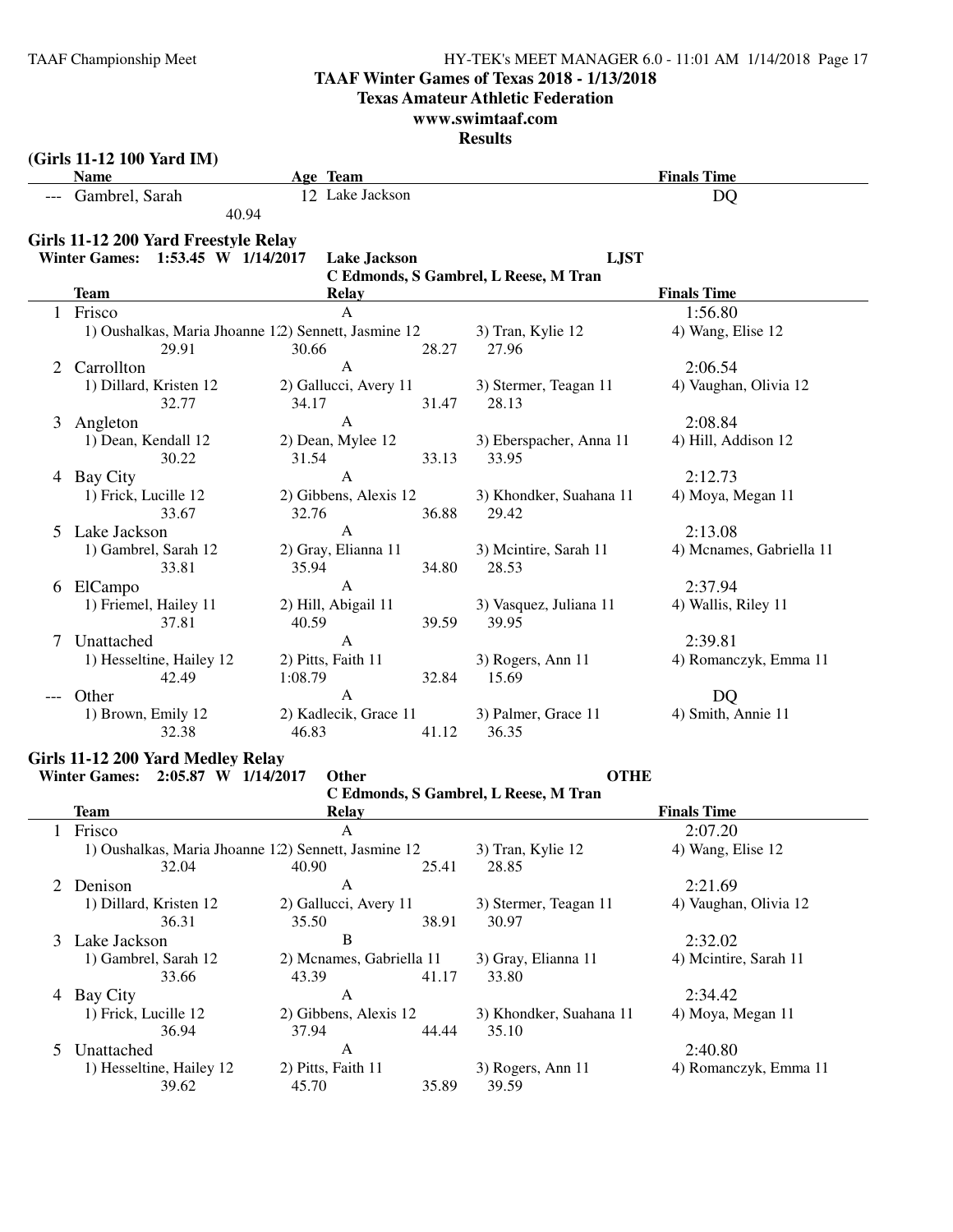### **TAAF Winter Games of Texas 2018 - 1/13/2018**

**Texas Amateur Athletic Federation**

### **www.swimtaaf.com**

#### **Results**

#### **(Girls 11-12 200 Yard Medley Relay)**

|    | Team                  | Relay                 |         |                         | <b>Finals Time</b>   |
|----|-----------------------|-----------------------|---------|-------------------------|----------------------|
| 6. | Other                 | A                     |         |                         | 2:52.03              |
|    | 1) Brown, Emily 12    | 2) Kadlecik, Grace 11 |         | 3) Palmer, Grace 11     | 4) Smith, Annie 11   |
|    | 49.08                 | 18.27                 | 33.58   | 1:11.10                 |                      |
|    | Other                 | B                     |         |                         | DQ                   |
|    | 1) Andrews, Kaia 11   | 2) Reese, Laura 12    |         | 3) Vasquez, Juliana 11  | 4) Wallis, Riley 11  |
|    | 45.41                 | 40.81                 | 29.74   | 28.62                   |                      |
|    | Lake Jackson          | A                     |         |                         | DQ.                  |
|    | 1) Friemel, Hailey 11 | 2) Hidalgo, Erika 12  |         | 3) Hill, Abigail 11     | 4) Reuschle, Anna 11 |
|    | 1:00.07               | 47.89                 | 1:01.54 | 36.79                   |                      |
|    | Angleton              | A                     |         |                         | DQ                   |
|    | 1) Dean, Kendall 12   | 2) Dean, Mylee 12     |         | 3) Eberspacher, Anna 11 | 4) Hill, Addison 12  |
|    | 36.30                 | 44.54                 | 35.24   | 33.79                   |                      |

### **Girls 13-14 50 Yard Freestyle**

|    | <b>Winter Games:</b> | 25.89 W 1/18/2014 | <b>Jennifer Roessler</b>          | <b>CARS</b>        |
|----|----------------------|-------------------|-----------------------------------|--------------------|
|    | <b>Name</b>          |                   | Age Team                          | <b>Finals Time</b> |
|    | Grigar, Valerie      |                   | 14 Unattached                     | 26.06              |
| 2  | Gonzalez, Gabriela   |                   | 13 McAllen                        | 27.00              |
| 3  | Reitenour, Danielle  |                   | 14 DeerPark                       | 27.72              |
| 4  | Loveless, Ashley     |                   | 14 Granbury                       | 28.92              |
| 5  | Slimpin, Christy     |                   | 13 New Braunfels                  | 29.55              |
| 6  | Gutierrez, Devyn     |                   | 14 McAllen                        | 29.88              |
|    | Repsky, Sierra       | 13                | Southlake Stingrays               | 30.29              |
| 8  | Gabrel, Karli        | 13                | Other                             | 30.80              |
| 9  | Le, Savannah         |                   | 14 Grand Prairie Splash Swim Team | 31.14              |
| 10 | Stitts, Sophie       |                   | 14 Southlake Stingrays            | 31.70              |
| 11 | Lee, Grace           | 14                | <b>Dripping Springs</b>           | 32.43              |
| 12 | Ryan, Alyssa         | 13                | Angleton                          | 32.51              |
| 13 | Mukherjee, Isha      | 13                | Frisco                            | 32.70              |
| 14 | Lewis, Madelyn       | 13                | Frisco                            | 33.64              |
| 15 | Pincu, Mattie        | 13                | Other                             | 35.04              |
| 16 | Rodriguez, Kamilah   |                   | 14 Lancaster                      | 35.35              |
| 17 | Shehadeh, Jasmine    |                   | 13 Angleton                       | 36.36              |
| 18 | Albrecht, Libby      | 13                | Granbury                          | 37.15              |
| 19 | Rodriguez, Stephanie |                   | 13 Lancaster                      | 43.21              |
| 20 | Ward, Hanna          | 14                | <b>Burnet</b>                     | 51.47              |
| 21 | Martinez, Gabriela   |                   | 13 Lancaster                      | 52.93              |
| 22 | Drewett, Chloe       |                   | 13 Unattached                     | 53.73              |

### **Girls 13-14 100 Yard Freestyle**

| <b>Winter Games:</b>     | 56.47 W 1/17/2009 | <b>Emily Zapinski</b> | <b>Unattached</b>  |  |
|--------------------------|-------------------|-----------------------|--------------------|--|
| <b>Name</b>              |                   | Age Team              | <b>Finals Time</b> |  |
| Edmonds, Callie          |                   | Victoria<br>13.       | 57.98              |  |
|                          | 30.34             |                       |                    |  |
| 2 Grigar, Valerie        |                   | 14 Unattached         | 58.03              |  |
|                          | 30.18             |                       |                    |  |
| Gonzalez, Gabriela<br>3  |                   | 13 McAllen            | 59.62              |  |
|                          | 30.50             |                       |                    |  |
| Reitenour, Danielle<br>4 |                   | 14 DeerPark           | 1:00.64            |  |
|                          | 31.44             |                       |                    |  |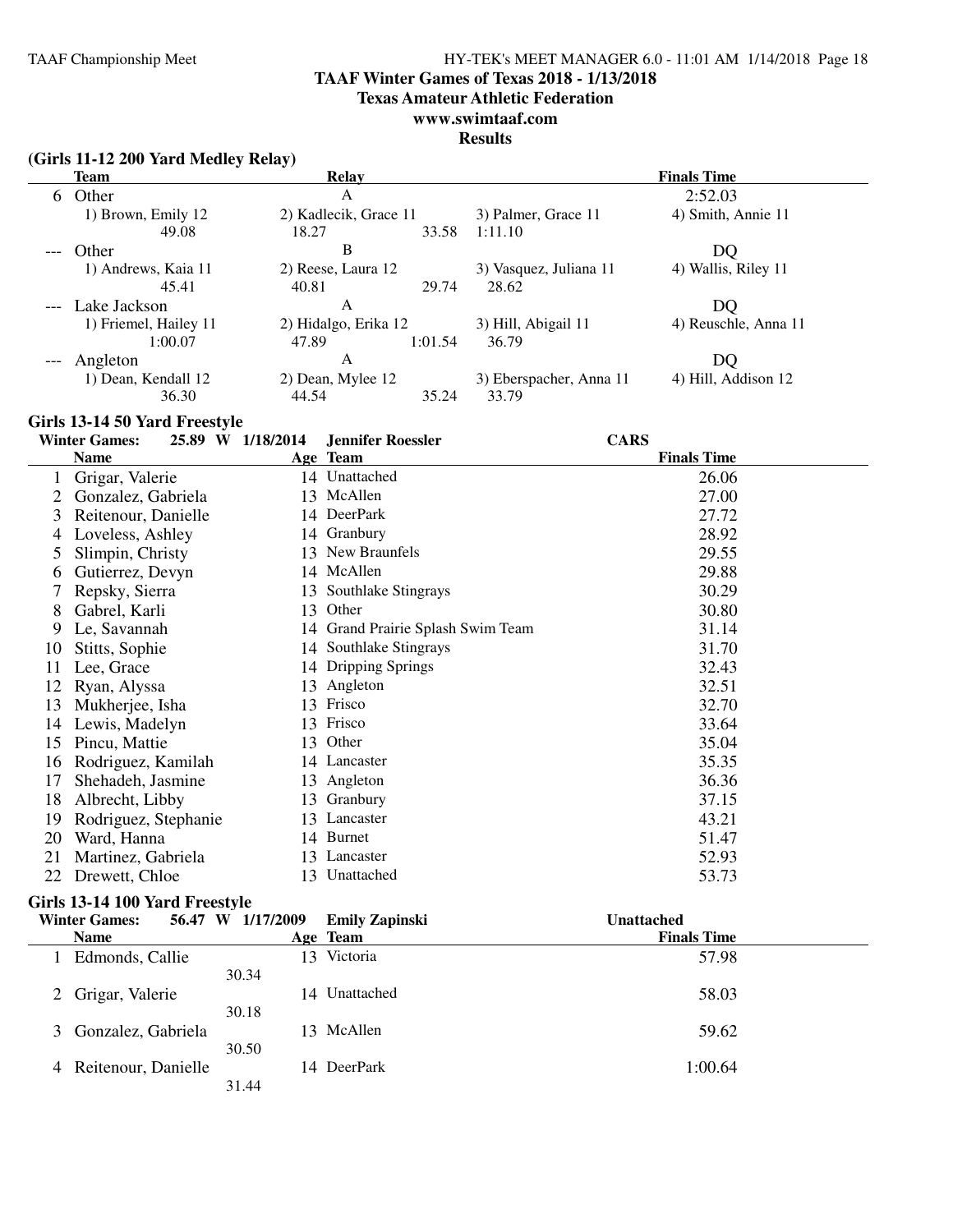#### **TAAF Winter Games of Texas 2018 - 1/13/2018**

**Texas Amateur Athletic Federation**

### **www.swimtaaf.com**

### **Results**

|  | (Girls 13-14 100 Yard Freestyle) |
|--|----------------------------------|
|--|----------------------------------|

|    | <b>Name</b>          |                | Age Team                          | <b>Finals Time</b> |
|----|----------------------|----------------|-----------------------------------|--------------------|
|    | 5 Loveless, Ashley   |                | 14 Granbury                       | 1:02.97            |
| 6  | Lopez, Catilina      | 32.84<br>33.02 | 13 DeerPark                       | 1:03.14            |
| 7  | Heldenbrand, Hailey  | 32.76          | 13 Southlake Stingrays            | 1:03.21            |
| 8  | Dollins, Whitney     | 33.55          | 13 Southlake Stingrays            | 1:03.67            |
| 9  | Brawner, Kori        |                | 14 Granbury                       | 1:03.94            |
| 10 | Slimpin, Christy     | 33.34<br>35.86 | 13 New Braunfels                  | 1:07.20            |
| 11 | Ryan, Alyssa         | 35.68          | 13 Angleton                       | 1:08.61            |
| 12 | Gutierrez, Devyn     | 36.24          | 14 McAllen                        | 1:08.88            |
| 13 | Le, Savannah         | 37.90          | 14 Grand Prairie Splash Swim Team | 1:11.31            |
| 14 | Mukherjee, Isha      | 38.63          | 13 Frisco                         | 1:11.64            |
| 15 | Kovacev, Hailey      | 39.41          | 13 Lake Jackson                   | 1:14.55            |
| 16 | Hafemeister, Sarah   | 43.69          | 13 Tuloso-Midway                  | 1:23.67            |
| 17 | Rodriguez, Stephanie | 49.69          | 13 Lancaster                      | 1:33.23            |
| 18 | Martinez, Gabriela   | 1:06.90        | 13 Lancaster                      | 1:57.03            |

#### **Girls 13-14 200 Yard Freestyle**

#### **Winter Games: 2:02.98 W 1/17/2009 Emily Zapinski Unattached**  $\overline{a}$

|   | <b>Name</b>                 | Age Team               |       | <b>Finals Time</b> |  |
|---|-----------------------------|------------------------|-------|--------------------|--|
|   | Reitenour, Danielle         | 14 DeerPark            |       | 2:12.46            |  |
|   | Gonzalez, Gabriela          | 13 McAllen             |       | 2:13.07            |  |
|   |                             |                        | 0.04  |                    |  |
|   | Garcia, Isabel              | 14 Tuloso-Midway       |       | 2:17.37            |  |
| 4 | Stitts, Sophie              | 14 Southlake Stingrays |       | 2:23.86            |  |
|   |                             |                        | 37.39 |                    |  |
|   | Flores, Isabel              | 14 McAllen             |       | 2:26.46            |  |
| 6 | Ramos, Miranda              | 13 DeerPark            |       | 2:28.82            |  |
|   | Bourgeois-solomon, Sovereig | 13 Angleton            |       | 2:29.20            |  |
| 8 | Gutierrez, Devyn            | 14 McAllen             |       | 2:37.54            |  |
| 9 | Uribe, Isabella             | 13 Golden Triangle     |       | 2:47.41            |  |
|   |                             |                        | 44.07 |                    |  |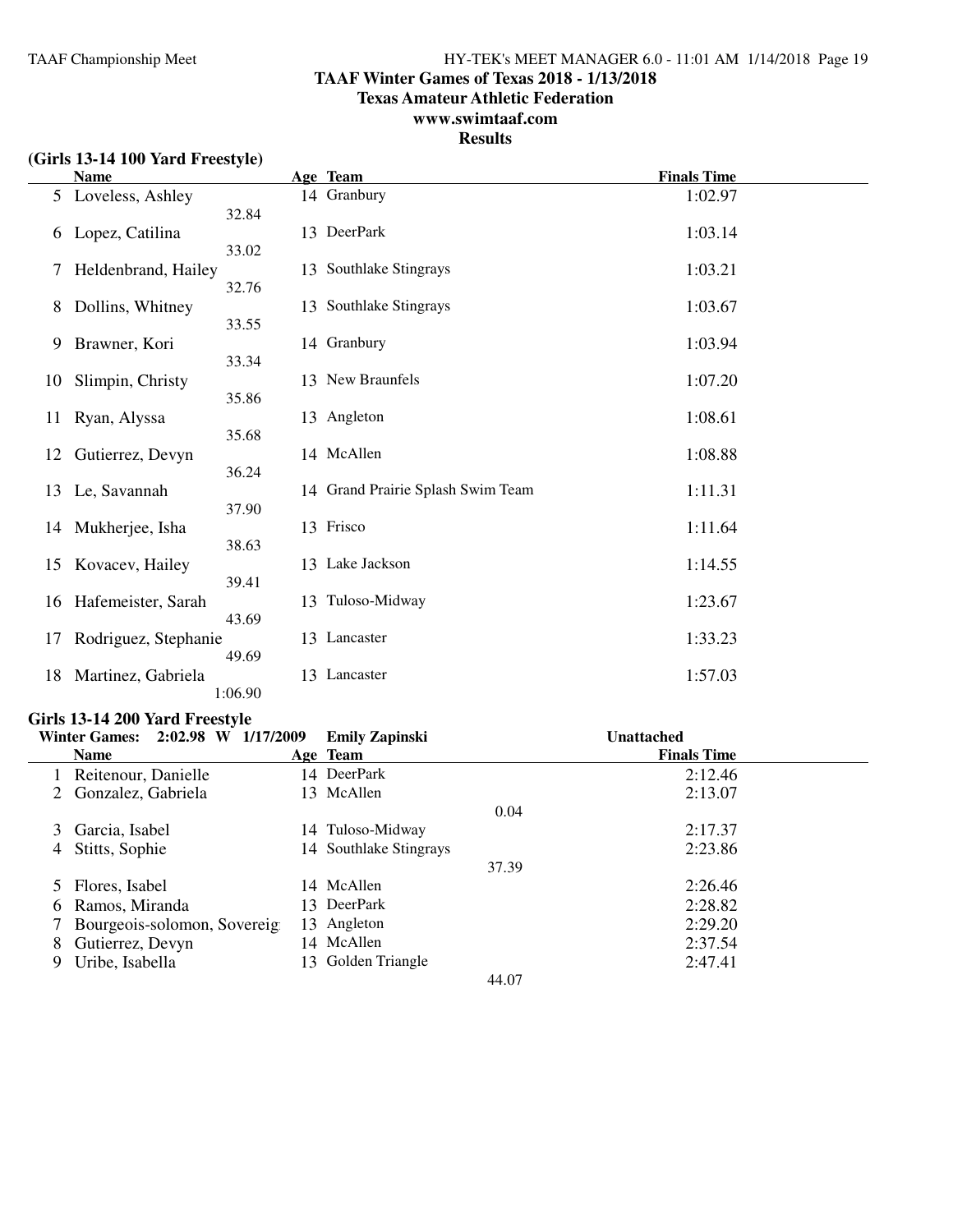**Girls 13-14 50 Yard Backstroke**

#### TAAF Championship Meet HY-TEK's MEET MANAGER 6.0 - 11:01 AM 1/14/2018 Page 20

### **TAAF Winter Games of Texas 2018 - 1/13/2018**

**Texas Amateur Athletic Federation**

### **www.swimtaaf.com**

|      | <b>Winter Games:</b>             | 28.77 W 1/14/2017 | <b>K'Lee Rudd</b>        | <b>BRYA</b>        |
|------|----------------------------------|-------------------|--------------------------|--------------------|
|      | <b>Name</b>                      |                   | Age Team                 | <b>Finals Time</b> |
|      | 1 Edmonds, Callie                |                   | 13 Victoria              | 31.20              |
|      | 2 Heldenbrand, Hailey            |                   | 13 Southlake Stingrays   | 32.05              |
| 3    | Brawner, Kori                    |                   | 14 Granbury              | 32.73              |
| 4    | Garcia, Isabel                   |                   | 14 Tuloso-Midway         | 33.04              |
| 5    | Green, Emily                     |                   | 13 Angleton              | 33.48              |
| 6    | Gabrel, Karli                    |                   | 13 Other                 | 34.40              |
| $*7$ | Stitts, Sophie                   |                   | 14 Southlake Stingrays   | 38.73              |
| $*7$ | Mukherjee, Isha                  |                   | 13 Frisco                | 38.73              |
| 9    | Shehadeh, Jasmine                |                   | 13 Angleton              | 41.71              |
|      | 10 Pincu, Mattie                 |                   | 13 Other                 | 42.29              |
| 11   | Ward, Hanna                      |                   | 14 Burnet                | 57.68              |
|      | 12 Drewett, Chloe                |                   | 13 Unattached            | 58.82              |
|      | Rodriguez, Kamilah               |                   | 14 Lancaster             | DQ                 |
|      | Albrecht, Libby                  |                   | 13 Granbury              |                    |
|      |                                  |                   |                          | DQ                 |
|      | Girls 13-14 50 Yard Breaststroke |                   |                          |                    |
|      | <b>Winter Games:</b>             | 31.48 W 1/18/2014 | <b>Jennifer Roessler</b> | <b>CARS</b>        |
|      | <b>Name</b>                      |                   | Age Team                 | <b>Finals Time</b> |
|      | 1 Edmonds, Callie                |                   | 13 Victoria              | 35.13              |
|      | 2 Mckinney, Lindsay              |                   | 14 Rockport              | 35.73              |
|      | 3 Lopez, Catilina                |                   | 13 DeerPark              | 36.01              |
|      | 4 Flores, Isabel                 |                   | 14 McAllen               | 36.42              |
| 5    | Green, Emily                     |                   | 13 Angleton              | 37.33              |
| 6    | Dollins, Whitney                 |                   | 13 Southlake Stingrays   | 38.96              |
| 7    | Mcnamara, Regina                 |                   | 13 McAllen               | 40.59              |
| 8    | Ryan, Alyssa                     |                   | 13 Angleton              | 40.69              |
|      | 9 Campbell, Willow               |                   | 13 Midlothian            | 42.89              |
| 10   | Bray, Sophia                     |                   | 14 Midlothian            | 44.25              |
| 11   | Pincu, Mattie                    |                   | 13 Other                 | 44.52              |
| 12   | Lewis, Madelyn                   |                   | 13 Frisco                | 44.54              |
| 13   | Shehadeh, Jasmine                |                   | 13 Angleton              | 47.49              |
| 14   | Albrecht, Libby                  |                   | 13 Granbury              | 47.52              |
|      | 15 Kovacev, Hailey               |                   | 13 Lake Jackson          | 48.32              |
|      | 16 Hafemeister, Sarah            |                   | 13 Tuloso-Midway         | 49.79              |
| 17   | Martinez, Gabriela               |                   | 13 Lancaster             | 54.31              |
|      | 18 Ward, Hanna                   |                   | 14 Burnet                | 1:12.27            |
|      | --- Rodriguez, Stephanie         |                   | 13 Lancaster             | DQ                 |
|      |                                  |                   |                          |                    |
|      | Girls 13-14 50 Yard Butterfly    |                   |                          |                    |
|      | <b>Winter Games:</b>             | 27.22 W 1/18/2014 | <b>Jennifer Roessler</b> | <b>CARS</b>        |
|      | <b>Name</b>                      |                   | Age Team                 | <b>Finals Time</b> |
|      | 1 Heldenbrand, Hailey            |                   | 13 Southlake Stingrays   | 30.73              |
| 2    | Garcia, Isabel                   |                   | 14 Tuloso-Midway         | 31.35              |
| 3    | Dollins, Whitney                 | 13                | Southlake Stingrays      | 31.39              |
| 4    | Ramos, Miranda                   | 13                | DeerPark                 | 31.90              |
| 5    | Slimpin, Christy                 | 13                | New Braunfels            | 32.00              |
| 6    | Repsky, Sierra                   | 13                | Southlake Stingrays      | 32.11              |
|      | Loveless, Ashley                 |                   | 14 Granbury              | 32.29              |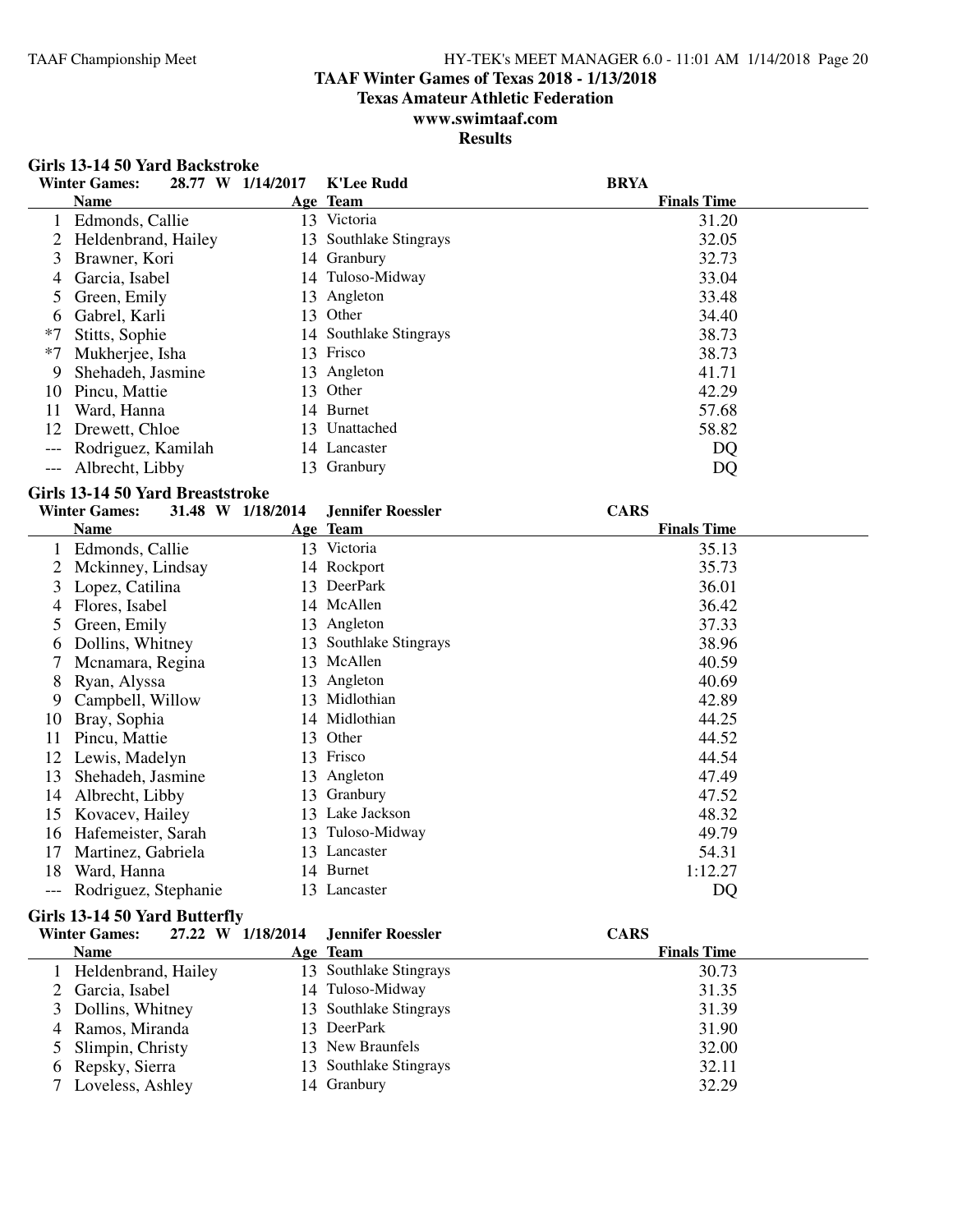### **TAAF Winter Games of Texas 2018 - 1/13/2018**

**Texas Amateur Athletic Federation**

### **www.swimtaaf.com**

### **Results**

|    | <b>Name</b>                 |     | Age Team                          | <b>Finals Time</b> |
|----|-----------------------------|-----|-----------------------------------|--------------------|
|    | 8 Mcnamara, Regina          |     | 13 McAllen                        | 32.93              |
| 9  | Mckinney, Lindsay           |     | 14 Rockport                       | 33.46              |
| 10 | Bourgeois-solomon, Sovereig |     | 13 Angleton                       | 33.53              |
| 11 | Le, Savannah                |     | 14 Grand Prairie Splash Swim Team | 34.75              |
|    | 12 Scott, Jordan            |     | 13 Southlake Stingrays            | 35.38              |
| 13 | Bray, Sophia                |     | 14 Midlothian                     | 37.65              |
| 14 | Lee, Grace                  |     | 14 Dripping Springs               | 39.07              |
| 15 | Campbell, Willow            | 13. | Midlothian                        | 41.00              |
| 16 | Uribe, Isabella             |     | 13 Golden Triangle                | 41.39              |
| 17 | Rodriguez, Kamilah          |     | 14 Lancaster                      | 41.73              |
| 18 | Hafemeister, Sarah          | 13. | Tuloso-Midway                     | 46.19              |

#### **Girls 13-14 100 Yard IM**

|              | <b>Winter Games:</b>        | 1:04.24 W 1/14/2017 | <b>K'Lee Rudd</b>      | <b>BRYA</b>        |
|--------------|-----------------------------|---------------------|------------------------|--------------------|
|              | <b>Name</b>                 |                     | Age Team               | <b>Finals Time</b> |
| $\mathbf{1}$ | Lopez, Catilina             | 36.01               | 13 DeerPark            | 1:10.99            |
| 2            | Mckinney, Lindsay           |                     | 14 Rockport            | 1:11.21            |
| 3            | Brawner, Kori               | 37.83               | 14 Granbury            | 1:12.06            |
| 4            | Grigar, Valerie             | 40.08               | 14 Unattached          | 1:13.48            |
| 5            | Green, Emily                | 39.45               | 13 Angleton            | 1:16.15            |
| 6            | Mcnamara, Regina            | 41.53               | 13 McAllen             | 1:16.41            |
| 7            | Flores, Isabel              | 41.66               | 14 McAllen             | 1:16.74            |
| 8            | Ramos, Miranda              | 38.87               | 13 DeerPark            | 1:17.08            |
| 9            | Gabrel, Karli               | 43.03               | 13 Other               | 1:17.53            |
| 10           | Bourgeois-solomon, Sovereig | 42.48               | 13 Angleton            | 1:20.30            |
| 11           | Scott, Jordan               | 44.51               | 13 Southlake Stingrays | 1:22.63            |
|              |                             | 45.37               | 13 Golden Triangle     | 1:27.18            |
| 12           | Uribe, Isabella             | 45.20               |                        |                    |
| 13           | Kovacev, Hailey             | 47.80               | 13 Lake Jackson        | 1:27.25            |
| 14           | Lee, Grace                  | 47.98               | 14 Dripping Springs    | 1:28.39            |
| 15           | Campbell, Willow            | 47.86               | 13 Midlothian          | 1:29.04            |
| 16           | Bray, Sophia                | 50.22               | 14 Midlothian          | 1:34.42            |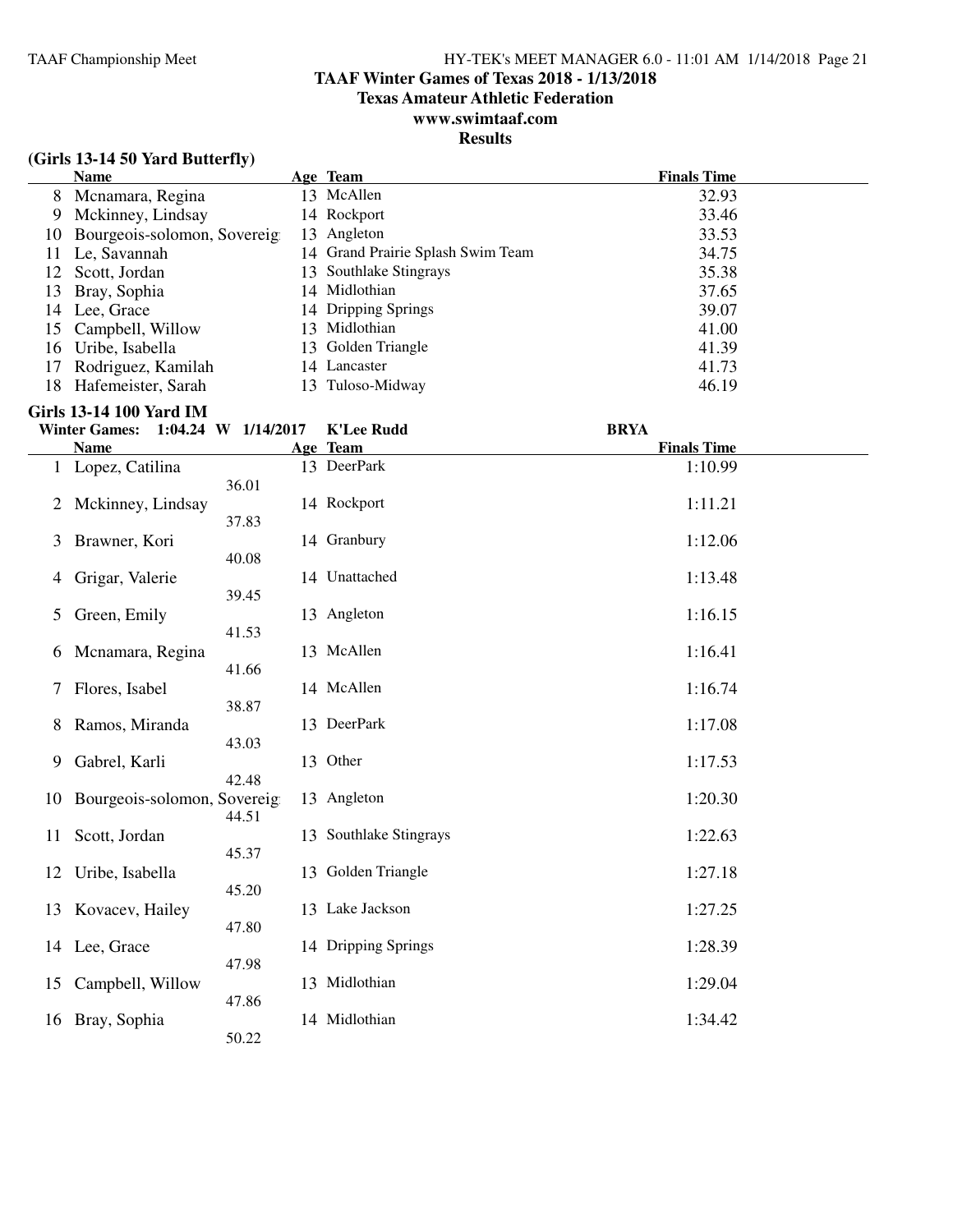#### **TAAF Winter Games of Texas 2018 - 1/13/2018**

**Texas Amateur Athletic Federation**

#### **www.swimtaaf.com**

**Results**

### **Girls 13-14 200 Yard Freestyle Relay**

| Team                   | Relay                                                        |       |                        | <b>Finals Time</b>        |
|------------------------|--------------------------------------------------------------|-------|------------------------|---------------------------|
| DeerPark               | A                                                            |       |                        | 1:53.47                   |
| 1) Gringar, Valerie 14 | 2) Lopez, Catilina 13                                        |       | 3) Ramos, Miranda 13   | 4) Reitenour, Danielle 14 |
| 26.76                  | 29.74                                                        | 28.91 | 28.06                  |                           |
| 2 McAllen              | A                                                            |       |                        | 1:56.28                   |
| 1) Flores, Isabel 14   | 2) Gonzalez, Gabby 13                                        |       | 3) Gutierrez, Devyn 14 | 4) Menamara, Regina 13    |
| 32.06                  | 29.77                                                        | 27.83 | 26.62                  |                           |
| 3 Southlake Stingrays  | A                                                            |       |                        | 1:57.97                   |
| 1) Dollins, Whitney 13 | 2) Repsky, Sierra 13                                         |       | 3) Scott, Jordan 13    | 4) Heldenbrand, Hailey 13 |
| 28.37                  | 29.83                                                        | 32.07 | 27.70                  |                           |
| Angleton<br>4          | A                                                            |       |                        | 1:59.92                   |
|                        | 1) Bourgeois-solomon, Soverei <sub>2</sub> ) Green, Emily 13 |       | 3) Lindsey, Kyla 13    | 4) Ryan, Alyssa 13        |
| 31.12                  | 30.66                                                        | 28.93 | 29.21                  |                           |

#### **Girls 13-14 200 Yard Medley Relay**

**Winter Games: 1:58.57 W 1/17/2015 Unattached**

**C Jansky, J Herron, V Tran, L Rowden**

|   |                           |                                                              |       | $\sigma$ Jansky, J Herron, V Han, E Kowach |                           |
|---|---------------------------|--------------------------------------------------------------|-------|--------------------------------------------|---------------------------|
|   | Team                      | Relay                                                        |       |                                            | <b>Finals Time</b>        |
|   | <b>DeerPark</b>           | A                                                            |       |                                            | 2:07.34                   |
|   | 1) Grigar, Valerie 14     | 2) Lopez, Catilina 13                                        |       | 3) Ramos, Miranda 13                       | 4) Reitenour, Danielle 14 |
|   | 35.61                     | 35.57                                                        | 30.03 | 26.13                                      |                           |
|   | 2 Other                   | A                                                            |       |                                            | 2:12.06                   |
|   | 1) Flores, Isabel 14      | 2) Gonzalez, Gabby 13                                        |       | 3) Gutierrez, Devyn 14                     | 4) McNamara, Regina 13    |
|   | 38.67                     | 35.51                                                        | 33.55 | 24.33                                      |                           |
|   | 3 Southlake Stingrays     | A                                                            |       |                                            | 2:13.66                   |
|   | 1) Heldenbrand, Hailey 13 | 2) Dollins, Whitney 13                                       |       | 3) Repsky, Sierra 13                       | 4) Scott, Jordan 13       |
|   | 32.40                     | 38.32                                                        | 32.09 | 30.85                                      |                           |
| 4 | Angleton                  | A                                                            |       |                                            | 2:15.14                   |
|   |                           | 1) Bourgeois-solomon, Soverei <sub>2</sub> ) Green, Emily 13 |       |                                            | 4) Ryan, Alyssa 13        |
|   | 33.76                     | 38.40                                                        | 33.46 | 29.52                                      |                           |

#### **Women 15-17 50 Yard Freestyle**

|                                                                                                                      | <b>Winter Games:</b> | 24.88 W 1/17/2016 | <b>Kaylee Brawner</b> | <b>GRNB</b>        |
|----------------------------------------------------------------------------------------------------------------------|----------------------|-------------------|-----------------------|--------------------|
|                                                                                                                      | <b>Name</b>          |                   | Age Team              | <b>Finals Time</b> |
|                                                                                                                      | Coffin, Shalley      | 17                | Unattached            | 28.97              |
|                                                                                                                      | 2 Ross, Grace        |                   | 15 Golden Triangle    | 29.42              |
| 3                                                                                                                    | Jones, Asahel        |                   | 15 Denison            | 30.81              |
| 4                                                                                                                    | Dutton, Kimberly     |                   | 15 South Belt         | 31.44              |
| 5                                                                                                                    | Vatau, Veronica      |                   | 16 South Belt         | 37.97              |
| O.                                                                                                                   | Kline, Victoria      |                   | 15 Denison            | 39.93              |
|                                                                                                                      | Bosse, Victoria      |                   | 16 Midlothian         | 40.61              |
| 8                                                                                                                    | Vandever, Caroline   |                   | 16 South Belt         | 43.19              |
| 9.                                                                                                                   | Edwards, Alexis      |                   | 15 South Belt         | 46.95              |
| Women 15-17 100 Yard Freestyle<br><b>SEALS</b><br><b>Winter Games:</b><br>56.13 W 1/19/2014<br><b>Kaylee Brawner</b> |                      |                   |                       |                    |
|                                                                                                                      |                      |                   |                       |                    |
|                                                                                                                      | <b>Name</b>          |                   | Age Team              | <b>Finals Time</b> |
|                                                                                                                      | Brawner, Kinsey      |                   | 16 Granbury           | 56.23              |
|                                                                                                                      |                      | 29.41             |                       |                    |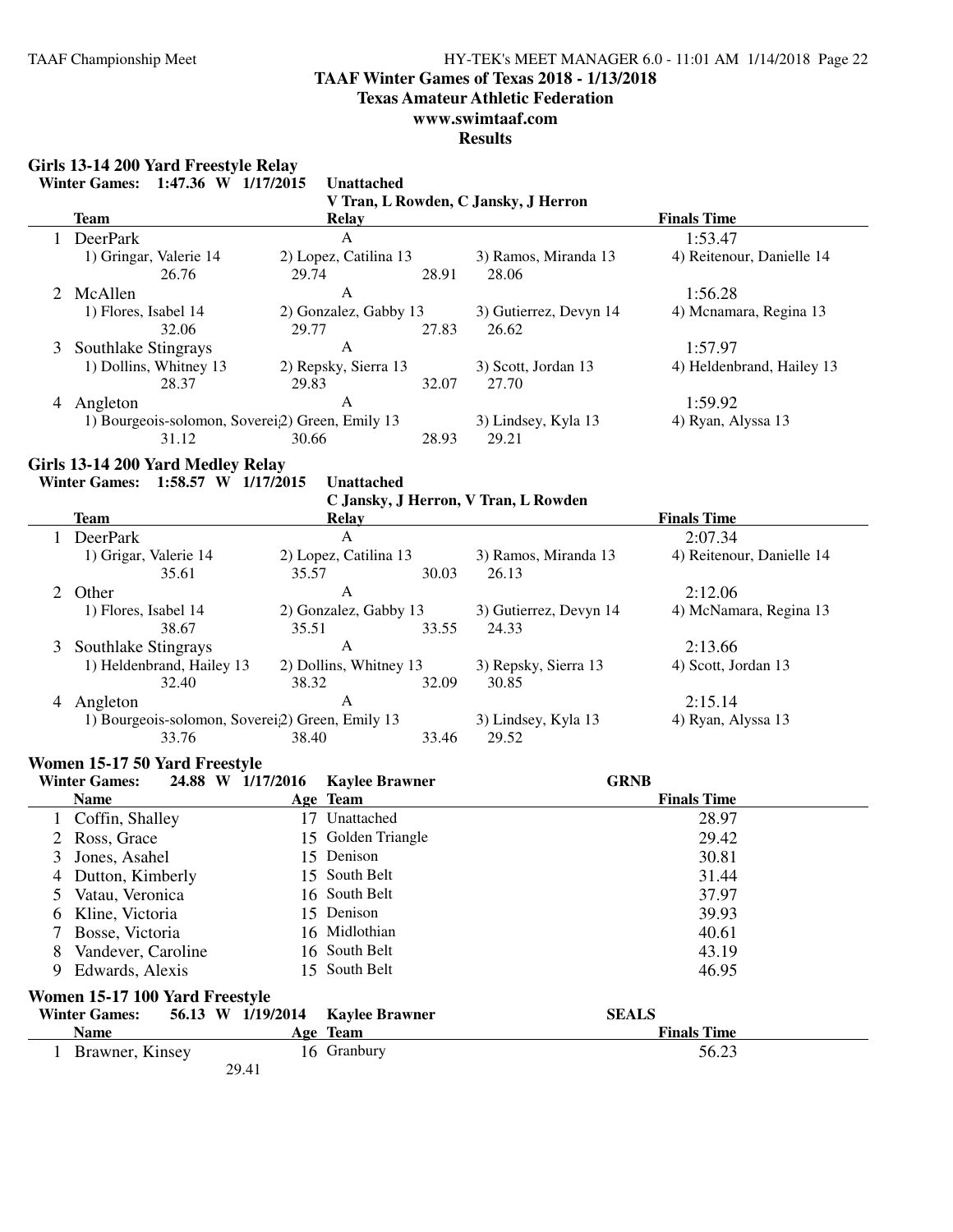#### **TAAF Winter Games of Texas 2018 - 1/13/2018**

**Texas Amateur Athletic Federation**

### **www.swimtaaf.com**

### **Results**

|                | (Women 15-17 100 Yard Freestyle) |                |                    |                    |
|----------------|----------------------------------|----------------|--------------------|--------------------|
|                | <b>Name</b>                      |                | Age Team           | <b>Finals Time</b> |
| $\overline{2}$ | Coffin, Faith                    |                | 15 Unattached      | 59.03              |
| 3              | Hickman, Hannah                  | 31.08<br>32.75 | 16 Denton          | 1:02.53            |
| 4              | Coffin, Shalley                  | 17<br>33.67    | Unattached         | 1:04.09            |
| 5              | Ross, Grace                      | 34.51          | 15 Golden Triangle | 1:06.78            |
| 6              | Jones, Asahel                    | 36.05          | 15 Denison         | 1:09.17            |
| $7^{\circ}$    | Perez, Alexa                     | 17<br>38.97    | South Belt         | 1:12.38            |
| 8              | Osborne, Christine               | 48.77          | 16 South Belt      | 1:29.95            |
| 9              | Vatau, Veronica                  | 51.62          | 16 South Belt      | 1:32.85            |
| 10             | Kline, Victoria                  | 53.02          | 15 Denison         | 1:34.69            |
| 11             | Bosse, Victoria                  | 54.43          | 16 Midlothian      | 1:38.17            |
| 12             | Edwards, Alexis                  | 1:01.39        | 15 South Belt      | 1:49.83            |

#### **Women 15-17 200 Yard Freestyle**

| 1/15/2017<br><b>Melia Dibello</b> | <b>DPAR</b>        |
|-----------------------------------|--------------------|
| Age Team                          | <b>Finals Time</b> |
| Southlake Stingrays<br>17         | 2:08.69            |
|                                   | 32.93              |
| 15 Unattached                     | 2:08.81            |
|                                   | 32.90              |
| Unattached<br>-7                  | 2:22.27            |
|                                   | 0.06               |
| 16 Denton                         | 2:22.34            |
|                                   | 35.80              |
| 16 Denison                        | 2:28.99            |
|                                   | 38.84              |
|                                   | 3:47.02            |
|                                   | 55.81              |
|                                   | 16 South Belt      |

#### **Women 15-17 50 Yard Backstroke**

| <b>Winter Games:</b>     | 29.05 W 1/17/2016 | Meili Hall    | <b>OTHE</b>        |
|--------------------------|-------------------|---------------|--------------------|
| <b>Name</b>              |                   | Age Team      | <b>Finals Time</b> |
| Brawner, Kinsey          |                   | 16 Granbury   | 29.36              |
| 2 Michaelsen, Brenna     |                   | 16 Denison    | 34.21              |
| Acosta, Catherine<br>3   |                   | 17 South Belt | 44.03              |
| 4 Kline, Victoria        |                   | 15 Denison    | 44.32              |
| 5 Bosse, Victoria        |                   | 16 Midlothian | 45.82              |
| Vandever, Caroline<br>h. |                   | 16 South Belt | 46.60              |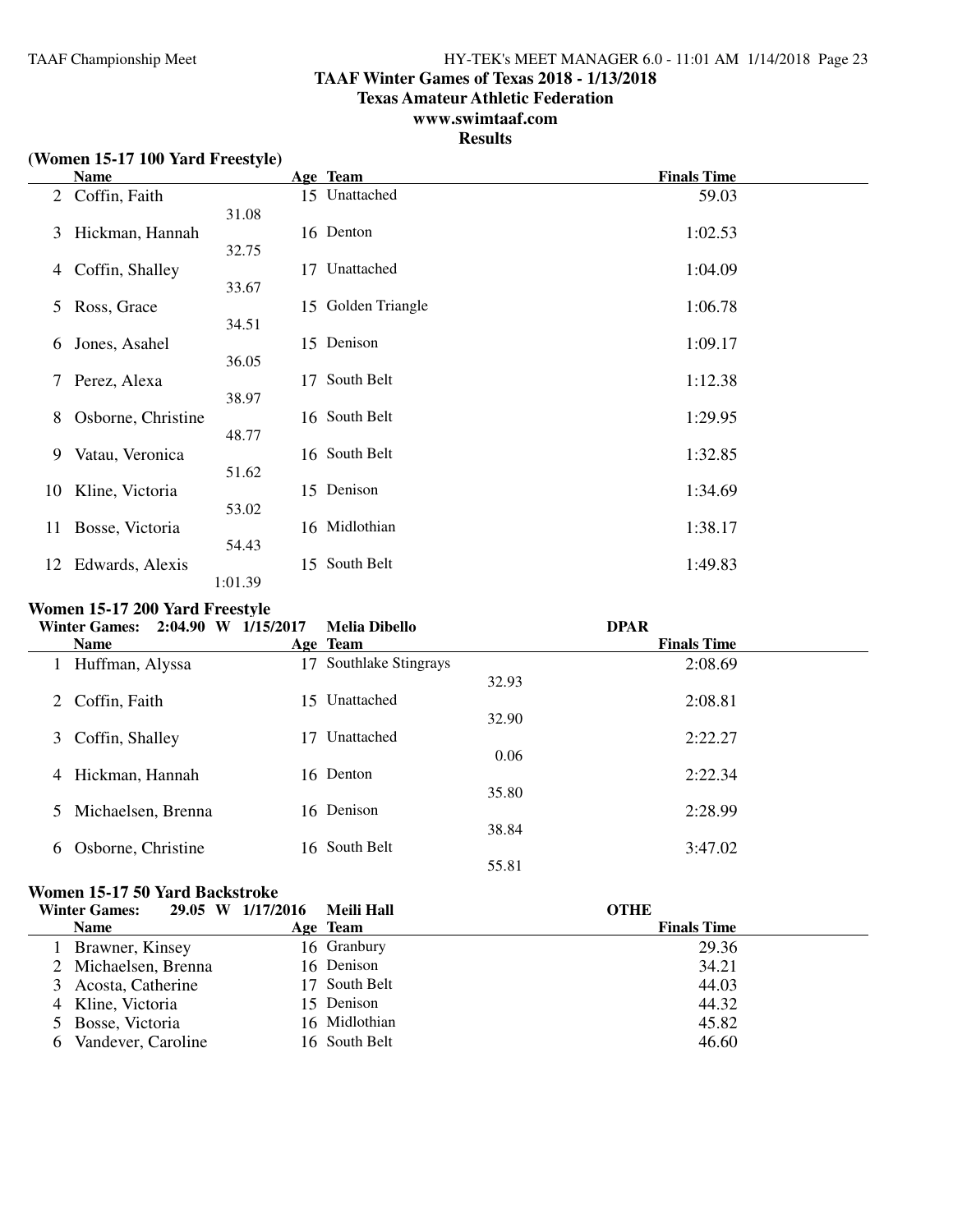### **TAAF Winter Games of Texas 2018 - 1/13/2018**

**Texas Amateur Athletic Federation**

### **www.swimtaaf.com**

| <b>Winter Games:</b><br>31.00 W 1/18/2015<br><b>Jennifer Roessler</b><br><b>CARS</b><br><b>Name</b><br>Age Team<br><b>Finals Time</b><br>1 Brawner, Kinsey<br>16 Granbury<br>34.54<br>17 Southlake Stingrays<br>35.22<br>Huffman, Alyssa<br>2<br>15 Golden Triangle<br>Ross, Grace<br>38.64<br>3<br>16 Denton<br>38.84<br>Hickman, Hannah<br>4<br>15 South Belt<br>Dutton, Kimberly<br>40.77<br>5<br>16 South Belt<br>45.36<br>6 Vandever, Caroline<br>16 South Belt<br>Vatau, Veronica<br>DQ<br>Women 15-17 50 Yard Butterfly<br><b>Winter Games:</b><br>27.33 W 1/18/2015<br><b>Jennifer Roessler</b><br><b>CARS</b><br><b>Name</b><br>Age Team<br><b>Finals Time</b><br>16 Denison<br>1 Michaelsen, Brenna<br>31.80<br>2 Jones, Asahel<br>15 Denison<br>35.23<br>17 South Belt<br>Perez, Alexa<br>41.28<br>3<br>17 South Belt<br>4 Acosta, Catherine<br>41.54<br><b>Women 15-17 100 Yard IM</b><br><b>SEALS</b><br>Winter Games: 1:04.37 W 1/19/2014<br><b>Kaylee Brawner</b><br><b>Finals Time</b><br><b>Name</b><br>Age Team<br>17 Southlake Stingrays<br>1:08.13<br>1 Huffman, Alyssa<br>36.48<br>17 South Belt<br>1:31.47<br>2 Perez, Alexa<br>48.18<br>17 South Belt<br>1:33.56<br>3<br>Acosta, Catherine<br>50.77<br>16 South Belt<br>1:39.44<br>4 Osborne, Christine<br>56.82<br>Women 25-29 100 Yard Freestyle<br>55.60 W 1/17/2016<br><b>WEST</b><br><b>Winter Games:</b><br><b>Carleigh Kutac</b><br><b>Name</b><br>Age Team<br><b>Finals Time</b><br>27 Westbury<br>1 Kutac, Carleigh<br>56.13<br>29.49<br>Women 25-29 50 Yard Butterfly<br><b>Winter Games:</b><br><b>PIRA</b><br>28.85 W 1/18/2015<br><b>Leslie Wyatt</b> |  |
|-------------------------------------------------------------------------------------------------------------------------------------------------------------------------------------------------------------------------------------------------------------------------------------------------------------------------------------------------------------------------------------------------------------------------------------------------------------------------------------------------------------------------------------------------------------------------------------------------------------------------------------------------------------------------------------------------------------------------------------------------------------------------------------------------------------------------------------------------------------------------------------------------------------------------------------------------------------------------------------------------------------------------------------------------------------------------------------------------------------------------------------------------------------------------------------------------------------------------------------------------------------------------------------------------------------------------------------------------------------------------------------------------------------------------------------------------------------------------------------------------------------------------------------------------------------------------------------------------------------------------------------------|--|
|                                                                                                                                                                                                                                                                                                                                                                                                                                                                                                                                                                                                                                                                                                                                                                                                                                                                                                                                                                                                                                                                                                                                                                                                                                                                                                                                                                                                                                                                                                                                                                                                                                           |  |
|                                                                                                                                                                                                                                                                                                                                                                                                                                                                                                                                                                                                                                                                                                                                                                                                                                                                                                                                                                                                                                                                                                                                                                                                                                                                                                                                                                                                                                                                                                                                                                                                                                           |  |
|                                                                                                                                                                                                                                                                                                                                                                                                                                                                                                                                                                                                                                                                                                                                                                                                                                                                                                                                                                                                                                                                                                                                                                                                                                                                                                                                                                                                                                                                                                                                                                                                                                           |  |
|                                                                                                                                                                                                                                                                                                                                                                                                                                                                                                                                                                                                                                                                                                                                                                                                                                                                                                                                                                                                                                                                                                                                                                                                                                                                                                                                                                                                                                                                                                                                                                                                                                           |  |
|                                                                                                                                                                                                                                                                                                                                                                                                                                                                                                                                                                                                                                                                                                                                                                                                                                                                                                                                                                                                                                                                                                                                                                                                                                                                                                                                                                                                                                                                                                                                                                                                                                           |  |
|                                                                                                                                                                                                                                                                                                                                                                                                                                                                                                                                                                                                                                                                                                                                                                                                                                                                                                                                                                                                                                                                                                                                                                                                                                                                                                                                                                                                                                                                                                                                                                                                                                           |  |
|                                                                                                                                                                                                                                                                                                                                                                                                                                                                                                                                                                                                                                                                                                                                                                                                                                                                                                                                                                                                                                                                                                                                                                                                                                                                                                                                                                                                                                                                                                                                                                                                                                           |  |
|                                                                                                                                                                                                                                                                                                                                                                                                                                                                                                                                                                                                                                                                                                                                                                                                                                                                                                                                                                                                                                                                                                                                                                                                                                                                                                                                                                                                                                                                                                                                                                                                                                           |  |
|                                                                                                                                                                                                                                                                                                                                                                                                                                                                                                                                                                                                                                                                                                                                                                                                                                                                                                                                                                                                                                                                                                                                                                                                                                                                                                                                                                                                                                                                                                                                                                                                                                           |  |
|                                                                                                                                                                                                                                                                                                                                                                                                                                                                                                                                                                                                                                                                                                                                                                                                                                                                                                                                                                                                                                                                                                                                                                                                                                                                                                                                                                                                                                                                                                                                                                                                                                           |  |
|                                                                                                                                                                                                                                                                                                                                                                                                                                                                                                                                                                                                                                                                                                                                                                                                                                                                                                                                                                                                                                                                                                                                                                                                                                                                                                                                                                                                                                                                                                                                                                                                                                           |  |
|                                                                                                                                                                                                                                                                                                                                                                                                                                                                                                                                                                                                                                                                                                                                                                                                                                                                                                                                                                                                                                                                                                                                                                                                                                                                                                                                                                                                                                                                                                                                                                                                                                           |  |
|                                                                                                                                                                                                                                                                                                                                                                                                                                                                                                                                                                                                                                                                                                                                                                                                                                                                                                                                                                                                                                                                                                                                                                                                                                                                                                                                                                                                                                                                                                                                                                                                                                           |  |
|                                                                                                                                                                                                                                                                                                                                                                                                                                                                                                                                                                                                                                                                                                                                                                                                                                                                                                                                                                                                                                                                                                                                                                                                                                                                                                                                                                                                                                                                                                                                                                                                                                           |  |
|                                                                                                                                                                                                                                                                                                                                                                                                                                                                                                                                                                                                                                                                                                                                                                                                                                                                                                                                                                                                                                                                                                                                                                                                                                                                                                                                                                                                                                                                                                                                                                                                                                           |  |
|                                                                                                                                                                                                                                                                                                                                                                                                                                                                                                                                                                                                                                                                                                                                                                                                                                                                                                                                                                                                                                                                                                                                                                                                                                                                                                                                                                                                                                                                                                                                                                                                                                           |  |
|                                                                                                                                                                                                                                                                                                                                                                                                                                                                                                                                                                                                                                                                                                                                                                                                                                                                                                                                                                                                                                                                                                                                                                                                                                                                                                                                                                                                                                                                                                                                                                                                                                           |  |
|                                                                                                                                                                                                                                                                                                                                                                                                                                                                                                                                                                                                                                                                                                                                                                                                                                                                                                                                                                                                                                                                                                                                                                                                                                                                                                                                                                                                                                                                                                                                                                                                                                           |  |
|                                                                                                                                                                                                                                                                                                                                                                                                                                                                                                                                                                                                                                                                                                                                                                                                                                                                                                                                                                                                                                                                                                                                                                                                                                                                                                                                                                                                                                                                                                                                                                                                                                           |  |
|                                                                                                                                                                                                                                                                                                                                                                                                                                                                                                                                                                                                                                                                                                                                                                                                                                                                                                                                                                                                                                                                                                                                                                                                                                                                                                                                                                                                                                                                                                                                                                                                                                           |  |
|                                                                                                                                                                                                                                                                                                                                                                                                                                                                                                                                                                                                                                                                                                                                                                                                                                                                                                                                                                                                                                                                                                                                                                                                                                                                                                                                                                                                                                                                                                                                                                                                                                           |  |
|                                                                                                                                                                                                                                                                                                                                                                                                                                                                                                                                                                                                                                                                                                                                                                                                                                                                                                                                                                                                                                                                                                                                                                                                                                                                                                                                                                                                                                                                                                                                                                                                                                           |  |
|                                                                                                                                                                                                                                                                                                                                                                                                                                                                                                                                                                                                                                                                                                                                                                                                                                                                                                                                                                                                                                                                                                                                                                                                                                                                                                                                                                                                                                                                                                                                                                                                                                           |  |
|                                                                                                                                                                                                                                                                                                                                                                                                                                                                                                                                                                                                                                                                                                                                                                                                                                                                                                                                                                                                                                                                                                                                                                                                                                                                                                                                                                                                                                                                                                                                                                                                                                           |  |
|                                                                                                                                                                                                                                                                                                                                                                                                                                                                                                                                                                                                                                                                                                                                                                                                                                                                                                                                                                                                                                                                                                                                                                                                                                                                                                                                                                                                                                                                                                                                                                                                                                           |  |
|                                                                                                                                                                                                                                                                                                                                                                                                                                                                                                                                                                                                                                                                                                                                                                                                                                                                                                                                                                                                                                                                                                                                                                                                                                                                                                                                                                                                                                                                                                                                                                                                                                           |  |
|                                                                                                                                                                                                                                                                                                                                                                                                                                                                                                                                                                                                                                                                                                                                                                                                                                                                                                                                                                                                                                                                                                                                                                                                                                                                                                                                                                                                                                                                                                                                                                                                                                           |  |
|                                                                                                                                                                                                                                                                                                                                                                                                                                                                                                                                                                                                                                                                                                                                                                                                                                                                                                                                                                                                                                                                                                                                                                                                                                                                                                                                                                                                                                                                                                                                                                                                                                           |  |
|                                                                                                                                                                                                                                                                                                                                                                                                                                                                                                                                                                                                                                                                                                                                                                                                                                                                                                                                                                                                                                                                                                                                                                                                                                                                                                                                                                                                                                                                                                                                                                                                                                           |  |
|                                                                                                                                                                                                                                                                                                                                                                                                                                                                                                                                                                                                                                                                                                                                                                                                                                                                                                                                                                                                                                                                                                                                                                                                                                                                                                                                                                                                                                                                                                                                                                                                                                           |  |
|                                                                                                                                                                                                                                                                                                                                                                                                                                                                                                                                                                                                                                                                                                                                                                                                                                                                                                                                                                                                                                                                                                                                                                                                                                                                                                                                                                                                                                                                                                                                                                                                                                           |  |
|                                                                                                                                                                                                                                                                                                                                                                                                                                                                                                                                                                                                                                                                                                                                                                                                                                                                                                                                                                                                                                                                                                                                                                                                                                                                                                                                                                                                                                                                                                                                                                                                                                           |  |
|                                                                                                                                                                                                                                                                                                                                                                                                                                                                                                                                                                                                                                                                                                                                                                                                                                                                                                                                                                                                                                                                                                                                                                                                                                                                                                                                                                                                                                                                                                                                                                                                                                           |  |
|                                                                                                                                                                                                                                                                                                                                                                                                                                                                                                                                                                                                                                                                                                                                                                                                                                                                                                                                                                                                                                                                                                                                                                                                                                                                                                                                                                                                                                                                                                                                                                                                                                           |  |
|                                                                                                                                                                                                                                                                                                                                                                                                                                                                                                                                                                                                                                                                                                                                                                                                                                                                                                                                                                                                                                                                                                                                                                                                                                                                                                                                                                                                                                                                                                                                                                                                                                           |  |
| <b>Finals Time</b><br><b>Name</b><br>Age Team                                                                                                                                                                                                                                                                                                                                                                                                                                                                                                                                                                                                                                                                                                                                                                                                                                                                                                                                                                                                                                                                                                                                                                                                                                                                                                                                                                                                                                                                                                                                                                                             |  |
| Kutac, Carleigh<br>27 Westbury<br>27.07W                                                                                                                                                                                                                                                                                                                                                                                                                                                                                                                                                                                                                                                                                                                                                                                                                                                                                                                                                                                                                                                                                                                                                                                                                                                                                                                                                                                                                                                                                                                                                                                                  |  |
| <b>Women 25-29 100 Yard IM</b>                                                                                                                                                                                                                                                                                                                                                                                                                                                                                                                                                                                                                                                                                                                                                                                                                                                                                                                                                                                                                                                                                                                                                                                                                                                                                                                                                                                                                                                                                                                                                                                                            |  |
|                                                                                                                                                                                                                                                                                                                                                                                                                                                                                                                                                                                                                                                                                                                                                                                                                                                                                                                                                                                                                                                                                                                                                                                                                                                                                                                                                                                                                                                                                                                                                                                                                                           |  |
| $1:06.12$ W $1/17/2016$<br>A -UN<br><b>Winter Games:</b><br><b>Leslie Wyatt</b><br><b>Finals Time</b>                                                                                                                                                                                                                                                                                                                                                                                                                                                                                                                                                                                                                                                                                                                                                                                                                                                                                                                                                                                                                                                                                                                                                                                                                                                                                                                                                                                                                                                                                                                                     |  |
| <b>Name</b><br>Age Team                                                                                                                                                                                                                                                                                                                                                                                                                                                                                                                                                                                                                                                                                                                                                                                                                                                                                                                                                                                                                                                                                                                                                                                                                                                                                                                                                                                                                                                                                                                                                                                                                   |  |
| 27 Westbury<br>1 Kutac, Carleigh<br>1:03.90W                                                                                                                                                                                                                                                                                                                                                                                                                                                                                                                                                                                                                                                                                                                                                                                                                                                                                                                                                                                                                                                                                                                                                                                                                                                                                                                                                                                                                                                                                                                                                                                              |  |
| Women 35-39 50 Yard Freestyle                                                                                                                                                                                                                                                                                                                                                                                                                                                                                                                                                                                                                                                                                                                                                                                                                                                                                                                                                                                                                                                                                                                                                                                                                                                                                                                                                                                                                                                                                                                                                                                                             |  |
| 31.53 W 1/19/2013<br><b>Winter Games:</b><br><b>Summer Lawrence</b><br>Unattached                                                                                                                                                                                                                                                                                                                                                                                                                                                                                                                                                                                                                                                                                                                                                                                                                                                                                                                                                                                                                                                                                                                                                                                                                                                                                                                                                                                                                                                                                                                                                         |  |
| <b>Name</b><br>Age Team<br><b>Finals Time</b>                                                                                                                                                                                                                                                                                                                                                                                                                                                                                                                                                                                                                                                                                                                                                                                                                                                                                                                                                                                                                                                                                                                                                                                                                                                                                                                                                                                                                                                                                                                                                                                             |  |
| 38 Victoria<br>1 Mayer, Christie<br>43.62                                                                                                                                                                                                                                                                                                                                                                                                                                                                                                                                                                                                                                                                                                                                                                                                                                                                                                                                                                                                                                                                                                                                                                                                                                                                                                                                                                                                                                                                                                                                                                                                 |  |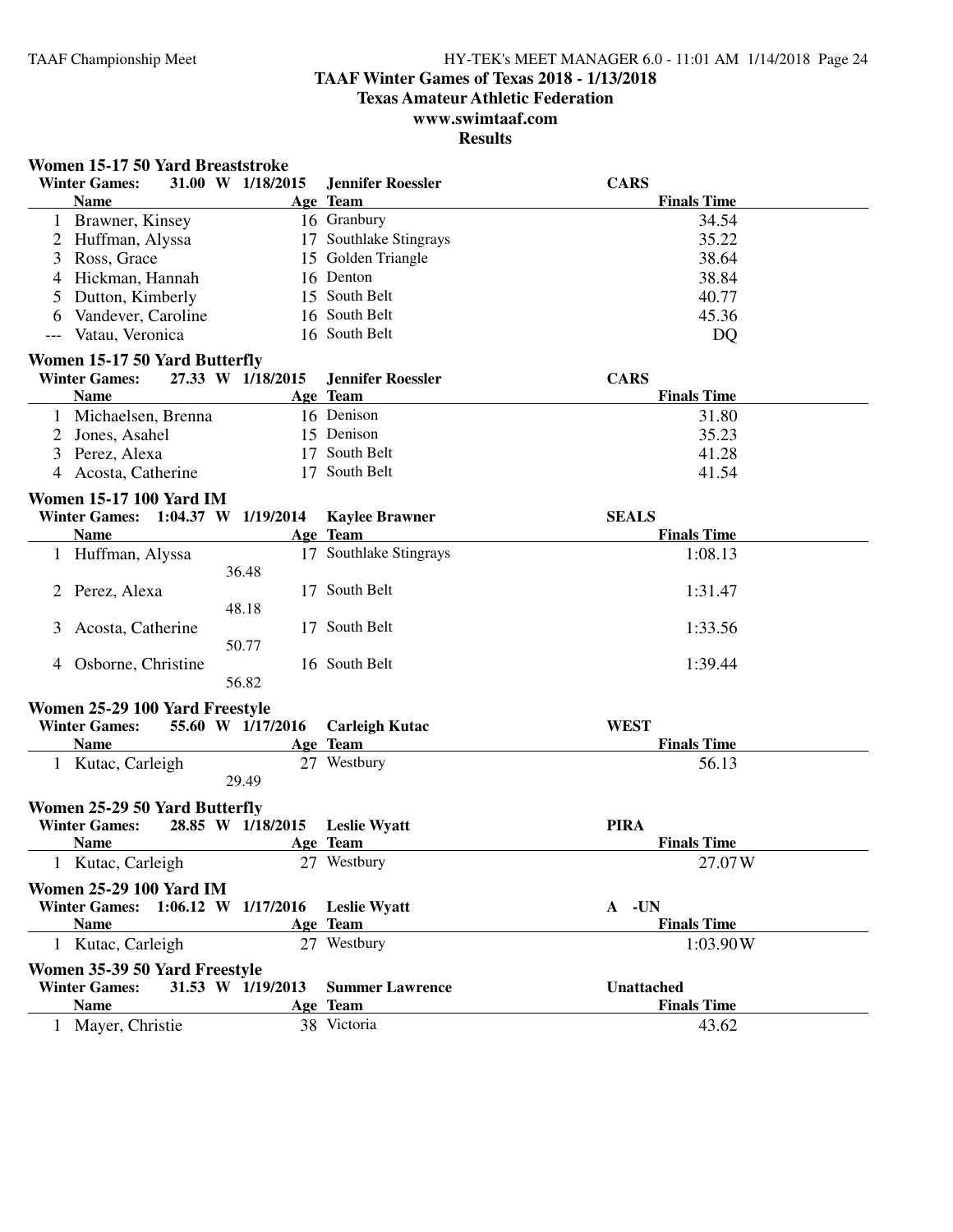### **TAAF Winter Games of Texas 2018 - 1/13/2018**

**Texas Amateur Athletic Federation**

### **www.swimtaaf.com**

| Women 35-39 50 Yard Backstroke      |                     |                         |                                   |  |
|-------------------------------------|---------------------|-------------------------|-----------------------------------|--|
| <b>Winter Games:</b>                | 40.30 W 1/19/2013   | <b>Summer Lawrence</b>  | Unattached                        |  |
| <b>Name</b>                         |                     | Age Team                | <b>Finals Time</b>                |  |
| 1 Mayer, Christie                   |                     | 38 Victoria             | 1:01.57                           |  |
| Women 35-39 50 Yard Breaststroke    |                     |                         |                                   |  |
| <b>Winter Games:</b>                | 40.41 W 1/19/2013   | <b>Summer Lawrence</b>  | <b>Unattached</b>                 |  |
| <b>Name</b>                         |                     | Age Team                | <b>Finals Time</b>                |  |
| 1 Mayer, Christie                   |                     | 38 Victoria             | 1:00.73                           |  |
| Women 40-44 50 Yard Freestyle       |                     |                         |                                   |  |
| <b>Winter Games:</b>                | 33.66 W 1/15/2017   | <b>Michelle Miller</b>  | <b>PORT</b>                       |  |
| <b>Name</b>                         |                     | Age Team                | <b>Finals Time</b>                |  |
| 1 Miller, Michelle                  |                     | 43 Portland             | 34.23                             |  |
| 2 Smith, Dori                       |                     | 43 Denison              | 43.40                             |  |
| 3 Rodriguez, Yencys                 |                     | 44 Denison              | 48.09                             |  |
| Women 40-44 100 Yard Freestyle      |                     |                         |                                   |  |
| Winter Games: 1:13.37 W 1/17/2016   |                     | <b>Kimberly Lawler</b>  | <b>WFOR</b>                       |  |
| <b>Name</b>                         |                     | Age Team                | <b>Finals Time</b>                |  |
| 1 Smith, Dori                       |                     | 43 Denison              | 1:39.19                           |  |
|                                     | 55.57               |                         |                                   |  |
| 2 Rodriguez, Yencys                 |                     | 44 Denison              | 1:50.44                           |  |
|                                     | 58.69               |                         |                                   |  |
| Women 40-44 200 Yard Freestyle      |                     |                         |                                   |  |
| Winter Games: 2:45.12 W 1/17/2016   |                     | <b>Kimberly Lawler</b>  | <b>WFOR</b>                       |  |
| <b>Name</b>                         |                     | Age Team                | <b>Finals Time</b>                |  |
| 1 De La Vega, Maria                 |                     | 41 McAllen              | 3:42.71                           |  |
|                                     |                     | 1:00.05                 |                                   |  |
| Women 40-44 50 Yard Backstroke      |                     |                         |                                   |  |
| <b>Winter Games:</b>                | 40.87 W 1/17/2016   | <b>Kimberly Lawler</b>  | <b>WFOR</b>                       |  |
| <b>Name</b>                         |                     | Age Team                | <b>Finals Time</b>                |  |
| 1 Smith, Dori                       |                     | 43 Denison              | 50.74                             |  |
| 2 De La Vega, Maria                 |                     | 41 McAllen              | 52.98                             |  |
| 3 Rodriguez, Yencys                 |                     | 44 Denison              | 1:06.85                           |  |
|                                     |                     |                         |                                   |  |
| Women 40-44 50 Yard Breaststroke    | 40.41 W 1/18/2015   |                         |                                   |  |
| <b>Winter Games:</b><br><b>Name</b> |                     | <b>Amy Weltman</b>      | <b>BARR</b><br><b>Finals Time</b> |  |
| Miller, Michelle                    |                     | Age Team<br>43 Portland | 46.34                             |  |
|                                     |                     |                         |                                   |  |
| <b>Women 40-44 100 Yard IM</b>      |                     |                         |                                   |  |
| <b>Winter Games:</b>                | 1:22.59 W 1/18/2015 | <b>Amy Weltman</b>      | <b>BARR</b>                       |  |
| <b>Name</b>                         |                     | Age Team                | <b>Finals Time</b>                |  |
| 1 De La Vega, Maria                 |                     | 41 McAllen              | 1:55.20                           |  |
| Women 45-49 50 Yard Freestyle       |                     |                         |                                   |  |
| <b>Winter Games:</b>                | 31.00 W 1/18/2015   | <b>Maggie Ferris</b>    | <b>STHLK Stingrays</b>            |  |
| <b>Name</b>                         |                     | Age Team                | <b>Finals Time</b>                |  |
| 1 Hammons, Kathy                    |                     | 47 Unattached           | 34.02                             |  |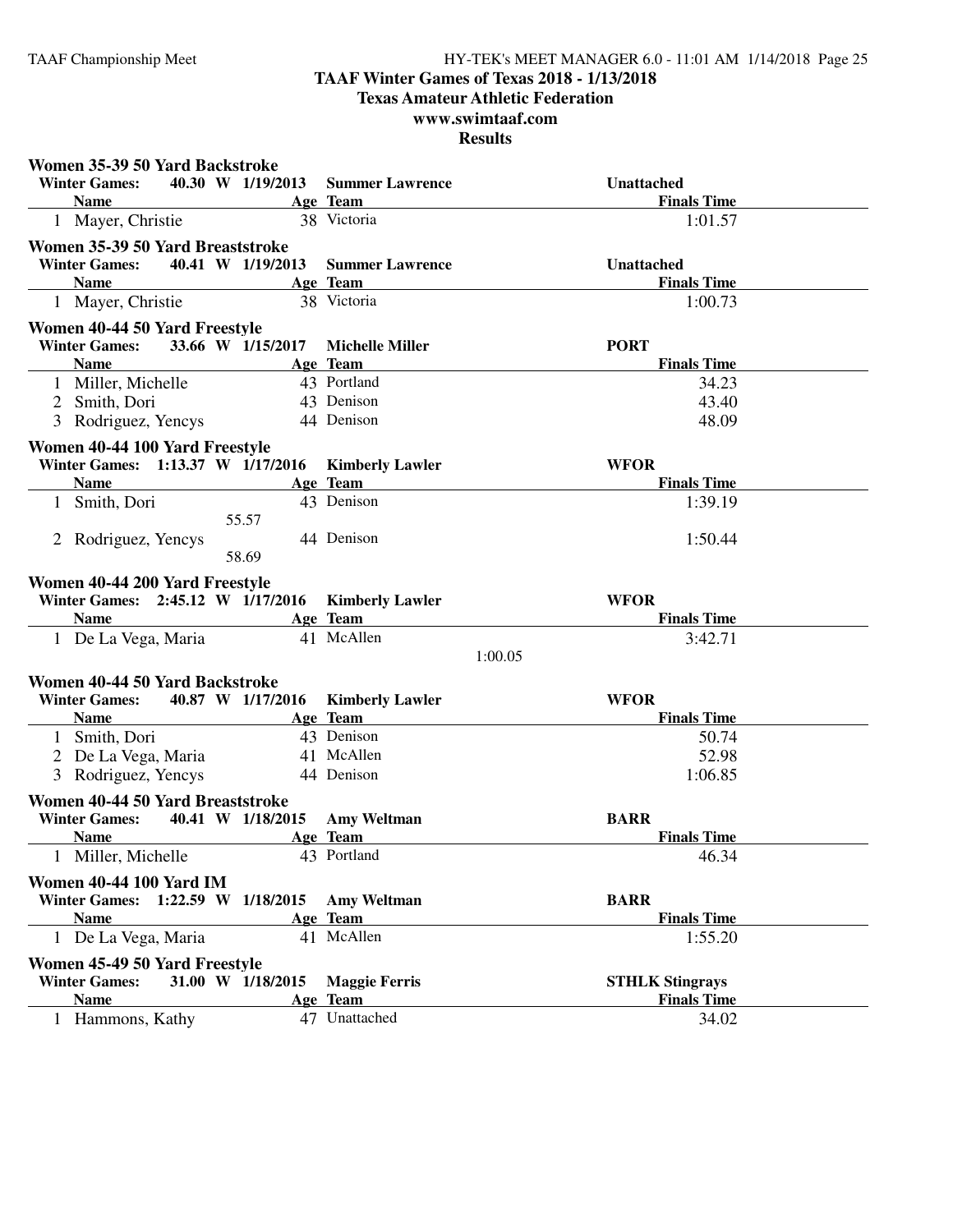### **TAAF Winter Games of Texas 2018 - 1/13/2018**

**Texas Amateur Athletic Federation**

### **www.swimtaaf.com**

| Women 45-49 100 Yard Freestyle                          |                        |                                               |
|---------------------------------------------------------|------------------------|-----------------------------------------------|
| Winter Games: 1:13.95 W 1/19/2013 Kelli Busby           |                        | <b>Unattached</b>                             |
| <b>Name</b>                                             | Age Team               | <b>Finals Time</b>                            |
| 1 Hammons, Kathy<br>41.26                               | 47 Unattached          | 1:17.50                                       |
| Women 45-49 50 Yard Breaststroke                        |                        |                                               |
| <b>Winter Games:</b><br>41.90 W 1/15/2017               | <b>Christi Clinger</b> | <b>FRIS</b>                                   |
| <b>Name</b>                                             | Age Team               | <b>Finals Time</b>                            |
| 1 Hammons, Kathy                                        | 47 Unattached          | 39.95 W                                       |
| Women 55-59 50 Yard Freestyle                           |                        |                                               |
| 36.22 W 1/17/2016 Bettina Tatum<br><b>Winter Games:</b> |                        | <b>OTHE</b>                                   |
| <b>Name</b>                                             | Age Team               | <b>Finals Time</b>                            |
| 1 Rust, Connie                                          | 58 Stephenville        | 33.48W                                        |
| Women 55-59 50 Yard Backstroke                          |                        |                                               |
| 48.12 W 1/15/2017<br><b>Winter Games:</b>               | <b>Bettina Tatum</b>   | <b>OTHE</b>                                   |
| <b>Name</b>                                             | Age Team               | <b>Finals Time</b>                            |
| 1 Rust, Connie                                          | 58 Stephenville        | 40.23W                                        |
| Women 55-59 50 Yard Breaststroke                        |                        |                                               |
| <b>Winter Games:</b><br>55.94 W 1/19/2014               | <b>Sheri Robson</b>    | <b>ATHEN</b>                                  |
| <b>Name</b>                                             | Age Team               | <b>Finals Time</b>                            |
| 1 Rust, Connie                                          | 58 Stephenville        | 41.75 W                                       |
| Women 70-74 50 Yard Freestyle                           |                        |                                               |
| 40.86 W 1/15/2017 Barbara Riedl<br><b>Winter Games:</b> |                        | <b>DEN</b>                                    |
| <b>Name</b>                                             | Age Team               | <b>Finals Time</b>                            |
| 1 Riedl, Barbara                                        | 71 Denison             | 41.47                                         |
| Women 70-74 100 Yard Freestyle                          |                        |                                               |
| Winter Games: 1:31.13 W 1/15/2017                       | <b>Barbara Riedl</b>   | <b>DEN</b>                                    |
| <b>Name</b>                                             | Age Team               | <b>Finals Time</b>                            |
| 1 Riedl, Barbara                                        | 71 Denison             | 1:31.01W                                      |
| 47.19                                                   |                        |                                               |
| Women 70-74 200 Yard Freestyle                          |                        |                                               |
| Winter Games: 3:24.50 W 1/15/2017 Barbara Riedl         |                        | <b>DEN</b>                                    |
| <b>Name</b>                                             | Age Team               | <b>Finals Time</b>                            |
| 1 Riedl, Barbara                                        | 71 Denison             | 3:27.24                                       |
|                                                         |                        | 54.43                                         |
| Women 18 & Over 200 Yard Medley Relay                   |                        |                                               |
| Winter Games: 2:15.08 W 1/17/2016                       | <b>Plano</b>           | <b>PLAN</b>                                   |
|                                                         |                        | C Mott, N McCrary, K Etienne, J Princehouse   |
| Team                                                    | Relay                  | <b>Finals Time</b>                            |
| 1 Portland                                              | $\mathsf{A}$           | 3:19.43                                       |
| 1) Coates, Kelly 33                                     | 2) Edwards, Sarah 36   | 3) Miller, Michelle 43<br>4) Schulz, Kathy 51 |
| Boys 6 & Under 25 Yard Freestyle                        |                        |                                               |
| <b>Winter Games:</b><br>17.46 W 1/19/2013               | <b>Eli Dollins</b>     | <b>Unattached</b>                             |
| <b>Name</b>                                             | Age Team               | <b>Finals Time</b>                            |
| Boyle, Matthew<br>$\mathbf{1}$                          | 6 Frisco               | 20.17                                         |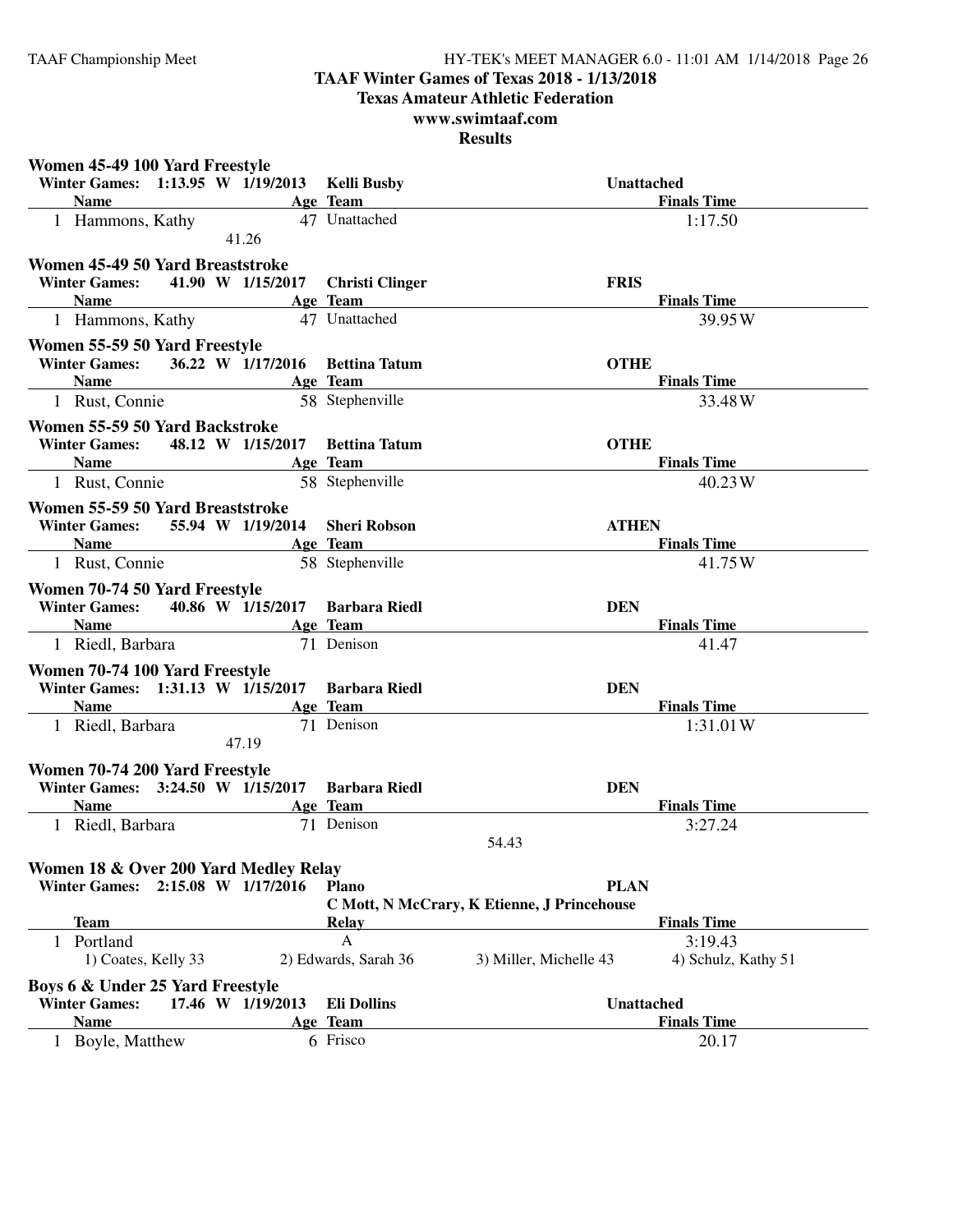### **TAAF Winter Games of Texas 2018 - 1/13/2018**

**Texas Amateur Athletic Federation**

### **www.swimtaaf.com**

### **Results**

|  |  |  |  |  | (Boys 6 & Under 25 Yard Freestyle) |
|--|--|--|--|--|------------------------------------|
|--|--|--|--|--|------------------------------------|

|     | <b>Name</b>         | Age Team              | <b>Finals Time</b> |
|-----|---------------------|-----------------------|--------------------|
|     | 2 Brawner, Kyle     | 6 Granbury            | 20.44              |
|     | 3 Poe, Charlie      | 6 Lake Jackson        | 20.76              |
| 4   | Strange Jr, Cedrick | 6 Lancaster           | 23.69              |
|     | 5 Hahn, Kellan      | 6 Other               | 24.42              |
| 6   | Hicks, Conner       | 6 Southlake Stingrays | 25.15              |
|     | 7 Rogers, Nathaniel | 5 Portland            | 25.39              |
| 8   | Palmer, Luke        | 6 Unattached          | 30.16              |
| 9   | Spencer, Alistair   | 6 Lake Jackson        | 33.82              |
| 10  | Martin, Keegan      | 6 Angleton            | 41.49              |
| 11  | Maratov, Danial     | 5 Other               | 45.50              |
|     | 12 Rogers, Timothy  | 4 Portland            | 56.60              |
| 13. | Mccloy, Liam        | 5 Tuloso-Midway       | 1:06.57            |
|     |                     |                       |                    |

#### **Boys 6 & Under 25 Yard Backstroke**

|             |                                                                                                                                                                                                           | <b>Gavin Ip</b>   | <b>PLAN</b>                                                                                                                                             |
|-------------|-----------------------------------------------------------------------------------------------------------------------------------------------------------------------------------------------------------|-------------------|---------------------------------------------------------------------------------------------------------------------------------------------------------|
| <b>Name</b> |                                                                                                                                                                                                           |                   | <b>Finals Time</b>                                                                                                                                      |
|             |                                                                                                                                                                                                           |                   | 24.32                                                                                                                                                   |
|             |                                                                                                                                                                                                           |                   | 24.73                                                                                                                                                   |
|             |                                                                                                                                                                                                           |                   | 25.87                                                                                                                                                   |
|             |                                                                                                                                                                                                           |                   | 29.02                                                                                                                                                   |
|             |                                                                                                                                                                                                           |                   | 29.14                                                                                                                                                   |
|             |                                                                                                                                                                                                           |                   | 31.03                                                                                                                                                   |
|             |                                                                                                                                                                                                           |                   | 31.34                                                                                                                                                   |
|             |                                                                                                                                                                                                           |                   | 33.71                                                                                                                                                   |
|             |                                                                                                                                                                                                           |                   | 33.72                                                                                                                                                   |
|             | <b>Winter Games:</b><br>1 Brawner, Kyle<br>2 Boyle, Matthew<br>3 Poe, Charlie<br>4 Strange Jr, Cedrick<br>5 Hicks, Conner<br>6 Hahn, Kellan<br>7 Spencer, Alistair<br>8 Palmer, Luke<br>Rogers, Nathaniel | 21.84 W 1/17/2016 | Age Team<br>6 Granbury<br>6 Frisco<br>6 Lake Jackson<br>6 Lancaster<br>6 Southlake Stingrays<br>6 Other<br>6 Lake Jackson<br>6 Unattached<br>5 Portland |

#### **Boys 6 & Under 100 Yard Freestyle Relay**

|     | $1:32.23$ W $1/17/2016$<br><b>Winter Games:</b> |    | El Campo<br>J Alade, J Battistic, K Beal, K Spencer |                   | <b>ELCM</b>            |
|-----|-------------------------------------------------|----|-----------------------------------------------------|-------------------|------------------------|
|     | <b>Team</b>                                     |    | Relay                                               |                   | <b>Finals Time</b>     |
| --- | Other                                           |    | A                                                   |                   | DQ                     |
|     | 1) Chandler, Hank 6                             |    | 2) Palmer, Luke 6                                   | 3) Poe, Charlie 6 | 4) Spencer, Allistar 6 |
|     | <b>Boys 7-8 25 Yard Freestyle</b>               |    |                                                     |                   |                        |
|     | Name                                            |    | Age Team                                            |                   | <b>Finals Time</b>     |
|     | Pickens, Nicolas                                | 8. | Tuloso-Midway                                       |                   | 16.37                  |
|     | Spencer, Keegan                                 |    | Lake Jackson                                        |                   | 16.49                  |
| 3   | Alade, Joshua                                   | 8. | Unattached                                          |                   | 16.50                  |
| 4   | Lacy, Jack                                      |    | Frisco                                              |                   | 16.55                  |
| 5   | Phillips, Marcus                                |    | Rockport                                            |                   | 17.48                  |
| 6   | Gregory, Boston                                 | 8. | Granbury                                            |                   | 18.60                  |
| 7   | Nicosia, Jacob                                  |    | Frisco                                              |                   | 18.85                  |
| 8   | White, Cole                                     |    | Lake Jackson                                        |                   | 19.22                  |
| 9   | Tomlinson, Aiden                                | 8. | Lake Jackson                                        |                   | 19.37                  |
| 10  | Villarreal, Cristian                            |    | Tuloso-Midway                                       |                   | 20.07                  |
| 11  | Gonzalez, Jonas                                 | 8  | Unattached                                          |                   | 20.19                  |
| 12  | Do, Hylam                                       | 8. | Grand Prairie Splash Swim Team                      |                   | 20.22                  |
| 13  | Fossati, Tavin                                  |    | Victoria                                            |                   | 20.45                  |
| 14  | Villarreal, Andres                              |    | Tuloso-Midway                                       |                   | 21.46                  |
| 15  | Beaird, David                                   |    | Frisco                                              |                   | 21.73                  |
|     |                                                 |    |                                                     |                   |                        |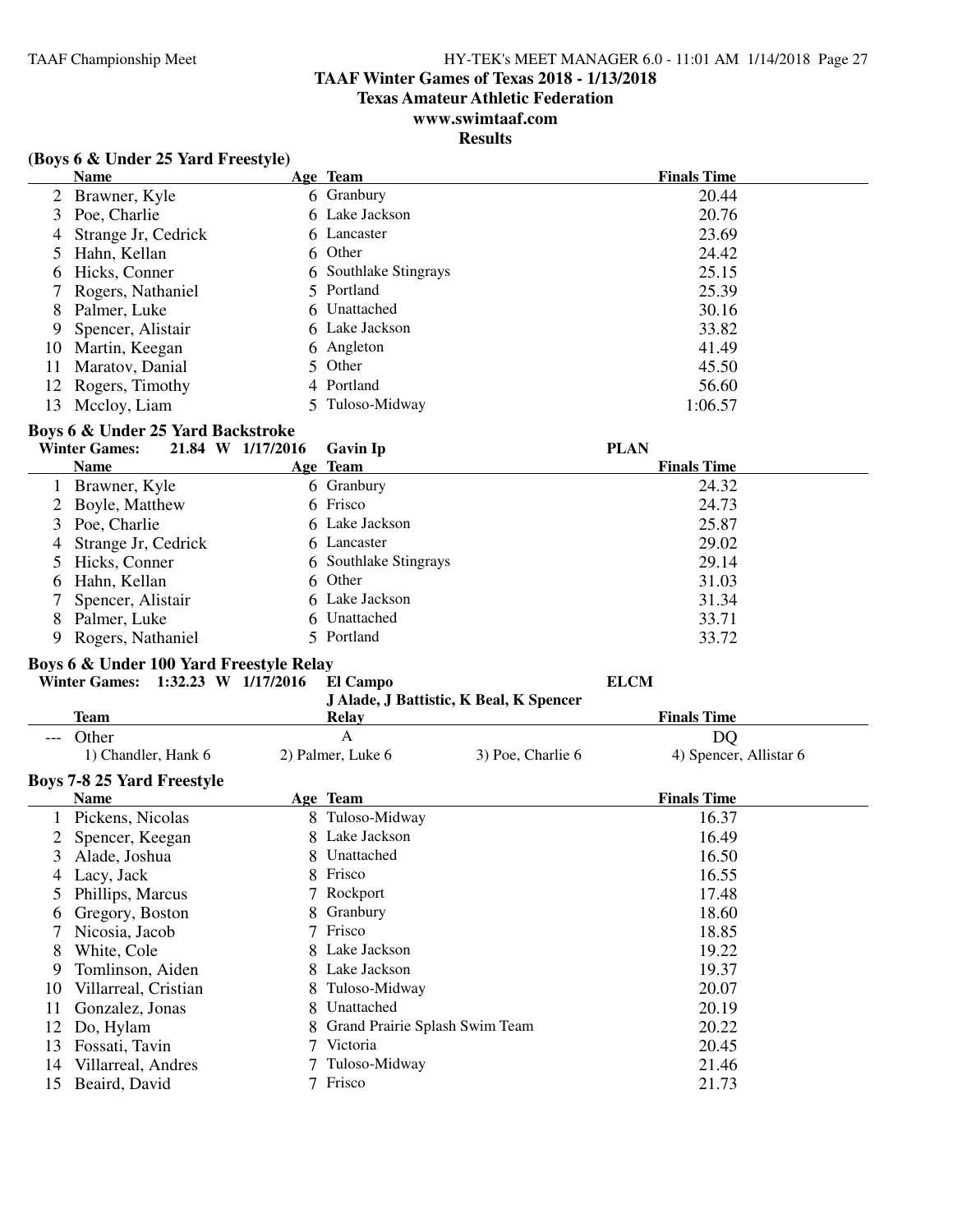**Finals Time** 

### **TAAF Winter Games of Texas 2018 - 1/13/2018**

**Texas Amateur Athletic Federation**

### **www.swimtaaf.com**

### **Results**

|  | (Boys 7-8 25 Yard Freestyle)<br><b>Name</b> |  | Age Team       | <b>Finals Time</b> |
|--|---------------------------------------------|--|----------------|--------------------|
|  | 16 Villanueva, William                      |  | 8 Westbury     | 22.86              |
|  | 17 Werner, Levi                             |  | 7 Unattached   | 23.70              |
|  | 18 Monaco, Tristan                          |  | 8 Unattached   | 23.88              |
|  | 19 Vrazel, Carson                           |  | 7 Angleton     | 24.29              |
|  | 20 Buchanan, Trey                           |  | 8 Frisco       | 24.62              |
|  | 21 Cicman, Morgan                           |  | 8 Unattached   | 24.96              |
|  | 22 Pyeatt, Carson                           |  | 8 Lake Jackson | 26.07              |

|                      |                | -     |
|----------------------|----------------|-------|
| 21 Cicman, Morgan    | 8 Unattached   | 24.96 |
| 22 Pyeatt, Carson    | 8 Lake Jackson | 26.07 |
| 23 Dickerman, Samuel | 7 Other        | 26.77 |
| 24 Gloier, Hayden    | 7 Frisco       | 28.36 |
| 25 Treble, Levi      | 8 Txcty        | 29.13 |
|                      |                |       |

### **Boys 7-8 25 Yard Backstroke**

27 Davis, Karsyn

|    | <b>Name</b>          |   | Age Team      | <b>Finals Time</b> |
|----|----------------------|---|---------------|--------------------|
|    | Loe, Andrew          | 8 | Other         | 20.54              |
|    | Gregory, Boston      | 8 | Granbury      | 21.57              |
| 3  | Pickens, Nicolas     | 8 | Tuloso-Midway | 21.93              |
| 4  | Nicosia, Jacob       |   | Frisco        | 22.39              |
| 5  | Lacy, Jack           | 8 | Frisco        | 22.78              |
| 0  | Hung, Jacob          |   | Unattached    | 24.51              |
|    | Monaco, Tristan      |   | Unattached    | 24.97              |
| 8  | Fossati, Tavin       |   | Victoria      | 25.24              |
| 9  | Beaird, David        |   | Frisco        | 25.29              |
| 10 | Tomlinson, Aiden     | 8 | Lake Jackson  | 25.71              |
| 11 | Villarreal, Cristian |   | Tuloso-Midway | 26.12              |
| 12 | Cicman, Morgan       | 8 | Unattached    | 26.29              |
| 13 | Villarreal, Andres   |   | Tuloso-Midway | 26.46              |
| 14 | Davis, Karsyn        | 8 | Lake Jackson  | 28.47              |
| 15 | Pyeatt, Carson       |   | Lake Jackson  | 29.33              |
| 16 | Vrazel, Carson       |   | Angleton      | 30.05              |
| 17 | Dickerman, Samuel    |   | Other         | 30.25              |
| 18 | Gonzalez, Jonas      | 8 | Unattached    | 30.37              |
| 19 | Treble, Levi         | 8 | Txcty         | 32.23              |
| 20 | Gloier, Hayden       |   | Frisco        | 33.65              |
| 21 | Nguyen, Aiden        | 8 | Other         | 34.11              |
| 22 | Mcconnico, Brock     |   | Midlothian    | 34.50              |
|    |                      |   |               |                    |

26 Nguyen, Aiden 8 Other 8 Other 31.76<br>27 Davis, Karsyn 8 Lake Jackson 33.31

#### **Boys 7-8 100 Yard Freestyle Relay**

| Team               |       | Relay                |                       | <b>Finals Time</b>  |  |
|--------------------|-------|----------------------|-----------------------|---------------------|--|
| Lake Jackson       |       | А                    |                       | 1:15.30             |  |
| 1) Mcnames, Owen 8 |       | 2) Spencer, Keegan 8 | 3) Tomlinson, Aiden 8 | 4) White, Cole 8    |  |
|                    | 37.38 |                      |                       |                     |  |
| 2 Frisco           |       | А                    |                       | 1:18.50             |  |
| 1) Beaird, David 7 |       | 2) Buchanan, Trey 8  | 3) Lacy, Jack 8       | 4) Nicosia, Jacob 7 |  |
|                    | 35.92 |                      |                       |                     |  |
| Unattached         |       | А                    |                       | 1:47.87             |  |
| 1) Foster, Tavin 7 |       | 2) Davis, Karsyn 8   | 3) Pyeatt, Carson 8   | 4) Werner, Levi 7   |  |
|                    | 50.36 |                      |                       |                     |  |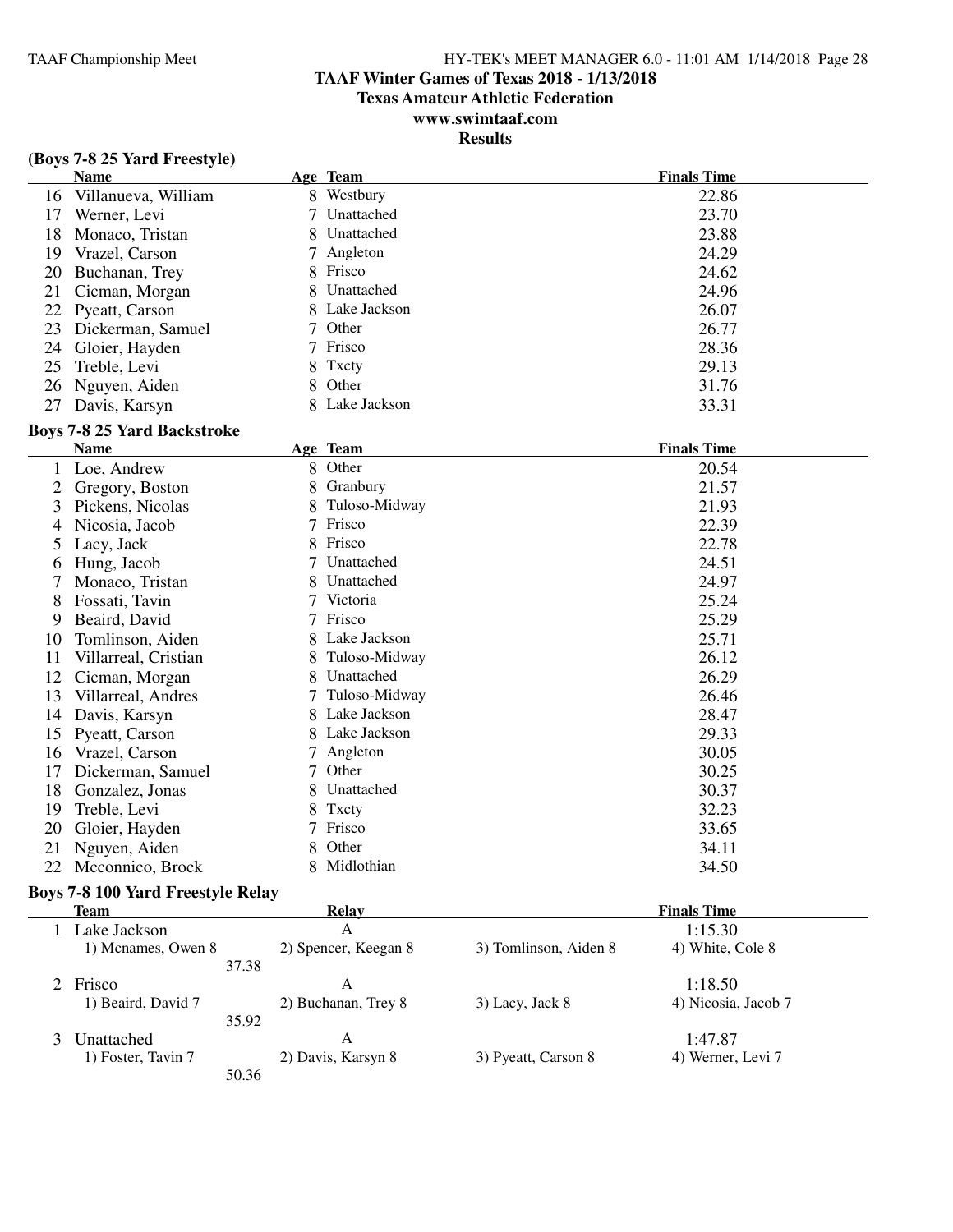#### **TAAF Winter Games of Texas 2018 - 1/13/2018**

**Texas Amateur Athletic Federation**

### **www.swimtaaf.com**

**Results**

#### **Boys 8 & Under 50 Yard Freestyle**<br>Winter Games: 32.57 W 1/16/2 **Winter Games: 32.57 W 1/16/2010 David Johnston Frisco Name Age Team Age Team Finals Time** 1 Pickens, Nicolas 8 Tuloso-Midway 35.59<br>2 Spencer, Keegan 8 Lake Jackson 37.21 2 Spencer, Keegan 8 Lake Jackson<br>3 Mcnames. Owen 8 Lake Jackson 3 Mcnames, Owen 8 Lake Jackson 37.44<br>4 Lacy, Jack 8 Frisco 37.68 4 Lacy, Jack 8 Frisco<br>5 Alade. Joshua 8 Unattached 5 Alade, Joshua 8 Unattached 37.84<br>6 Phillips. Marcus 7 Rockport 38.34 6 Phillips, Marcus 7 Rockport 7 Rockport 38.34<br>
7 White Cole 8 Lake Jackson 46.16 7 White, Cole 8 Lake Jackson 46.16<br>
8 Poe. Charlie 6 Lake Jackson 47.28 8 Poe, Charlie 6 Lake Jackson 47.28<br>9 Fossati, Tavin 7 Victoria 47.78 9 Fossati, Tavin 7 Victoria 47.78 10 Hung, Jacob 7 Unattached 48.46<br>
11 Villarreal, Cristian 8 Tuloso-Midway 49.04 11 Villarreal, Cristian 8 Tuloso-Midway 49.04<br>12 Villarreal, Andres 7 Tuloso-Midway 50.62 12 Villarreal, Andres 7 Tuloso-Midway 50.62 13 Hahn, Kellan 6 Other 6 Other 57.07<br>14 Tomlinson, Aiden 8 Lake Jackson 58.87 14 Tomlinson, Aiden 8 Lake Jackson 58.87<br>15 Buchanan, Trey 8 Frisco 1:02.24 15 Buchanan, Trey 8 Frisco<br>16 Mcconnico, Brock 8 Midlothian 16 Mcconnico, Brock 8 Midlothian 1:06.72<br>17 Davis, Karsyn 8 Lake Jackson 1:09.54 17 Davis, Karsyn 8 Lake Jack<br>18 Villanueva. William 8 Westbury 18 Villanueva, William 8 Westbury 1:10.33 19 Spencer, Alistair 6 Lake Jackson 1:13.88

#### **Boys 8 & Under 25 Yard Breaststroke**

#### **Boys 8 & Under 25 Yard Butterfly**

|    | <b>Winter Games:</b> | 16.59 W 1/16/2010 | David Johnston | Frisco             |
|----|----------------------|-------------------|----------------|--------------------|
|    | <b>Name</b>          |                   | Age Team       | <b>Finals Time</b> |
|    | Loe, Andrew          |                   | 8 Other        | 20.35              |
| 2  | Phillips, Marcus     |                   | 7 Rockport     | 23.13              |
| 3. | White, Cole          |                   | 8 Lake Jackson | 26.43              |
|    | 4 Cicman, Morgan     |                   | 8 Unattached   | 27.09              |
|    | 5 Buchanan, Trey     |                   | 8 Frisco       | 27.91              |
|    | 6 Gonzalez, Jonas    |                   | 8 Unattached   | 29.66              |
|    | Dickerman, Samuel    |                   | 7 Other        | 40.28              |
|    | 8 Rogers, Nathaniel  |                   | 5 Portland     | 55.67              |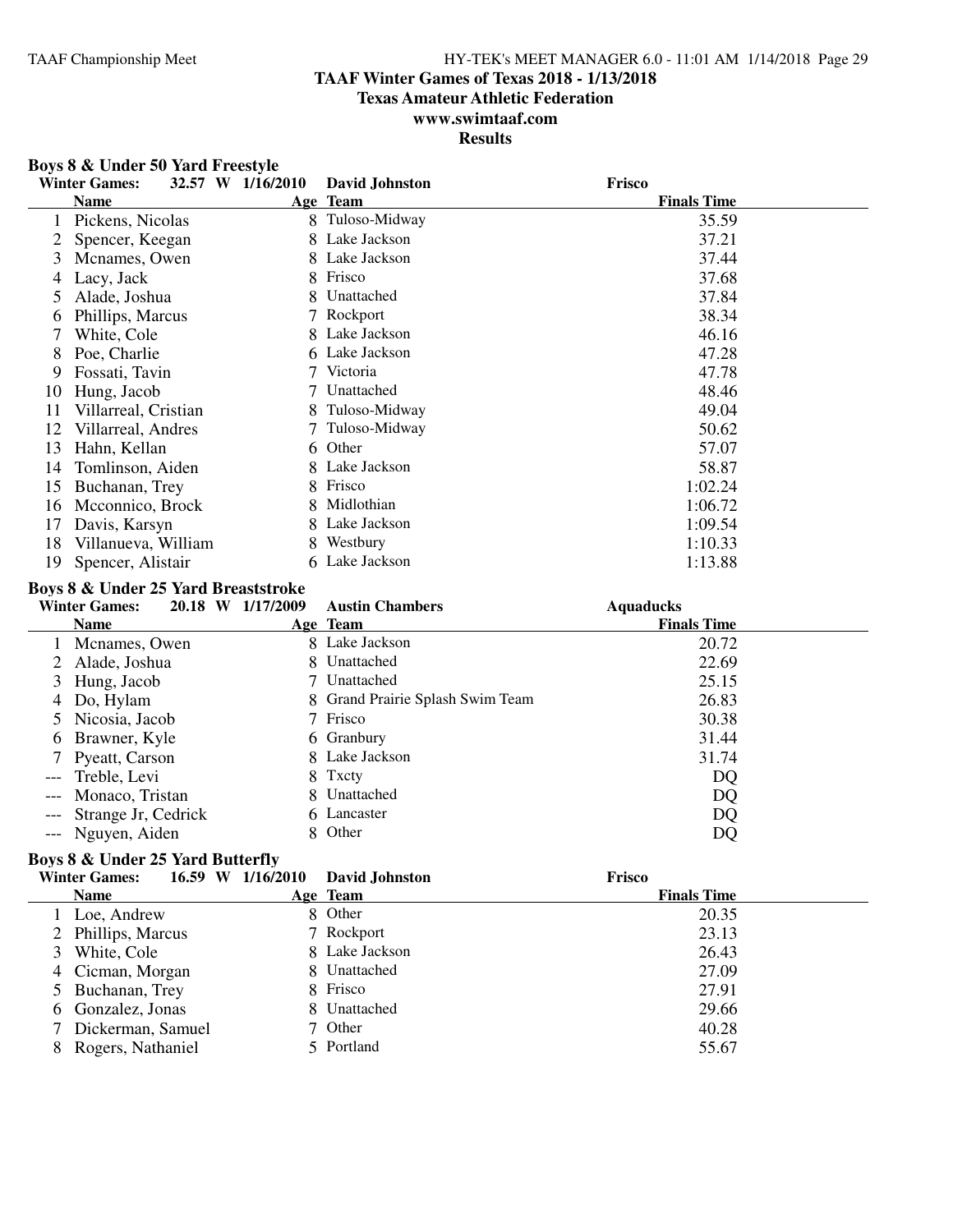### **TAAF Winter Games of Texas 2018 - 1/13/2018**

**Texas Amateur Athletic Federation**

### **www.swimtaaf.com**

|       | Boys 8 & Under 100 Yard IM           |                   |                                        |                       |                             |
|-------|--------------------------------------|-------------------|----------------------------------------|-----------------------|-----------------------------|
|       | Winter Games: 1:23.85 W 1/16/2010    |                   | <b>David Johnston</b>                  | Frisco                |                             |
|       | <b>Name</b>                          |                   | Age Team                               |                       | <b>Finals Time</b>          |
|       | 1 Mcnames, Owen                      | 51.89             | 8 Lake Jackson                         |                       | 1:36.72                     |
|       | 2 Loe, Andrew                        |                   | 8 Other                                |                       | 1:45.19                     |
| 3     | Spencer, Keegan                      | 57.99             | 8 Lake Jackson                         |                       | 1:53.99                     |
| 4     | Do, Hylam                            | 58.91             | Grand Prairie Splash Swim Team         |                       | 1:57.64                     |
|       |                                      | 1:00.66           |                                        |                       |                             |
|       | Boys 8 & Under 100 Yard Medley Relay |                   |                                        |                       |                             |
|       | Winter Games: 1:18.68 W 1/19/2014    |                   | Elcmp                                  |                       | <b>ELCMP</b>                |
|       | <b>Team</b>                          |                   | K Beal, L Bures, C Williams, E Dollins |                       | <b>Finals Time</b>          |
|       |                                      |                   | <b>Relay</b><br>$\mathbf{A}$           |                       |                             |
|       | 1 Lake Jackson                       |                   |                                        |                       | 1:31.59                     |
|       | 1) Mcnames, Owen 8                   |                   | 2) Spencer, Keegan 8                   | 3) Tomlinson, Aiden 8 | 4) White, Cole 8<br>1:39.07 |
|       | 2 Frisco                             |                   | A                                      | 3) Beaird, David 7    | 4) Nicosia, Jacob 7         |
|       | 1) Lacy, Jack 8                      |                   | 2) Buchanan, Trey 8                    |                       |                             |
|       | <b>Boys 9-10 25 Yard Freestyle</b>   |                   |                                        |                       |                             |
|       | <b>Winter Games:</b>                 | 13.32 W 1/14/2017 | <b>Oliver Spencer</b>                  | <b>BCST</b>           |                             |
|       | <b>Name</b>                          |                   | Age Team                               |                       | <b>Finals Time</b>          |
|       | 1 Masters, George                    |                   | 10 Richmond Rosenberg                  |                       | 13.62                       |
| 2     | Edwards, Cooper                      |                   | 10 Portland                            |                       | 14.33                       |
| 3     | Rodgers Ii, Dewey                    |                   | 10 Burnet                              |                       | 14.47                       |
| 4     | Nicastro, Dillon                     |                   | 10 DeerPark                            |                       | 14.62                       |
| 5     | Fernandes, Gareth                    |                   | 10 West Houston                        |                       | 14.96                       |
| 6     | Lacy, Luke                           |                   | 10 Frisco                              |                       | 15.05                       |
|       | Lewis, Sawyer                        |                   | 10 Frisco                              |                       | 15.60                       |
| 8     | Buchanan, Brock                      |                   | 10 Frisco                              |                       | 15.83                       |
| 9     | Hill, Aiden                          |                   | 9 Angleton                             |                       | 16.03                       |
| 10    | Goodman, Curtis                      |                   | 10 Bay City                            |                       | 16.11                       |
| 11    | Pyeatt, Collin                       |                   | 10 Lake Jackson                        |                       | 16.23                       |
|       | 12 Abril, Cole                       |                   | 10 Woodlands                           |                       | 16.41                       |
| 13    | Tolbirt, Sterling                    |                   | 10 Tuloso-Midway                       |                       | 16.58                       |
| $*14$ | Mixon, Luke                          |                   | 9 Lake Jackson                         |                       | 16.61                       |
|       | *14 James, Peyton                    |                   | 10 Portland                            |                       | 16.61                       |
|       | 16 Scott, Vincent                    |                   | 10 Plano                               |                       | 16.72                       |
| 17    | Florer, Zachary                      |                   | 10 Golden Triangle                     |                       | 16.73                       |
|       | 18 Lower, Jack                       |                   | 10 Lake Jackson                        |                       | 16.86                       |
|       | 19 Nicosia, Noah                     |                   | 9 Frisco                               |                       | 17.12                       |
| 20    | Krenek, Bryce                        |                   | 10 ElCampo                             |                       | 17.28                       |
| 21    | Ratcliff, Joaquin                    |                   | 10 ElCampo                             |                       | 17.30                       |
| 22    | Farquhar, Tyson                      |                   | 10 ElCampo                             |                       | 17.44                       |
| 23    | Hammons, Joshua                      |                   | 9 Frisco                               |                       | 17.52                       |
| 24    | Vasquez, Evan                        |                   | 9 ElCampo                              |                       | 17.92                       |
|       |                                      |                   | 10 Portland                            |                       |                             |
| 25    | Muns, Cameron                        |                   | 9 Lake Jackson                         |                       | 17.94                       |
| 26    | Poe, Shepherd                        |                   |                                        |                       | 18.52                       |
| 27    | Hayes, Chase                         |                   | 9 Richmond Rosenberg                   |                       | 18.59                       |
| 28    | Simmons, Aiden                       |                   | 9 Dallas                               |                       | 18.64                       |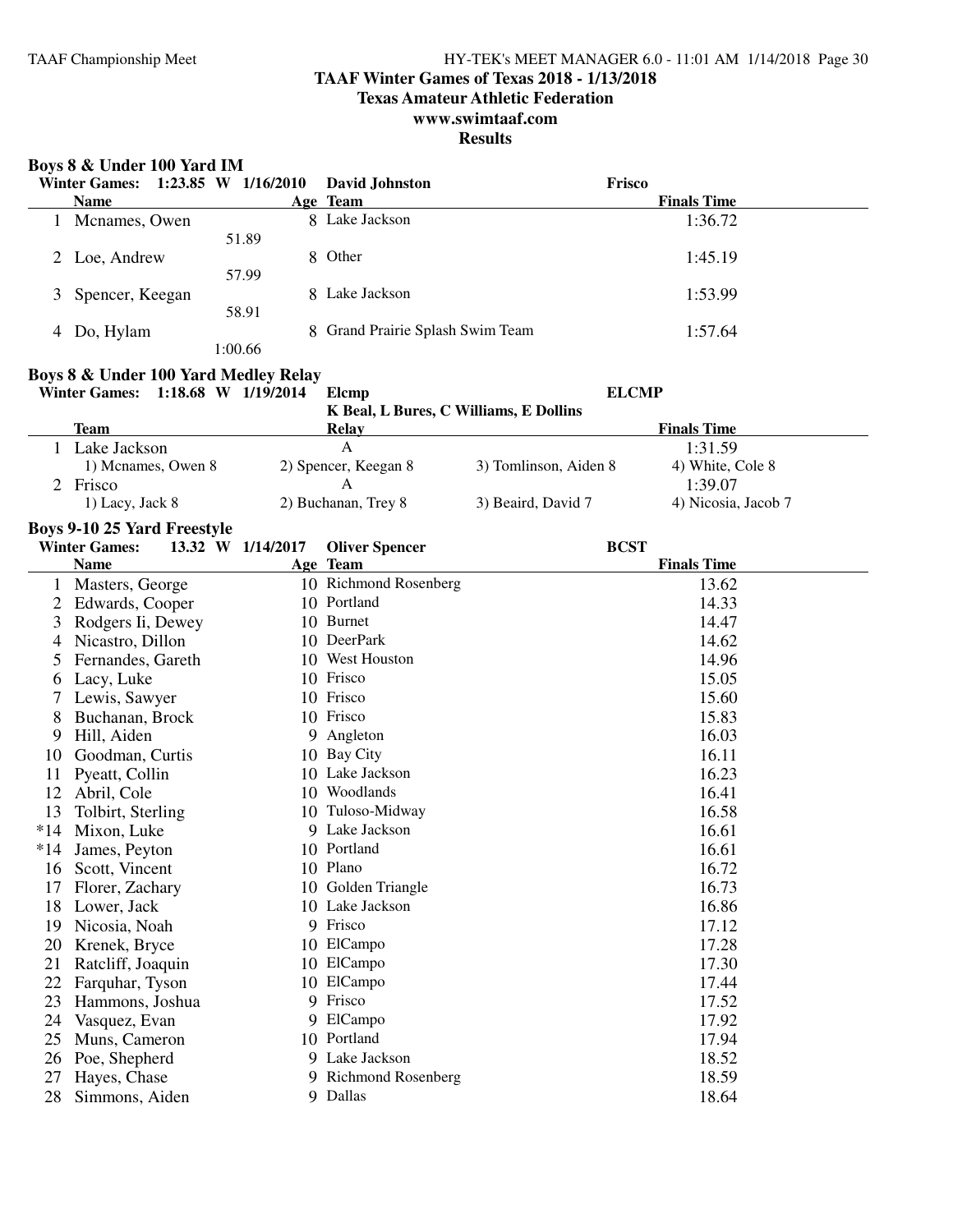### **TAAF Winter Games of Texas 2018 - 1/13/2018**

**Texas Amateur Athletic Federation**

## **www.swimtaaf.com**

### **Results**

|  |  |  |  | (Boys 9-10 25 Yard Freestyle) |  |
|--|--|--|--|-------------------------------|--|
|--|--|--|--|-------------------------------|--|

|    | Name                |    | Age Team              | <b>Finals Time</b> |
|----|---------------------|----|-----------------------|--------------------|
| 29 | Rodriguez, Jesus    |    | 10 Lancaster          | 18.89              |
| 30 | Sanchez, Nicolas    |    | 9 Tuloso-Midway       | 18.93              |
| 31 | Rodriguez, Sergio   |    | 9 Bay City            | 19.16              |
| 32 | Sennett, Hayden     |    | 9 Frisco              | 19.35              |
| 33 | Elizalde, Joel      |    | 10 Lancaster          | 19.37              |
| 34 | Hayes, Cristian     |    | 10 Richmond Rosenberg | 19.68              |
| 35 | Cobb, Jackson       |    | 9 Lake Jackson        | 19.78              |
| 36 | Huang, George       |    | 9 Unattached          | 20.01              |
| 37 | Malcolm, Grant      |    | 9 Granbury            | 20.17              |
| 38 | Moorefield, Koen    |    | 9 Angleton            | 21.10              |
| 39 | Gonzalez, Christian |    | 9 Westbury            | 22.01              |
| 40 | Bowers, Dane        |    | 10 Burnet             | 22.14              |
| 41 | Cortez, Jackson     |    | 9 Tuloso-Midway       | 23.56              |
| 42 | Clements, Maddoxx   |    | 9 Angleton            | 24.04              |
| 43 | Loreto, Jesus       |    | 9 Lancaster           | 24.48              |
| 44 | Moorefield, Kade    |    | 9 Angleton            | 25.45              |
| 45 | Lebeau, Jackson     | 9. | Westbury              | 27.11              |

#### **Boys 9-10 50 Yard Freestyle**

|    | <b>Winter Games:</b> | 28.42 W 1/19/2013 | <b>Collin Fuchs</b>       | <b>LJST</b>        |
|----|----------------------|-------------------|---------------------------|--------------------|
|    | <b>Name</b>          |                   | Age Team                  | <b>Finals Time</b> |
|    | Masters, George      |                   | 10 Richmond Rosenberg     | 29.68              |
| 2  | Rodgers Ii, Dewey    |                   | 10 Burnet                 | 32.01              |
| 3  | Suarez, David        |                   | 10 Denison                | 32.43              |
| 4  | Cordero, Nicolas     |                   | 10 Mesquite               | 32.86              |
| 5  | Fernandes, Gareth    |                   | 10 West Houston           | 32.95              |
| 6  | Lacy, Luke           |                   | 10 Frisco                 | 33.44              |
| 7  | Edwards, Cooper      | 10                | Portland                  | 33.76              |
| 8  | Heldenbrand, Dylan   | 9                 | Southlake Stingrays       | 33.97              |
| 9  | Vrazel, Colton       | 9                 | Angleton                  | 34.59              |
| 10 | Pyeatt, Collin       |                   | 10 Lake Jackson           | 35.05              |
| 11 | King, Preston        | 10                | Other                     | 35.14              |
| 12 | Boyle, Michael       |                   | 10 Frisco                 | 35.17              |
| 13 | Dollins, Preston     | 9                 | Southlake Stingrays       | 35.70              |
| 14 | Goodman, Curtis      | 10                | Bay City                  | 35.99              |
| 15 | Scott, Vincent       |                   | 10 Plano                  | 36.11              |
| 16 | Mojdeh, Keegan       | 9                 | Other                     | 36.51              |
| 17 | Treble, James        |                   | 10 Txcty                  | 36.53              |
| 18 | Mixon, Luke          |                   | 9 Lake Jackson            | 36.71              |
| 19 | Foo, Yung Jiunn      | 9                 | Other                     | 36.82              |
| 20 | Buchanan, Brock      |                   | 10 Frisco                 | 36.93              |
| 21 | Mielke, Aengus       | 10                | Denton                    | 37.18              |
| 22 | Tolbirt, Sterling    | 10                | Tuloso-Midway             | 37.38              |
| 23 | Vasquez, Evan        | 9                 | ElCampo                   | 38.20              |
| 24 | Abril, Cole          | 10                | Woodlands                 | 38.82              |
| 25 | Hammons, Joshua      |                   | 9 Frisco                  | 38.95              |
| 26 | Hayes, Chase         | 9                 | <b>Richmond Rosenberg</b> | 39.06              |
| 27 | Muns, Cameron        |                   | 10 Portland               | 39.18              |
| 28 | James, Brady         |                   | 10 Lake Jackson           | 41.52              |
| 29 | Florer, Zachary      | 10                | Golden Triangle           | 41.59              |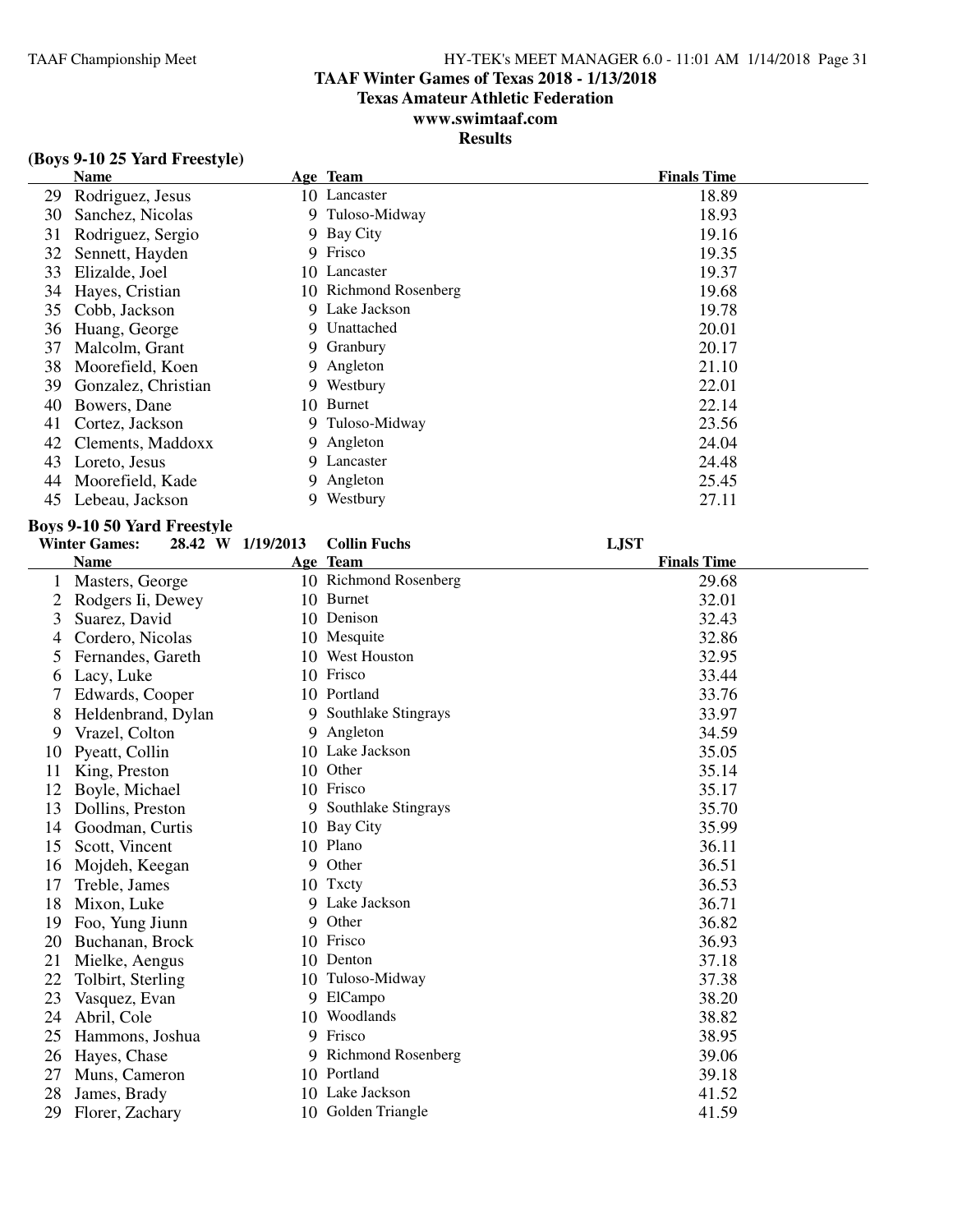#### **TAAF Winter Games of Texas 2018 - 1/13/2018**

**Texas Amateur Athletic Federation**

### **www.swimtaaf.com**

### **Results**

|    | <b>Name</b>            |     | Age Team              | <b>Finals Time</b> |
|----|------------------------|-----|-----------------------|--------------------|
|    | 30 Hafemeister, Andrew |     | 9 Tuloso-Midway       | 42.87              |
| 31 | Gant, Julian           |     | 9 Txcty               | 43.18              |
| 32 | Hayes, Cristian        |     | 10 Richmond Rosenberg | 43.28              |
| 33 | Mounts, Christian      |     | 10 Txcty              | 43.40              |
| 34 | Nicosia, Noah          | 9   | Frisco                | 44.00              |
| 35 | Poe, Shepherd          |     | 9 Lake Jackson        | 44.28              |
| 36 | Lebeau, Jackson        |     | 9 Westbury            | 45.79              |
| 37 | Rodriguez, Sergio      |     | 9 Bay City            | 45.89              |
| 38 | Spears, Trey           |     | 10 Angleton           | 50.30              |
| 39 | Cortez, Jackson        |     | 9 Tuloso-Midway       | 50.73              |
| 40 | Gonzalez, Christian    |     | 9 Westbury            | 50.90              |
| 41 | Byrd, Tyler            |     | 10 Unattached         | 51.80              |
| 42 | Heil, Ulysse           | 10. | Other                 | 52.24              |
| 43 | Clements, Maddoxx      |     | 9 Angleton            | 54.34              |
| 44 | Wilbanks, Peyton       |     | 9 Lake Jackson        | 57.23              |
| 45 | Malcolm, Grant         |     | 9 Granbury            | 57.71              |
| 46 | Cobb, Jackson          | 9   | Lake Jackson          | 1:06.47            |

#### **Boys 9-10 25 Yard Backstroke**

|       | <b>Winter Games:</b> | 16.63 W 1/19/2013 | <b>Collin Fuchs</b>   | <b>LJST</b>        |
|-------|----------------------|-------------------|-----------------------|--------------------|
|       | <b>Name</b>          |                   | Age Team              | <b>Finals Time</b> |
|       | Esparza, Ethan       |                   | 10 Richmond Rosenberg | 15.87W             |
| 2     | Masters, George      |                   | 10 Richmond Rosenberg | 16.98              |
| 3     | Corn, Kasen          |                   | 10 Lake Jackson       | 17.52              |
| 4     | Suarez, David        |                   | 10 Denison            | 17.73              |
| 5     | Lacy, Luke           |                   | 10 Frisco             | 17.93              |
| 6     | Nicastro, Dillon     |                   | 10 DeerPark           | 17.99              |
|       | Calk, Morgan         | 10                | Tuloso-Midway         | 18.24              |
| 8     | Hartnauer, Isaac     | 10                | Other                 | 19.15              |
| 9     | King, Preston        | 10                | Other                 | 19.27              |
| 10    | Abril, Cole          |                   | 10 Woodlands          | 19.51              |
| 11    | Muns, Cameron        |                   | 10 Portland           | 20.61              |
| 12    | Sennett, Hayden      | 9                 | Frisco                | 20.74              |
| 13    | Huang, George        | 9                 | Unattached            | 20.96              |
| 14    | Mielke, Aengus       |                   | 10 Denton             | 21.01              |
| 15    | Das, Neil            | 9                 | Frisco                | 21.02              |
| 16    | Vasquez, Evan        | 9                 | ElCampo               | 21.14              |
| 17    | Foo, Yung Jiunn      | 9                 | Other                 | 21.67              |
| 18    | Hayes, Chase         |                   | 9 Richmond Rosenberg  | 21.91              |
| 19    | Pyeatt, Collin       |                   | 10 Lake Jackson       | 22.19              |
| 20    | James, Brady         |                   | 10 Lake Jackson       | 22.78              |
| 21    | Treble, James        |                   | 10 Txcty              | 22.79              |
| 22    | Gant, Julian         | 9                 | Txcty                 | 23.12              |
| 23    | Cobb, Jackson        |                   | 9 Lake Jackson        | 23.24              |
| $*24$ | Farquhar, Tyson      |                   | 10 ElCampo            | 23.73              |
| $*24$ | Moorefield, Koen     | 9                 | Angleton              | 23.73              |
| 26    | Ratcliff, Joaquin    |                   | 10 ElCampo            | 23.93              |
| 27    | Sanchez, Nicolas     | 9                 | Tuloso-Midway         | 24.47              |
| 28    | Cortez, Jackson      | 9                 | Tuloso-Midway         | 24.99              |
| 29    | Rodriguez, Jesus     |                   | 10 Lancaster          | 25.86              |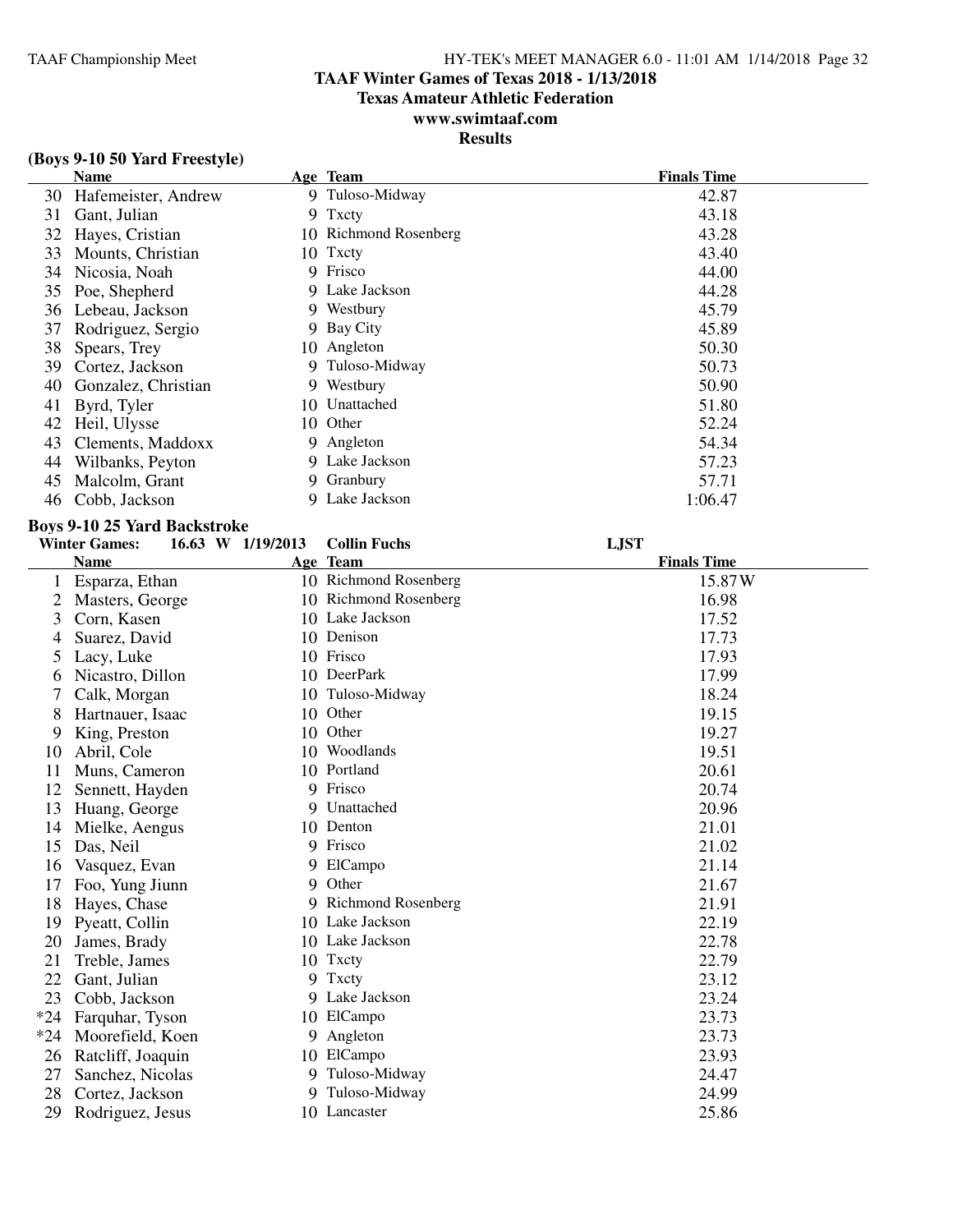### **TAAF Winter Games of Texas 2018 - 1/13/2018**

**Texas Amateur Athletic Federation**

### **www.swimtaaf.com**

### **Results**

| <b>Name</b>            | Age Team       | <b>Finals Time</b> |
|------------------------|----------------|--------------------|
| 30 Bowers, Dane        | 10 Burnet      | 26.07              |
| 31 Byrd, Tyler         | 10 Unattached  | 26.40              |
| 32 Clements, Maddoxx   | 9 Angleton     | 27.21              |
| 33 Elizalde, Joel      | 10 Lancaster   | 27.34              |
| 34 Gonzalez, Christian | 9 Westbury     | 28.09              |
| 35 Spears, Trey        | 10 Angleton    | 29.67              |
| 36 Wilbanks, Peyton    | 9 Lake Jackson | 32.76              |
| 37 Lebeau, Jackson     | 9 Westbury     | 36.99              |
| --- Moorefield, Kade   | 9 Angleton     | DQ                 |
| --- Loreto, Jesus      | 9 Lancaster    | DQ                 |

#### **Boys 9-10 25 Yard Breaststroke**

|       | <b>Winter Games:</b> | 18.11 W 1/14/2012 | <b>Colby Patterson</b> | <b>Alvin</b>       |
|-------|----------------------|-------------------|------------------------|--------------------|
|       | <b>Name</b>          |                   | Age Team               | <b>Finals Time</b> |
| 1     | Wang, Ethan          |                   | 9 Frisco               | 19.43              |
|       | Nicastro, Dillon     |                   | 10 DeerPark            | 19.50              |
| 3     | Hartnauer, Isaac     |                   | 10 Other               | 19.66              |
| 4     | Corn, Kasen          |                   | 10 Lake Jackson        | 20.29              |
| 5     | Rodgers Ii, Dewey    |                   | 10 Burnet              | 20.81              |
| 6     | Hill, Aiden          |                   | 9 Angleton             | 21.67              |
|       | Goodman, Curtis      |                   | 10 Bay City            | 21.70              |
| 8     | Simmons, Aiden       |                   | 9 Dallas               | 22.04              |
| 9     | Treble, James        |                   | 10 Txcty               | 22.63              |
| 10    | Mojdeh, Keegan       | 9                 | Other                  | 22.76              |
| 11    | Hammons, Joshua      | 9                 | Frisco                 | 22.84              |
| 12    | James, Brady         |                   | 10 Lake Jackson        | 23.19              |
| 13    | Vrazel, Colton       |                   | 9 Angleton             | 23.28              |
| 14    | Lower, Jack          |                   | 10 Lake Jackson        | 23.52              |
| 15    | James, Peyton        |                   | 10 Portland            | 23.69              |
| 16    | Huang, George        |                   | 9 Unattached           | 24.51              |
| 17    | Dollins, Preston     |                   | 9 Southlake Stingrays  | 24.52              |
| 18    | Poe, Shepherd        |                   | 9 Lake Jackson         | 26.30              |
| 19    | Hafemeister, Andrew  |                   | 9 Tuloso-Midway        | 26.59              |
| 20    | Malcolm, Grant       |                   | 9 Granbury             | 26.70              |
| 21    | Heil, Ulysse         |                   | 10 Other               | 29.09              |
| 22    | Moorefield, Koen     |                   | 9 Angleton             | 29.11              |
| 23    | Elizalde, Joel       |                   | 10 Lancaster           | 31.44              |
| 24    | Loreto, Jesus        |                   | 9 Lancaster            | 31.66              |
| 25    | Mounts, Christian    |                   | 10 Txcty               | 31.73              |
| $---$ | Tolbirt, Sterling    |                   | 10 Tuloso-Midway       | DQ                 |
| $---$ | Mccloy, Jackson      | 10                | Tuloso-Midway          | DQ                 |
|       | Bowers, Dane         |                   | 10 Burnet              | DQ                 |
|       | Rodriguez, Jesus     |                   | 10 Lancaster           | DQ                 |
| $---$ | Moorefield, Kade     |                   | 9 Angleton             | DQ                 |
| ---   | Sennett, Hayden      | 9                 | Frisco                 | DQ                 |
| ---   | Krenek, Bryce        |                   | 10 ElCampo             | DQ                 |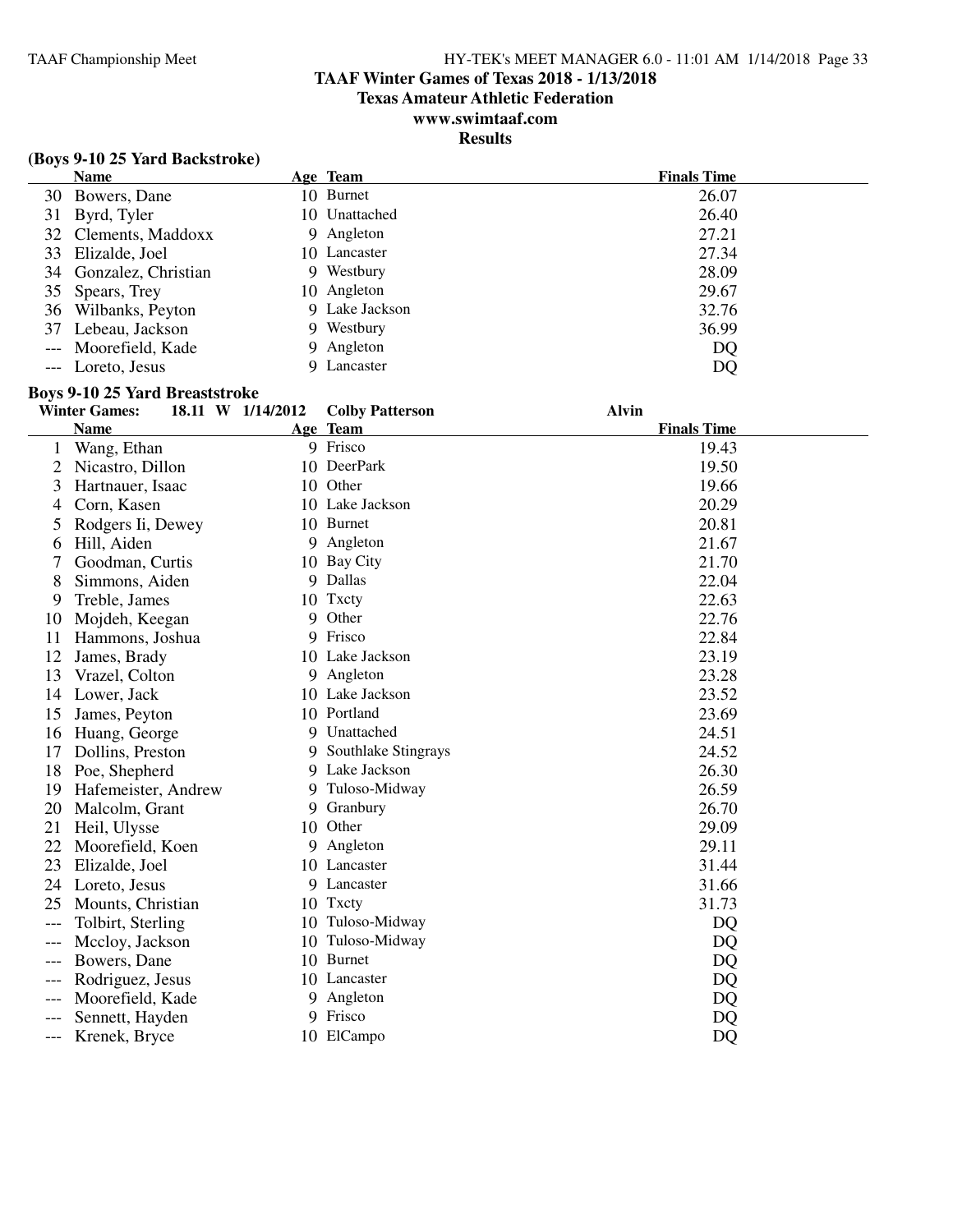### **TAAF Winter Games of Texas 2018 - 1/13/2018**

**Texas Amateur Athletic Federation**

#### **www.swimtaaf.com Results**

### **Boys 9-10 25 Yard Butterfly**

|     | <b>Winter Games:</b> | 15.29 W 1/14/2017 | <b>Jake Gierkey</b>   | <b>FRIS</b>        |
|-----|----------------------|-------------------|-----------------------|--------------------|
|     | <b>Name</b>          |                   | Age Team              | <b>Finals Time</b> |
|     | Esparza, Ethan       |                   | 10 Richmond Rosenberg | 15.49              |
|     | Heldenbrand, Dylan   |                   | 9 Southlake Stingrays | 16.49              |
| 3   | Boyle, Michael       | 10                | Frisco                | 16.52              |
| 4   | Wang, Ethan          |                   | 9 Frisco              | 16.86              |
| 5   | Cordero, Nicolas     |                   | 10 Mesquite           | 16.97              |
| 6   | Calk, Morgan         | 10                | Tuloso-Midway         | 17.09              |
|     | Fernandes, Gareth    | 10                | <b>West Houston</b>   | 17.19              |
| 8   | James, Peyton        | 10                | Portland              | 17.46              |
| 9   | Buchanan, Brock      |                   | 10 Frisco             | 17.70              |
| 10  | Lower, Jack          |                   | 10 Lake Jackson       | 17.94              |
| 11  | Mixon, Luke          |                   | 9 Lake Jackson        | 19.32              |
| 12  | Mojdeh, Keegan       | 9                 | Other                 | 19.96              |
| 13  | Hayes, Cristian      |                   | 10 Richmond Rosenberg | 20.15              |
| 14  | Hill, Aiden          | 9                 | Angleton              | 20.22              |
| 15  | Lewis, Sawyer        | 10                | Frisco                | 20.31              |
| 16  | Rodriguez, Sergio    |                   | 9 Bay City            | 20.72              |
| 17  | Das, Neil            |                   | 9 Frisco              | 22.06              |
| 18  | Ratcliff, Joaquin    |                   | 10 ElCampo            | 22.88              |
| 19  | Krenek, Bryce        | 10.               | ElCampo               | 24.18              |
| 20  | Sanchez, Nicolas     |                   | 9 Tuloso-Midway       | 24.26              |
| 21  | Farquhar, Tyson      | 10                | ElCampo               | 28.23              |
| 22  | Byrd, Tyler          | 10.               | Unattached            | 32.11              |
| 23  | Wilbanks, Peyton     |                   | 9 Lake Jackson        | 55.36              |
| --- | Scott, Vincent       |                   | 10 Plano              | DQ                 |

### **Boys 9-10 100 Yard IM**

|    | DOVS 9-10 IOU TAFU INI |                     |                       |                     |  |  |
|----|------------------------|---------------------|-----------------------|---------------------|--|--|
|    | <b>Winter Games:</b>   | 1:14.21 W 1/19/2008 | <b>Chase Garrott</b>  | <b>USA Swimming</b> |  |  |
|    | <b>Name</b>            |                     | Age Team              | <b>Finals Time</b>  |  |  |
|    | Wang, Ethan            |                     | 9 Frisco              | 1:21.56             |  |  |
| 2  | Corn, Kasen            | 42.14<br>45.55      | 10 Lake Jackson       | 1:25.07             |  |  |
| 3  | Edwards, Cooper        | 46.45               | 10 Portland           | 1:28.82             |  |  |
| 4  | Heldenbrand, Dylan     | 47.49               | 9 Southlake Stingrays | 1:29.61             |  |  |
| 5  | Calk, Morgan           | 48.81               | 10 Tuloso-Midway      | 1:30.76             |  |  |
| 6  | Boyle, Michael         | 49.79               | 10 Frisco             | 1:31.09             |  |  |
| 7  | Hartnauer, Isaac       | 47.62               | 10 Other              | 1:31.58             |  |  |
| 8  | Vrazel, Colton         | 47.96               | 9 Angleton            | 1:32.76             |  |  |
| 9  | King, Preston          | 55.45               | 10 Other              | 1:35.49             |  |  |
| 10 | Mielke, Aengus         | 55.88               | 10 Denton             | 1:41.66             |  |  |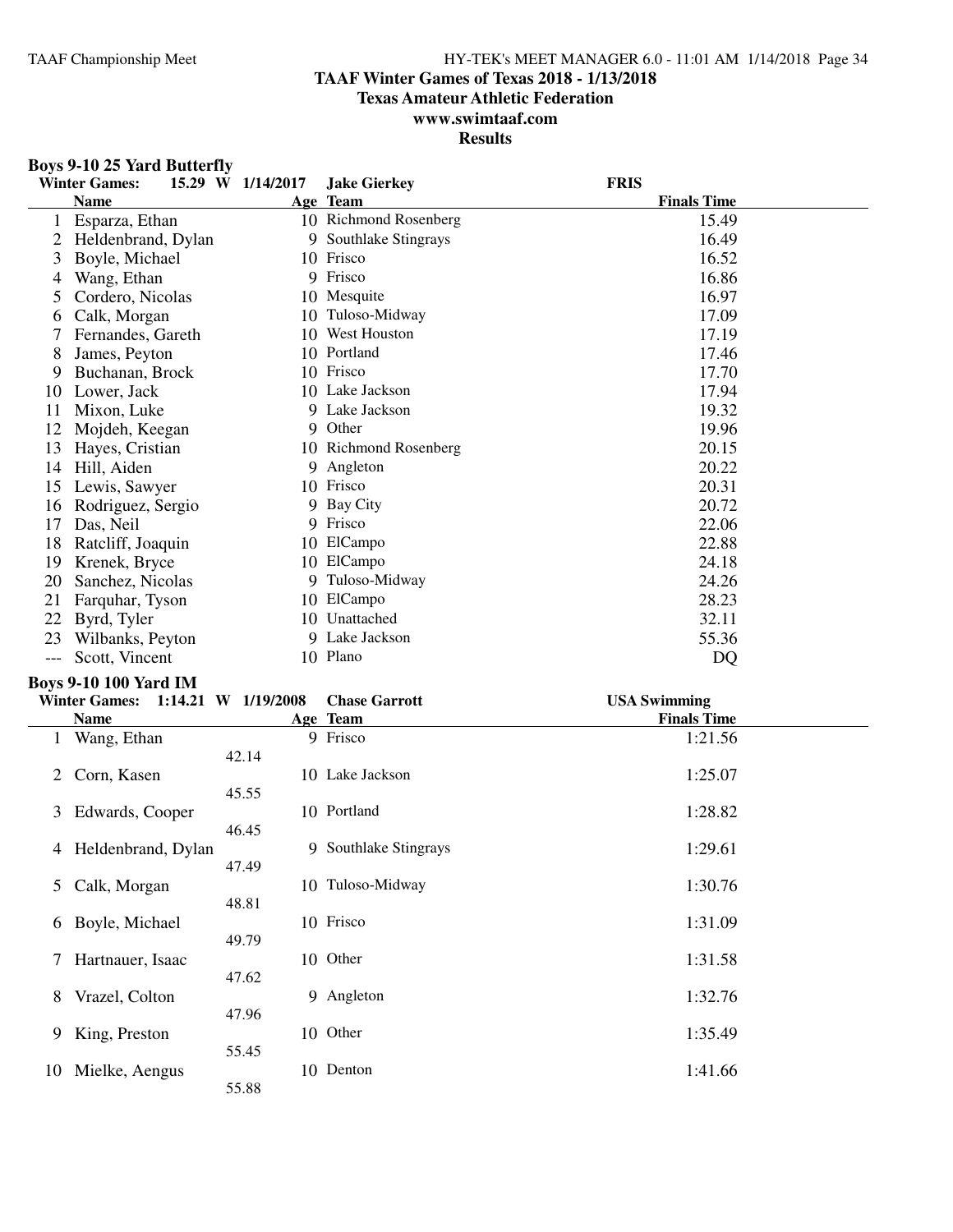### **TAAF Winter Games of Texas 2018 - 1/13/2018**

**Texas Amateur Athletic Federation**

### **www.swimtaaf.com**

### **Results**

#### **(Boys 9-10 100 Yard IM)**

|       | <b>Name</b>          |         | Age Team              | <b>Finals Time</b> |
|-------|----------------------|---------|-----------------------|--------------------|
|       | 11 Foo, Yung Jiunn   |         | 9 Other               | 1:45.32            |
|       |                      | 56.02   |                       |                    |
| 12    | Dollins, Preston     |         | 9 Southlake Stingrays | 1:46.16            |
| 13    | Hafemeister, Andrew  |         | 9 Tuloso-Midway       | 1:50.24            |
|       |                      | 57.97   |                       |                    |
|       | 14 Florer, Zachary   |         | 10 Golden Triangle    | 1:57.13            |
|       |                      | 1:01.11 |                       |                    |
| 15    | Gant, Julian         |         | 9 Txcty               | 2:03.09            |
|       |                      | 1:04.88 |                       |                    |
|       | 16 Mounts, Christian |         | 10 Txcty              | 2:05.53            |
|       |                      | 1:06.43 |                       |                    |
| $---$ | Heil, Ulysse         |         | 10 Other              | DQ                 |
| $---$ | Cordero, Nicolas     |         | 10 Mesquite           | DQ                 |
|       |                      | 47.29   |                       |                    |
| $--$  | Esparza, Ethan       |         | 10 Richmond Rosenberg | DQ                 |
|       |                      | 45.60   |                       |                    |
| ---   | Suarez, David        |         | 10 Denison            | DQ                 |
|       |                      | 46.50   |                       |                    |

# **Boys 9-10 100 Yard Freestyle Relay**<br>Winter Games: 58.57 W 1/14/20

**Winter Games: 58.57 W 1/14/2017 ElCampo ELCM**

| K Beal, E Dollins, S Kurtz, O Spencer |       |                       |                         |                         |  |  |  |
|---------------------------------------|-------|-----------------------|-------------------------|-------------------------|--|--|--|
| Team                                  |       | Relay                 |                         | <b>Finals Time</b>      |  |  |  |
| Frisco                                |       | A                     |                         | 1:03.20                 |  |  |  |
| 1) Boyle, Michael 10                  |       | 2) Buchanan, Brock 10 | $3)$ Lacy, Luke 10      | 4) Nicosia, Noah 9      |  |  |  |
|                                       | 30.57 |                       |                         |                         |  |  |  |
| Tuloso-Midway<br>2                    |       | A                     |                         | 1:04.03                 |  |  |  |
| 1) Calk, Morgan 10                    |       | 2) Edwards, Cooper 10 | 3) Miller, Peyton 10    | 4) Tolbirt, Sterling 10 |  |  |  |
|                                       | 29.96 |                       |                         |                         |  |  |  |
| 3<br>Other                            |       | A                     |                         | 1:04.46                 |  |  |  |
| 1) Esparza, Ethan 10                  |       | 2) Goodman, Curtis 10 | 3) Masters, George 10   | 4) Rodriguez, Sergio 9  |  |  |  |
|                                       | 33.69 |                       |                         |                         |  |  |  |
| Lake Jackson<br>4                     |       | В                     |                         | 1:05.27                 |  |  |  |
| 1) Corn, Kasen 10                     |       | 2) Pyeatt, Collin 10  | 3) Lower, Jack 10       | 4) Mixon, Luke 9        |  |  |  |
|                                       | 32.00 |                       |                         |                         |  |  |  |
| ElCampo<br>5                          |       | A                     |                         | 1:11.64                 |  |  |  |
| 1) Farquhar, Tyson 10                 |       | 2) Krenek, Bryce 10   | 3) Ratcliff, Joaquin 10 | 4) Vasquez, Evan 9      |  |  |  |
|                                       | 32.66 |                       |                         |                         |  |  |  |
| Angleton<br>6                         |       | A                     |                         | 1:17.85                 |  |  |  |
| 1) Hill, Aiden 9                      |       | 2) Moorefield, Kade 9 | 3) Moorefield, Koen 9   | 4) Vrazel, Colton 9     |  |  |  |
|                                       | 38.37 |                       |                         |                         |  |  |  |

#### **Boys 9-10 100 Yard Medley Relay**

| <b>Winter Games:</b> | $1:06.43$ W $1/14/2017$ | <b>ElCampo</b>        |                                       | <b>ELCM</b>             |  |
|----------------------|-------------------------|-----------------------|---------------------------------------|-------------------------|--|
|                      |                         |                       | K Beal, E Dollins, S Kurtz, O Spencer |                         |  |
| Team                 |                         | <b>Relay</b>          |                                       | <b>Finals Time</b>      |  |
| Unattached           |                         |                       |                                       | 1:13.09                 |  |
|                      | 1) Calk, Morgan 10      | 2) Edwards, Cooper 10 | 3) Miller, Peyton 10                  | 4) Tolbirt, Sterling 10 |  |
|                      |                         | 31.56                 |                                       |                         |  |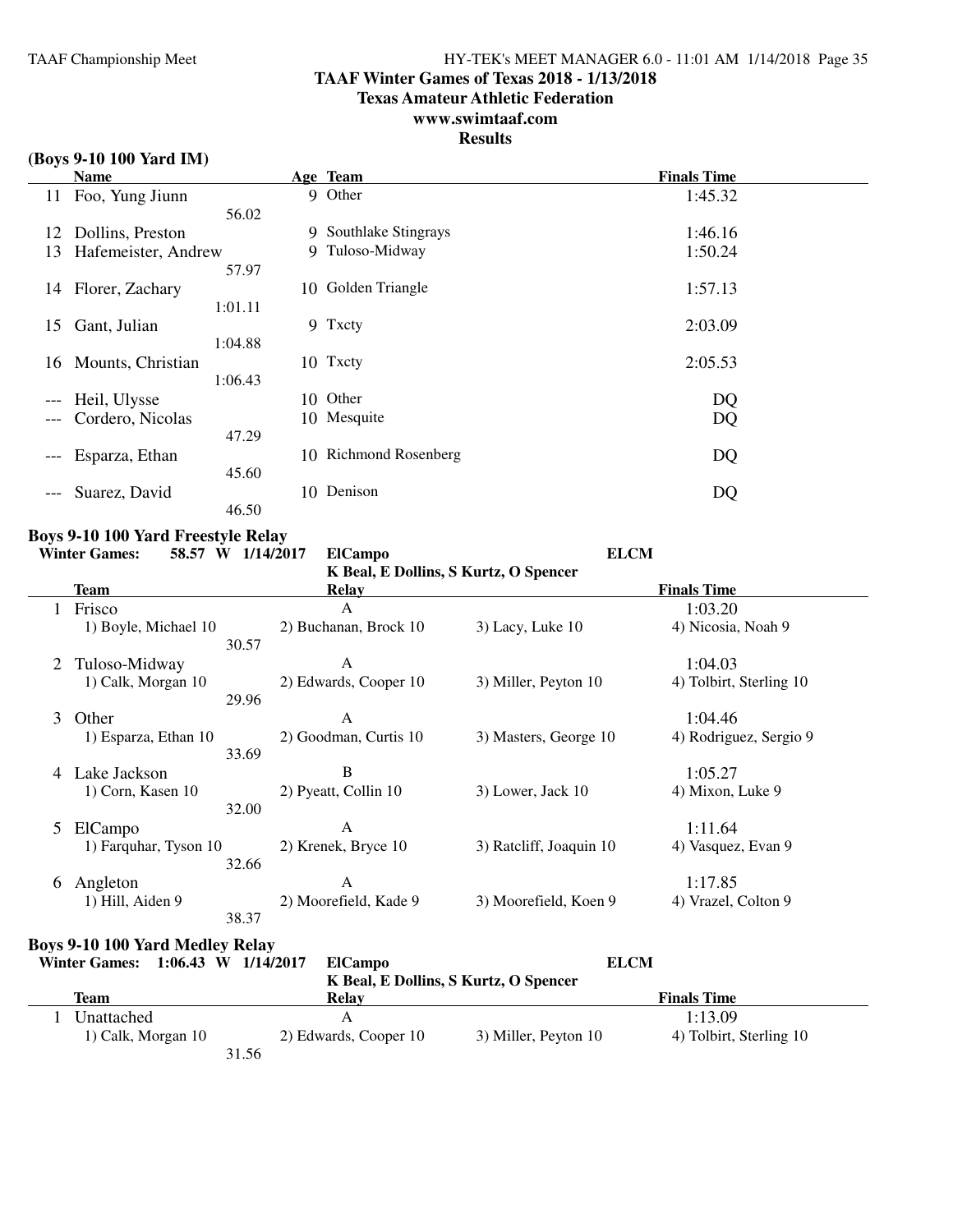### **TAAF Winter Games of Texas 2018 - 1/13/2018**

**Texas Amateur Athletic Federation**

#### **www.swimtaaf.com**

#### **Results**

| (Boys 9-10 100 Yard Medley Relay) |  |  |  |  |
|-----------------------------------|--|--|--|--|
|-----------------------------------|--|--|--|--|

| Team          |                         | <b>Relay</b>          |                       | <b>Finals Time</b>     |  |  |
|---------------|-------------------------|-----------------------|-----------------------|------------------------|--|--|
| Portland<br>2 |                         | A                     |                       | 1:13.48                |  |  |
|               | 1) Esparza, Ethan 10    | 2) Goodman, Curtis 10 | 3) Masters, George 10 | 4) Rodriguez, Sergio 9 |  |  |
|               | 35.51                   |                       |                       |                        |  |  |
| 3             | Frisco                  | A                     |                       | 1:14.35                |  |  |
|               | 1) Boyle, Michael 10    | 2) Buchanan, Brock 10 | $3)$ Lacy, Luke 10    | 4) Nicosia, Noah 9     |  |  |
|               | 33.94                   |                       |                       |                        |  |  |
| 4             | Lake Jackson            | B                     |                       | 1:15.17                |  |  |
|               | 1) Corn, Kasen 10       | 2) Pyeatt, Collin 10  | 3) Mixon, Luke 9      | 4) Lower, Jack 10      |  |  |
|               | 33.73                   |                       |                       |                        |  |  |
| 5             | ElCampo                 | A                     |                       | 1:31.25                |  |  |
|               | 1) Ratcliff, Joaquin 10 | 2) Krenek, Bryce 10   | 3) Vasquez, Evan 9    | 4) Farquhar, Tyson 10  |  |  |
|               | 28.02                   |                       |                       |                        |  |  |
| 6             | Angleton                | A                     |                       | 1:33.35                |  |  |
|               | 1) Hill, Aiden 9        | 2) Moorefield, Kade 9 | 3) Moorefield, Koen 9 | 4) Vrazel, Colton 9    |  |  |
|               | 38.50                   |                       |                       |                        |  |  |
|               | Lake Jackson            | A                     |                       | DQ                     |  |  |
|               | 1) Cobb, Jackson 9      | 2) James, Brady 10    | 3) Poe, Shepherd 9    | 4) Wilbanks, Peyton 9  |  |  |
|               | 16.13                   |                       |                       |                        |  |  |

#### **Boys 11-12 50 Yard Freestyle**

|    | <b>Winter Games:</b><br>25.29 W 1/19/2008 |    | <b>Matthew Bitara</b>          | <b>Unattached</b>  |
|----|-------------------------------------------|----|--------------------------------|--------------------|
|    | <b>Name</b>                               |    | Age Team                       | <b>Finals Time</b> |
| 1  | Spencer, Oliver                           |    | 11 Lake Jackson                | 27.78              |
| 2  | Bognar, Sullivan                          |    | 12 West Houston                | 28.34              |
| 3  | Gierkey, Jake                             |    | 11 Frisco                      | 28.40              |
| 4  | Devillier, Andrew                         |    | 12 Frisco                      | 28.64              |
| 5  | Bunion, Theodore Caleb                    |    | 12 Unattached                  | 29.18              |
| 6  | Rodriguez, Rayhan                         |    | 12 McAllen                     | 29.99              |
| 7  | Dollins, Eli                              | 11 | Southlake Stingrays            | 30.51              |
| 8  | Travis, Nathan                            |    | 12 Denton                      | 31.19              |
| 9  | Gonzalez, Saul                            |    | 11 McAllen                     | 31.92              |
| 10 | Cook, Luke                                | 11 | Angleton                       | 32.59              |
| 11 | Johnson, Camden                           |    | 12 Txcty                       | 32.93              |
| 12 | Miller, Lance                             | 11 | <b>Richmond Rosenberg</b>      | 32.99              |
| 13 | May, Kole                                 |    | 12 Frisco                      | 33.36              |
| 14 | Brymer, Ethan                             |    | 12 Portland                    | 33.85              |
| 15 | Spurlock, Britt                           |    | 11 Richmond Rosenberg          | 34.06              |
| 16 | Oliphant, Jackson                         | 11 | Unattached                     | 34.97              |
| 17 | Rodriguez, Yahir                          |    | 12 Lancaster                   | 35.03              |
| 18 | Weiss, Kathen                             |    | 11 Angleton                    | 35.48              |
| 19 | George, Jackson                           |    | 11 Angleton                    | 35.65              |
| 20 | Taylor, Dax                               | 11 | Angleton                       | 35.97              |
| 21 | Farley, Jayden                            | 11 | Denison                        | 36.05              |
| 22 | Royal, Blaine                             | 12 | DeerPark                       | 36.10              |
| 23 | Simmons, Gabriel                          | 11 | Dallas                         | 36.17              |
| 24 | Gonzalez, Noah                            |    | 12 Westbury                    | 36.61              |
| 25 | Do, Giahy                                 | 12 | Grand Prairie Splash Swim Team | 36.64              |
| 26 | Rodriguez, Jonathan                       | 12 | Westbury                       | 39.89              |
| 27 | Shelley - Herndon, Zane                   | 11 | Granbury                       | 40.07              |
| 28 | Nguyen, Ethan                             | 12 | Other                          | 40.12              |
| 29 | Cardenas, Manuel                          |    | 11 Lake Jackson                | 43.16              |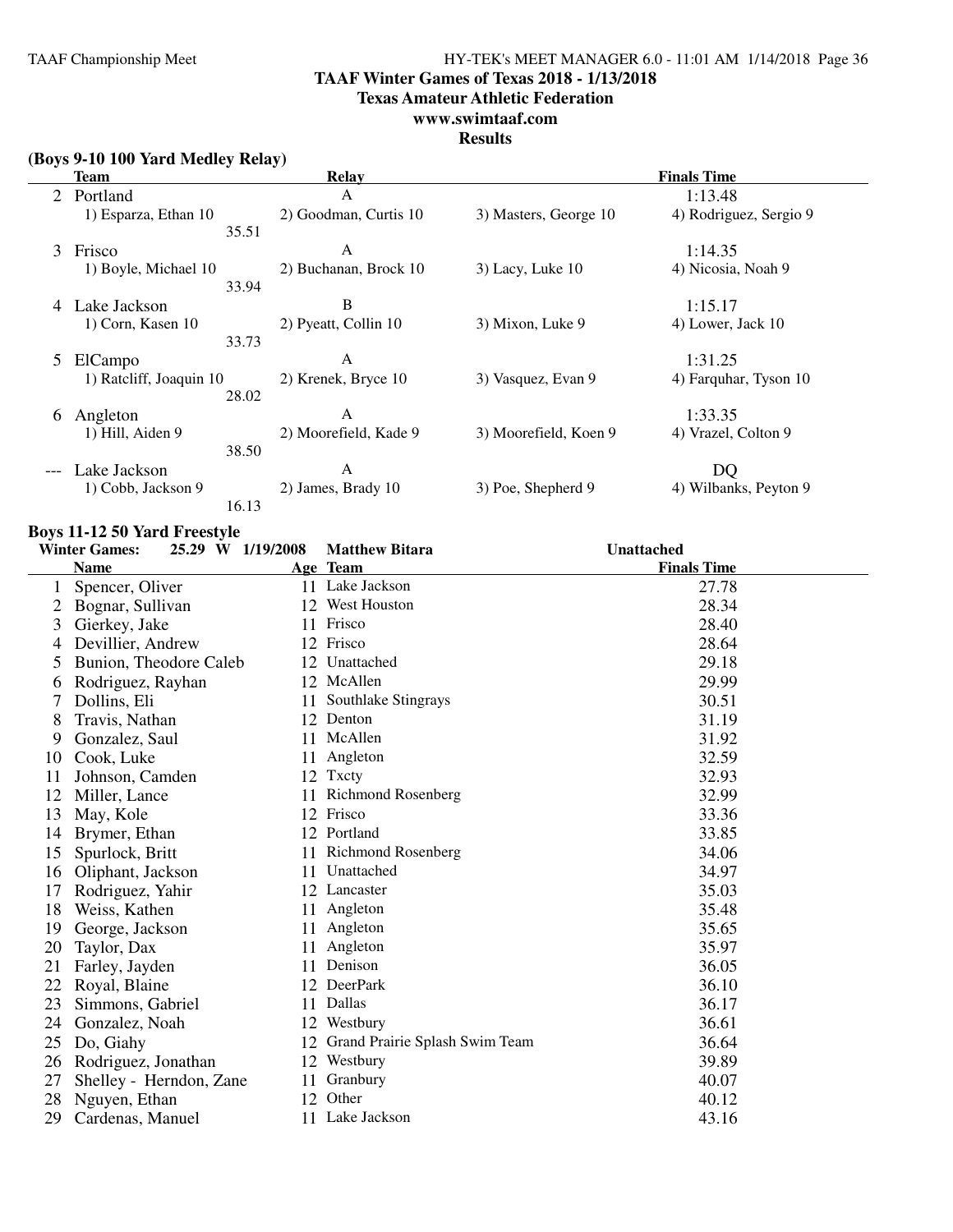### **TAAF Winter Games of Texas 2018 - 1/13/2018**

**Texas Amateur Athletic Federation**

### **www.swimtaaf.com**

### **Results**

### **(Boys 11-12 50 Yard Freestyle)**

| <b>Name</b>               | Age Team                          | <b>Finals Time</b> |
|---------------------------|-----------------------------------|--------------------|
| 30 Muns, Joseph           | 11 Portland                       | 44.21              |
| 31 Carrasquillo, Jonathan | 11 Grand Prairie Splash Swim Team | 44.41              |
| 32 Pugalenthi, Harish     | 12 Other                          | 44.58              |
| 33 Maratov, Yeskendir     | 12 Other                          | 44.72              |
| 34 Davis, Christopher     | 11 Burnet                         | 47.91              |
| 35 Simmons Iv, Foster     | 11 Bay City                       | 54.66              |

#### **Boys 11-12 100 Yard Freestyle**

|    | <b>Winter Games:</b>   | 56.06 W 1/16/2010 | <b>Chase Garrott</b> | <b>Unattached</b>  |
|----|------------------------|-------------------|----------------------|--------------------|
|    | <b>Name</b>            |                   | Age Team             | <b>Finals Time</b> |
|    | Thames, Travis         |                   | 11 Pearland          | 59.39              |
|    |                        | 30.23             |                      |                    |
| 2  | Bunion, Theodore Caleb |                   | 12 Unattached        | 1:01.69            |
| 3  | Morales, Joseph        |                   | 12 Denton            | 1:02.52            |
|    |                        | 31.57             |                      |                    |
| 4  | Spencer, Oliver        |                   | 11 Lake Jackson      | 1:02.83            |
|    |                        | 33.79             |                      |                    |
| 5  | Smith, Ryan            |                   | 12 Flower Mound      | 1:03.05            |
|    |                        | 33.22             |                      |                    |
| 6  | Lopez, Ricardo A       |                   | 12 McAllen           | 1:05.21            |
|    |                        | 33.66             |                      |                    |
|    |                        |                   |                      |                    |
| 7  | Travis, Nathan         |                   | 12 Denton            | 1:08.48            |
|    |                        | 35.05             |                      |                    |
| 8  | Galvan, Xavier         |                   | 12 DeerPark          | 1:08.66            |
|    |                        | 36.44             |                      |                    |
| 9  | Cook, Luke             |                   | 11 Angleton          | 1:10.36            |
|    |                        | 35.89             |                      |                    |
| 10 | Rodriguez, Rayhan      |                   | 12 McAllen           | 1:12.25            |
|    |                        | 38.01             |                      |                    |
| 11 | Oliphant, Jackson      |                   | 11 Unattached        | 1:17.47            |
|    |                        | 42.17             |                      |                    |
|    | 12 Royal, Blaine       |                   | 12 DeerPark          | 1:18.21            |
|    |                        | 40.48             |                      |                    |
| 13 | Smeltzer, Theodore     |                   | 12 Plano             | 1:24.61            |
|    |                        | 46.40             |                      |                    |
| 14 | Rodriguez, Jonathan    |                   | 12 Westbury          | 1:30.18            |
|    |                        | 50.57             |                      |                    |
|    |                        |                   | 11 Lake Jackson      |                    |
| 15 | Cardenas, Manuel       |                   |                      | 1:36.02            |
|    |                        | 53.34             |                      |                    |
| 16 | Gonzalez, Noah         |                   | 12 Westbury          | 1:52.06            |
|    |                        | 1:03.20           |                      |                    |

### **Boys 11-12 50 Yard Backstroke**

| <b>Winter Games:</b> | 29.60 W 1/16/2010 | <b>Chase Garrott</b>   | Unattached         |
|----------------------|-------------------|------------------------|--------------------|
| <b>Name</b>          |                   | Age Team               | <b>Finals Time</b> |
| Thames, Travis       |                   | Pearland               | 31.26              |
| 2 Gierkey, Jake      |                   | Frisco                 | 31.84              |
| 3 Devillier, Andrew  |                   | 12 Frisco              | 33.08              |
| 4 Morales, Joseph    |                   | 12 Denton              | 34.12              |
| 5 Spencer, Oliver    |                   | 11 Lake Jackson        | 34.48              |
| 6 Dollins, Eli       |                   | 11 Southlake Stingrays | 35.38              |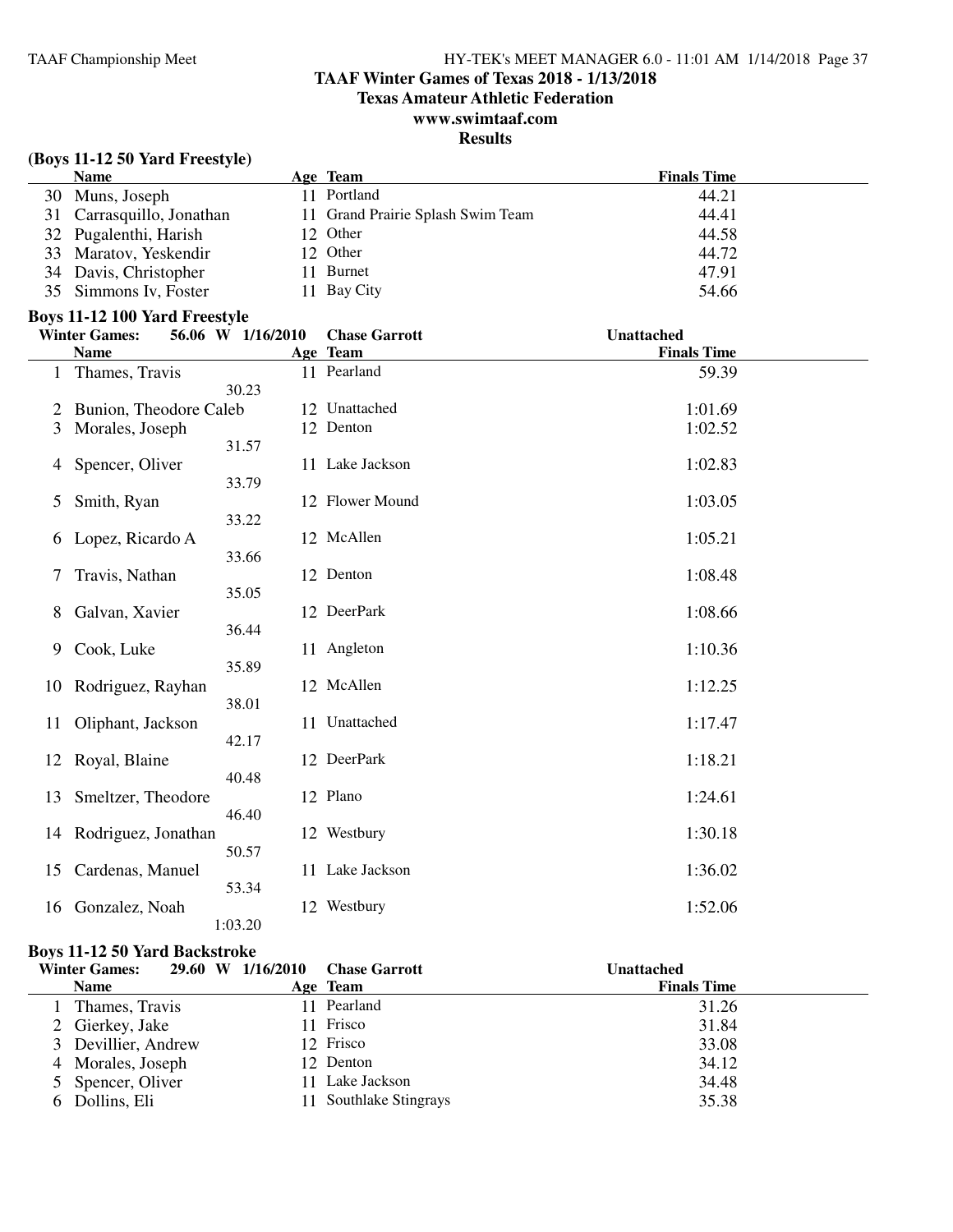### **TAAF Winter Games of Texas 2018 - 1/13/2018**

**Texas Amateur Athletic Federation**

### **www.swimtaaf.com**

### **Results**

|  |  |  | (Boys 11-12 50 Yard Backstroke) |
|--|--|--|---------------------------------|
|--|--|--|---------------------------------|

|    | <b>Name</b>             |    | Age Team                       | <b>Finals Time</b> |
|----|-------------------------|----|--------------------------------|--------------------|
| 7  | Daigre, Samuel          |    | 12 West Houston                | 36.07              |
| 8  | Galvan, Xavier          | 12 | DeerPark                       | 37.50              |
| 9  | Johnson, Camden         | 12 | Txcty                          | 38.83              |
| 10 | Hammons, Zachary        | 12 | Frisco                         | 38.94              |
| 11 | Gonzalez, Saul          | 11 | McAllen                        | 38.96              |
| 12 | Fralic, Judah           | 11 | Unattached                     | 39.37              |
| 13 | Brymer, Ethan           | 12 | Portland                       | 39.59              |
| 14 | Cook, Luke              |    | Angleton                       | 39.79              |
| 15 | Simmons, Gabriel        | 11 | Dallas                         | 40.45              |
| 16 | Farley, Jayden          | 11 | Denison                        | 41.28              |
| 17 | Mcnamara, Julian Arturo | 11 | McAllen                        | 41.43              |
| 18 | Taylor, Dax             | 11 | Angleton                       | 42.43              |
| 19 | Oliphant, Jackson       | 11 | Unattached                     | 42.56              |
| 20 | Pugalenthi, Harish      | 12 | Other                          | 43.18              |
| 21 | Royal, Blaine           | 12 | DeerPark                       | 46.13              |
| 22 | Shelley - Herndon, Zane | 11 | Granbury                       | 46.22              |
| 23 | Cardenas, Manuel        | 11 | Lake Jackson                   | 49.42              |
| 24 | Maratov, Yeskendir      | 12 | Other                          | 53.70              |
| 25 | Davis, Christopher      | 11 | <b>Burnet</b>                  | 58.21              |
| 26 | Gonzalez, Noah          | 12 | Westbury                       | 59.01              |
| 27 | Simmons Iv, Foster      | 11 | Bay City                       | 1:00.01            |
| 28 | Rodriguez, Jonathan     | 12 | Westbury                       | 1:02.11            |
| 29 | Nguyen, Ethan           |    | 12 Other                       | 1:20.39            |
|    | Carrasquillo, Jonathan  | 11 | Grand Prairie Splash Swim Team | DQ                 |

#### **Boys 11-12 50 Yard Breaststroke**

#### **Winter Games: 31.68 W 1/19/2015 John Rovic DelaCruz**

|     | Name                    |     | Age Team                       | <b>Finals Time</b> |
|-----|-------------------------|-----|--------------------------------|--------------------|
|     | Bognar, Sullivan        |     | 12 West Houston                | 37.87              |
|     | Daigre, Samuel          | 12  | West Houston                   | 38.20              |
| 3   | May, Kole               | 12  | Frisco                         | 39.01              |
| 4   | Travis, Nathan          |     | 12 Denton                      | 39.89              |
|     | Arellano, Alwin         | 11  | Other                          | 44.84              |
| 6   | Fralic, Judah           | 11  | Unattached                     | 44.91              |
|     | Johnson, Camden         |     | 12 Txcty                       | 45.99              |
| 8   | George, Jackson         | 11  | Angleton                       | 46.01              |
| 9   | Weiss, Kathen           |     | 11 Angleton                    | 47.39              |
| 10  | Simmons, Gabriel        | 11  | Dallas                         | 47.62              |
| 11  | Shelley - Herndon, Zane | 11  | Granbury                       | 48.11              |
| 12  | Brown, Nicholas         | 11  | South Belt                     | 48.87              |
| 13  | Salazar, Elijah         |     | 12 Lake Jackson                | 49.34              |
| 14  | Muns, Joseph            | 11. | Portland                       | 54.07              |
| 15  | Do, Giahy               | 12  | Grand Prairie Splash Swim Team | 55.22              |
| 16  | Pugalenthi, Harish      | 12  | Other                          | 1:08.00            |
|     | Carrasquillo, Jonathan  | 11  | Grand Prairie Splash Swim Team | DQ                 |
| --- | Davis, Christopher      | 11  | Burnet                         | DQ                 |
| --- | Simmons Iv, Foster      |     | 11 Bay City                    | DQ                 |
| --- | Rodriguez, Rayhan       |     | 12 McAllen                     | DQ                 |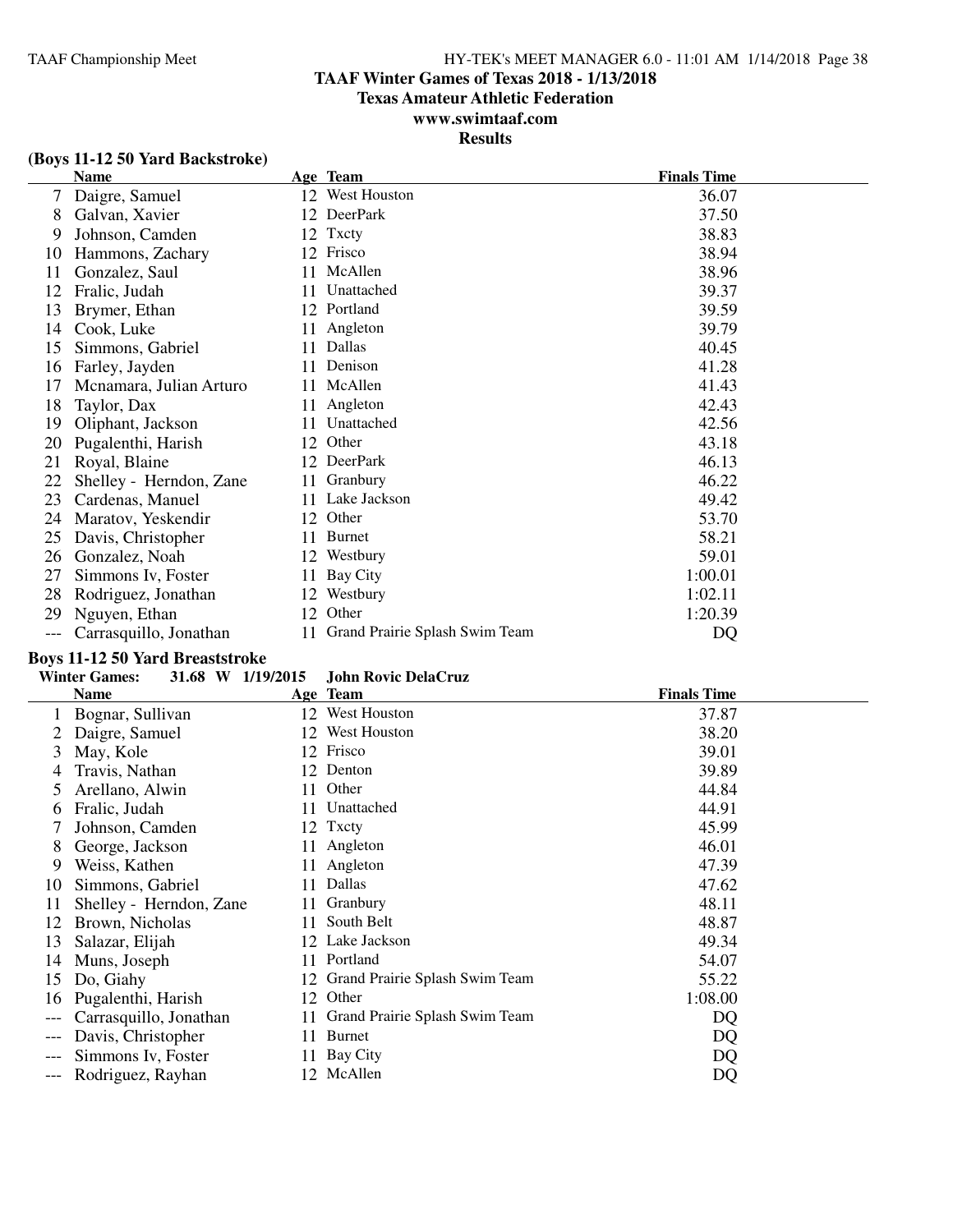### **TAAF Winter Games of Texas 2018 - 1/13/2018**

**Texas Amateur Athletic Federation**

#### **www.swimtaaf.com Results**

#### **Boys 11-12 50 Yard Butterfly**

|              | 27.19 W 1/17/2009<br><b>Winter Games:</b> |     | <b>Matthew Brigadier</b>          | Frisco             |
|--------------|-------------------------------------------|-----|-----------------------------------|--------------------|
|              | <b>Name</b>                               |     | Age Team                          | <b>Finals Time</b> |
|              | Smith, Ryan                               |     | 12 Flower Mound                   | 29.98              |
|              | Galvan, Xavier                            |     | 12 DeerPark                       | 32.23              |
| 3            | Gierkey, Jake                             |     | 11 Frisco                         | 32.64              |
| 4            | Lopez, Ricardo A                          |     | 12 McAllen                        | 32.76              |
|              | Bunion, Theodore Caleb                    |     | 12 Unattached                     | 33.69              |
| <sub>0</sub> | Dollins, Eli                              |     | 11 Southlake Stingrays            | 33.73              |
|              | Miller, Lance                             |     | 11 Richmond Rosenberg             | 36.88              |
| 8            | Menamara, Julian Arturo                   | 11. | McAllen                           | 37.76              |
| 9            | Hammons, Zachary                          | 12  | Frisco                            | 37.79              |
| 10           | Spurlock, Britt                           |     | 11 Richmond Rosenberg             | 37.89              |
| 11           | Taylor, Dax                               | 11. | Angleton                          | 40.34              |
| 12           | Brymer, Ethan                             | 12. | Portland                          | 42.48              |
| 13           | Brown, Nicholas                           | 11  | South Belt                        | 43.13              |
| 14           | Do, Giahy                                 |     | 12 Grand Prairie Splash Swim Team | 44.23              |
| 15           | Smeltzer, Theodore                        |     | 12 Plano                          | 45.70              |
|              | Nguyen, Ethan                             |     | 12 Other                          | DQ                 |
|              | Salazar, Elijah                           | 12  | Lake Jackson                      | DQ                 |

### **Boys 11-12 100 Yard IM**

|    | <b>Boys 11-12 100 Yard IM</b> |                     |                      |                    |  |  |
|----|-------------------------------|---------------------|----------------------|--------------------|--|--|
|    | <b>Winter Games:</b>          | 1:04.68 W 1/16/2010 | <b>Chase Garrott</b> | <b>Unattached</b>  |  |  |
|    | <b>Name</b>                   |                     | Age Team             | <b>Finals Time</b> |  |  |
| 1  | Thames, Travis                |                     | 11 Pearland          | 1:09.54            |  |  |
|    |                               | 36.71               |                      |                    |  |  |
| 2  | Smith, Ryan                   |                     | 12 Flower Mound      | 1:12.40            |  |  |
|    |                               | 39.39               |                      |                    |  |  |
| 3  | Morales, Joseph               |                     | 12 Denton            | 1:15.68            |  |  |
|    |                               | 39.93               |                      |                    |  |  |
| 4  | Lopez, Ricardo A              |                     | 12 McAllen           | 1:17.42            |  |  |
|    |                               | 40.28               |                      |                    |  |  |
| 5  | Bognar, Sullivan              |                     | 12 West Houston      | 1:18.46            |  |  |
|    |                               | 41.33               |                      |                    |  |  |
| 6  | Daigre, Samuel                |                     | 12 West Houston      | 1:20.40            |  |  |
|    |                               | 39.58               |                      |                    |  |  |
| 7  | Devillier, Andrew             |                     | 12 Frisco            | 1:22.94            |  |  |
|    |                               | 47.30               |                      |                    |  |  |
| 8  | May, Kole                     |                     | 12 Frisco            | 1:23.93            |  |  |
|    |                               | 45.31               |                      |                    |  |  |
| 9  | Fralic, Judah                 |                     | 11 Unattached        | 1:26.31            |  |  |
|    |                               | 44.18               |                      |                    |  |  |
| 10 | Mcnamara, Julian Arturo       | 11                  | McAllen              | 1:30.57            |  |  |
| 11 | Hammons, Zachary              |                     | 12 Frisco            | 1:30.87            |  |  |
|    |                               | 50.85               |                      |                    |  |  |
| 12 | George, Jackson               |                     | 11 Angleton          | 1:32.83            |  |  |
|    |                               | 47.94               |                      |                    |  |  |
| 13 | Brown, Nicholas               | 11                  | South Belt           | 1:36.11            |  |  |
|    |                               | 50.32               |                      |                    |  |  |
| 14 | Salazar, Elijah               |                     | 12 Lake Jackson      | 1:37.74            |  |  |
|    |                               | 50.59               |                      |                    |  |  |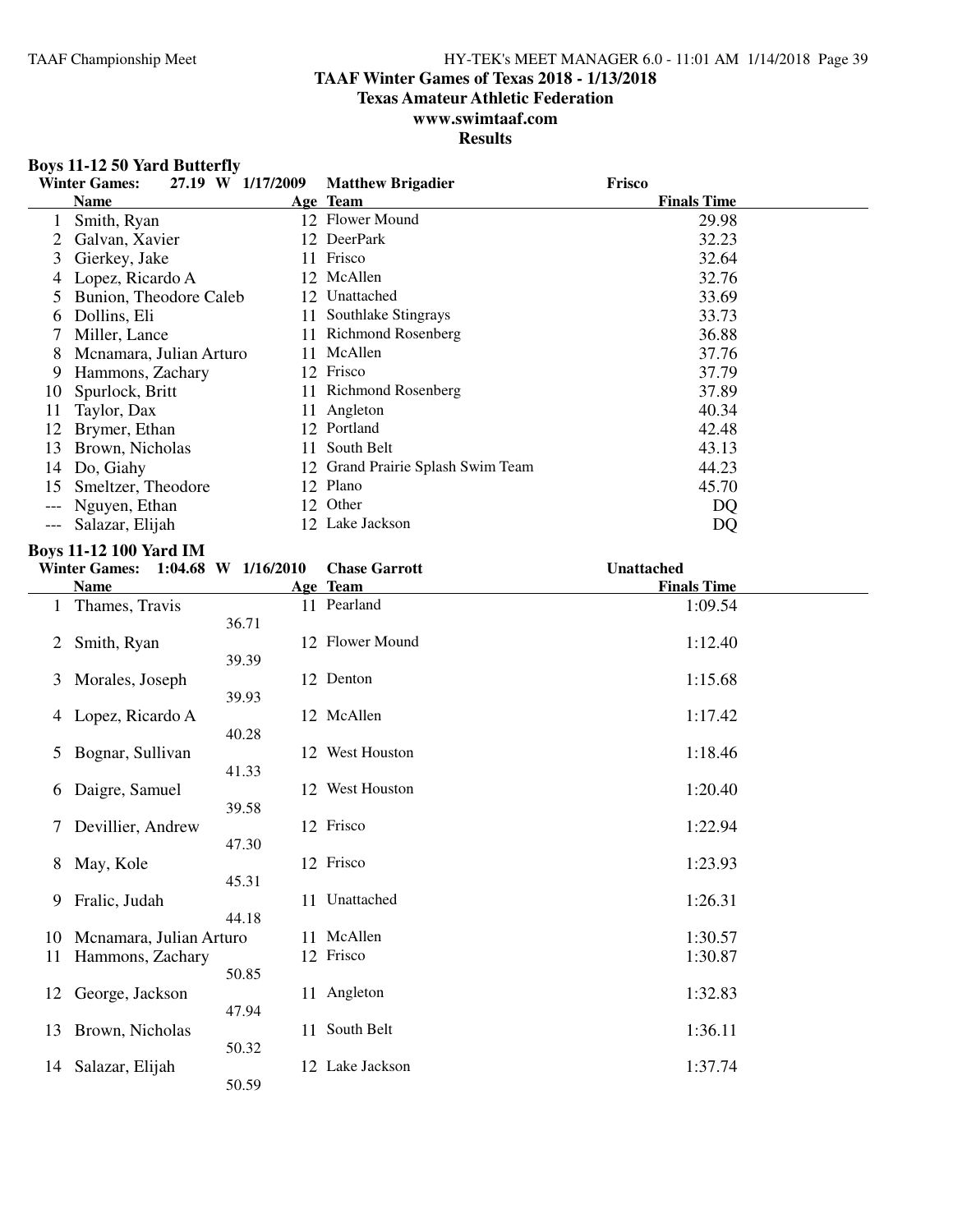#### **TAAF Winter Games of Texas 2018 - 1/13/2018**

**Texas Amateur Athletic Federation**

### **www.swimtaaf.com**

### **Results**

|  | (Boys 11-12 100 Yard IM) |  |  |  |
|--|--------------------------|--|--|--|
|--|--------------------------|--|--|--|

|       | <b>Name</b>         |              | Age Team                  | <b>Finals Time</b> |  |
|-------|---------------------|--------------|---------------------------|--------------------|--|
|       | 15 Farley, Jayden   | $\mathbf{1}$ | Denison                   | 1:38.59            |  |
|       |                     | 50.90        |                           |                    |  |
| 16    | Weiss, Kathen       | 11           | Angleton                  | 1:41.92            |  |
|       |                     | 49.51        |                           |                    |  |
| 17    | Muns, Joseph        | -1           | Portland                  | 2:08.46            |  |
|       |                     | 1:04.74      |                           |                    |  |
|       | --- Spurlock, Britt |              | <b>Richmond Rosenberg</b> | DQ                 |  |
|       |                     | 48.40        |                           |                    |  |
| $---$ | Smeltzer, Theodore  |              | 12 Plano                  | DQ                 |  |
|       |                     | 56.38        |                           |                    |  |

### **Boys 11-12 200 Yard Freestyle Relay**

**Winter Games: 1:51.10 W 1/18/2014 Una UNA**

**C Williams, S Williams, J Armstrong, C Fuchs**

|             | <b>Team</b>            | Relay                 |       |                        | <b>Finals Time</b>      |
|-------------|------------------------|-----------------------|-------|------------------------|-------------------------|
|             | West Houston           | A                     |       |                        | 1:59.07                 |
|             | 1) Bognar, Sullivan 12 | 2) Daigre, Samuel 12  |       | 3) Morales, Joseph 12  | 4) Smith, Ryan 12       |
|             | 29.33                  | 31.67                 | 29.70 | 28.37                  |                         |
| $2^{\circ}$ | McAllen                | A                     |       |                        | 2:09.06                 |
|             | 1) Gonzalez, Saul 11   | 2) Lopez, Ricardo 12  |       | 3) McNamara, Julian 11 | 4) Rodriguez, Rayhan 12 |
|             | 34.71                  | 29.63                 | 35.30 | 29.42                  |                         |
|             | 3 Richmond Rosenberg   | A                     |       |                        | 2:14.33                 |
|             | 1) Miller, Lance 11    | 2) Spencer, Oliver 11 |       | 3) Spurlock, Britt 11  | 4) Arellano, Alwin 11   |
|             | 33.98                  | 34.10                 | 39.64 | 26.61                  |                         |
| 4           | <b>DeerPark</b>        | A                     |       |                        | 2:22.72                 |
|             | 1) Brown, Nicholas 11  | 2) Galvan, Xavier 12  |       | 3) Royal, Blaine 12    | 4) Ward, Stephen 12     |
|             | 35.12                  | 38.55                 | 37.51 | 31.54                  |                         |
|             | Angleton               | A                     |       |                        | 2:26.35                 |
|             | $1)$ Cook, Luke $11$   | 2) George, Jackson 11 |       | 3) Taylor, Dax 11      | 4) Weiss, Kathen 11     |
|             | 38.00                  | 37.19                 | 38.96 | 32.20                  |                         |

### **Boys 11-12 200 Yard Medley Relay**

**Winter Games: 2:09.96 W 1/18/2014 Una UNA**

**J Armstrong, S Williams, C Williams, C Fuchs**

| Team                  | <b>Relay</b>           |       |                        | <b>Finals Time</b>      |
|-----------------------|------------------------|-------|------------------------|-------------------------|
| West Houston          | A                      |       |                        | 2:13.43                 |
| 1) Daigre, Samuel 12  | 2) Bognar, Sullivan 12 |       | 3) Smith, Ryan 12      | 4) Morales, Joseph 12   |
| 42.16                 | 31.81                  | 31.37 | 28.09                  |                         |
| 2 Richmond Rosenberg  | A                      |       |                        | 2:27.68                 |
| 1) Miller, Lance 11   | 2) Spencer, Oliver 11  |       | 3) Spurlock, Britt 11  | 4) Arellano, Alwin 11   |
| 34.26                 | 43.68                  | 36.86 | 32.88                  |                         |
| 3 DeerPark            | A                      |       |                        | 2:37.74                 |
| 1) Brown, Nicholas 11 | 2) Galvan, Xavier 12   |       | 3) Royal, Blaine 12    | 4) Ward, Stephen 12     |
| 40.09                 | 49.49                  | 31.83 | 36.33                  |                         |
| --- McAllen           | A                      |       |                        | DQ                      |
| 1) Gonzalez, Saul 11  | 2) Lopez, Ricardo 12   |       | 3) McNamara, Julian 11 | 4) Rodriguez, Rayhan 12 |
| 44.37                 | 41.60                  | 31.61 | 28.86                  |                         |
| Angleton              | A                      |       |                        | DQ                      |
| $1)$ Cook, Luke $11$  | 2) George, Jackson 11  |       | 3) Taylor, Dax 11      | 4) Weiss, Kathen 11     |
| 40.93                 | 47.33                  | 40.29 | 33.34                  |                         |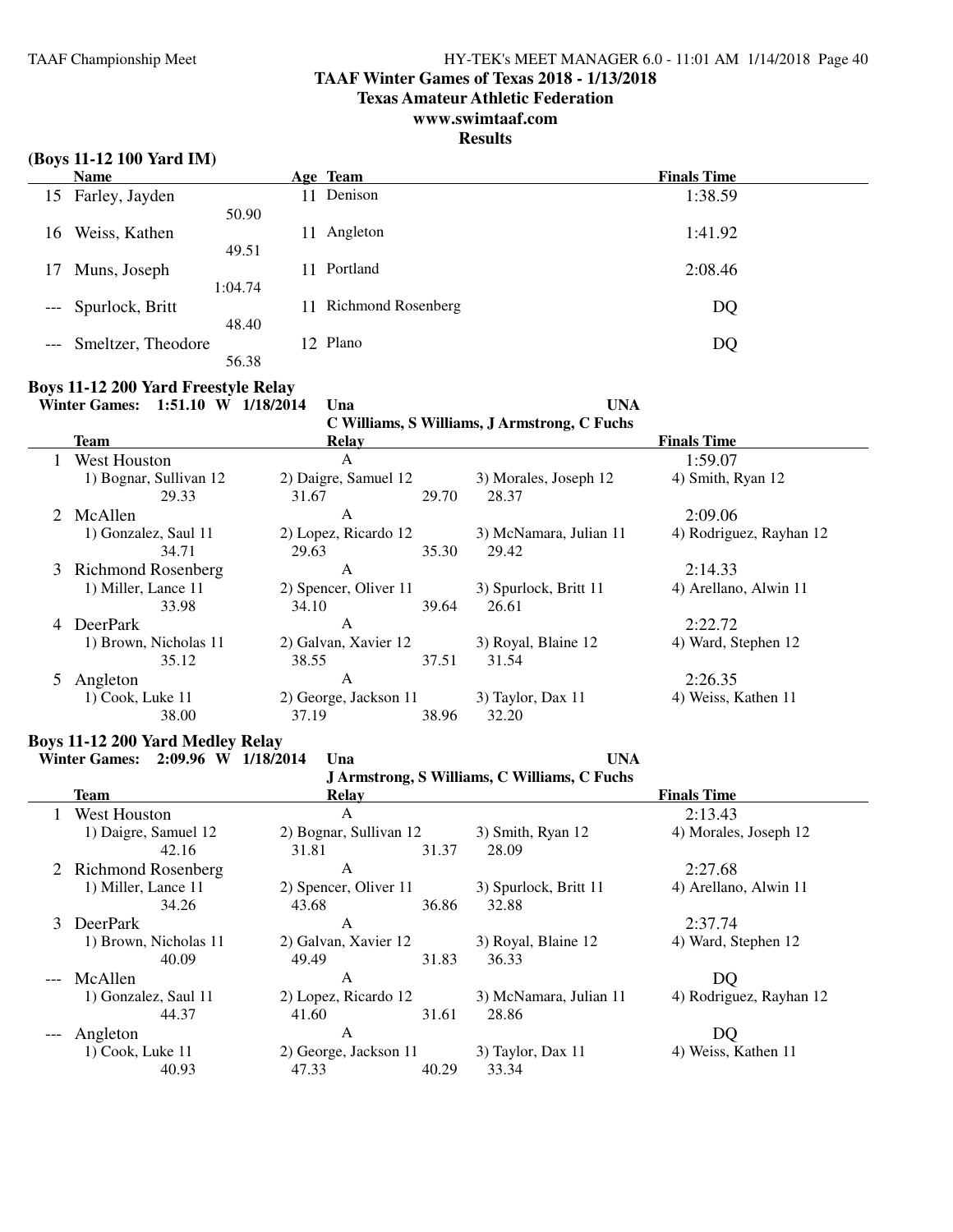### **TAAF Winter Games of Texas 2018 - 1/13/2018**

**Texas Amateur Athletic Federation**

#### **www.swimtaaf.com Results**

#### **Boys 13-14 50 Yard Freestyle**

|    | <b>Winter Games:</b> | 22.75 W 1/16/2010 | <b>Liam Garrott</b> | Unattached         |
|----|----------------------|-------------------|---------------------|--------------------|
|    | <b>Name</b>          |                   | Age Team            | <b>Finals Time</b> |
|    | Black, Aaron         |                   | 14 Angleton         | 23.34              |
|    | Gasiorowski, Ryan    |                   | 14 Lake Jackson     | 23.71              |
| 3  | Mackebon, Will       |                   | 14 Lake Jackson     | 23.77              |
| 4  | Fojtik, Ryan         | 13                | Angleton            | 25.58              |
|    | Bognar, Montgomery   |                   | 13 West Houston     | 26.57              |
| b  | Rodriguez, Rey       |                   | 13 McAllen          | 27.86              |
|    | Gomez, Sebastian     |                   | 13 Unattached       | 29.70              |
| 8  | Coupland, Coleton    |                   | 14 Angleton         | 30.06              |
| 9  | Brown, Hayden        | 13                | <b>Burnet</b>       | 30.16              |
| 10 | Molo, Gabriel        |                   | 14 Westbury         | 30.23              |
| 11 | Latta, Ben           | 13                | Lake Jackson        | 30.55              |
| 12 | Byrd, Cameron        |                   | 13 Unattached       | 32.46              |
| 13 | Rodriguez Jr., Felix |                   | 13 Bay City         | 34.27              |
| 14 | Rodriguez, Carlos    |                   | 14 Westbury         | 36.10              |
| 15 | Das, Luit            |                   | 14 Frisco           | 36.11              |
| 16 | Burkart, Orion       |                   | 14 Westbury         | 38.56              |
| 17 | Hu, Danial           |                   | 13 Unattached       | 42.05              |
| 18 | Randolph, Rayne      | 13                | Other               | 42.20              |

### **Boys 13-14 100 Yard Freestyle**

|                 |                                        | <b>Liam Garrott</b>                                                                                                           | <b>Unattached</b>                                                                                                                                                                                                               |
|-----------------|----------------------------------------|-------------------------------------------------------------------------------------------------------------------------------|---------------------------------------------------------------------------------------------------------------------------------------------------------------------------------------------------------------------------------|
| <b>Name</b>     |                                        |                                                                                                                               | <b>Finals Time</b>                                                                                                                                                                                                              |
| Black, Abel     |                                        |                                                                                                                               | 50.83                                                                                                                                                                                                                           |
| Mackebon, Will  |                                        |                                                                                                                               | 52.68                                                                                                                                                                                                                           |
| Hensley, David  |                                        |                                                                                                                               | 54.71                                                                                                                                                                                                                           |
| Boettcher, Kase |                                        |                                                                                                                               | 55.46                                                                                                                                                                                                                           |
| Rodriguez, Rey  |                                        |                                                                                                                               | 1:02.85                                                                                                                                                                                                                         |
| Brown, Hayden   |                                        |                                                                                                                               | 1:03.97                                                                                                                                                                                                                         |
| Deshmukh, Ansh  |                                        |                                                                                                                               | 1:03.98                                                                                                                                                                                                                         |
| Cortez, Monty   |                                        |                                                                                                                               | 1:04.18                                                                                                                                                                                                                         |
| Brown, Harrison |                                        |                                                                                                                               | 1:08.44                                                                                                                                                                                                                         |
| Latta, Ben      |                                        |                                                                                                                               | 1:08.66                                                                                                                                                                                                                         |
| Lawson, Stephen |                                        |                                                                                                                               | 1:12.45                                                                                                                                                                                                                         |
| Molo, Gabriel   |                                        |                                                                                                                               | 1:12.58                                                                                                                                                                                                                         |
| Byrd, Cameron   | 37.54                                  |                                                                                                                               | 1:13.08                                                                                                                                                                                                                         |
|                 | <b>Winter Games:</b><br>$\overline{1}$ | 49.69 W 1/16/2010<br>26.66<br>27.31<br>28.50<br>29.07<br>32.57<br>34.40<br>33.59<br>33.96<br>35.64<br>35.80<br>38.75<br>38.17 | Age Team<br>14 Angleton<br>14 Lake Jackson<br>14 Other<br>14 Richmond Rosenberg<br>13 McAllen<br>13 Burnet<br>13 Other<br>13 Tuloso-Midway<br>13 South Belt<br>13 Lake Jackson<br>13 South Belt<br>14 Westbury<br>13 Unattached |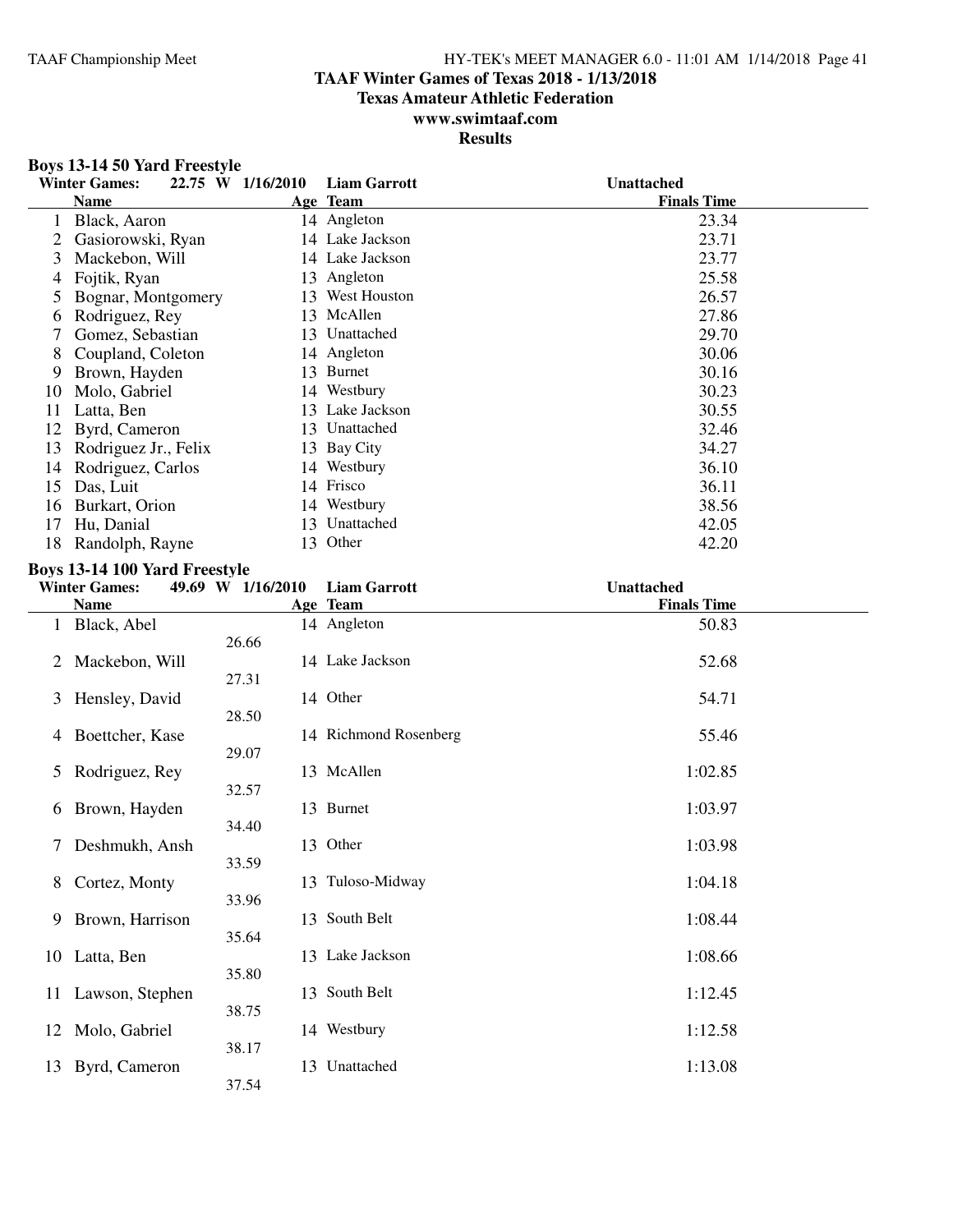### **TAAF Winter Games of Texas 2018 - 1/13/2018**

**Texas Amateur Athletic Federation**

### **www.swimtaaf.com**

**Results**

|    | (Boys 13-14 100 Yard Freestyle)      |       |                       |       |                    |
|----|--------------------------------------|-------|-----------------------|-------|--------------------|
|    | <b>Name</b>                          |       | Age Team              |       | <b>Finals Time</b> |
|    | 14 Rodriguez Jr., Felix              |       | 13 Bay City           |       | 1:15.08            |
|    |                                      | 39.82 |                       |       |                    |
| 15 | Rodriguez, Carlos                    |       | 14 Westbury           |       | 1:23.97            |
|    | <b>Boys 13-14 200 Yard Freestyle</b> |       |                       |       |                    |
|    | Winter Games: 2:01.15 W 1/14/2017    |       | Eleazar Galvan        |       | <b>DPAR</b>        |
|    | Name                                 |       | Age Team              |       | <b>Finals Time</b> |
|    | Black, Aaron                         |       | 14 Angleton           |       | 1:51.62W           |
|    |                                      |       |                       | 30.15 |                    |
| 2  | Gasiorowski, Ryan                    |       | 14 Lake Jackson       |       | 1:57.99W           |
|    |                                      |       |                       | 31.27 |                    |
| 3  | Hensley, David                       |       | 14 Other              |       | 2:00.62W           |
|    |                                      |       |                       | 31.40 |                    |
|    | Boettcher, Kase                      |       | 14 Richmond Rosenberg |       | 2:03.08            |
|    |                                      |       |                       | 32.13 |                    |
|    | Deshmukh, Ansh                       |       | 13 Other              |       | 2:23.20            |
|    |                                      |       |                       | 36.89 |                    |

#### **Boys 13-14 50 Yard Backstroke**

|       | <b>Winter Games:</b> | 26.02 W 1/16/2010 | <b>Matthew Bitara</b> | <b>Huntsville</b>  |
|-------|----------------------|-------------------|-----------------------|--------------------|
|       | <b>Name</b>          |                   | Age Team              | <b>Finals Time</b> |
|       | Black, Abel          |                   | 14 Angleton           | 25.94 W            |
|       | Hensley, David       | 14                | Other                 | 29.18              |
| 3     | Boettcher, Kase      |                   | 14 Richmond Rosenberg | 29.56              |
| 4     | Kuhlman, Riley       |                   | 14 Lake Jackson       | 30.76              |
| 5     | Bognar, Montgomery   | 13                | West Houston          | 31.40              |
| 6     | Bowers, Harry        |                   | 13 West Houston       | 31.76              |
|       | Gabrel, Karson       | 14                | Other                 | 32.84              |
| 8     | Brown, Harrison      | 13.               | South Belt            | 35.62              |
| 9     | Brown, Hayden        | 13.               | Burnet                | 35.65              |
| 10    | Cortez, Monty        |                   | 13 Tuloso-Midway      | 36.56              |
| 11    | Coupland, Coleton    |                   | 14 Angleton           | 37.65              |
| 12    | Byrd, Cameron        | 13                | Unattached            | 39.91              |
| 13    | Molo, Gabriel        | 14                | Westbury              | 43.04              |
| 14    | Rodriguez Jr., Felix |                   | 13 Bay City           | 43.97              |
| 15    | Randolph, Rayne      | 13.               | Other                 | 46.57              |
| 16    | Hu, Danial           | 13                | Unattached            | 47.44              |
|       | Rodriguez, Carlos    |                   | 14 Westbury           | 49.13              |
| $---$ | Das, Luit            |                   | 14 Frisco             | DQ                 |

### **Boys 13-14 50 Yard Breaststroke**

| <b>Winter Games:</b> | 29.55 W 1/14/2017 | <b>Brandon Michna</b> | <b>DPAR</b>        |
|----------------------|-------------------|-----------------------|--------------------|
| Name                 |                   | Age Team              | <b>Finals Time</b> |
| Fojtik, Ryan         |                   | 13 Angleton           | 30.57              |
| 2 Gabrel, Karson     |                   | 14 Other              | 32.64              |
| 3 Gomez, Sebastian   |                   | 13 Unattached         | 38.62              |
| 4 Mcdonald, Ryan     |                   | 13 Plano              | 40.42              |
| 5 Coupland, Coleton  |                   | 14 Angleton           | 40.48              |
| 6 Brown, Harrison    |                   | 13 South Belt         | 42.71              |
| Hu, Danial           |                   | 13 Unattached         | 52.27              |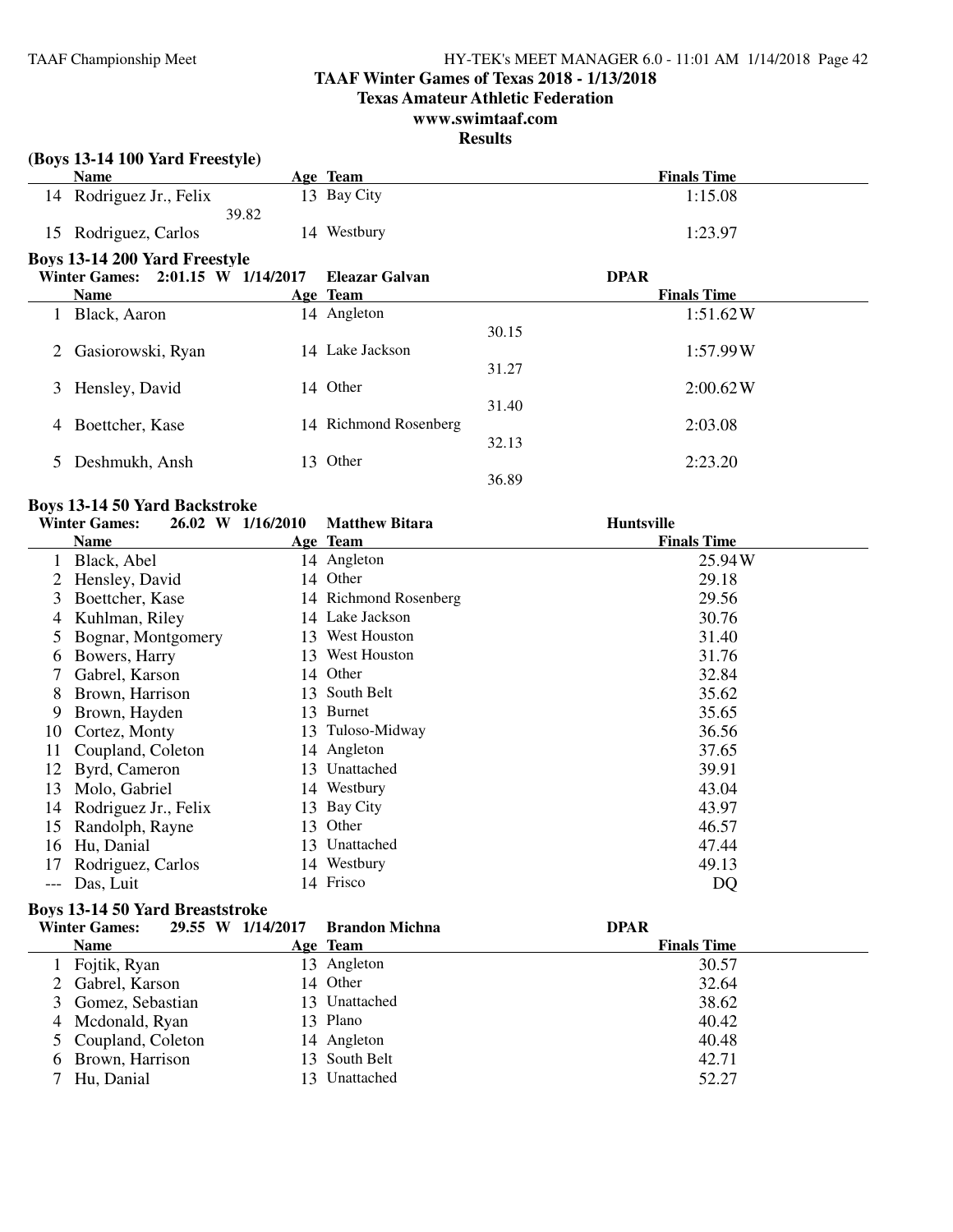### **TAAF Winter Games of Texas 2018 - 1/13/2018**

**Texas Amateur Athletic Federation**

#### **www.swimtaaf.com Results**

| <b>Name</b><br>Age Team<br>13 Lake Jackson<br>Latta, Ben<br>DQ<br>$---$<br>13 Other<br>Randolph, Rayne<br>DQ<br>$---$<br><b>Boys 13-14 50 Yard Butterfly</b><br><b>Winter Games:</b><br>24.98 W 1/16/2010<br>Huntsville<br><b>Matthew Bitara</b><br><b>Name</b><br>Age Team<br><b>Finals Time</b><br>1 Black, Aaron<br>14 Angleton<br>25.17<br>14 Lake Jackson<br>Gasiorowski, Ryan<br>25.78<br>$\overline{2}$<br>14 Lake Jackson<br>Mackebon, Will<br>26.57<br>3<br>13 West Houston<br>29.31<br>Bognar, Montgomery<br>4<br>14 Lake Jackson<br>Kuhlman, Riley<br>29.91<br>5<br>13 West Houston<br>Bowers, Harry<br>31.07<br>*6<br>13 McAllen<br>*6 Rodriguez, Rey<br>31.07<br>Mcdonald, Ryan<br>13 Plano<br>38.98<br>8<br>13 South Belt<br>Lawson, Stephen<br>40.07<br>9<br><b>Boys 13-14 100 Yard IM</b><br><b>Winter Games:</b><br>Huntsville<br>57.04 W 1/16/2010<br><b>Matthew Bitara</b><br><b>Name</b><br>Age Team<br><b>Finals Time</b><br>14 Angleton<br>Black, Abel<br>57.97<br>$\mathbf{1}$<br>31.73<br>Fojtik, Ryan<br>13 Angleton<br>1:03.70<br>2<br>33.34<br>14 Lake Jackson<br>1:08.12<br>Kuhlman, Riley<br>3<br>37.73<br>14 Other<br>Gabrel, Karson<br>1:10.76<br>4<br>37.35<br>13 West Houston<br>1:13.91<br>Bowers, Harry<br>5<br>41.52<br>13 Other<br>Deshmukh, Ansh<br>1:17.57<br>6<br>41.42<br>Cortez, Monty<br>13 Tuloso-Midway<br>1:17.85<br>7<br>43.02<br>13 Unattached<br>1:19.16<br>Gomez, Sebastian<br>8<br>41.12<br>13 Plano<br>Mcdonald, Ryan<br>1:26.96<br>9<br>46.16 | (Boys 13-14 50 Yard Breaststroke) |  |  |                    |  |  |
|----------------------------------------------------------------------------------------------------------------------------------------------------------------------------------------------------------------------------------------------------------------------------------------------------------------------------------------------------------------------------------------------------------------------------------------------------------------------------------------------------------------------------------------------------------------------------------------------------------------------------------------------------------------------------------------------------------------------------------------------------------------------------------------------------------------------------------------------------------------------------------------------------------------------------------------------------------------------------------------------------------------------------------------------------------------------------------------------------------------------------------------------------------------------------------------------------------------------------------------------------------------------------------------------------------------------------------------------------------------------------------------------------------------------------------------------------------------------------------------------------|-----------------------------------|--|--|--------------------|--|--|
|                                                                                                                                                                                                                                                                                                                                                                                                                                                                                                                                                                                                                                                                                                                                                                                                                                                                                                                                                                                                                                                                                                                                                                                                                                                                                                                                                                                                                                                                                                    |                                   |  |  | <b>Finals Time</b> |  |  |
|                                                                                                                                                                                                                                                                                                                                                                                                                                                                                                                                                                                                                                                                                                                                                                                                                                                                                                                                                                                                                                                                                                                                                                                                                                                                                                                                                                                                                                                                                                    |                                   |  |  |                    |  |  |
|                                                                                                                                                                                                                                                                                                                                                                                                                                                                                                                                                                                                                                                                                                                                                                                                                                                                                                                                                                                                                                                                                                                                                                                                                                                                                                                                                                                                                                                                                                    |                                   |  |  |                    |  |  |
|                                                                                                                                                                                                                                                                                                                                                                                                                                                                                                                                                                                                                                                                                                                                                                                                                                                                                                                                                                                                                                                                                                                                                                                                                                                                                                                                                                                                                                                                                                    |                                   |  |  |                    |  |  |
|                                                                                                                                                                                                                                                                                                                                                                                                                                                                                                                                                                                                                                                                                                                                                                                                                                                                                                                                                                                                                                                                                                                                                                                                                                                                                                                                                                                                                                                                                                    |                                   |  |  |                    |  |  |
|                                                                                                                                                                                                                                                                                                                                                                                                                                                                                                                                                                                                                                                                                                                                                                                                                                                                                                                                                                                                                                                                                                                                                                                                                                                                                                                                                                                                                                                                                                    |                                   |  |  |                    |  |  |
|                                                                                                                                                                                                                                                                                                                                                                                                                                                                                                                                                                                                                                                                                                                                                                                                                                                                                                                                                                                                                                                                                                                                                                                                                                                                                                                                                                                                                                                                                                    |                                   |  |  |                    |  |  |
|                                                                                                                                                                                                                                                                                                                                                                                                                                                                                                                                                                                                                                                                                                                                                                                                                                                                                                                                                                                                                                                                                                                                                                                                                                                                                                                                                                                                                                                                                                    |                                   |  |  |                    |  |  |
|                                                                                                                                                                                                                                                                                                                                                                                                                                                                                                                                                                                                                                                                                                                                                                                                                                                                                                                                                                                                                                                                                                                                                                                                                                                                                                                                                                                                                                                                                                    |                                   |  |  |                    |  |  |
|                                                                                                                                                                                                                                                                                                                                                                                                                                                                                                                                                                                                                                                                                                                                                                                                                                                                                                                                                                                                                                                                                                                                                                                                                                                                                                                                                                                                                                                                                                    |                                   |  |  |                    |  |  |
|                                                                                                                                                                                                                                                                                                                                                                                                                                                                                                                                                                                                                                                                                                                                                                                                                                                                                                                                                                                                                                                                                                                                                                                                                                                                                                                                                                                                                                                                                                    |                                   |  |  |                    |  |  |
|                                                                                                                                                                                                                                                                                                                                                                                                                                                                                                                                                                                                                                                                                                                                                                                                                                                                                                                                                                                                                                                                                                                                                                                                                                                                                                                                                                                                                                                                                                    |                                   |  |  |                    |  |  |
|                                                                                                                                                                                                                                                                                                                                                                                                                                                                                                                                                                                                                                                                                                                                                                                                                                                                                                                                                                                                                                                                                                                                                                                                                                                                                                                                                                                                                                                                                                    |                                   |  |  |                    |  |  |
|                                                                                                                                                                                                                                                                                                                                                                                                                                                                                                                                                                                                                                                                                                                                                                                                                                                                                                                                                                                                                                                                                                                                                                                                                                                                                                                                                                                                                                                                                                    |                                   |  |  |                    |  |  |
|                                                                                                                                                                                                                                                                                                                                                                                                                                                                                                                                                                                                                                                                                                                                                                                                                                                                                                                                                                                                                                                                                                                                                                                                                                                                                                                                                                                                                                                                                                    |                                   |  |  |                    |  |  |
|                                                                                                                                                                                                                                                                                                                                                                                                                                                                                                                                                                                                                                                                                                                                                                                                                                                                                                                                                                                                                                                                                                                                                                                                                                                                                                                                                                                                                                                                                                    |                                   |  |  |                    |  |  |
|                                                                                                                                                                                                                                                                                                                                                                                                                                                                                                                                                                                                                                                                                                                                                                                                                                                                                                                                                                                                                                                                                                                                                                                                                                                                                                                                                                                                                                                                                                    |                                   |  |  |                    |  |  |
|                                                                                                                                                                                                                                                                                                                                                                                                                                                                                                                                                                                                                                                                                                                                                                                                                                                                                                                                                                                                                                                                                                                                                                                                                                                                                                                                                                                                                                                                                                    |                                   |  |  |                    |  |  |
|                                                                                                                                                                                                                                                                                                                                                                                                                                                                                                                                                                                                                                                                                                                                                                                                                                                                                                                                                                                                                                                                                                                                                                                                                                                                                                                                                                                                                                                                                                    |                                   |  |  |                    |  |  |
|                                                                                                                                                                                                                                                                                                                                                                                                                                                                                                                                                                                                                                                                                                                                                                                                                                                                                                                                                                                                                                                                                                                                                                                                                                                                                                                                                                                                                                                                                                    |                                   |  |  |                    |  |  |
|                                                                                                                                                                                                                                                                                                                                                                                                                                                                                                                                                                                                                                                                                                                                                                                                                                                                                                                                                                                                                                                                                                                                                                                                                                                                                                                                                                                                                                                                                                    |                                   |  |  |                    |  |  |
|                                                                                                                                                                                                                                                                                                                                                                                                                                                                                                                                                                                                                                                                                                                                                                                                                                                                                                                                                                                                                                                                                                                                                                                                                                                                                                                                                                                                                                                                                                    |                                   |  |  |                    |  |  |
|                                                                                                                                                                                                                                                                                                                                                                                                                                                                                                                                                                                                                                                                                                                                                                                                                                                                                                                                                                                                                                                                                                                                                                                                                                                                                                                                                                                                                                                                                                    |                                   |  |  |                    |  |  |
|                                                                                                                                                                                                                                                                                                                                                                                                                                                                                                                                                                                                                                                                                                                                                                                                                                                                                                                                                                                                                                                                                                                                                                                                                                                                                                                                                                                                                                                                                                    |                                   |  |  |                    |  |  |
|                                                                                                                                                                                                                                                                                                                                                                                                                                                                                                                                                                                                                                                                                                                                                                                                                                                                                                                                                                                                                                                                                                                                                                                                                                                                                                                                                                                                                                                                                                    |                                   |  |  |                    |  |  |
|                                                                                                                                                                                                                                                                                                                                                                                                                                                                                                                                                                                                                                                                                                                                                                                                                                                                                                                                                                                                                                                                                                                                                                                                                                                                                                                                                                                                                                                                                                    |                                   |  |  |                    |  |  |
|                                                                                                                                                                                                                                                                                                                                                                                                                                                                                                                                                                                                                                                                                                                                                                                                                                                                                                                                                                                                                                                                                                                                                                                                                                                                                                                                                                                                                                                                                                    |                                   |  |  |                    |  |  |
|                                                                                                                                                                                                                                                                                                                                                                                                                                                                                                                                                                                                                                                                                                                                                                                                                                                                                                                                                                                                                                                                                                                                                                                                                                                                                                                                                                                                                                                                                                    |                                   |  |  |                    |  |  |
|                                                                                                                                                                                                                                                                                                                                                                                                                                                                                                                                                                                                                                                                                                                                                                                                                                                                                                                                                                                                                                                                                                                                                                                                                                                                                                                                                                                                                                                                                                    |                                   |  |  |                    |  |  |
|                                                                                                                                                                                                                                                                                                                                                                                                                                                                                                                                                                                                                                                                                                                                                                                                                                                                                                                                                                                                                                                                                                                                                                                                                                                                                                                                                                                                                                                                                                    |                                   |  |  |                    |  |  |
|                                                                                                                                                                                                                                                                                                                                                                                                                                                                                                                                                                                                                                                                                                                                                                                                                                                                                                                                                                                                                                                                                                                                                                                                                                                                                                                                                                                                                                                                                                    |                                   |  |  |                    |  |  |
|                                                                                                                                                                                                                                                                                                                                                                                                                                                                                                                                                                                                                                                                                                                                                                                                                                                                                                                                                                                                                                                                                                                                                                                                                                                                                                                                                                                                                                                                                                    |                                   |  |  |                    |  |  |
|                                                                                                                                                                                                                                                                                                                                                                                                                                                                                                                                                                                                                                                                                                                                                                                                                                                                                                                                                                                                                                                                                                                                                                                                                                                                                                                                                                                                                                                                                                    |                                   |  |  |                    |  |  |
|                                                                                                                                                                                                                                                                                                                                                                                                                                                                                                                                                                                                                                                                                                                                                                                                                                                                                                                                                                                                                                                                                                                                                                                                                                                                                                                                                                                                                                                                                                    |                                   |  |  |                    |  |  |
|                                                                                                                                                                                                                                                                                                                                                                                                                                                                                                                                                                                                                                                                                                                                                                                                                                                                                                                                                                                                                                                                                                                                                                                                                                                                                                                                                                                                                                                                                                    |                                   |  |  |                    |  |  |
| 13 South Belt<br>Lawson, Stephen<br>DQ                                                                                                                                                                                                                                                                                                                                                                                                                                                                                                                                                                                                                                                                                                                                                                                                                                                                                                                                                                                                                                                                                                                                                                                                                                                                                                                                                                                                                                                             |                                   |  |  |                    |  |  |
| 50.41                                                                                                                                                                                                                                                                                                                                                                                                                                                                                                                                                                                                                                                                                                                                                                                                                                                                                                                                                                                                                                                                                                                                                                                                                                                                                                                                                                                                                                                                                              |                                   |  |  |                    |  |  |

### **Boys 13-14 200 Yard Freestyle Relay**

**Winter Games: 1:40.78 W 1/17/2009 Huntsville**

| M Bitara, C Slaven, F Zambrano |                      |       |                         |                      |  |  |
|--------------------------------|----------------------|-------|-------------------------|----------------------|--|--|
| Team                           | Relay                |       |                         | <b>Finals Time</b>   |  |  |
| 1 Lake Jackson                 |                      |       |                         | 1:38.30W             |  |  |
| 1) Gasiorowski, Ryan 14        | 2) Kuhlman, Riley 14 |       | 3) Mackebon, William 14 | 4) Hensley, David 14 |  |  |
| 23.99                          | 25.79                | 25.04 | 23.48                   |                      |  |  |
| 2 Angleton                     |                      |       |                         | 1:40.79              |  |  |

1) Black, Aaron 14 2) Black, Abel 14 3) Coupland, Coleton 14 4) Fojtik, Ryan 13<br>23.56 29.80 24.74 22.69

29.80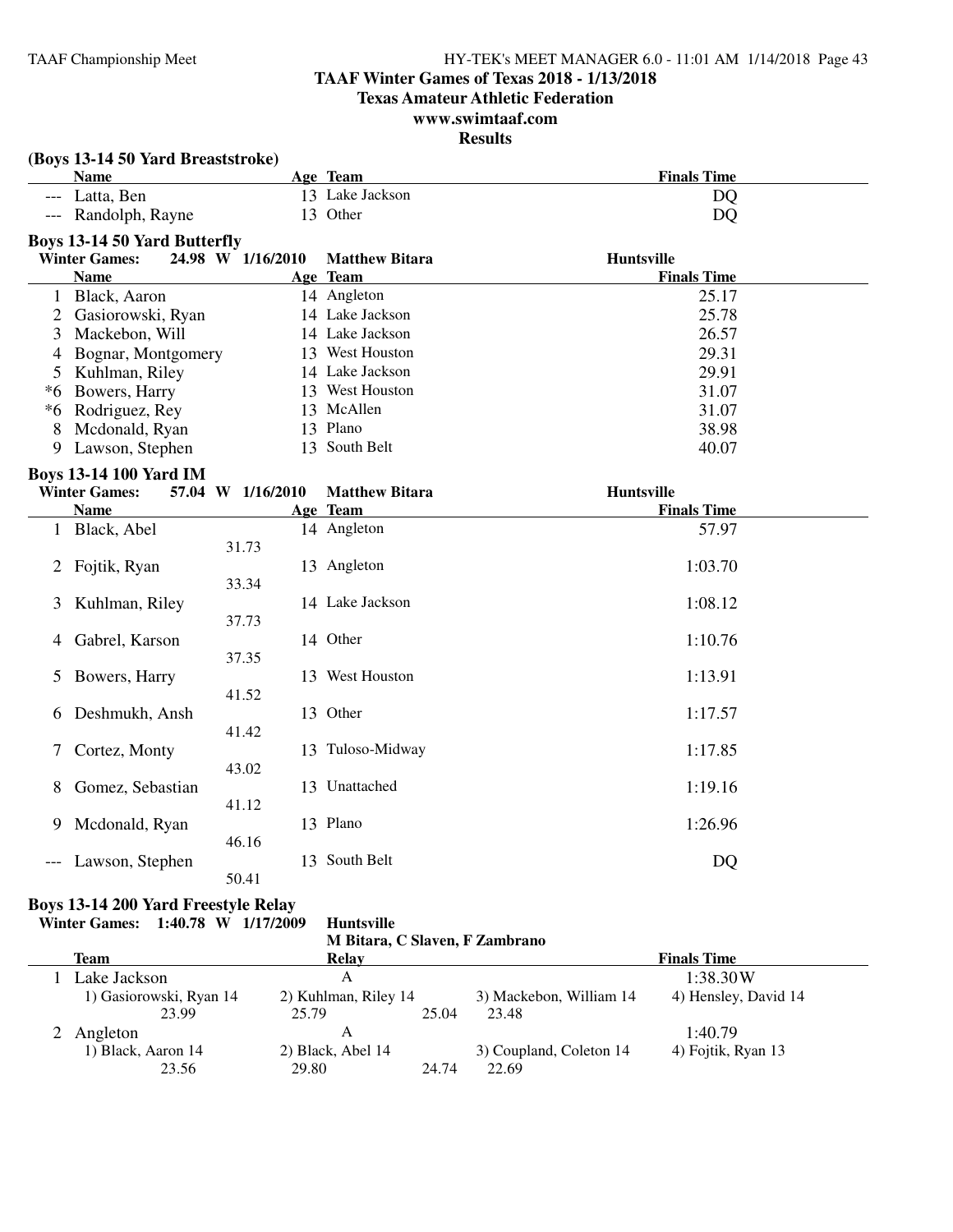### **TAAF Winter Games of Texas 2018 - 1/13/2018**

**Texas Amateur Athletic Federation**

### **www.swimtaaf.com**

### **Results**

### **(Boys 13-14 200 Yard Freestyle Relay)**

| Team                  | Relay                 |       |                         | <b>Finals Time</b>  |
|-----------------------|-----------------------|-------|-------------------------|---------------------|
| South Belt            | А                     |       |                         | 2:11.35             |
| 1) Brown, Harrison 13 | 2) Latte, Benjamin 13 |       | 3) Lawson, Stephen 13   | 4) Vela, Trey 13    |
| 43.84                 | 24.39                 | 31.47 | 31.65                   |                     |
| Westbury              |                       |       |                         | 2:14.16             |
| 1) Burkart, Orion 14  | 2) Molo, Gabriel 14   |       | 3) Rodriguez, Carlos 14 | 4) Bowers, Harry 13 |
| 29.18                 | 35.95                 | 39.53 | 29.50                   |                     |

#### **Boys 13-14 200 Yard Medley Relay**

#### **Winter Games: 1:51.08 W 1/14/2017 Deer Park DPAR**

# **G Avila, E Galvan, R Gutierrez, B Michna**

| Team                    | Relay               |       |                                               | <b>Finals Time</b>   |
|-------------------------|---------------------|-------|-----------------------------------------------|----------------------|
| Angleton                | A                   |       |                                               | 1:50.63W             |
| 1) Black, Aaron 14      | 2) Black, Abel 14   |       | 3) Coupland, Coleton 14                       | 4) Fojtik, Ryan 13   |
| 32.78                   | 30.99               | 26.67 | 20.19                                         |                      |
| 2 Lake Jackson          | A                   |       |                                               | 1:51.97              |
| 1) Gasiorowski, Ryan 14 |                     |       | 3) Mackebon, William 14                       | 4) Hensley, David 14 |
| 38.53                   | 37.11               | 46.08 |                                               |                      |
| West Houston            | A                   |       |                                               | 2:51.04              |
| 1) Burkart, Orion 14    | 2) Molo, Gabriel 14 |       | 3) Rodriguez, Carlos 14                       | 4) Bowers, Harry 13  |
| 35.33                   | 1:12.25             | 30.17 | 33.29                                         |                      |
| --- South Belt          | A                   |       |                                               | DQ                   |
| 1) Brown, Harrison 13   |                     |       | 3) Lawson, Stephen 13                         | 4) Vela, Trey 13     |
| 31.14                   | 35.50               | 28.86 | 59.93                                         |                      |
|                         |                     |       | 2) Kuhlman, Riley 14<br>2) Latta, Bemjamin 13 |                      |

#### **Men 15-17 50 Yard Freestyle**

|    | 21.70 W 1/19/2013<br><b>Winter Games:</b> |       | <b>Chad Brandon</b> | Frisco             |
|----|-------------------------------------------|-------|---------------------|--------------------|
|    | <b>Name</b>                               |       | Age Team            | <b>Finals Time</b> |
|    | Alexander, Nathan                         |       | 16 Denison          | 24.39              |
|    | Ramirez, Joel                             | 17    | Westbury            | 25.06              |
| 3  | Oliphant, Nathan                          |       | 16 Golden Triangle  | 25.15              |
| 4  | Ding, Xiaoyang                            | 17    | Westbury            | 25.21              |
| 5  | Johnston, Lance                           |       | 16 Denison          | 25.52              |
| 6  | Backus, Carson                            |       | 16 Unattached       | 26.18              |
|    | Oliphant, Connor                          | 15    | Unattached          | 26.25              |
| 8  | Gonzalez, Jordan                          |       | 16 Westbury         | 26.31              |
| 9  | Mackebon, Ben                             |       | 16 Lake Jackson     | 26.69              |
| 10 | Wen, Gary                                 | 17    | Westbury            | 26.94              |
| 11 | Molo, Cameron                             | 17    | Westbury            | 28.13              |
| 12 | Travis, Austin                            | 15    | Denton              | 28.43              |
| 13 | Tran, Sam                                 | 17    | Westbury            | 28.96              |
| 14 | Albrecht, Mason                           | 15    | Granbury            | 29.63              |
| 15 | Lebeau, Ryan                              | 15    | Westbury            | 31.38              |
| 16 | Mendoza, Jesus Angel                      | 15    | South Belt          | 32.31              |
| 17 | Jiwani, Ali                               |       | 16 South Belt       | 33.14              |
| 18 | Mcbride, Finn                             | 17    | South Belt          | 34.17              |
|    | Men 15-17 100 Yard Freestyle              |       |                     |                    |
|    | <b>Winter Games:</b><br>48.84 W 1/19/2013 |       | <b>Chad Brandon</b> | Frisco             |
|    | <b>Name</b>                               |       | Age Team            | <b>Finals Time</b> |
|    | Ramirez, Joel                             |       | 17 Westbury         | 53.82              |
|    |                                           | 28.12 |                     |                    |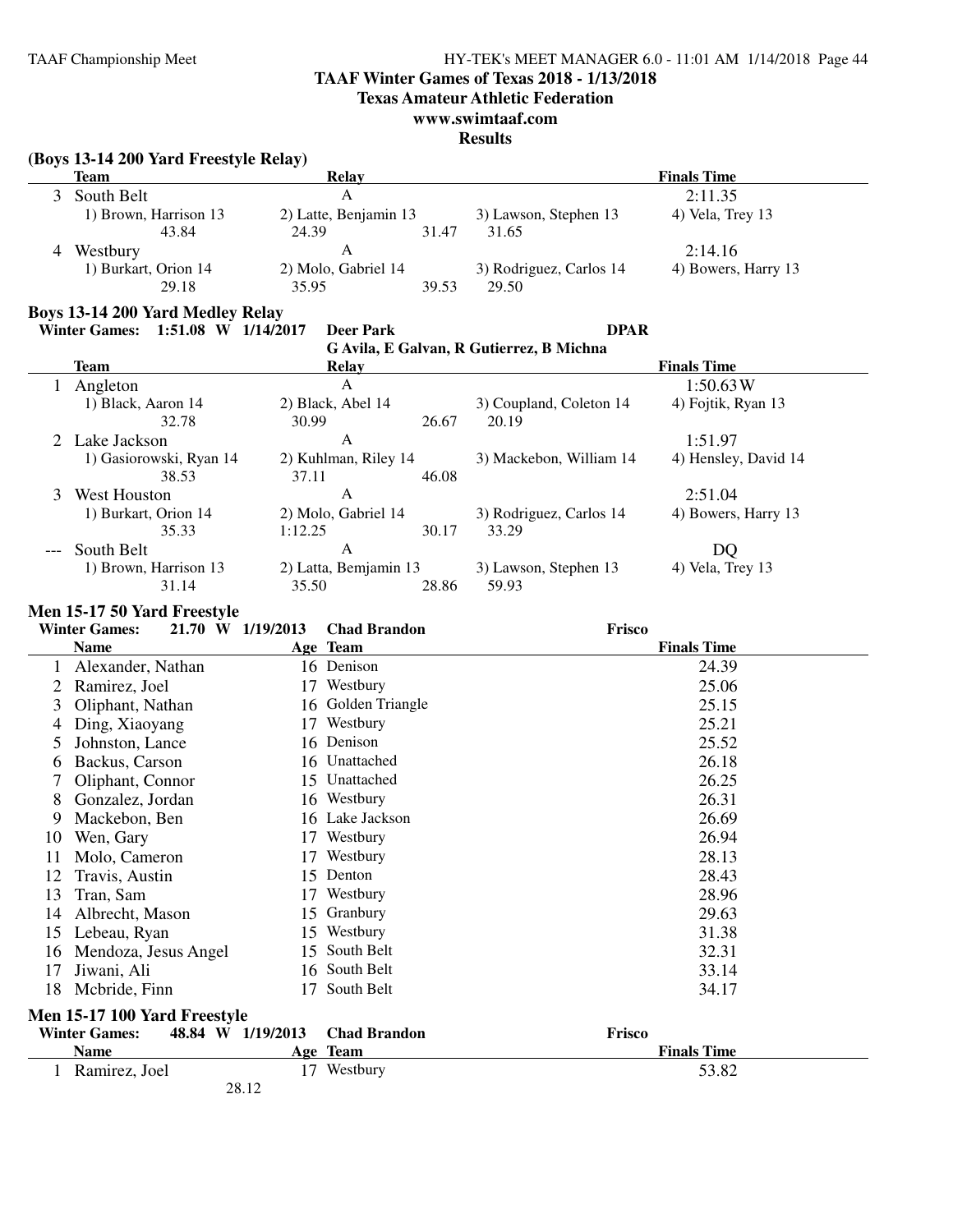### **TAAF Winter Games of Texas 2018 - 1/13/2018**

**Texas Amateur Athletic Federation**

### **www.swimtaaf.com**

### **Results**

|  |  |  |  | (Men 15-17 100 Yard Freestyle) |  |
|--|--|--|--|--------------------------------|--|
|--|--|--|--|--------------------------------|--|

|                | <b>Name</b>          |             | Age Team                          | <b>Finals Time</b> |
|----------------|----------------------|-------------|-----------------------------------|--------------------|
| $\overline{2}$ | Alexander, Nathan    | 29.63       | 16 Denison                        | 55.12              |
| 3              | Johnston, Lance      | 30.12       | 16 Denison                        | 56.18              |
| 4              | Ding, Xiaoyang       |             | 17 Westbury                       | 56.68              |
| 5              | Backus, Carson       | 30.31       | 16 Unattached                     | 56.78              |
| 6              | Oliphant, Nathan     | 29.19       | 16 Golden Triangle                | 57.72              |
| 7              | Johnson, Tristan     | 30.25       | 17 Unattached                     | 58.83              |
| 8              | Flores, Eric         | 30.72       | 17 Victoria                       | 59.56              |
| 9              | Travis, Austin       | 31.69       | 15 Denton                         | 1:00.09            |
| 10             | Mackebon, Ben        | 32.25       | 16 Lake Jackson                   | 1:00.42            |
| 11             | Oliphant, Connor     | 32.69       | 15 Unattached                     | 1:00.55            |
| 12             | Rutledge, Trenton    | 31.53       | 15 Unattached                     | 1:01.19            |
| 13             | Wen, Gary            | 32.60       | 17 Westbury                       | 1:01.83            |
| 14             | Gonzalez, Jordan     | 32.14       | 16 Westbury                       | 1:02.75            |
| 15             | Ly, Kevin            | 32.21       | 17 Grand Prairie Splash Swim Team | 1:07.58            |
| 16             | Lebeau, Ryan         | 35.71       | 15 Westbury                       | 1:09.37            |
| 17             | Molo, Cameron        | 36.45       | 17 Westbury                       | 1:13.62            |
| 18             | Mendoza, Jesus Angel | 40.26       | 15 South Belt                     | 1:18.98            |
| 19             | Jiwani, Ali          | 42.80       | 16 South Belt                     | 1:20.33            |
|                |                      | 43.67       | South Belt                        |                    |
| 20             | Mcbride, Finn        | 17<br>45.26 |                                   | 1:23.94            |

### **Men 15-17 200 Yard Freestyle**

| Winter Games: 1:52.67 W 1/19/2014 | <b>Brandon Baron</b> | <b>SEALS</b>       |
|-----------------------------------|----------------------|--------------------|
| <b>Name</b>                       | Age Team             | <b>Finals Time</b> |
| Backus, Carson                    | 16 Unattached        | 2:05.36            |
|                                   |                      | 28.84              |
| 2 Uribe, Ezequiel                 | 15 Golden Triangle   | 2:23.32            |
|                                   |                      | 37.46              |
| 3 Johnson, Tristan                | Unattached           | 2:23.37            |
| 4 Lebeau, Ryan                    | 15 Westbury          | 2:30.51            |
|                                   |                      | 35.89              |
| Anzueto, Joshua                   | Westbury<br>15.      | 3:06.22            |
|                                   |                      | 52.00              |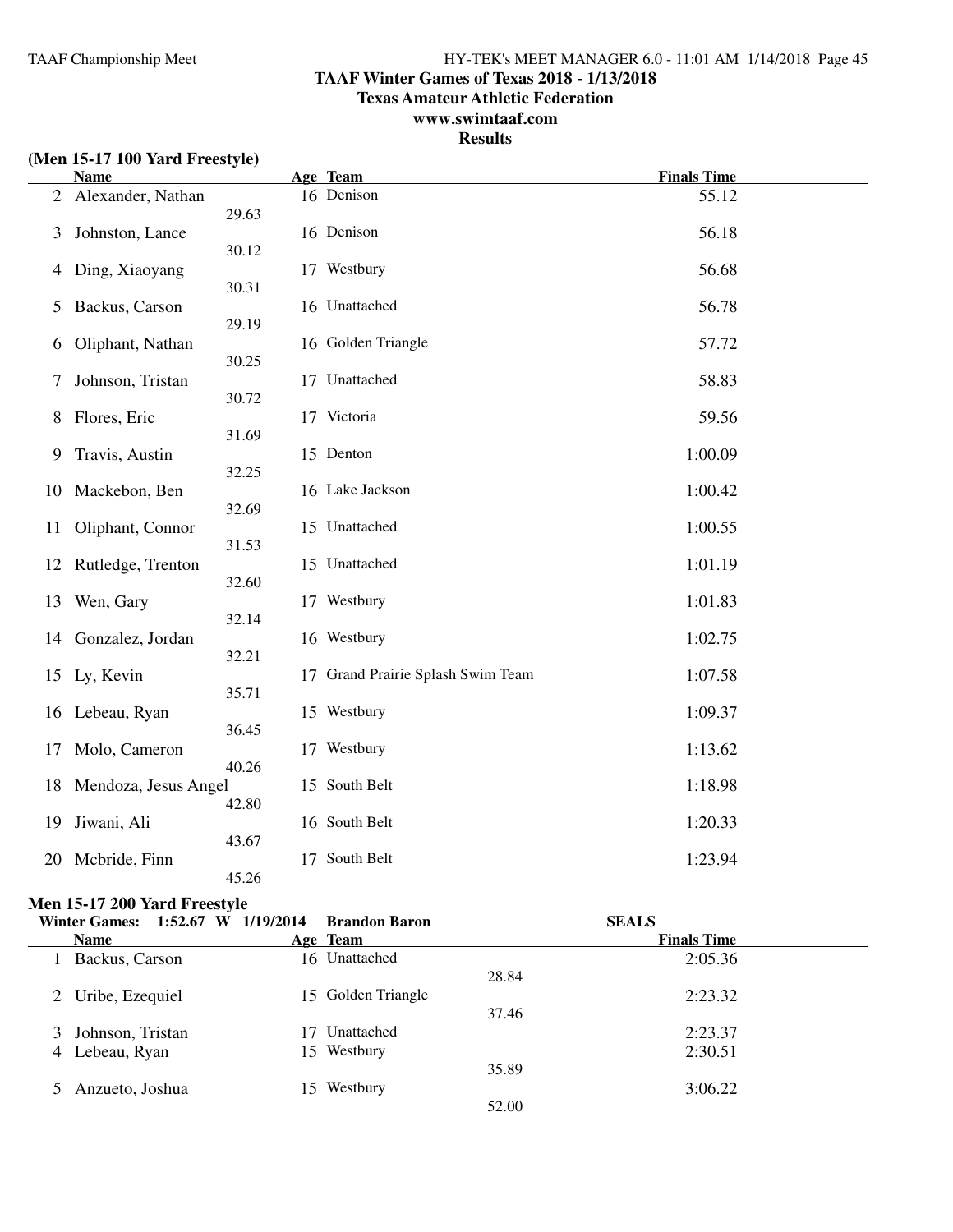### **TAAF Winter Games of Texas 2018 - 1/13/2018**

**Texas Amateur Athletic Federation**

#### **www.swimtaaf.com Results**

|                | (Men 15-17 200 Yard Freestyle) |                   |                                   |                    |
|----------------|--------------------------------|-------------------|-----------------------------------|--------------------|
|                | <b>Name</b>                    |                   | Age Team                          | <b>Finals Time</b> |
|                | --- Brown, Christopher         |                   | 16 South Belt                     | DQ                 |
|                |                                |                   | 37.72                             |                    |
|                | Men 15-17 50 Yard Backstroke   |                   |                                   |                    |
|                | <b>Winter Games:</b>           | 26.47 W 1/17/2016 | <b>Riley Manuel</b>               | <b>DPAR</b>        |
|                | <b>Name</b>                    |                   | Age Team                          | <b>Finals Time</b> |
|                | 1 Barcellano, Miguel           |                   | 15 Carrollton                     | 28.38              |
| 2              | Johnston, Lance                |                   | 16 Denison                        | 29.43              |
| 3              | Oliphant, Connor               |                   | 15 Unattached                     | 32.24              |
| 4              | Tran, Sam                      |                   | 17 Westbury                       | 33.92              |
| 5              | Wen, Gary                      |                   | 17 Westbury                       | 34.93              |
| 6              | Albrecht, Mason                |                   | 15 Granbury                       | 37.94              |
| 7              | Molo, Cameron                  |                   | 17 Westbury                       | 39.76              |
|                | Anzueto, Joshua                |                   | 15 Westbury                       | 45.82              |
|                |                                |                   |                                   |                    |
|                | Men 15-17 50 Yard Breaststroke |                   |                                   |                    |
|                | <b>Winter Games:</b>           | 27.41 W 1/19/2013 | <b>Chad Brandon</b>               | Frisco             |
|                | <b>Name</b>                    |                   | Age Team                          | <b>Finals Time</b> |
|                | Avila, Gerardo                 |                   | 15 DeerPark                       | 29.78              |
| 2              | Ding, Xiaoyang                 |                   | 17 Westbury                       | 31.78              |
| 3              | Alexander, Nathan              |                   | 16 Denison                        | 32.65              |
| 4              | Rutledge, Trenton              |                   | 15 Unattached                     | 35.55              |
| 5              | Uribe, Ezequiel                |                   | 15 Golden Triangle                | 35.98              |
|                | James, Dylan                   |                   | 16 Portland                       | 37.63              |
| 7              | Brown, Christopher             |                   | 16 South Belt                     | 38.42              |
| 8              | Ly, Kevin                      |                   | 17 Grand Prairie Splash Swim Team | 40.03              |
| 9              | Albrecht, Mason                |                   | 15 Granbury                       | 42.17              |
|                | Mendoza, Jesus Angel           |                   | 15 South Belt                     | DQ                 |
| ---            | Mcbride, Finn                  |                   | 17 South Belt                     | DQ                 |
|                | Men 15-17 50 Yard Butterfly    |                   |                                   |                    |
|                | <b>Winter Games:</b>           | 24.81 W 1/19/2013 | <b>Logan Sheffield</b>            | <b>LJST</b>        |
|                | <b>Name</b>                    |                   | Age Team                          | <b>Finals Time</b> |
|                | 1 Barcellano, Miguel           |                   | 15 Carrollton                     | 27.12              |
| $\overline{2}$ | Ramirez, Joel                  |                   | 17 Westbury                       | 27.47              |
| 3              | Avila, Gerardo                 |                   | 15 DeerPark                       | 27.52              |
| 4              | Johnson, Tristan               |                   | 17 Unattached                     | 27.80              |
|                | Travis, Austin                 |                   | 15 Denton                         | 29.23              |
|                | Flores, Eric                   |                   | 17 Victoria                       | 30.59              |
|                | Tran, Sam                      |                   | 17 Westbury                       | 30.69              |
| 8              | Rutledge, Trenton              |                   | 15 Unattached                     | 31.38              |
| 9              | James, Dylan                   |                   | 16 Portland                       | 32.13              |
| 10             | Mackebon, Ben                  |                   | 16 Lake Jackson                   | 32.16              |
| 11             | Gonzalez, Jordan               |                   | 16 Westbury                       | 32.84              |
| 12             | Anzueto, Joshua                |                   | 15 Westbury                       | 38.28              |
|                |                                |                   |                                   |                    |
|                | <b>Men 15-17 100 Yard IM</b>   |                   |                                   |                    |
|                | <b>Winter Games:</b>           | 58.65 W 1/17/2016 | <b>Aaren Perez</b>                | <b>ALIC</b>        |
|                | <b>Name</b>                    |                   | Age Team                          | <b>Finals Time</b> |
|                | 1 Avila, Gerardo               |                   | 15 DeerPark                       | 1:02.30            |
|                |                                | 33.10             |                                   |                    |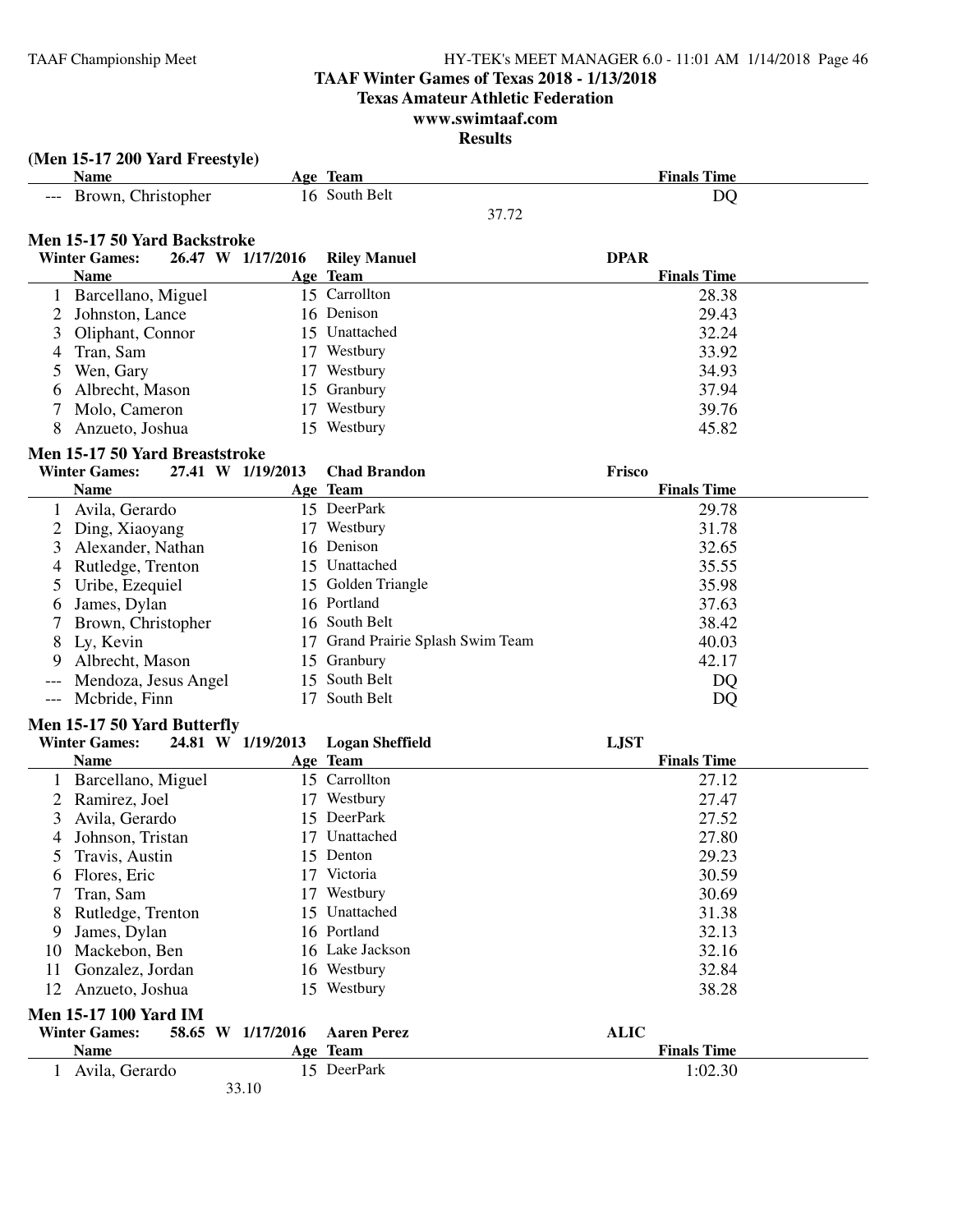#### **TAAF Winter Games of Texas 2018 - 1/13/2018**

**Texas Amateur Athletic Federation**

### **www.swimtaaf.com**

### **Results**

### **(Men 15-17 100 Yard IM)**

| <b>Name</b> |                       | Age Team                       | <b>Finals Time</b> |
|-------------|-----------------------|--------------------------------|--------------------|
|             | 2 Barcellano, Miguel  | 15 Carrollton                  | 1:03.20            |
|             | 33.86                 |                                |                    |
| 3           | Oliphant, Nathan      | 16 Golden Triangle             | 1:09.92            |
|             | 36.40                 |                                |                    |
| 4           | Flores, Eric          | Victoria                       | 1:10.50            |
|             | 38.09                 |                                |                    |
| 5           | Uribe, Ezequiel<br>15 | Golden Triangle                | 1:13.37            |
|             | 39.87                 |                                |                    |
| 6           | Ly, Kevin             | Grand Prairie Splash Swim Team | 1:16.68            |
|             | 39.75                 |                                |                    |
|             | Brown, Christopher    | 16 South Belt                  | 1:17.01            |
|             | 43.32                 |                                |                    |

#### **Men 15-17 200 Yard Freestyle Relay**

**Winter Games: 1:36.36 W 1/19/2013 Unattached**

|                       |                          |       | L Sheffield, D Redman, X Ramirez, D Frazier |                     |  |
|-----------------------|--------------------------|-------|---------------------------------------------|---------------------|--|
| Team                  | Relay                    |       |                                             | <b>Finals Time</b>  |  |
| Westbury              | А                        |       |                                             | 1:44.29             |  |
| 1) Ding, Xiaoyang 17  | 2) Gonzalez, Jordan 16   |       | 3) Ramirez, Joel 17                         | 4) Wen, Gary 17     |  |
| 27.32                 | 26.91                    | 25.52 | 24.54                                       |                     |  |
| 2 South Belt          | А                        |       |                                             | 2:05.93             |  |
| 1) Avila, Gerry 15    | 2) Brown, Christopher 16 |       | 3) Corleto, Josue 17                        | 4) Mcbride, Finn 17 |  |
| 1:08.13               | 29.90                    | 27.95 |                                             |                     |  |
| Westbury              | B                        |       |                                             | DQ                  |  |
| 1) Anzueto, Joshua 15 | 2) Lebeau, Ryan 15       |       | 3) Molo, Cameron 17                         | 4) Tran, Sam 17     |  |
| 28.40                 | 30.38                    | 42.26 | 20.77                                       |                     |  |

### **Men 15-17 200 Yard Medley Relay**

#### **Winter Games: 1:49.75 W 1/14/2012 Lake Jackson**

#### **A Seymour, J Gonzales, D Bradshaw, L Sheffield**

| <b>Team</b>           | Relay                    |                      | <b>Finals Time</b> |  |
|-----------------------|--------------------------|----------------------|--------------------|--|
| Westbury              |                          |                      | 1:56.14            |  |
| 1) Ding, Xiaoyang 17  | 2) Gonzalez, Jordan 16   | 3) Ramirez, Joel 17  | 4) Wen, Gary 17    |  |
| Westbury              |                          |                      | 2:22.22            |  |
| 1) Anzueto, Joshua 15 | 2) Lebeau, Ryan 15       | 3) Molo, Cameron 17  | 4) Tran, Sam 17    |  |
| --- South Belt        |                          |                      | DO                 |  |
| 1) Avila, Gerry 15    | 2) Brown, Christopher 16 | 3) Corleto, Josue 17 | 4) Jiwani, Ali 16  |  |

#### **Men 18-24 50 Yard Freestyle**

| <b>Winter Games:</b> | 22.83 W 1/17/2016 | <b>Rafael Suarez</b> | <b>DEN</b>         |
|----------------------|-------------------|----------------------|--------------------|
| <b>Name</b>          |                   | Age Team             | <b>Finals Time</b> |
| Immenhauser, Brent   |                   | 18 Victoria          | 24.08              |
| 2 Suarez, Rafael     |                   | 20 Denison           | 24.75              |
| 3 Vasquez, Alfredo   |                   | 18 South Belt        | 26.55              |
| 4 Gutierrez, Abel    |                   | 20 McAllen           | 26.57              |
| 5 Dutton, Lendon     |                   | 18 South Belt        | 27.12              |
| 6 Cruz, Lewis        |                   | 24 South Belt        | 28.57              |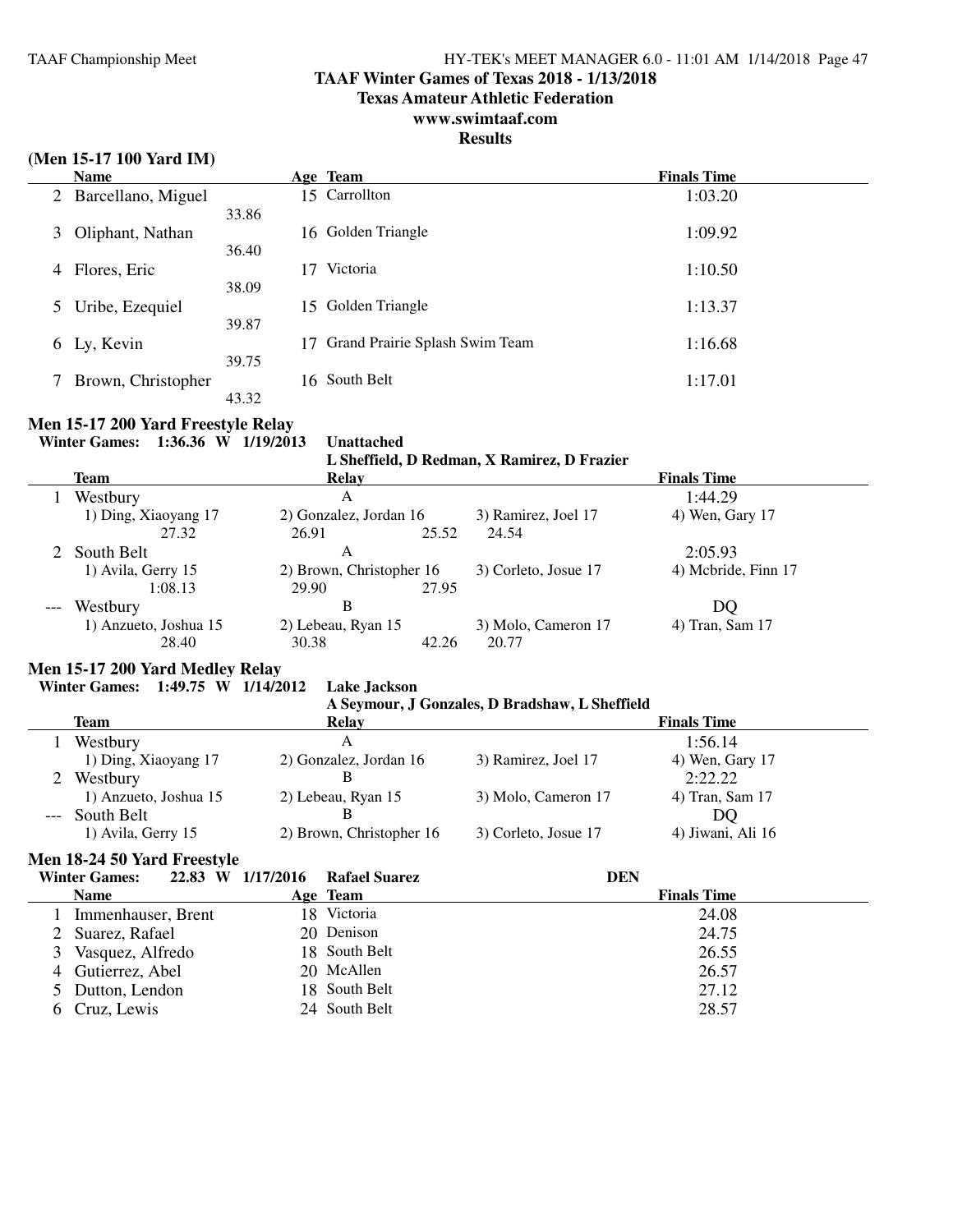### **TAAF Winter Games of Texas 2018 - 1/13/2018**

**Texas Amateur Athletic Federation**

### **www.swimtaaf.com**

|   | Men 18-24 100 Yard Freestyle<br><b>Winter Games:</b>   | 52.46 W 1/18/2015 | <b>Michael Montez</b>            | <b>SBEL</b>                                  |
|---|--------------------------------------------------------|-------------------|----------------------------------|----------------------------------------------|
|   | <b>Name</b>                                            |                   | Age Team                         | <b>Finals Time</b>                           |
|   | 1 Castillo, Marco                                      | 31.26             | 18 South Belt                    | 1:02.33                                      |
|   | 2 Cruz, Lewis                                          | 35.80             | 24 South Belt                    | 1:06.39                                      |
|   | 3 Dutton, Lendon                                       | 36.28             | 18 South Belt                    | 1:07.04                                      |
|   | 4 Long, John                                           | 36.43             | 19 South Belt                    | 1:08.65                                      |
|   | Men 18-24 200 Yard Freestyle                           |                   |                                  |                                              |
|   | Winter Games: 1:53.32 W 1/17/2016<br><b>Name</b>       |                   | <b>Drew Anderson</b><br>Age Team | <b>STHLK Stingrays</b><br><b>Finals Time</b> |
|   | 1 Unerfusser, James                                    |                   | 18 Denison                       | 2:20.63                                      |
|   |                                                        |                   |                                  | 36.32                                        |
|   | 2 Long, John                                           |                   | 19 South Belt                    | 2:36.40                                      |
|   |                                                        |                   |                                  | 42.15                                        |
|   | Men 18-24 50 Yard Backstroke                           |                   |                                  |                                              |
|   | <b>Winter Games:</b>                                   | 26.79 W 1/15/2017 | <b>Aaren Perez</b>               | <b>ALIC</b>                                  |
|   | <b>Name</b>                                            |                   | Age Team                         | <b>Finals Time</b>                           |
|   | 1 Immenhauser, Brent                                   |                   | 18 Victoria                      | 32.03                                        |
|   |                                                        |                   |                                  |                                              |
|   | Men 18-24 50 Yard Breaststroke<br><b>Winter Games:</b> | 30.33 W 1/19/2014 | <b>Carson Howard</b>             | <b>SBELT</b>                                 |
|   | <b>Name</b>                                            |                   | Age Team                         | <b>Finals Time</b>                           |
|   | 1 Immenhauser, Brent                                   |                   | 18 Victoria                      | 33.48                                        |
|   | 2 Castillo, Marco                                      |                   | 18 South Belt                    | 33.65                                        |
| 3 | Dutton, Lendon                                         |                   | 18 South Belt                    | 34.94                                        |
|   |                                                        |                   |                                  |                                              |
|   |                                                        |                   |                                  |                                              |
|   | 4 Gutierrez, Abel                                      |                   | 20 McAllen                       | 35.13                                        |
| 5 | Unerfusser, James                                      |                   | 18 Denison                       | 35.78                                        |
|   | 6 Long, John                                           |                   | 19 South Belt                    | 42.72                                        |
|   | Men 18-24 50 Yard Butterfly                            |                   |                                  |                                              |
|   | <b>Winter Games:</b>                                   | 24.78 W 1/17/2016 | <b>Rafael Suarez</b>             | <b>DEN</b>                                   |
|   | <b>Name</b>                                            |                   | Age Team                         | <b>Finals Time</b>                           |
| 1 | Suarez, Rafael                                         |                   | 20 Denison                       | 26.37                                        |
|   | 2 Vasquez, Alfredo                                     |                   | 18 South Belt                    | 28.66                                        |
|   | <b>Men 18-24 100 Yard IM</b>                           |                   |                                  |                                              |
|   | <b>Winter Games:</b>                                   | 58.91 W 1/15/2017 | <b>Aaren Perez</b>               | <b>ALIC</b>                                  |
|   | <b>Name</b>                                            |                   | Age Team                         | <b>Finals Time</b>                           |
|   | 1 Vasquez, Alfredo                                     | 36.92             | 18 South Belt                    | 1:09.22                                      |
| 2 | Suarez, Rafael                                         |                   | 20 Denison                       | 1:10.83                                      |
| 3 |                                                        | 41.37             | 20 McAllen                       |                                              |
|   | Gutierrez, Abel                                        | 40.21             |                                  | 1:11.96                                      |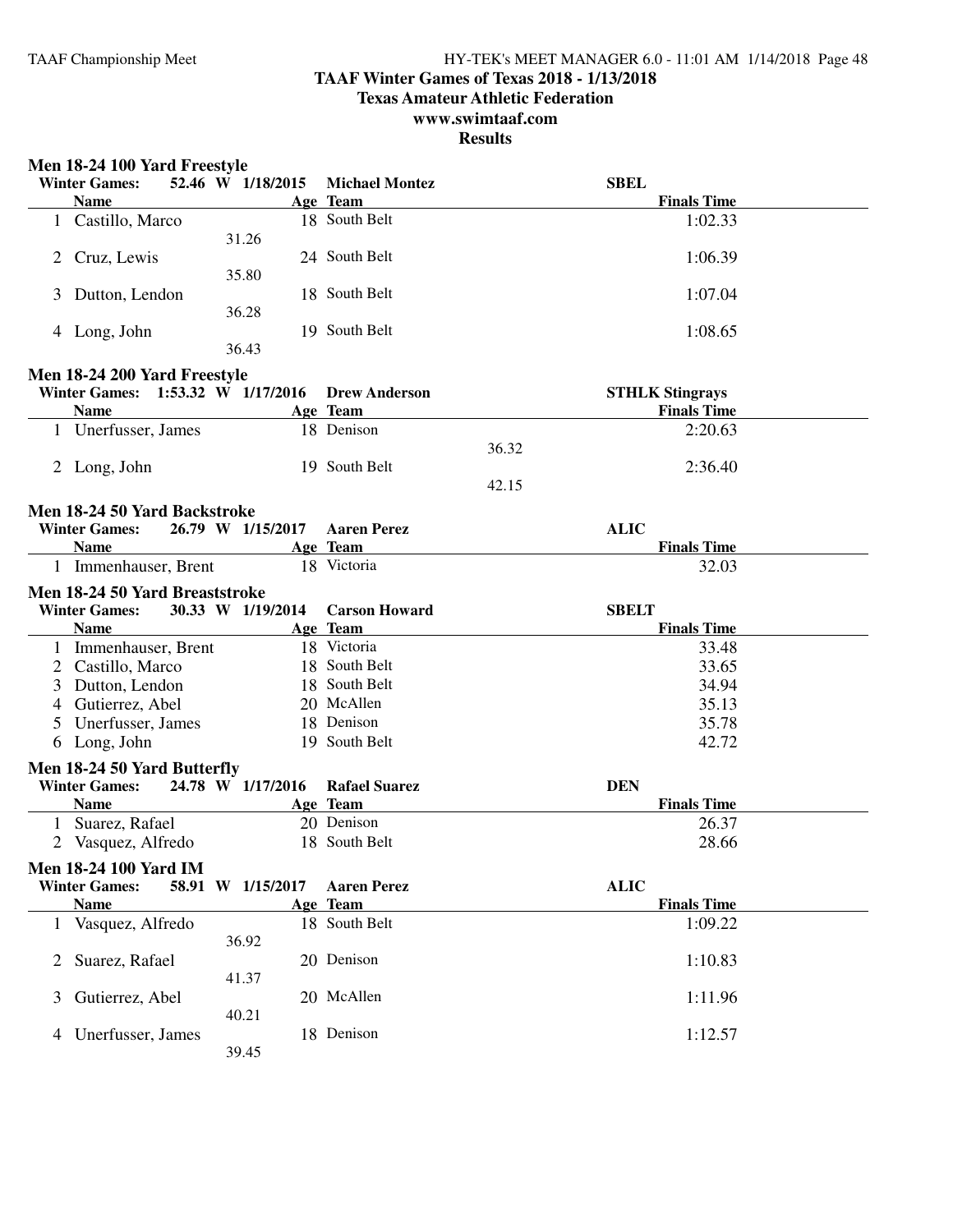### **TAAF Winter Games of Texas 2018 - 1/13/2018**

**Texas Amateur Athletic Federation**

#### **www.swimtaaf.com Results**

|     | (Men 18-24 100 Yard IM)                                |                   |                      |                    |
|-----|--------------------------------------------------------|-------------------|----------------------|--------------------|
|     | <b>Name</b>                                            |                   | Age Team             | <b>Finals Time</b> |
|     | --- Castillo, Marco                                    |                   | 18 South Belt        | DQ                 |
|     |                                                        | 36.42             |                      |                    |
|     | Men 25-29 50 Yard Freestyle                            |                   |                      |                    |
|     | <b>Winter Games:</b>                                   | 23.96 W 1/15/2017 | Vi Nguyen            | <b>COPE</b>        |
|     | <b>Name</b>                                            |                   | Age Team             | <b>Finals Time</b> |
|     | Montez, Michael                                        |                   | 26 Unattached        | 23.52W             |
|     | 2 Howard, Landon                                       |                   | 29 South Belt        | 24.19              |
| 3   | Frey, Jameson                                          |                   | 28 South Belt        | 27.70              |
| 4   | Melvin, Nathan                                         |                   | 29 South Belt        | 27.79              |
| 5   | Smith, Rushed                                          |                   | 27 Westbury          | 28.31              |
| 6   | Estrada, Christopher                                   |                   | 25 Unattached        | 38.65              |
| 7   | Butler 2, Richard                                      |                   | 27 Unattached        | 39.86              |
|     |                                                        |                   |                      |                    |
|     | Men 25-29 100 Yard Freestyle                           |                   |                      |                    |
|     | <b>Winter Games:</b>                                   | 52.76 W 1/19/2014 | Vi Nguyen            | <b>COPEL</b>       |
|     | <b>Name</b>                                            |                   | Age Team             | <b>Finals Time</b> |
|     | 1 Howard, Landon                                       |                   | 29 South Belt        | 56.42              |
|     |                                                        | 30.29             |                      |                    |
|     | Men 25-29 200 Yard Freestyle                           |                   |                      |                    |
|     | Winter Games: 2:22.97 W 1/15/2017                      |                   | <b>Jameson Frey</b>  | <b>SBEL</b>        |
|     | <b>Name</b>                                            |                   | Age Team             | <b>Finals Time</b> |
|     | 1 Frey, Jameson                                        |                   | 28 South Belt        | 2:19.86W           |
|     |                                                        |                   |                      | 37.13              |
|     | Men 25-29 50 Yard Backstroke                           |                   |                      |                    |
|     | <b>Winter Games:</b>                                   | 28.62 W 1/19/2014 | <b>Landon Howard</b> | <b>SBELT</b>       |
|     | <b>Name</b>                                            |                   | Age Team             | <b>Finals Time</b> |
|     | 1 Montez, Michael                                      |                   | 26 Unattached        | 28.30W             |
| 2   | Teel, Kieth                                            |                   | 25 Unattached        | 32.16              |
| --- | Estrada, Christopher                                   |                   | 25 Unattached        | DQ                 |
|     |                                                        |                   |                      |                    |
|     | Men 25-29 50 Yard Breaststroke<br><b>Winter Games:</b> | 32.06 W 1/18/2015 | <b>Landon Howard</b> | <b>SBEL</b>        |
|     | <b>Name</b>                                            |                   | Age Team             | <b>Finals Time</b> |
|     |                                                        |                   | 27 South Belt        |                    |
|     | 1 Howard, Carson                                       |                   |                      | 30.35W             |
|     | Smith, Rushed                                          |                   | 27 Westbury          | 34.44              |
| 3   | Melvin, Nathan                                         |                   | 29 South Belt        | 35.35              |
|     | Men 25-29 50 Yard Butterfly                            |                   |                      |                    |
|     | <b>Winter Games:</b>                                   | 26.89 W 1/15/2017 | <b>Landon Howard</b> | <b>SBEL</b>        |
|     | <b>Name</b>                                            |                   | Age Team             | <b>Finals Time</b> |
|     | 1 Montez, Michael                                      |                   | 26 Unattached        | 25.35W             |
| 2   | Howard, Carson                                         |                   | 27 South Belt        | 26.98              |
| 3   | Frey, Jameson                                          | 28                | South Belt           | 29.11              |
| 4   | Smith, Rushed                                          |                   | 27 Westbury          | 32.08              |
| 5   | Melvin, Nathan                                         |                   | 29 South Belt        | 32.85              |
| 6   | Teel, Kieth                                            |                   | 25 Unattached        | 32.97              |
|     | Butler 2, Richard                                      |                   | 27 Unattached        | 34.00              |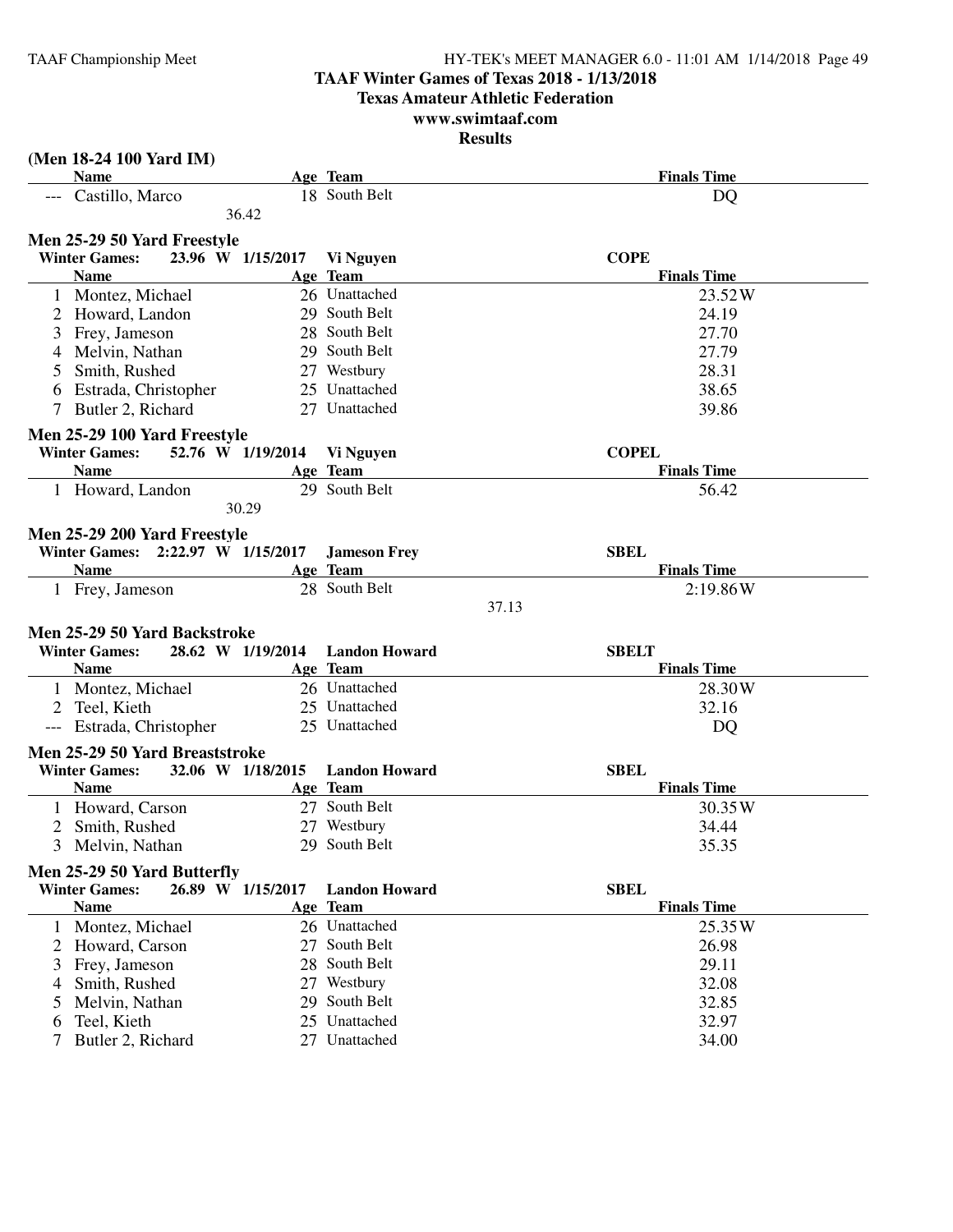### **TAAF Winter Games of Texas 2018 - 1/13/2018**

**Texas Amateur Athletic Federation**

### **www.swimtaaf.com**

| <b>Men 25-29 100 Yard IM</b>                    |                                  |                       |
|-------------------------------------------------|----------------------------------|-----------------------|
| Winter Games: 1:05.58 W 1/15/2017 Landon Howard |                                  | <b>SBEL</b>           |
| <b>Name</b>                                     | Age Team                         | <b>Finals Time</b>    |
| 1 Howard, Carson<br>33.26                       | 27 South Belt                    | 1:02.71W              |
| 2 Howard, Landon                                | 29 South Belt                    | 1:04.28W              |
| 35.98                                           |                                  |                       |
| Men 35-39 50 Yard Freestyle                     |                                  |                       |
| <b>Winter Games:</b>                            | 24.05 W 1/18/2015 Jason Bassett  | <b>FM Blue Fins</b>   |
| <b>Name</b>                                     | Age Team                         | <b>Finals Time</b>    |
| 1 Palmer, Brandon                               | 39 Victoria                      | 27.04                 |
| Men 35-39 50 Yard Butterfly                     |                                  |                       |
| <b>Winter Games:</b>                            | 29.79 W 1/15/2017 Brandon Palmer | <b>VIC</b>            |
| <b>Name</b>                                     | Age Team                         | <b>Finals Time</b>    |
| 1 Palmer, Brandon                               | 39 Victoria                      | 29.51W                |
| <b>Men 35-39 100 Yard IM</b>                    |                                  |                       |
| <b>Name</b>                                     | Age Team                         | <b>Finals Time</b>    |
| 1 Palmer, Brandon                               | 39 Victoria                      | 1:12.14               |
| 39.96                                           |                                  |                       |
| Men 40-44 50 Yard Backstroke                    |                                  |                       |
| <b>Winter Games:</b>                            | 33.25 W 1/17/2016 Billy Gulledge | <b>FASS</b>           |
| <b>Name</b>                                     | Age Team                         | <b>Finals Time</b>    |
| 1 Mauk, Derrick                                 | 41 South Belt                    | 29.05W                |
| Men 40-44 50 Yard Butterfly                     |                                  |                       |
| <b>Winter Games:</b>                            | 27.73 W 1/19/2013 Russell Brown  | <b>Granbury Seals</b> |
| <b>Name</b>                                     | Age Team                         | <b>Finals Time</b>    |
| 1 Mauk, Derrick                                 | 41 South Belt                    | 27.39W                |
| <b>Men 40-44 100 Yard IM</b>                    |                                  |                       |
| Winter Games: 1:09.23 W 1/17/2016               | <b>Billy Gulledge</b>            | <b>FASS</b>           |
| <b>Name</b>                                     | Age Team                         | <b>Finals Time</b>    |
| 1 Mauk, Derrick                                 | 41 South Belt                    | 1:04.61W              |
| 36.24                                           |                                  |                       |
| Men 45-49 50 Yard Freestyle                     |                                  |                       |
| <b>Winter Games:</b><br>27.69 W 1/17/2011       | <b>Michael Doyle</b>             | Unattached            |
| <b>Name</b>                                     | Age Team                         | <b>Finals Time</b>    |
| 1 Brown, Scott                                  | 47 South Belt                    | 51.38                 |
| Men 55-59 50 Yard Freestyle                     |                                  |                       |
| <b>Winter Games:</b><br>27.13 W 1/17/2011       | <b>Gary Cates</b>                | FAST Ft, Worth        |
| <b>Name</b>                                     | Age Team                         | <b>Finals Time</b>    |
| 1 Butler, Richard                               | 57 Unattached                    | 28.18                 |
| Men 55-59 50 Yard Breaststroke                  |                                  |                       |
| <b>Winter Games:</b><br>37.06 W 1/14/2012       | <b>Stephen McLinden</b>          | <b>UNA</b>            |
| <b>Name</b>                                     | Age Team                         | <b>Finals Time</b>    |
| 1 Butler, Richard                               | 57 Unattached                    | 40.65                 |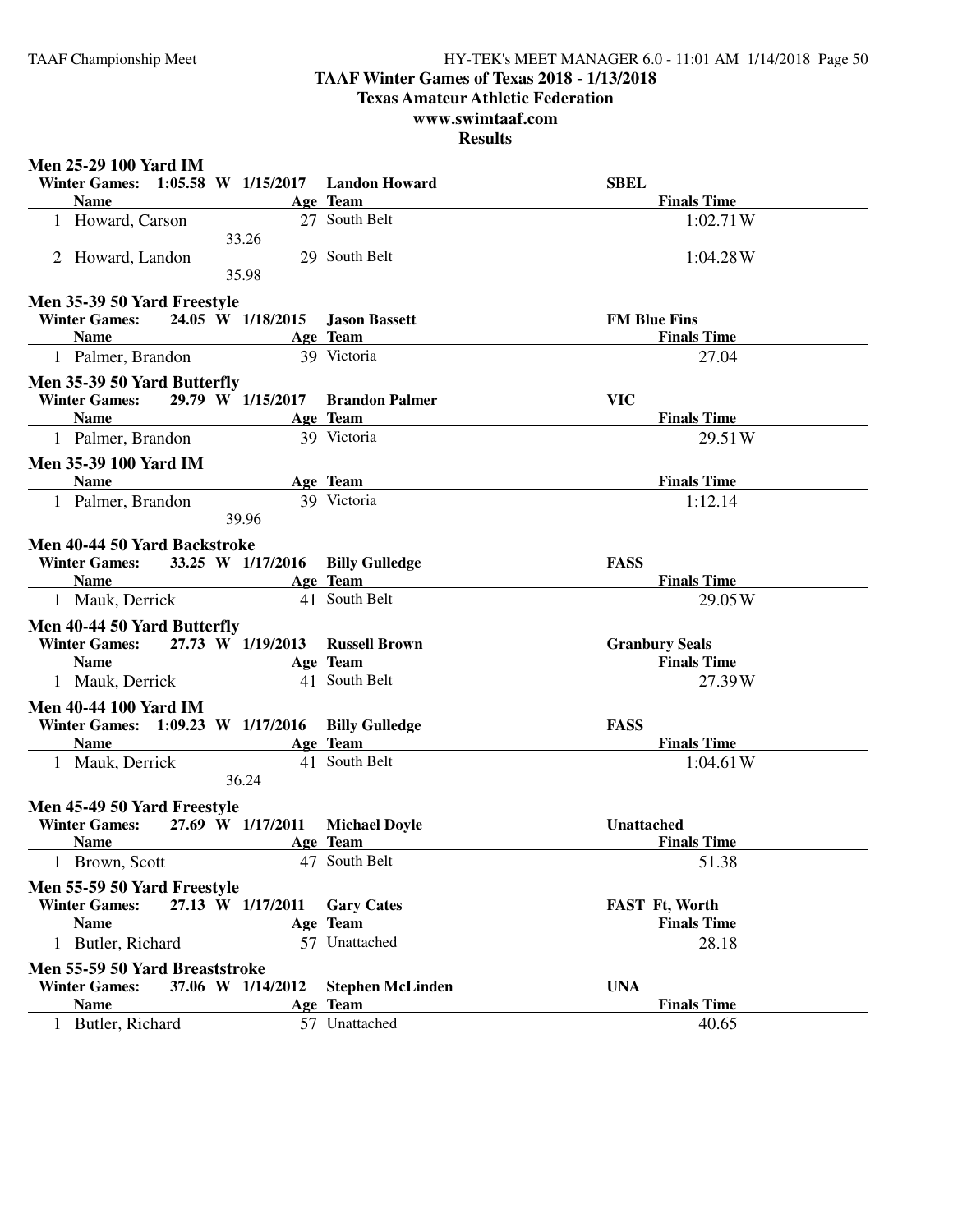### **TAAF Winter Games of Texas 2018 - 1/13/2018**

**Texas Amateur Athletic Federation**

### **www.swimtaaf.com**

| <b>Winter Games:</b>       |             |                                                                                                                                                                                                    |                                                                                                                                                                                                                                                                                                                                                                                                        |                                                                                                                                                                                                                                                                                                |                                                                                                                                                  | <b>WFOR</b>                                                                                                                                        |
|----------------------------|-------------|----------------------------------------------------------------------------------------------------------------------------------------------------------------------------------------------------|--------------------------------------------------------------------------------------------------------------------------------------------------------------------------------------------------------------------------------------------------------------------------------------------------------------------------------------------------------------------------------------------------------|------------------------------------------------------------------------------------------------------------------------------------------------------------------------------------------------------------------------------------------------------------------------------------------------|--------------------------------------------------------------------------------------------------------------------------------------------------|----------------------------------------------------------------------------------------------------------------------------------------------------|
| <b>Name</b>                |             |                                                                                                                                                                                                    |                                                                                                                                                                                                                                                                                                                                                                                                        |                                                                                                                                                                                                                                                                                                |                                                                                                                                                  | <b>Finals Time</b>                                                                                                                                 |
|                            |             |                                                                                                                                                                                                    |                                                                                                                                                                                                                                                                                                                                                                                                        |                                                                                                                                                                                                                                                                                                |                                                                                                                                                  | 38.37                                                                                                                                              |
|                            |             |                                                                                                                                                                                                    |                                                                                                                                                                                                                                                                                                                                                                                                        |                                                                                                                                                                                                                                                                                                |                                                                                                                                                  |                                                                                                                                                    |
| <b>Winter Games:</b>       |             |                                                                                                                                                                                                    |                                                                                                                                                                                                                                                                                                                                                                                                        |                                                                                                                                                                                                                                                                                                |                                                                                                                                                  | <b>RST</b>                                                                                                                                         |
|                            |             |                                                                                                                                                                                                    |                                                                                                                                                                                                                                                                                                                                                                                                        |                                                                                                                                                                                                                                                                                                |                                                                                                                                                  | <b>Finals Time</b>                                                                                                                                 |
| 1 Kelly, Robert            |             |                                                                                                                                                                                                    |                                                                                                                                                                                                                                                                                                                                                                                                        |                                                                                                                                                                                                                                                                                                |                                                                                                                                                  | 45.50                                                                                                                                              |
|                            |             |                                                                                                                                                                                                    |                                                                                                                                                                                                                                                                                                                                                                                                        |                                                                                                                                                                                                                                                                                                |                                                                                                                                                  |                                                                                                                                                    |
|                            |             |                                                                                                                                                                                                    |                                                                                                                                                                                                                                                                                                                                                                                                        |                                                                                                                                                                                                                                                                                                |                                                                                                                                                  | <b>RST</b>                                                                                                                                         |
| <b>Name</b>                |             |                                                                                                                                                                                                    |                                                                                                                                                                                                                                                                                                                                                                                                        |                                                                                                                                                                                                                                                                                                |                                                                                                                                                  | <b>Finals Time</b>                                                                                                                                 |
| 1 Kelly, Robert            |             |                                                                                                                                                                                                    |                                                                                                                                                                                                                                                                                                                                                                                                        |                                                                                                                                                                                                                                                                                                |                                                                                                                                                  | 1:56.72                                                                                                                                            |
|                            |             |                                                                                                                                                                                                    |                                                                                                                                                                                                                                                                                                                                                                                                        |                                                                                                                                                                                                                                                                                                |                                                                                                                                                  |                                                                                                                                                    |
| <b>Winter Games:</b>       |             |                                                                                                                                                                                                    |                                                                                                                                                                                                                                                                                                                                                                                                        |                                                                                                                                                                                                                                                                                                |                                                                                                                                                  | <b>OTHE</b>                                                                                                                                        |
| <b>Name</b>                |             |                                                                                                                                                                                                    |                                                                                                                                                                                                                                                                                                                                                                                                        |                                                                                                                                                                                                                                                                                                |                                                                                                                                                  | <b>Finals Time</b>                                                                                                                                 |
| 1 Kelly, Robert            |             |                                                                                                                                                                                                    |                                                                                                                                                                                                                                                                                                                                                                                                        |                                                                                                                                                                                                                                                                                                |                                                                                                                                                  | 49.72                                                                                                                                              |
|                            |             |                                                                                                                                                                                                    |                                                                                                                                                                                                                                                                                                                                                                                                        |                                                                                                                                                                                                                                                                                                |                                                                                                                                                  |                                                                                                                                                    |
|                            |             |                                                                                                                                                                                                    | <b>Unattached</b>                                                                                                                                                                                                                                                                                                                                                                                      |                                                                                                                                                                                                                                                                                                |                                                                                                                                                  | <b>UNAT</b>                                                                                                                                        |
|                            |             |                                                                                                                                                                                                    |                                                                                                                                                                                                                                                                                                                                                                                                        |                                                                                                                                                                                                                                                                                                |                                                                                                                                                  |                                                                                                                                                    |
| Team                       |             |                                                                                                                                                                                                    | Relay                                                                                                                                                                                                                                                                                                                                                                                                  |                                                                                                                                                                                                                                                                                                |                                                                                                                                                  | <b>Finals Time</b>                                                                                                                                 |
| South Belt                 |             |                                                                                                                                                                                                    | $\mathcal{C}$                                                                                                                                                                                                                                                                                                                                                                                          |                                                                                                                                                                                                                                                                                                |                                                                                                                                                  | 1:44.59                                                                                                                                            |
|                            |             |                                                                                                                                                                                                    |                                                                                                                                                                                                                                                                                                                                                                                                        | 27.49                                                                                                                                                                                                                                                                                          | 3) Frey, Jameson 28<br>24.32                                                                                                                     | 4) Castillo, Marco 18                                                                                                                              |
| South Belt                 |             |                                                                                                                                                                                                    | B                                                                                                                                                                                                                                                                                                                                                                                                      |                                                                                                                                                                                                                                                                                                |                                                                                                                                                  | 1:46.91                                                                                                                                            |
|                            |             |                                                                                                                                                                                                    |                                                                                                                                                                                                                                                                                                                                                                                                        | 26.41                                                                                                                                                                                                                                                                                          | 3) Cruz, Lewis 24<br>25.43                                                                                                                       | 4) Melvin, Paul 29                                                                                                                                 |
| Lake Jackson               |             |                                                                                                                                                                                                    | A                                                                                                                                                                                                                                                                                                                                                                                                      |                                                                                                                                                                                                                                                                                                |                                                                                                                                                  | 1:50.75                                                                                                                                            |
|                            |             |                                                                                                                                                                                                    |                                                                                                                                                                                                                                                                                                                                                                                                        | 31.44                                                                                                                                                                                                                                                                                          | 3) Seymour, Alex 18<br>23.62                                                                                                                     | 4) Kalecik, Shawn 44                                                                                                                               |
| South Belt                 |             | A                                                                                                                                                                                                  |                                                                                                                                                                                                                                                                                                                                                                                                        |                                                                                                                                                                                                                                                                                                |                                                                                                                                                  | 2:34.65                                                                                                                                            |
|                            |             |                                                                                                                                                                                                    |                                                                                                                                                                                                                                                                                                                                                                                                        | 44.23                                                                                                                                                                                                                                                                                          | 3) Kelly, Robert 63<br>53.48                                                                                                                     | 4) Long, John 19                                                                                                                                   |
|                            |             |                                                                                                                                                                                                    |                                                                                                                                                                                                                                                                                                                                                                                                        |                                                                                                                                                                                                                                                                                                |                                                                                                                                                  |                                                                                                                                                    |
|                            |             |                                                                                                                                                                                                    | <b>Unattached</b>                                                                                                                                                                                                                                                                                                                                                                                      |                                                                                                                                                                                                                                                                                                |                                                                                                                                                  | <b>UNAT</b>                                                                                                                                        |
|                            |             |                                                                                                                                                                                                    |                                                                                                                                                                                                                                                                                                                                                                                                        |                                                                                                                                                                                                                                                                                                |                                                                                                                                                  |                                                                                                                                                    |
| Team                       |             |                                                                                                                                                                                                    | <b>Relay</b>                                                                                                                                                                                                                                                                                                                                                                                           |                                                                                                                                                                                                                                                                                                |                                                                                                                                                  | <b>Finals Time</b>                                                                                                                                 |
| South Belt<br>$\mathbf{1}$ |             |                                                                                                                                                                                                    | A                                                                                                                                                                                                                                                                                                                                                                                                      |                                                                                                                                                                                                                                                                                                |                                                                                                                                                  | 1:52.40                                                                                                                                            |
|                            |             |                                                                                                                                                                                                    |                                                                                                                                                                                                                                                                                                                                                                                                        |                                                                                                                                                                                                                                                                                                | 3) Melvin, Paul 29                                                                                                                               | 4) Morgan, Tristan 18                                                                                                                              |
| 2 South Belt               |             |                                                                                                                                                                                                    | B                                                                                                                                                                                                                                                                                                                                                                                                      |                                                                                                                                                                                                                                                                                                |                                                                                                                                                  | 2:02.84                                                                                                                                            |
|                            |             |                                                                                                                                                                                                    |                                                                                                                                                                                                                                                                                                                                                                                                        |                                                                                                                                                                                                                                                                                                | 3) Howard, Carson 27                                                                                                                             | 4) Castillo, Marco 18                                                                                                                              |
|                            |             |                                                                                                                                                                                                    |                                                                                                                                                                                                                                                                                                                                                                                                        |                                                                                                                                                                                                                                                                                                |                                                                                                                                                  |                                                                                                                                                    |
| <b>Winter Games:</b>       |             |                                                                                                                                                                                                    | Ccaa                                                                                                                                                                                                                                                                                                                                                                                                   |                                                                                                                                                                                                                                                                                                |                                                                                                                                                  |                                                                                                                                                    |
|                            |             |                                                                                                                                                                                                    |                                                                                                                                                                                                                                                                                                                                                                                                        |                                                                                                                                                                                                                                                                                                |                                                                                                                                                  |                                                                                                                                                    |
| <b>Team</b>                |             |                                                                                                                                                                                                    | Relay                                                                                                                                                                                                                                                                                                                                                                                                  |                                                                                                                                                                                                                                                                                                |                                                                                                                                                  | <b>Finals Time</b>                                                                                                                                 |
| Unattached                 |             |                                                                                                                                                                                                    | A                                                                                                                                                                                                                                                                                                                                                                                                      |                                                                                                                                                                                                                                                                                                |                                                                                                                                                  | 1:45.49                                                                                                                                            |
|                            |             |                                                                                                                                                                                                    |                                                                                                                                                                                                                                                                                                                                                                                                        |                                                                                                                                                                                                                                                                                                | 3) Ross, Grace W15                                                                                                                               | 4) Uribe, Ezequiel M15                                                                                                                             |
|                            | <b>Name</b> | 1 Butler, Richard<br>1) Howard, Carson 27<br>25.88<br>1) Howard, Landon 29<br>27.48<br>1) Palmer, Brandon 39<br>26.97<br>1) Brown, Scott 47<br>27.07<br>1) Frey, Jameson 28<br>1) Mauk, Derrick 41 | Men 55-59 50 Yard Butterfly<br>Men 60-64 50 Yard Freestyle<br>30.36 W 1/17/2016<br>Men 60-64 100 Yard Freestyle<br>Winter Games: 1:06.52 W 1/17/2016<br>1:05.04<br>Men 60-64 50 Yard Breaststroke<br>38.40 W 1/15/2017<br>Winter Games: 1:42.75 W 1/19/2014<br>Men 18 & Over 200 Yard Medley Relay<br>Winter Games: 1:47.23 W 1/19/2014<br>Mixed 15-17 200 Yard Freestyle Relay<br>1:43.25 W 1/18/2015 | 25.83 W 1/17/2016 Steve Wood<br>Age Team<br>57 Unattached<br>Age Team<br>63 South Belt<br>Age Team<br>63 South Belt<br>Age Team<br>63 South Belt<br>Men 18 & Over 200 Yard Freestyle Relay<br>26.90<br>2) Mauk, Derrick 41<br>27.59<br>2) Rubio, Joe 18<br>28.72<br>29.87<br>2) Cruz, Lewis 24 | <b>Joe Greenwell</b><br><b>Joe Greenwell</b><br><b>Stephen Mclinden</b><br>2) Morgan, Tristan 18<br>2) Dutton, Lendon 18<br>2) Howard, Landon 29 | S Wood, C Howard, L Howard, J Sephton<br>S Wood, L Howard, C Howard, J Sephton<br>A Black, C Green, M Orsak, H Williams<br>2) Oliphant, Nathan M16 |